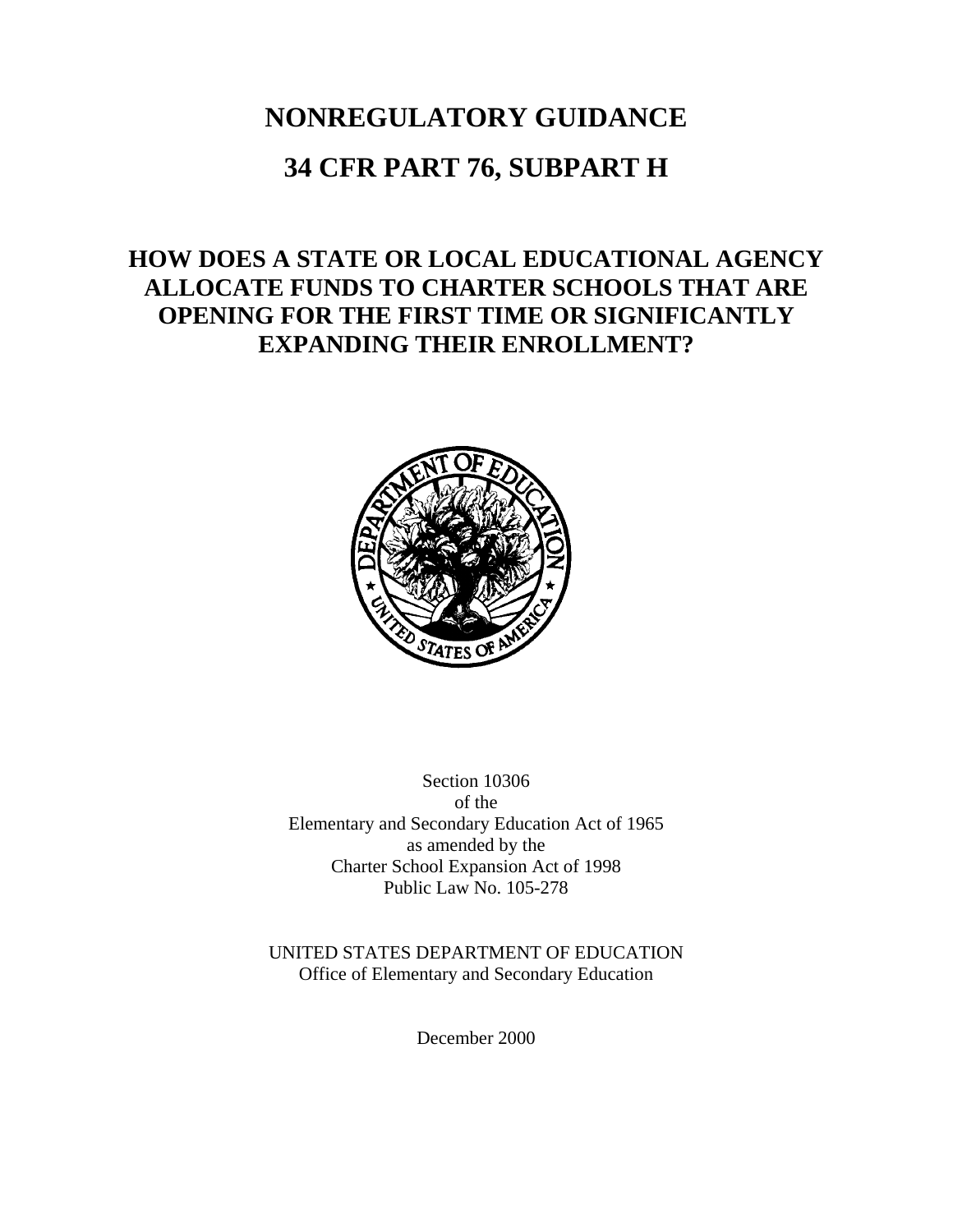#### **34 CFR PART 76, SUBPART H**

# **TABLE OF CONTENTS**

| I.   |           |                                                                    |
|------|-----------|--------------------------------------------------------------------|
| Π.   |           |                                                                    |
| III. |           |                                                                    |
|      | A.        | <b>GENERAL REGULATORY REQUIREMENTS APPLICABLE TO ALL COVERED</b>   |
|      |           |                                                                    |
|      |           | 2.                                                                 |
|      |           | 3.                                                                 |
|      | <b>B.</b> | PROGRAMS IN WHICH STATES OR LEAS ALLOCATE FUNDS BY FORMULA 17      |
|      | $C$ .     | PROGRAMS IN WHICH STATES OR LEAS AWARD SUBGRANTS ON A COMPETITIVE  |
|      | D.        | PROGRAMS IN WHICH STATES AWARD SUBGRANTS ON A DISCRETIONARY, BUT   |
|      | E.        | TITLE I, PART A OF THE ELEMENTARY AND SECONDARY EDUCATION ACT25    |
|      |           | 1.<br>ALLOCATING TITLE I FUNDS TO NEW OR EXPANDING CHARTER SCHOOL  |
|      |           | 2.<br>ALLOCATING TITLE I FUNDS TO NEW OR EXPANDING CHARTER SCHOOLS |
|      | F.        | PART B OF THE INDIVIDUALS WITH DISABILITIES EDUCATION ACT. 37      |
|      |           | 1.<br>GENERAL REQUIREMENTS UNDER PART B OF IDEA. 38                |
|      |           | 2.                                                                 |
|      |           | 3.                                                                 |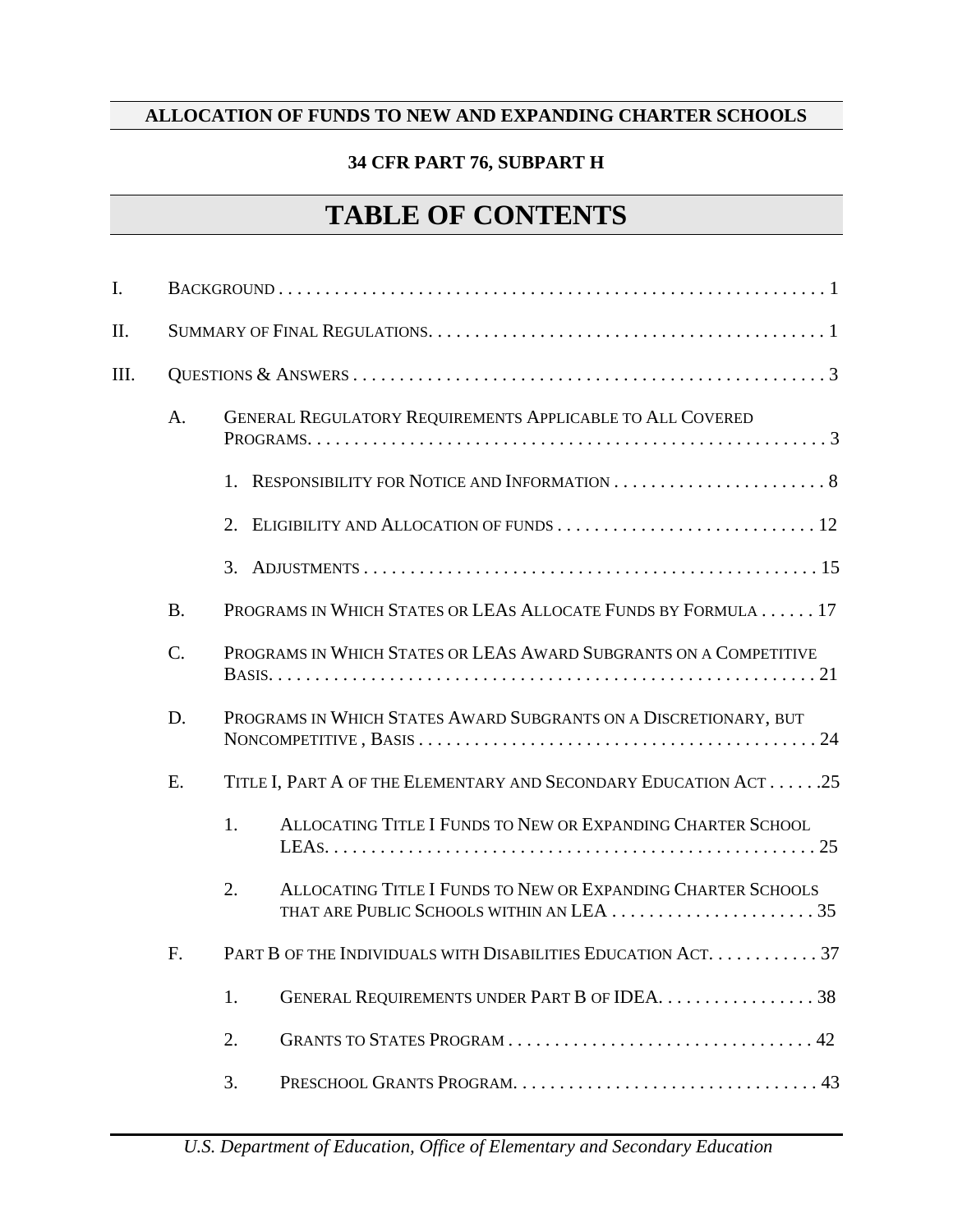#### **34 CFR PART 76, SUBPART H**

## **TABLE OF CONTENTS** (continued)

- 4. ALLOCATING PART B FUNDS TO NEW OR EXPANDING CHARTER SCHOOLS UNDER THE GRANTS TO STATES AND PRESCHOOL GRANTS PROGRAMS. . . 45
- 5. ALLOCATING PART B FUNDS TO NEW OR EXPANDING CHARTER SCHOOLS THAT ARE PUBLIC SCHOOLS WITHIN AN LEA . . . . . . . . . . . . . . . . . . . . . . 49
- 6. ALLOCATING PART B FUNDS TO NEW OR EXPANDING CHARTER SCHOOLS THAT ARE NEITHER LEAS NOR PUBLIC SCHOOLS WITHIN AN LEA . . . . . . 50
- IV. APPENDICES
	- A. FINAL REGULATIONS -- STATE -ADMINISTERED PROGRAMS
	- B. PROGRAM SUMMARIES
	- C. TITLE I EXAMPLES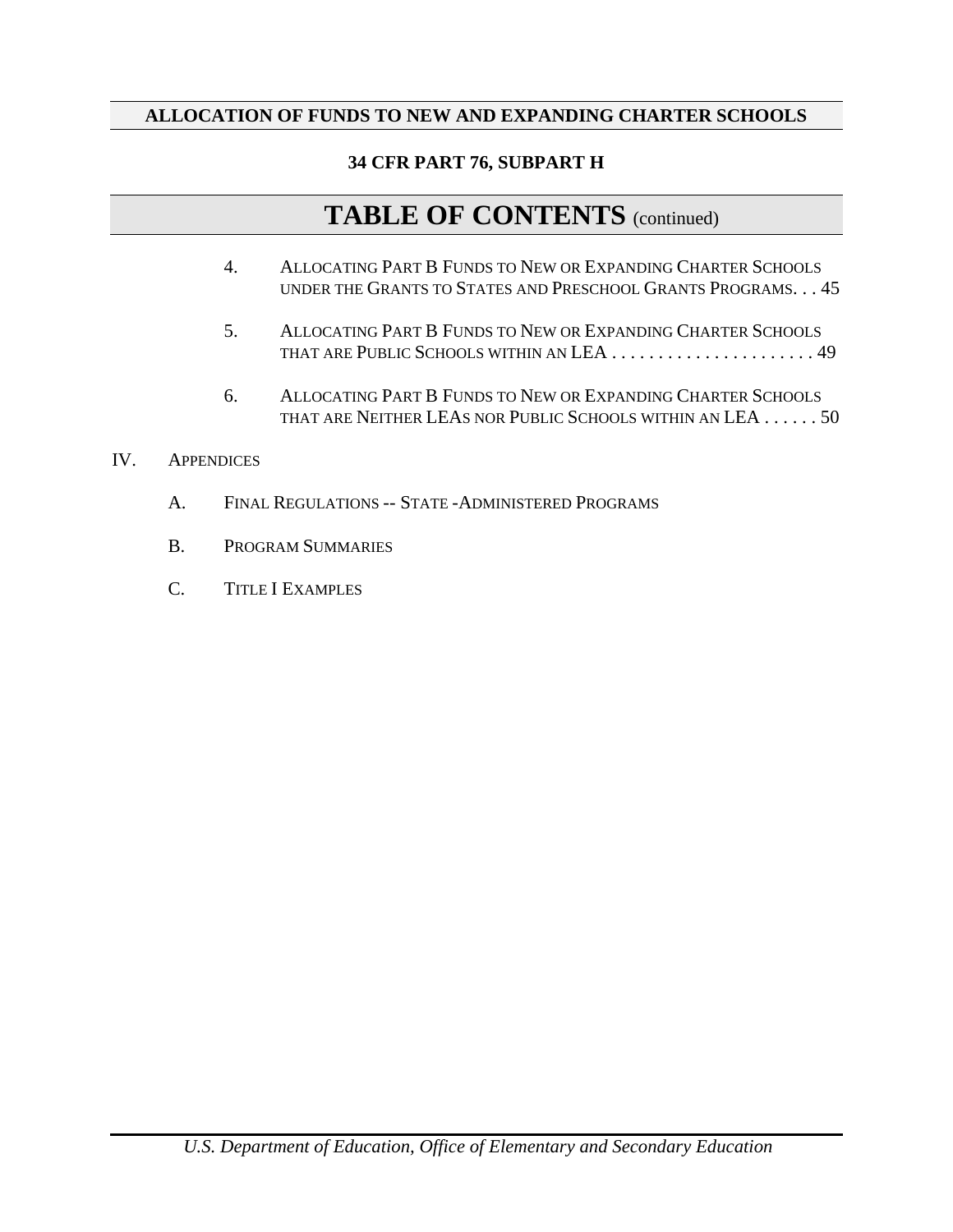#### **34 CFR PART 76, SUBPART H**

# **LIST OF ACRONYMS**

- CFR -- Code of Federal Regulations
- CSRD -- Comprehensive School Reform Demonstration Grant
- ED -- United States Department of Education
- ESA -- educational service agency
- ESEA -- Elementary and Secondary Education Act of 1965
- FAPE -- free appropriate public education
- FY -- fiscal year
- IDEA -- Individuals with Disabilities Education Act
- LEA -- local educational agency
- PCSP -- Public Charter Schools Program
- Q&A -- Question and Answer
- SEA -- state educational agency
- SY -- school year
- TLCF -- Technology Literacy Challenge Fund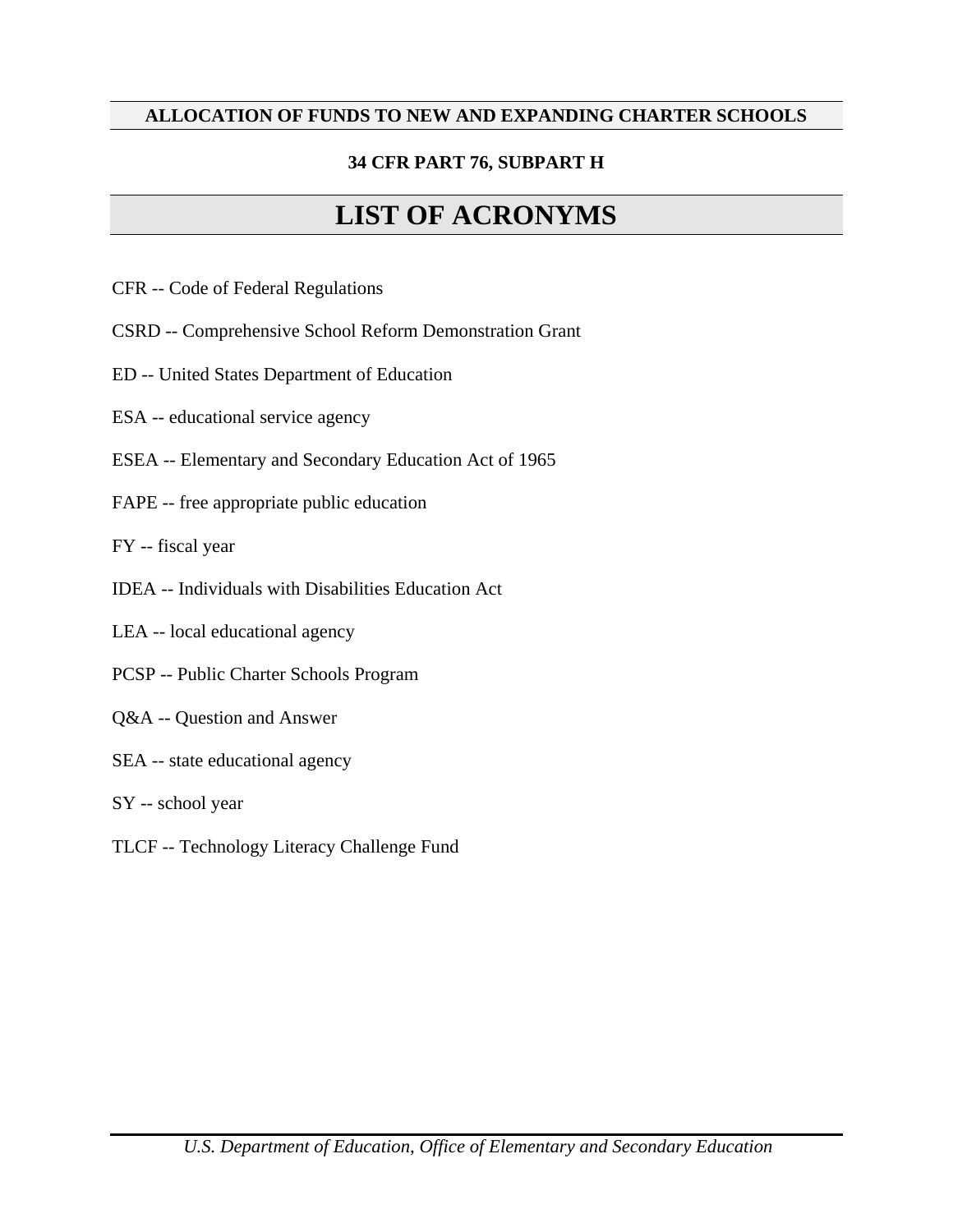#### **I. BACKGROUND**

The United States Department of Education's (Department or ED) Public Charter Schools Program (PCSP) provides support for the planning, program design, and initial implementation of charter schools; the evaluation of the effects of charter schools; and the dissemination of information about charter schools and successful practices in charter schools. The PCSP was originally authorized in October 1994, under Title X, Part C of the Elementary and Secondary Education Act of 1965 (ESEA), 20 U.S.C. 8061-8067. Congress reauthorized the program in October 1998 by enacting the Charter School Expansion Act of 1998, Public Law No. 105-278. As amended, section 10306 of the ESEA requires the Secretary and State educational agencies (SEAs) to take measures to ensure that charter schools receive the Federal-to-State formula funds<sup>[1](#page-4-0)</sup> for which they are eligible within five months of opening or expanding their enrollment. This is required "notwithstanding the fact that the identity and characteristics of the students enrolling at that charter school are not fully determined until that charter school actually opens." See 20 U.S.C. 8065a(a).

On December 22, 1999, the Secretary published in the Federal Register (64 Fed. Reg. 71,964) final regulations implementing section 10306 of the ESEA (hereinafter referred to as "final regulations"). The final regulations set forth general requirements that States and local school districts must meet in order to ensure that charter schools opening for the first time or significantly expanding their enrollment receive the Federal-to-State formula funds for which they are eligible. This nonregulatory guidance addresses the implementation issues that have arisen under the various programs to which section 10306 of the ESEA and the final regulations apply. It does not impose requirements beyond those in the ESEA and other applicable Federal statutes and regulations. Although this guidance is non-binding, compliance with the guidance will be deemed by Department officials, including the Inspector General, as compliance with the applicable statutes and regulations.

#### **II. SUMMARY OF FINAL REGULATIONS**

The final regulations implementing section 10306 of the ESEA amended Part 76 (State-Administered Programs) of the Education Department General Administrative Regulations (EDGAR) by redesignating Subpart H as Subpart I, and adding a new Subpart H. The regulations ensure that charter schools opening for the first time or significantly expanding their enrollment will receive the funds for which they are eligible under all Department programs in which the Secretary allocates funds to States on a formula basis. Some of the major provisions in the final regulations include the following:

 $\overline{\phantom{a}}$ 

*U.S. Department of Education, Office of Elementary and Secondary Education* 

<span id="page-4-0"></span><sup>1</sup> The term *Federal-to-State formula funds* refers to ED programs under which the Secretary allocates funds to States on a formula basis.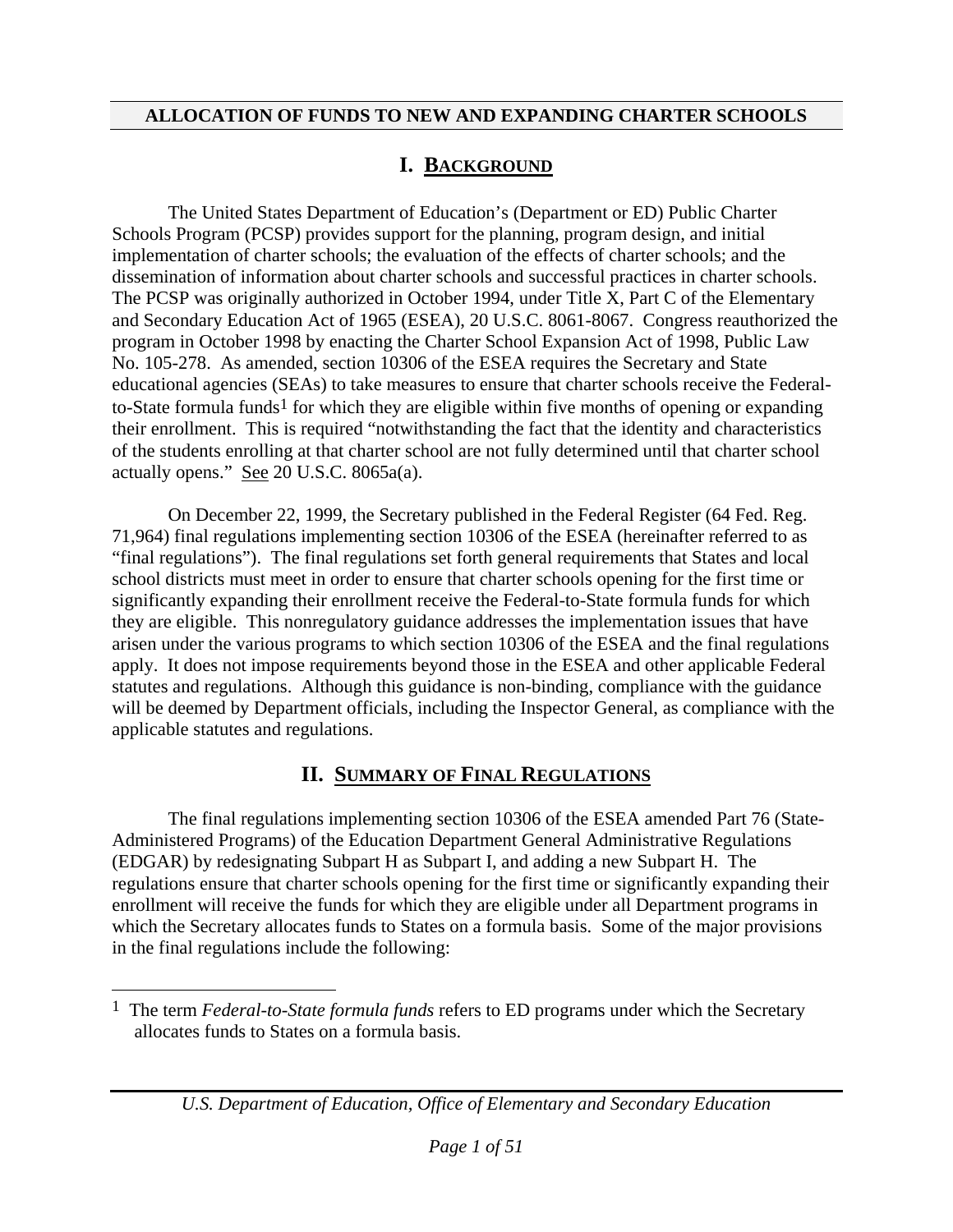- $\triangleright$  For covered programs in which States and local educational agencies (LEAs) allocate funds by formula, a requirement that States and LEAs implement procedures that ensure that each charter school opening for the first time or significantly expanding its enrollment on or before November 1 of an academic year receives the proportionate amount of funds for which it is eligible within five months of the date the charter school opens or significantly expands its enrollment;
- $\triangleright$  For each charter school opening or significantly expanding its enrollment after November 1 but before February 1 of an academic year, a requirement that States and LEAs implement procedures that ensure that the charter school receives at least a *pro rata* portion of the proportionate amount of funds for which the charter school is eligible on or before the date the State or LEA allocates funds to other LEAs and public schools for the succeeding year;
- $\triangleright$  For each charter school opening or significantly expanding its enrollment on or after February 1, a provision permitting, but not requiring, States and LEAs to implement procedures to provide the charter school with a *pro rata* portion of the proportionate amount of funds for which the charter school is eligible under a covered program;
- $\triangleright$  For covered programs in which States and LEAs award funds through a competitive process, a requirement that States and LEAs implement procedures that ensure that each eligible charter school scheduled to open during the academic year has a full and fair opportunity to apply to participate in the program;
- $\triangleright$  A general prohibition against States and LEAs relying on enrollment or eligibility data from a prior year in determining a charter school's eligibility to receive funds under a covered program during an academic year in which the charter school opens for the first time or significantly expands its enrollment, even if allocations to other LEAs or public schools are based on a prior year's data; and
- $\triangleright$  An exemption from the proposed regulations for SEAs and LEAs that do not allocate funds by formula or hold competitions among eligible applicants under a covered program.

In order to receive funds in accordance with the requirements in the final regulations, a charter school must notify the State agency or LEA responsible for administering the program of the date the charter school is scheduled to open or significantly expand its enrollment. Upon receiving notice, the State or LEA must provide the charter school with *timely and meaningful information* about any covered program for which the charter school may be eligible.

*The full text of the final regulations is attached to this nonregulatory guidance as Appendix A.*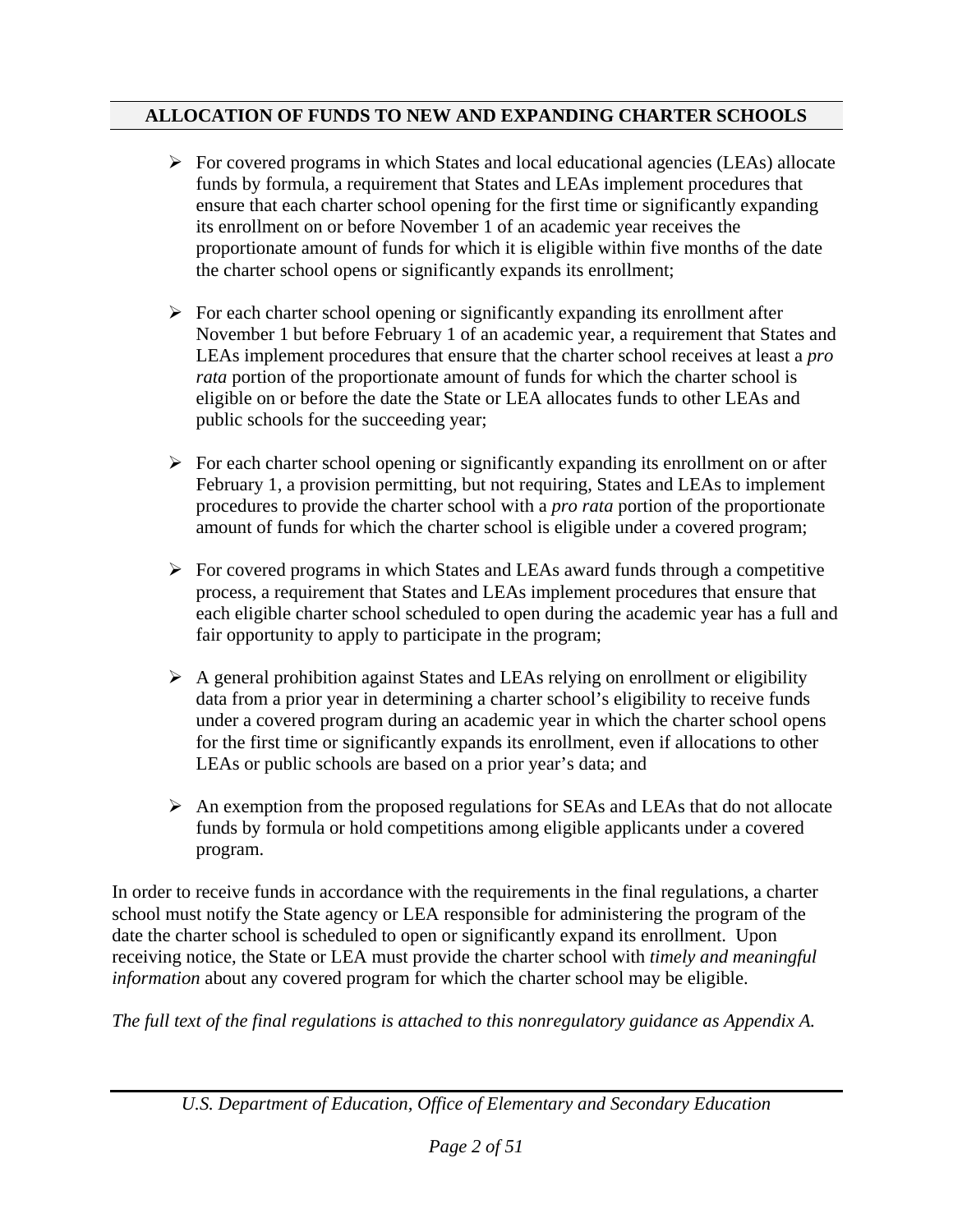**III.**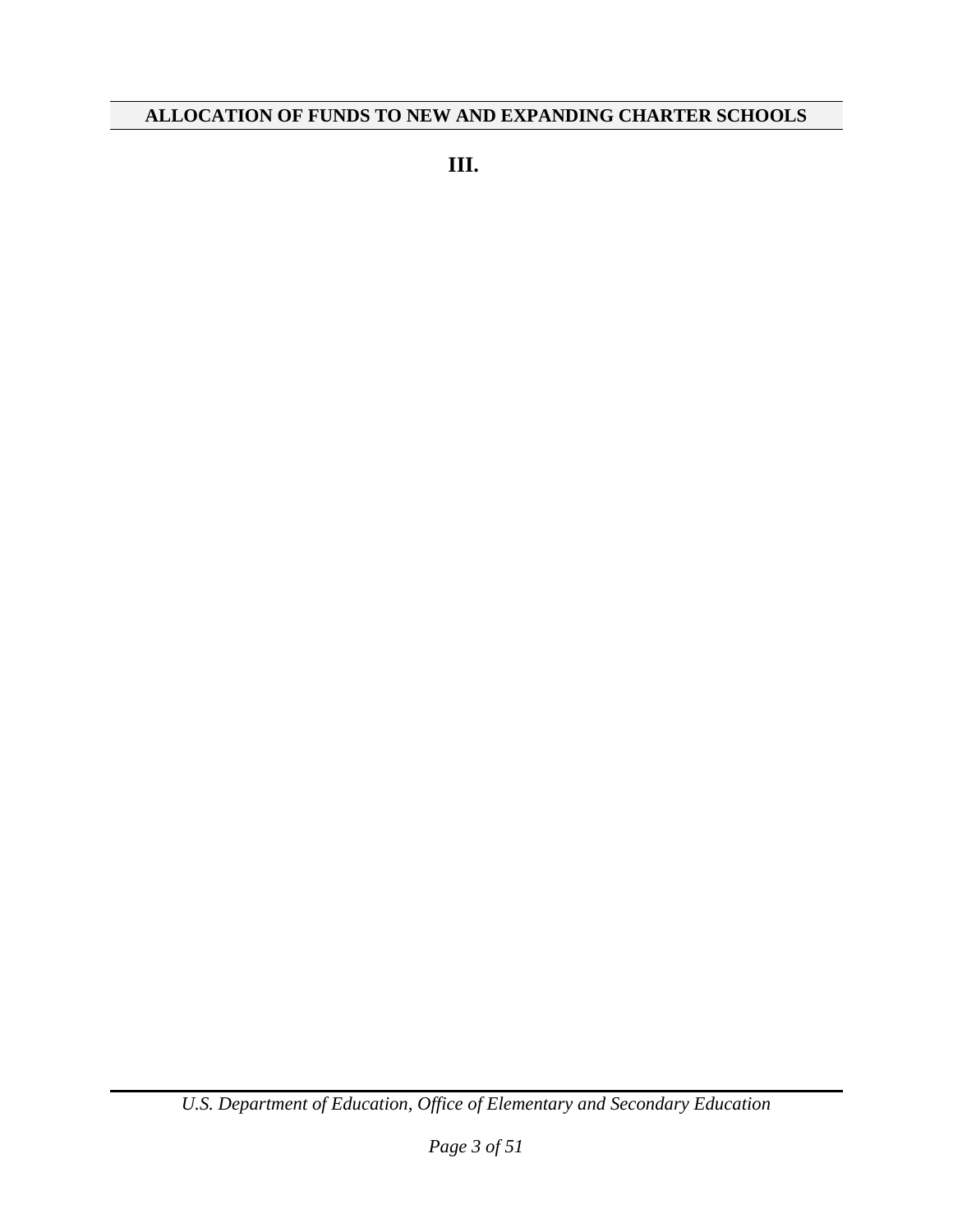#### **QUESTIONS & ANSWERS**

#### **A. GENERAL REGULATORY REQUIREMENTS APPLICABLE TO ALL COVERED PROGRAMS**

This section of the nonregulatory guidance addresses general implementation issues that arise under the various covered programs. In order to trigger application of the final regulations, a charter school that is opening for the first time or significantly expanding its enrollment must comply with the requirements for notice and information set forth in the final regulations. Once the new or expanding charter school has met these requirements, the responsible State agency or LEA must ensure that the charter school receives the funds for which it is eligible within the time periods set forth in the final regulations. In determining a charter school's eligibility to receive funds under a covered program during an academic year in which the charter school opens for the first time or significantly expands its enrollment, the State or LEA may not rely on enrollment or eligibility data from a prior year, even if allocations to other LEAs or public schools are based on a prior year's data. Under section 10306 of the ESEA, which the final regulations implement, eligibility determinations must be made based on current enrollment data of newly opened or expanded charter schools.

## **1. To which programs do the final regulations apply?**

As a general rule, the final regulations apply to all elementary and secondary education programs administered by the Department and under which the Secretary allocates funds to States by formula. The regulations cover the Department's major formula grant programs in which States sub-allocate funds to LEAs and other eligible applicants by formula, including Title I, Part A of the ESEA (Title I); Part B of the Individuals with Disabilities Education Act (Part B or IDEA); and Titles I and II of the Carl D. Perkins Vocational and Technical Education Act of 1998 (Perkins III). The final regulations also apply to programs such as Safe and Drug-Free Schools and Communities (Safe and Drug-Free Schools), Comprehensive School Reform Demonstration (CSRD), Even Start Family Literacy (Even Start), Goals 2000, and Adult Education and Family Literacy (Adult Education), under which the Department allocates funds to States by formula but States award some or all subgrants to LEAs and other eligible applicants on a competitive basis. Other Department programs to which the final regulations apply are Class-Size Reduction (Class-Size); Eisenhower Professional Development (Eisenhower); Emergency Immigrant Education; Homeless Children and Youth Assistance (Homeless); Innovative Education Program Strategies; Migrant Education; Neglected and Delinquent Children; and the Technology Literacy Challenge Fund (TLCF). The final regulations do not apply to formula grant programs, such as Impact Aid or Indian Education, under which the Department allocates funds directly to LEAs. The term *covered program* will be used in this nonregulatory guidance to refer to the programs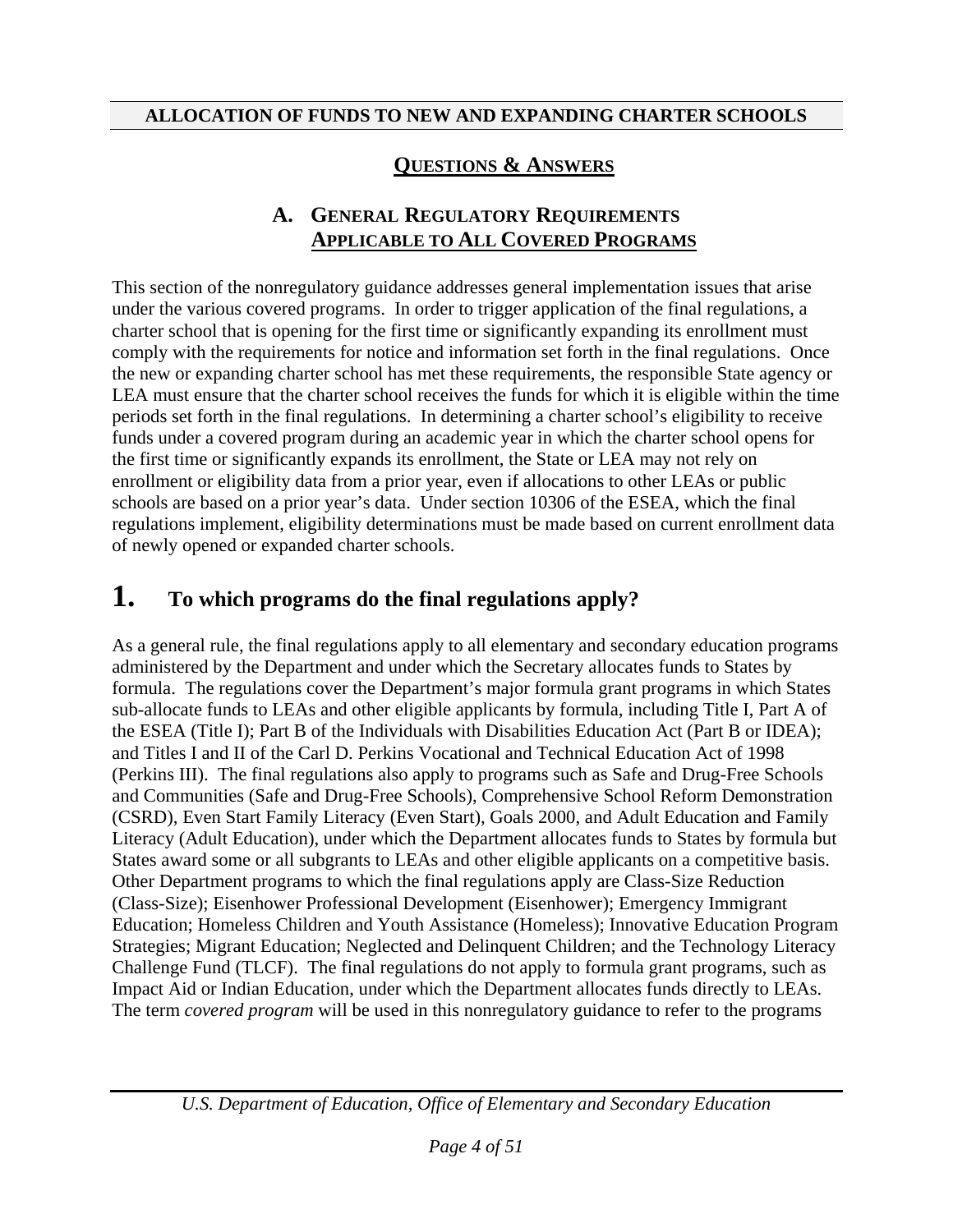listed above2 and any other program in which the Secretary allocates funds to States on a formula basis. See 34 CFR §76.787.

*For summaries of the programs covered by the final regulations, including basic eligibility and other program requirements, see Program Summaries, attached to this nonregulatory guidance as Appendix B.* 

### **2. What is a charter school?**

The final regulations adopt the ESEA definition of *charter school*. Section 10310(1) of the ESEA (20 U.S.C. 8066(1)), defines a *charter school* as a public school that --

- (a) In accordance with a specific State statute authorizing the granting of charters to schools, is exempted from significant State or local rules that inhibit the flexible operation and management of public schools, but not from any rules relating to the other requirements of this paragraph;
- (b) Is created by a developer as a public school, or is adapted by a developer from an existing public school, and is operated under public supervision and direction;
- (c) Operates in pursuit of a specific set of educational objectives determined by the school's developer and agreed to by the authorized public chartering agency;
- (d) Provides a program of elementary or secondary education, or both;
- (e) Is nonsectarian in its programs, admissions policies, employment practices, and all other operations, and is not affiliated with a sectarian school or religious institution;
- (f) Does not charge tuition;
- (g) Complies with the Age Discrimination Act of 1975, title VI of the Civil Rights Act of 1964, title IX of the Education Amendments of 1972, section 504 of the Rehabilitation Act of 1973, and part B of the Individuals with Disabilities Education Act;
- (h) Is a school to which parents choose to send their children, and that admits students on the basis of a lottery, if more students apply for admission than can be

2 This list of programs is intended only as a guide. There may be additional ED programs that are governed by section 10306 of the ESEA and the final regulations that are not included on this list.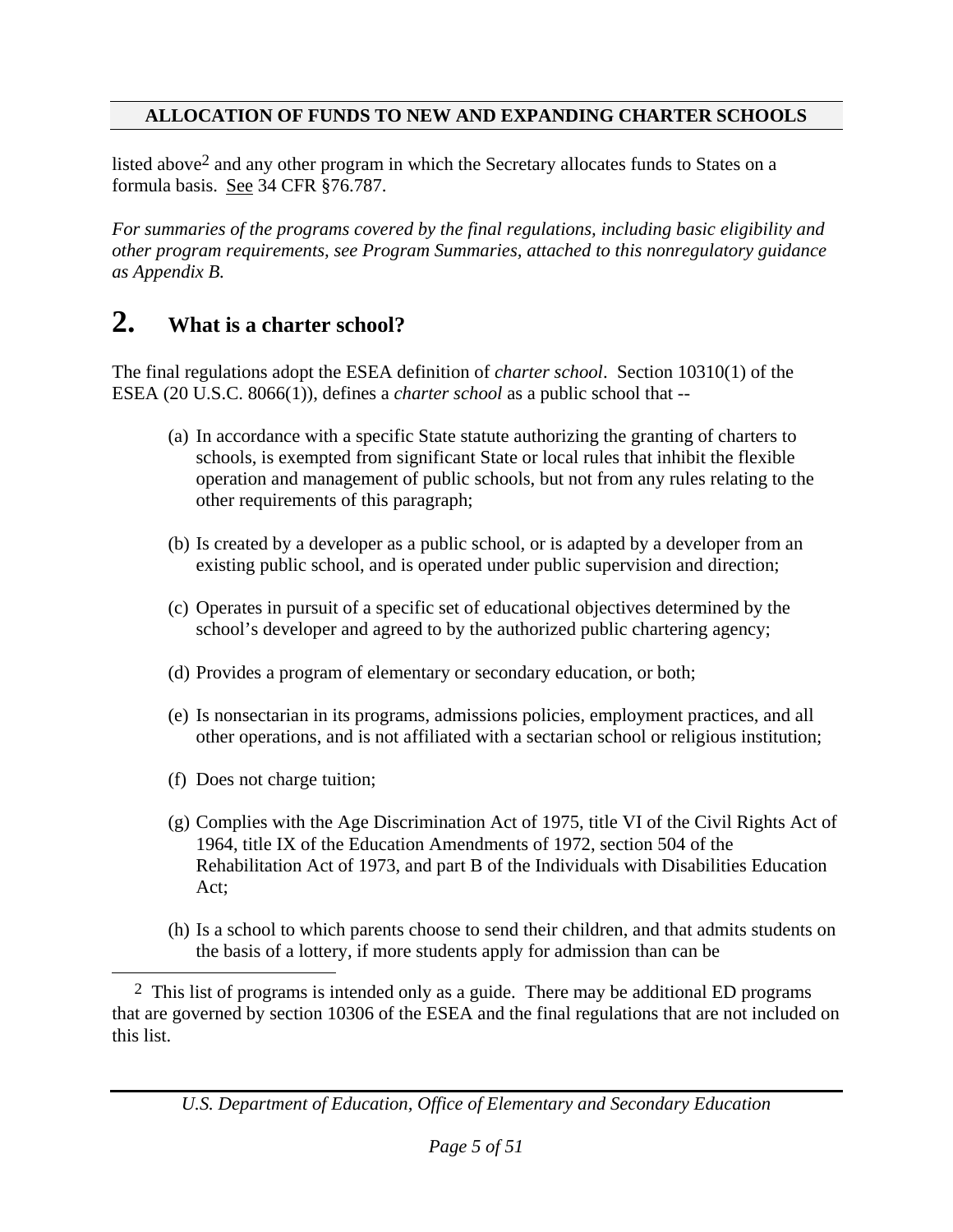accommodated;

- (i) Agrees to comply with the same Federal and State audit requirements as do other elementary and secondary schools in the State, unless such requirements are specifically waived for the purpose of this program;
- (j) Meets all applicable Federal, State, and local health and safety requirements;
- (k) Operates in accordance with State law; and
- (l) Has a written performance contract with the authorized public chartering agency in the State that includes a description of how student performance will be measured in charter schools pursuant to State assessments that are required of other schools and pursuant to any other assessments mutually agreeable to the authorized public chartering agency and the charter school.

A charter school must meet each element of this definition in order to receive funds under a covered program in accordance with the final regulations. 34 CFR §76.787.

*For information on how charter schools may be developed and operated consistent with Federal civil rights laws, see "Applying Federal Civil Rights Laws to Public Charter Schools: Questions and Answers" (May 2000), issued by the Department's Office for Civil Rights, at*  [http://www.uscharterschools.org/pub/uscs\\_docs/fr/civil\\_rights\\_sub.htm](http://www.uscharterschools.org/pub/uscs_docs/fr/civil_rights_sub.htm)*.* 

### **3. Do the requirements in the final regulations apply to LEAs as well as SEAs?**

Yes. Each LEA that is responsible for funding a charter school under a covered program must comply with the requirements in the final regulations on the same basis as SEAs are required to

comply. As a general rule, when applying the final regulations to LEAs, references to *SEA* or *State* should be read as references to *LEA*; references to *charter school LEA* should be read as references to *charter school*; and references to *LEA* should be read as references to *public school*. In accordance with existing regulations applicable to the covered programs, States must ensure

States are responsible for ensuring that LEAs meet the requirements of the final regulations when allocating funds to new or expanding charter schools under a covered program.

that LEAs meet the requirements of section 10306 of the ESEA and the final regulations. Accordingly, the Secretary encourages States to develop written procedures for LEAs to follow when providing funds to new or expanding charter schools. 34 CFR §§76.770; 76.799.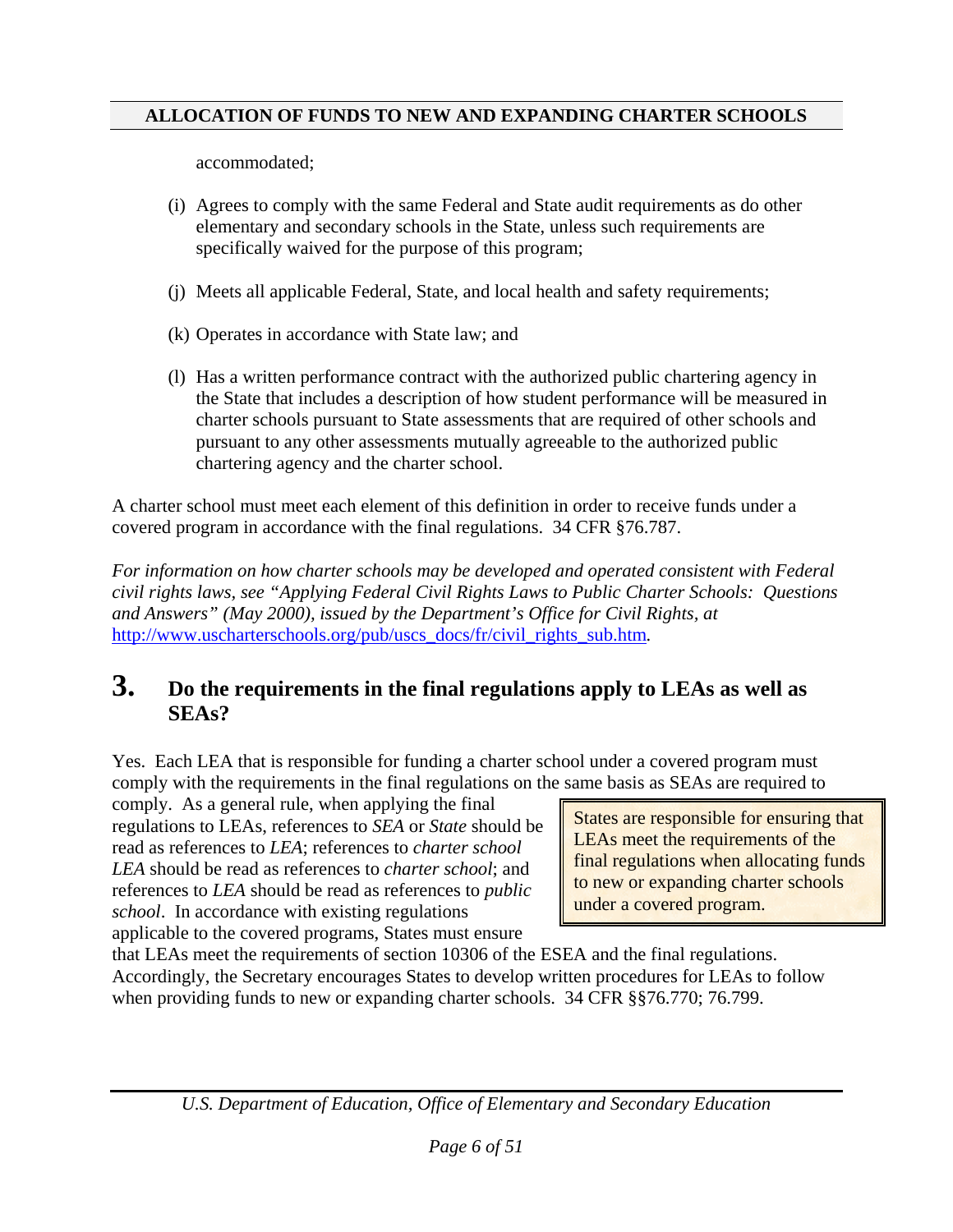### **4. Are State agencies that are not SEAs required to comply with the final regulations?**

Yes. A State agency that is not an SEA but administers a covered program is required to comply with the provisions of the final regulations when providing funds to new or expanding charter schools by formula or through a competition. Examples of these State agencies include State vocational education agencies and workforce commissions under the Vocational Education Basic Grants and Tech-Prep Education programs authorized by Perkins III; State agencies for higher education under the Eisenhower program; and the State agency that administers the Governor's Programs under the Safe and Drug-Free Schools program. When providing funds to new or expanding charter schools under the final regulations, non-SEA State agencies must comply with the provisions of the final regulations to the same extent that they would if they were SEAs. 34 CFR §76.786(b); see also Q&A No. 10 (notice to non-SEA State agencies).

### **5. Are States and LEAs required to comply with the final regulations when allocating funds to** *all* **charter schools that meet the eligibility requirements of a covered program?**

No. The final regulations apply only to eligible charter schools that open for the first time or significantly expand their enrollment during the academic year for which funds are allocated under a covered program. Therefore, States and LEAs must comply with the final regulations

when allocating funds to new or expanding charter schools. During years in which an eligible charter school is neither opening for the first time nor significantly expanding its enrollment, the SEA or LEA is under no obligation to follow the final regulations when allocating funds, and should provide funds to the charter school on the same basis as it provides funds to other eligible LEAs and public schools. 34 CFR §76.786(c).

The final regulations apply only to charter schools that are opening for the first time or significantly expanding their enrollment.

### **6. How does a State or LEA determine whether a charter school has undergone a significant expansion of enrollment?**

Section 76.787 of the final regulations defines the term *significant expansion of enrollment* as a "substantial increase in the number of students attending a charter school due to a significant event that is unlikely to occur on a regular basis, such as the addition of one or more grades or educational programs in major curriculum areas." The requirements in the final regulations are not triggered by minor increases in enrollment caused by normal turnover. Rather, the regulations apply to substantial increases in enrollment that are caused by significant, or unusual, events. A charter school for the performing arts, for example, may offer two educational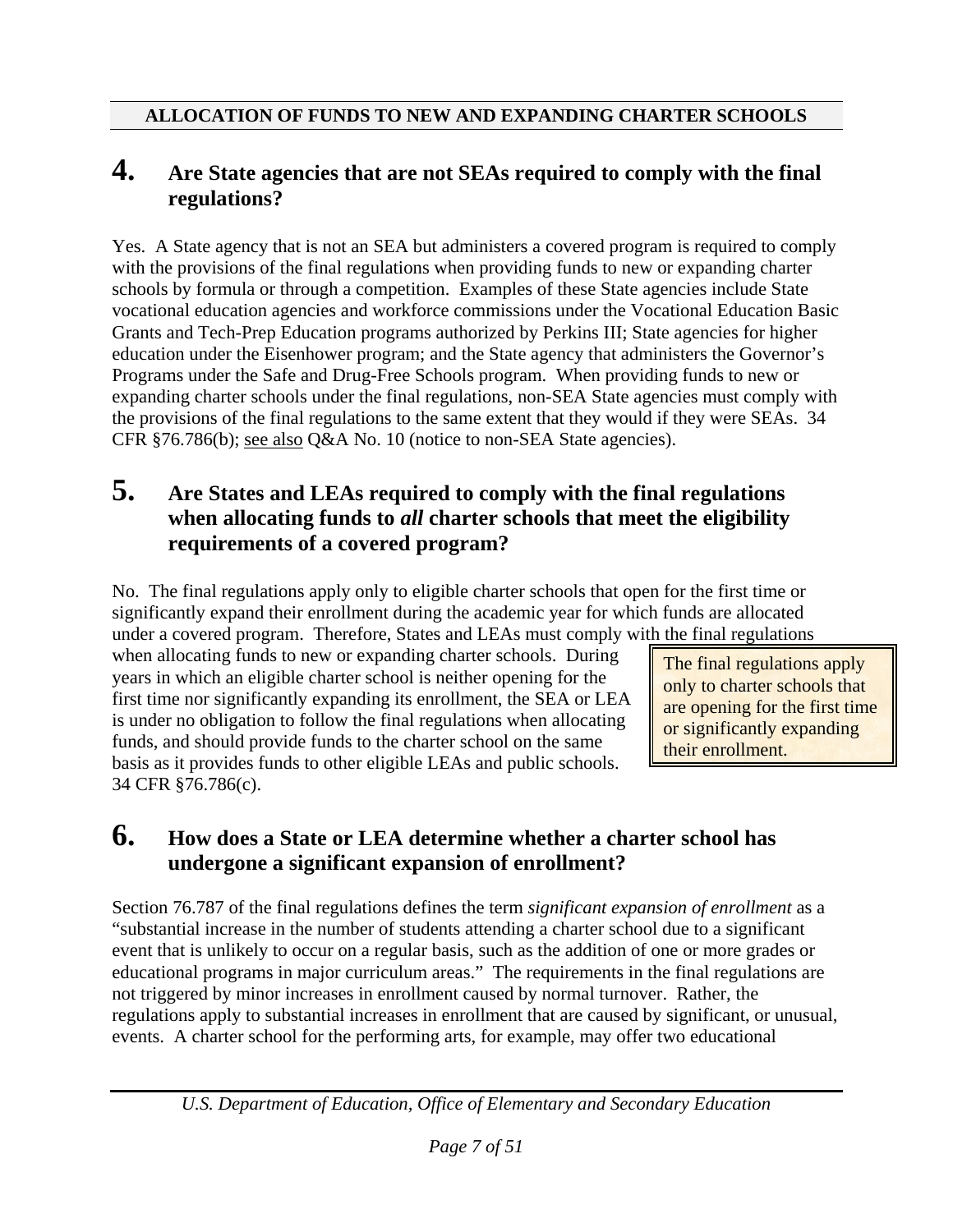programs that focus on music and art. If the charter school were to add a third educational program in dance, and the addition of that program resulted in a substantial increase in the number of students attending the charter school, then the State agency or LEA serving the charter school would be required to comply with the final regulations when providing funds to the charter school under a covered program. It is not enough for a charter school to experience a significant event, but the event must also result in a substantial increase in the number of students attending the charter school. The increase must occur in the charter school's overall enrollment without regard to student eligibility for funds under a particular program. It should also be noted that the final regulations give States unfettered discretion to determine any expansion of enrollment in a charter school to be *significant* within the meaning of the final regulations. This authority does not extend to LEAs. Nor does it permit a State to treat a significant expansion of enrollment as insignificant in order to avoid its obligations under the final regulations.

### **7. Are States and LEAs required to comply with the final regulations when making allocations to new or expanding charter schools that do not receive funds under the PCSP?**

States and LEAs must comply with the final regulations when making allocations to any new or expanding public school that meets the definition of *charter school* as set forth in section 10310(1) of the ESEA, even if the charter school does not receive funds under the PCSP. A public school that does not meet the ESEA definition of *charter school*, however, is not a charter school for purposes of section 10306 of the ESEA or the final regulations, and neither the State nor the LEA is obligated to comply with the final regulations when making allocations to such school. 34 CFR §76.787.

### **8. May States and LEAs use non-Federal funds to meet their obligations under the final regulations?**

States and LEAs must follow applicable program requirements when allocating funds to LEAs and public schools, including charter schools, under a covered program. While a State or LEA may use non-Federal funds to supplement allocations to LEAs and public schools that are reduced as a result of the State or LEA's compliance with the final regulations, the State or LEA may not substitute non-Federal funds for Federal funds when awarding subgrants under a covered program. 34 CFR §76.788(c).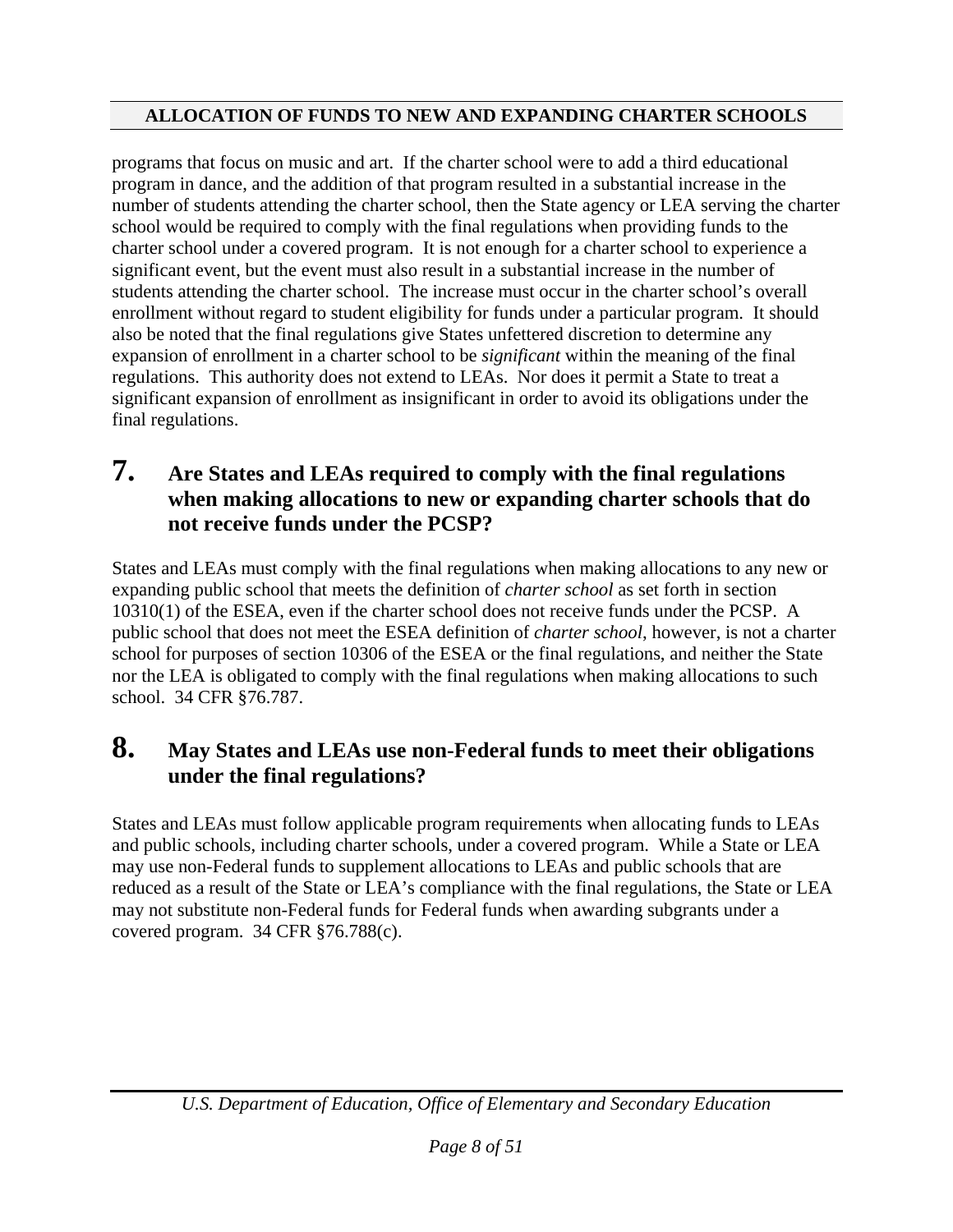#### **9. Are States that do not participate in the PCSP required to comply with the final regulations when making allocations to new or expanding charter schools?**

As a general rule, yes. States must comply with the final regulations when making allocations to new or expanding charter schools under a covered program, regardless of whether the State participates in the PCSP. Because one of the elements of a *charter school* under the ESEA definition is the existence of a specific State law authorizing the establishment of charter schools (see Q&A No. 2), however, a State that does not have charter school legislation will not have schools that meet the ESEA definition and, as such, is not required to comply with the final regulations. 34 CFR §76.786(a) and (b).

#### **A-1. RESPONSIBILITY FOR NOTICE AND INFORMATION**

### **10. Do charter schools have any responsibilities under the final regulations? If so, what are they?**

A charter school that is opening for the first time or significantly expanding its enrollment must notify the responsible State or local agency, in writing, at least 120 days in advance, of the date the charter school is scheduled to open or expand.

Charter schools have four major responsibilities under the final regulations. First, in order to receive funds in accordance with the final regulations, a new or expanding charter school must notify the State or LEA, in writing, at least 120 days in advance, of the date the charter school is scheduled to open or expand. In most cases, notice to the SEA will

suffice as notice to the State, since the SEA is the State agency responsible for administering most of the covered programs. Under several covered programs, however, a State agency other than the SEA is responsible for administering the grant and awarding subgrants to eligible applicants. In order to trigger application of the final regulations under these programs, a new or expanding charter school must provide written notice of the date it is scheduled to open or expand to the specific State agency responsible for administering the program. Upon receiving such notice, in accordance with section 76.786(b) of the final regulations, the non-SEA State agency must comply with the provisions of the final regulations to the same extent that it would if it were an SEA. *See Q&A No. 4 for examples of non-SEA State agencies responsible for administering a covered program.*

Second, a charter school must establish its eligibility to receive funds under the particular program and comply with all program requirements. Third, upon request, a charter school that has not yet opened or expanded must provide the responsible State agency or LEA with any data or information available to the charter school that the State or LEA may reasonably need to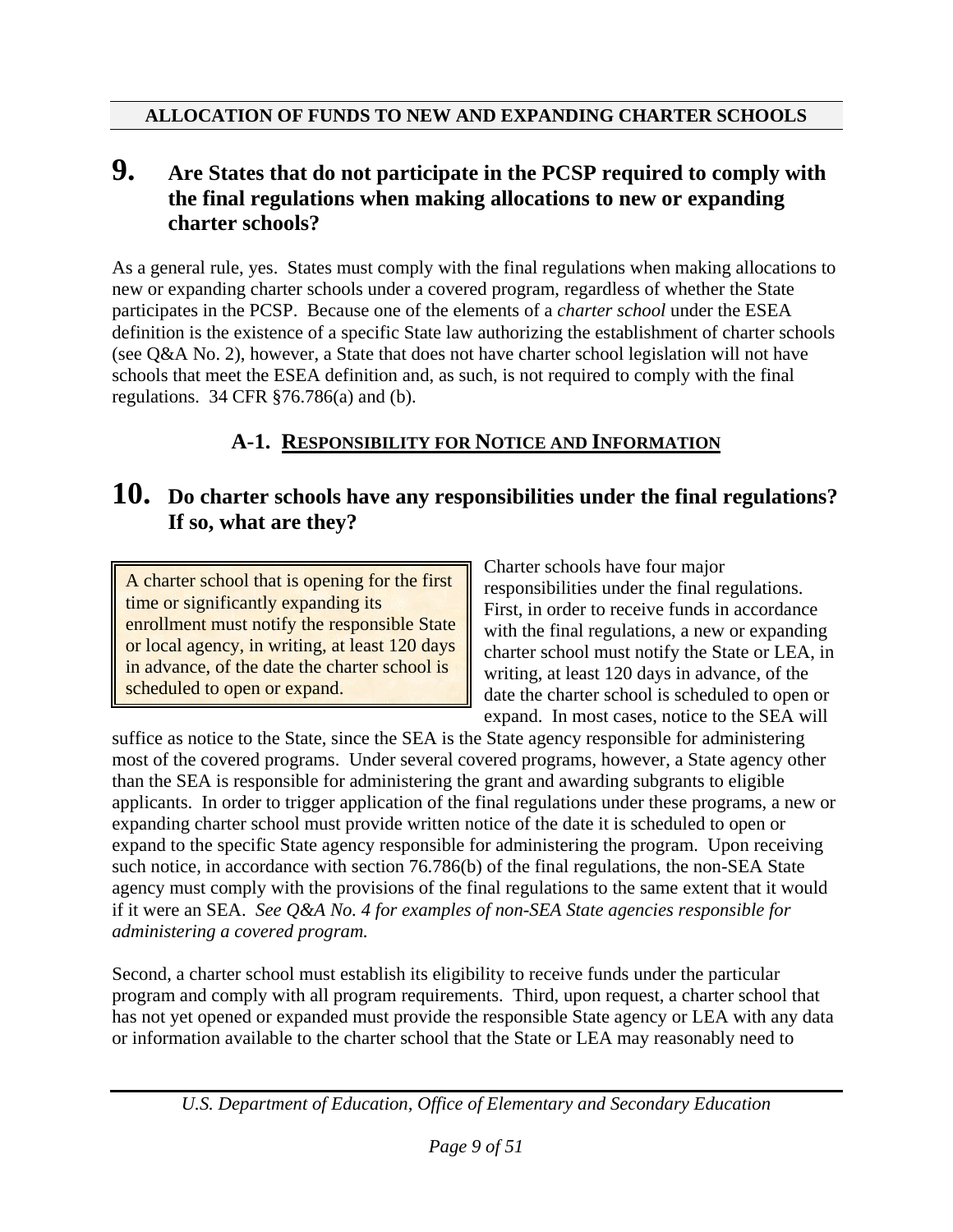estimate the amount of funds the charter school will be eligible to receive when it actually opens or expands. Fourth, once a charter school actually opens or expands, it must provide actual enrollment and eligibility data to the State or LEA. States have wide discretion in establishing procedures for charter schools to meet these requirements. 34 CFR §76.786(b) and 76.788.

### **11. What happens if a charter school that has not yet opened or expanded fails to comply with a request from the State or LEA for data or information?**

Under section 76.788(b) of the final regulations, a charter school that has not yet opened or expanded must provide the State or LEA with any available data or information that the State or LEA *reasonably* requests to assist it in estimating the charter school's projected enrollment. The State or LEA might request, for example, pre-registration lists or enrollment data from the prior academic year. While the charter school is not required to create any new data, once the charter school actually opens or expands, it is required to provide the State or LEA with actual enrollment and eligibility data. Under the final regulations, the State or LEA may elect not to provide any funds to a new or expanding charter school until the charter school has provided the State or LEA with actual enrollment and eligibility data. 34 CFR §76.788(b).

## **12. When is a new or expanding charter school required to provide actual enrollment and eligibility data to the responsible State agency or LEA?**

Section 76.788(b)(2) of the final regulations requires a charter school to provide actual enrollment and eligibility data to the State or LEA at a time the State or LEA may *reasonably require*. Thus, the regulations provide flexibility to States and LEAs to set reasonable timeframes for collecting actual enrollment and eligibility data from charter schools. 34 CFR §76.788(b)(2).

### **13. What happens if the responsible State agency or LEA does not receive at least 120 days' written notice of the date an eligible charter school is scheduled to open or expand?**

The final regulations are triggered when the State agency or LEA responsible for administering a particular covered program receives written notice of the date a charter school is scheduled to open for the first time or significantly expand its enrollment. Thus, a State or LEA that receives such notice, albeit less than 120 days in advance, is still bound by the requirements in the final regulations. In such a case, however, the State or LEA is relieved of any obligation it may have had to provide funds to the charter school within five months. Instead, the State or LEA may treat the charter school as if it opened or expanded between November  $1<sup>st</sup>$  and February  $1<sup>st</sup>$ , and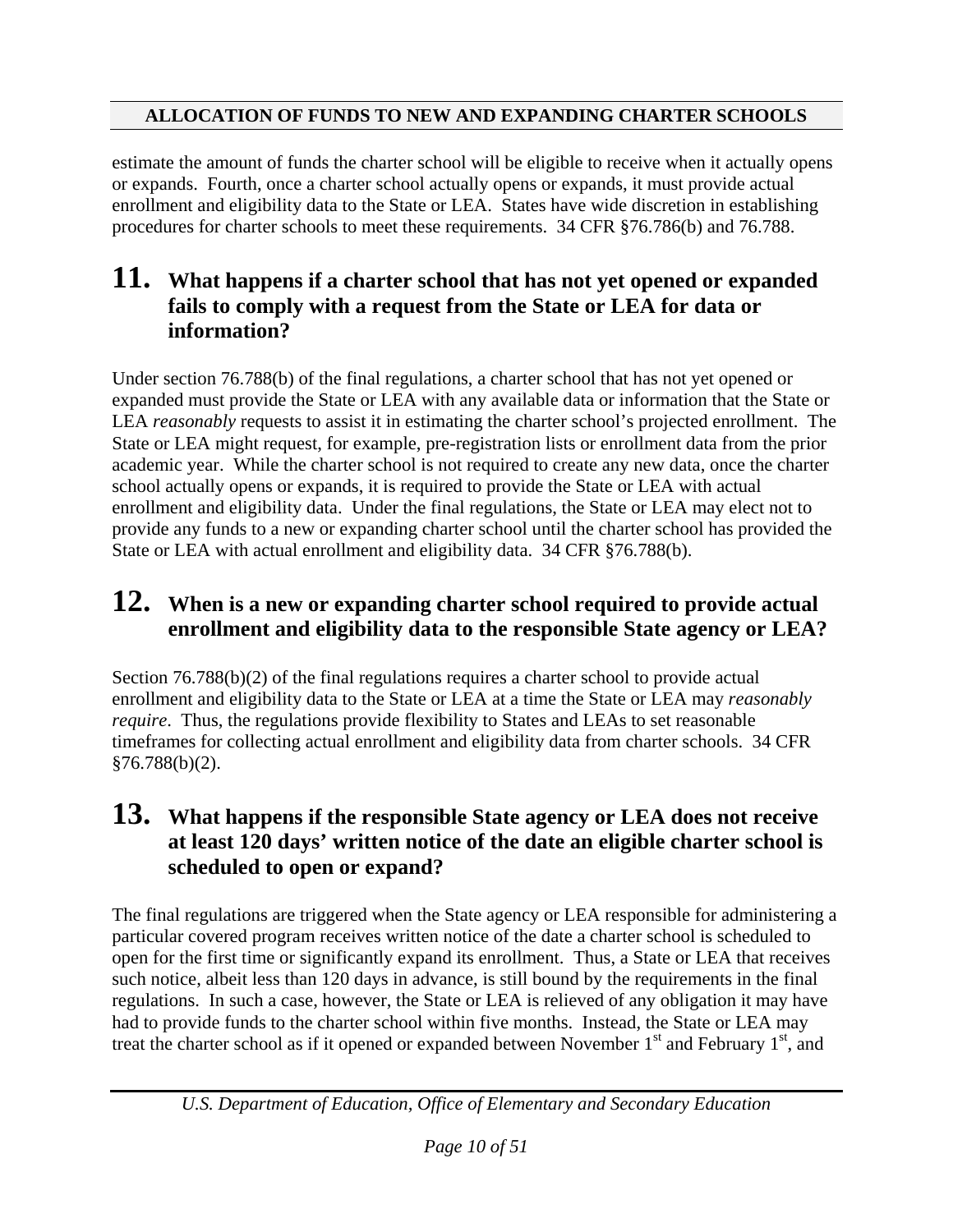wait until the succeeding academic year, when it makes allocations to other LEAs or public schools, to provide the new or expanded charter school with its share of funds for the preceding academic year. As a practical matter, this exception to the five month funding requirement applies only to charter schools opening or expanding by November  $1<sup>st</sup>$ , since the requirement does not apply to charter schools opening or expanding after that date. In cases where an eligible charter school opens before November  $1<sup>st</sup>$ , and provides written notice to the responsible State agency or LEA less than 120 days before the opening date but more than 120 days before November  $1<sup>st</sup>$ , the State or LEA should make every effort to provide funds to the charter school within five months of November  $1<sup>st</sup>$ , since doing so will not cause the State or LEA any additional harm or inconvenience. 34 CFR §§76.788(a) and 76.789(b)(3).

## **14. What happens if the responsible State agency or LEA does not receive**  *any* **notice that an eligible charter school has opened or expanded?**

As stated above, the requirements in the final regulations are triggered only when the State agency or LEA responsible for administering a particular covered program receives written notice that a charter school in the State or LEA will be opening for the first time or significantly

expanding its enrollment. Either the charter school or its authorized public chartering agency must provide such notice to the responsible State agency or LEA. A State or LEA that does not receive written notice of the date an eligible charter school is scheduled to open or expand (or the date the charter school opened or expanded) is

An SEA or LEA that does not receive written notice that a charter school has opened or expanded is not required to comply with the final regulations when allocating funds to the charter school.

not required to comply with the requirements in the final regulations when providing funds to the charter school. 34 CFR §76.788(a).

### **15. What are the major responsibilities of States and LEAs under the final regulations?**

States and LEAs have two major responsibilities under the final regulations. First, upon receiving written notice of the date a charter school is scheduled to open for the first time or significantly expand its enrollment, the State agency or LEA responsible for administering the program must provide the charter school with

Upon receiving written notice that a charter school is scheduled to open or expand, or has opened or expanded, the responsible SEA or LEA must provide the charter school with timely and meaningful information about the covered programs in which the charter school may be eligible to participate.

*timely and meaningful information* about each covered program in which the charter school may be eligible to participate (for a discussion of *timely and meaning information*, see Q&A No. 16). Second, States and LEAs are required to implement procedures that ensure the following: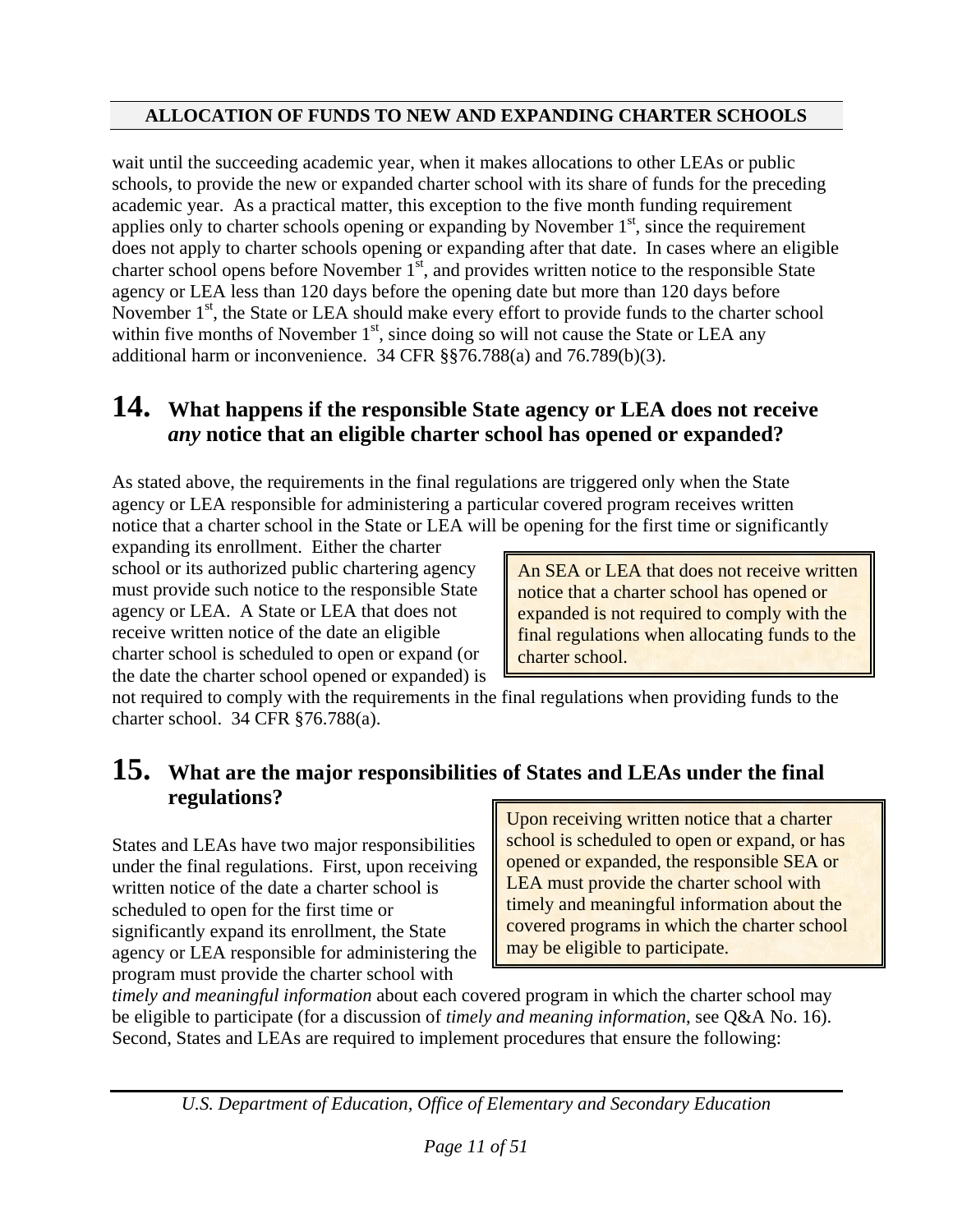- (a) That each charter school opening or expanding on or before November  $1<sup>st</sup>$  of an academic year receives the proportionate amount of funds for which it is eligible within five months; and
- (b) That each charter school opening or expanding between November  $1<sup>st</sup>$  and February 1<sup>st</sup> of an academic year receives at least a *pro rata* portion of the proportionate amount of funds for which it is eligible. The State or LEA must provide funds to these charter schools no later than the date the State or LEA allocates funds to other LEAs and public schools under the program for the succeeding academic year.

Although States and LEAs may choose to implement procedures to provide a *pro rata* portion of funds to eligible charter schools that open or expand after February  $1<sup>st</sup>$  of an academic year, the final regulations do not require them to do so. States and LEAs that choose to provide funds to such charter schools may establish their own time frames for making the allocations, except that allocations must be made from applicable program funds allocated to the State or LEA for the academic year in which the charter school opens or expands or for the succeeding academic year. 34 CFR §§76.789(a) and 76.792-76.793.

### **16. How does a State or LEA provide timely and meaningful information to a charter school?**

A State or LEA provides *timely and meaningful information* to a charter school when it provides the charter school with the information the charter school reasonably needs to know to make an informed decision about whether to apply to participate in a particular covered program and the steps the charter school needs to take to do so. For each covered program, the responsible State agency or LEA should provide the charter school with basic program information, such as the program's purpose, target population, eligibility requirements, application packages, dates of any competitions, copies of the statute, relevant regulations and guidance, etc. In terms of timing, the State agency or LEA should provide the information as early as possible to afford the charter school a genuine opportunity to apply to participate in the program. 34 CFR §76.789(a).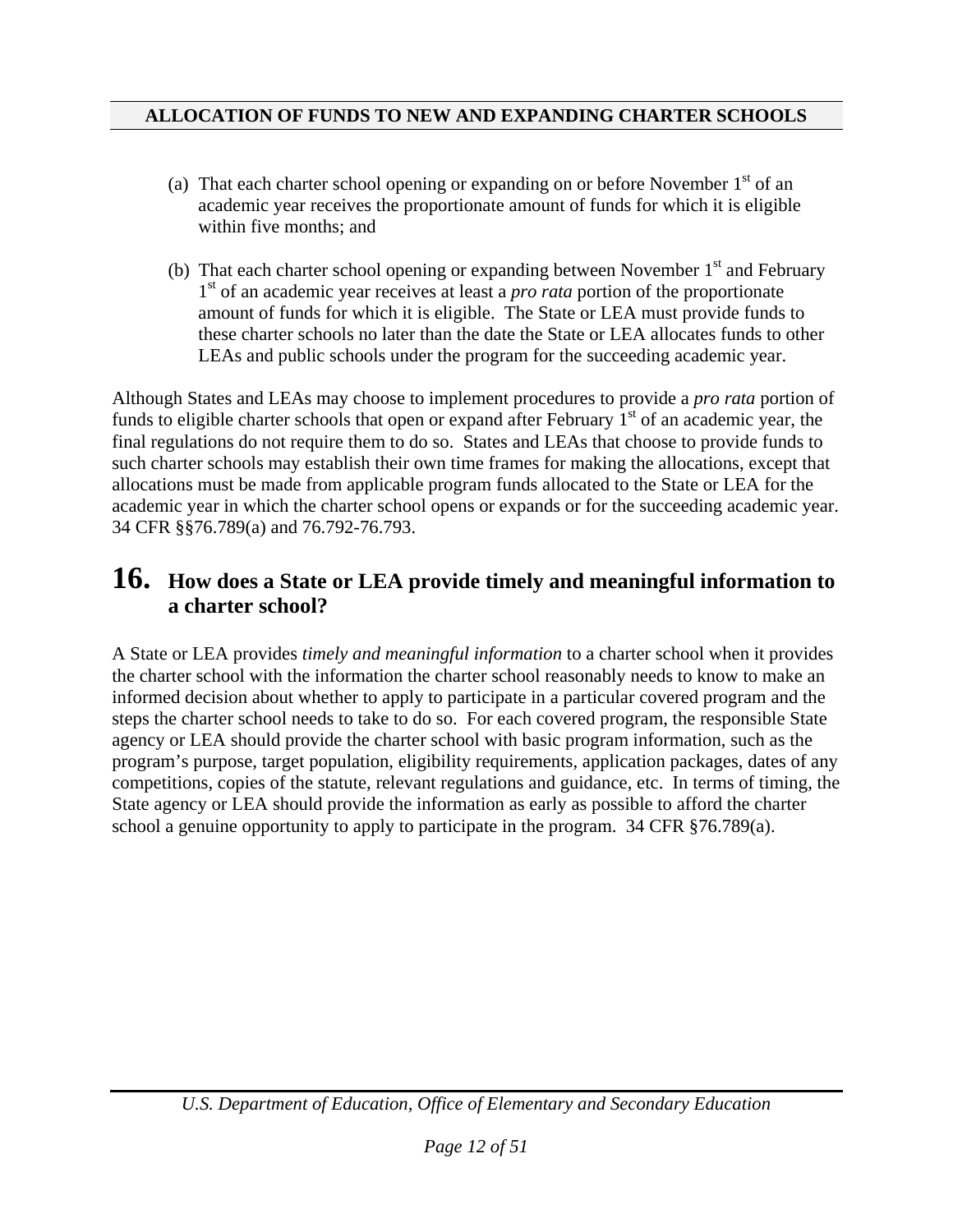### **A-2. ELIGIBILITY AND ALLOCATION OF FUNDS**

**17. What eligibility requirements must a new or expanding charter school meet in order to receive funds in accordance with the final regulations? May an SEA or LEA rely on enrollment or eligibility data from a prior year when determining the eligibility of a new or expanding charter school to receive funds under a covered program?** 

> In order to receive funds under the final regulations, new and expanding charter schools must meet the same eligibility requirements as other LEAs and public schools, except that the eligibility of a new or expanding charter school to receive funds may not be based on data from a prior year.

In order to receive funds under the final regulations, a new or expanding charter school generally must meet the same eligibility requirements that apply to other LEAs and public schools under the applicable program. Section 10306 of the ESEA and the final regulations create an exception to this rule, however, with respect to the use of prior year data. For the year a charter school opens for the first time or significantly expands its enrollment, States and LEAs are precluded from determining the charter school's eligibility to participate in a covered program on the basis of enrollment or eligibility data from a prior year. This is true even if eligibility determinations for other LEAs and public schools under the program are based on data from a prior year. Thus, even in programs such as Title I, Title II, and Part B of IDEA, where the statutory allocation formulas rely on data from a prior year, a charter school that does not have prior year data because it is opening for the first time cannot be denied funding on that basis. Likewise, a State or LEA is precluded from relying on prior year data in determining the allocation amount for a charter school that has undergone a significant expansion of enrollment. Under the final regulations, the responsible State agency or LEA would be required to determine the new or expanding charter school's allocation on the basis of current eligibility or enrollment data. 34 CFR §§76.788(c), 76.789(b)(1)(ii), and 76.791; see also Q&A Nos. 25 (adjustments to allocations) and 34 (alternatives to using a prior year's data).

*For a discussion of a State or LEA's options for determining the amount of funds to provide to a new or expanding charter school under a formula program in which allocations are based on a prior year's data, see Q&A No. 34. For questions and answers related to implementation of the final regulations under Title I and Part B of IDEA, see Sections III-E and III-F, respectively, in this nonregulatory guidance.*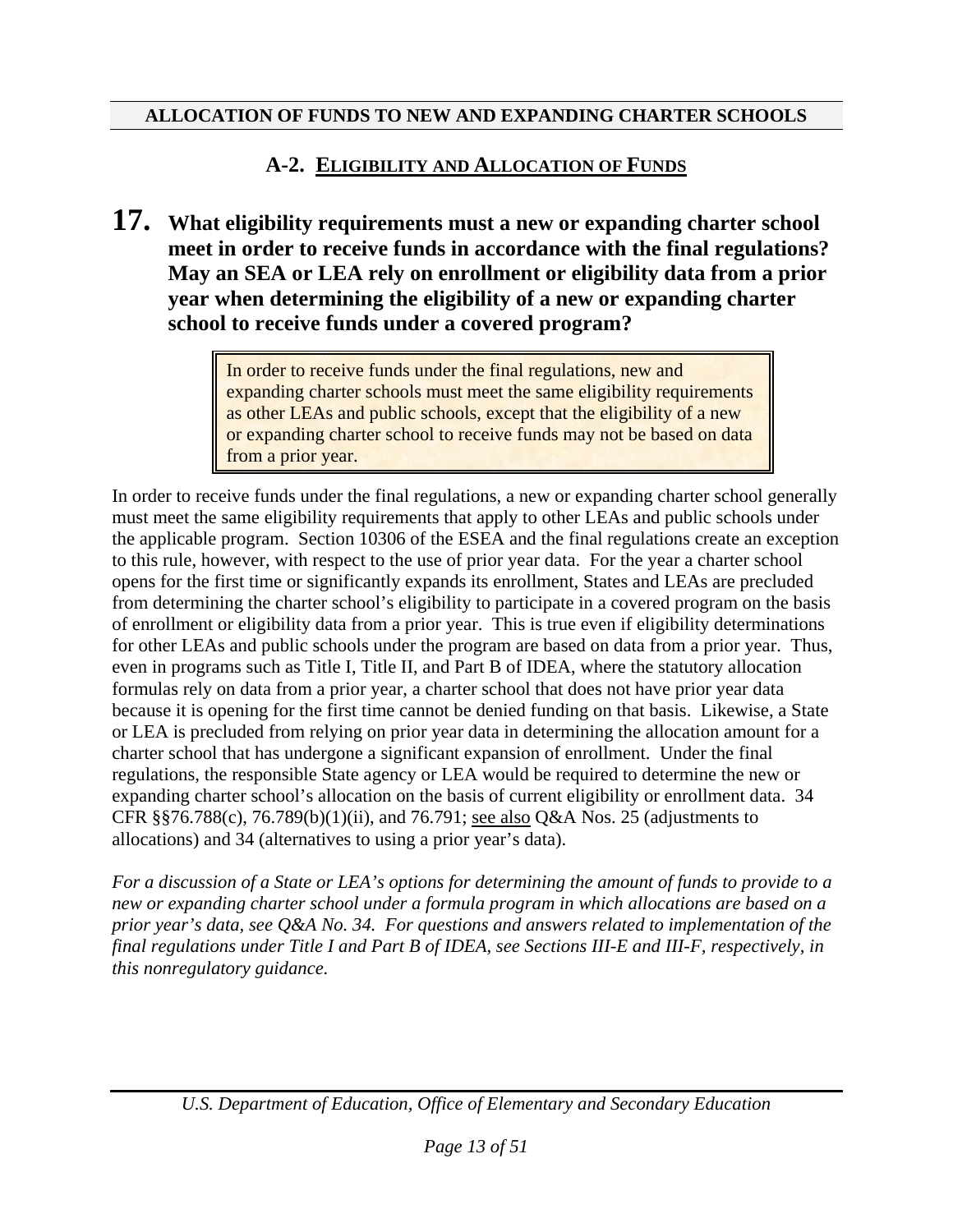### **18. Is a State or LEA required to provide funds to a new or expanding charter school that does not meet the statutory or regulatory requirements for eligibility under the applicable program?**

As stated above, the final regulations preclude a State or LEA from relying on prior year data in determining the eligibility of a new or expanding charter school to receive funds under a covered program, even if the applicable program statute or regulations require the use of such data in making eligibility determinations. Otherwise, in order to receive funds, a charter school that is opening for the first time or significantly expanding its enrollment must meet the same eligibility requirements that apply to other LEAs and public schools. In the absence of statutory or other regulatory language to the contrary, the final regulations should not be interpreted to afford any special rights or privileges to charter schools with regard to program eligibility. Thus, with the exception of the use of prior year data, a State or LEA is not required to comply with the final regulations with respect to a new or expanding charter school that does not meet the eligibility and other requirements of the applicable covered program. 34 CFR §§76.788(c), 76.789(b)(1)(ii), and 76.791.

### **19. May a State or LEA rely on enrollment or eligibility data from a prior year when estimating the amount of funds a charter school will be eligible to receive when it actually opens or expands?**

States and LEAs may rely on enrollment or eligibility data from a prior year to estimate an expanding charter school's projected enrollment. A charter school that is opening for the first time will not have any prior year data. Nevertheless, States and LEAs may rely on other reasonable data to estimate the amount of funds to reserve for a new charter school. 34 CFR §76.789(b)(2).

### **20. May a State or LEA allocate funds to a new or expanding charter school based on an estimate of projected enrollment at the charter school?**

Yes. Section  $76.789(b)(2)$  of the final regulations authorizes a State or LEA to reserve an appropriate amount of funds or to make an initial allocation to eligible charter schools based on projected data. Accordingly, section 76.788(b)(1) requires a charter school to provide the State or LEA with any *available* data or information that the State or LEA may reasonably require to make these projections. Any data upon which a State or LEA relies to estimate the amount of funds to reserve for, or allocate to, a new or expanding charter school must be reasonable. If an SEA or LEA allocates funds on the basis of projected data, the agency must subsequently adjust those allocations to reflect actual data when such data become available. 34 CFR §§76.788(b)(1), 76.789(b)(2), and 76.796; see also Q&A No. 24.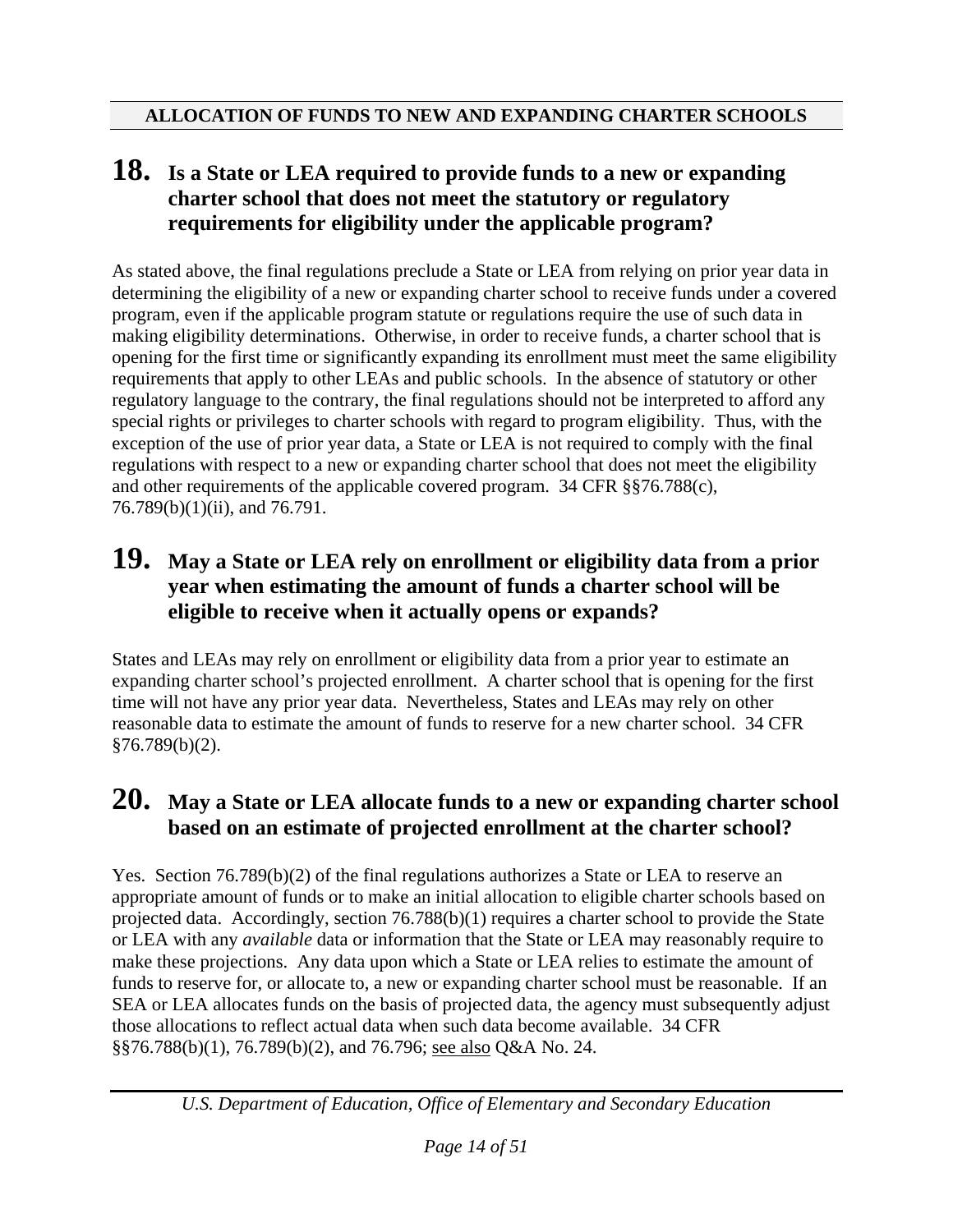### **21. Are States and LEAs required to rely on estimates of projected enrollment when allocating funds to new or expanding charter schools under a covered program?**

No. States and LEAs are not required to use projected data when providing funds to new or expanding charter schools. Rather, the State or LEA may reserve funds off the top of its total allocation under the particular program, and wait until actual data are available before making any allocations to charter schools. 34 CFR §§76.788(b)(2) and 76.793.

> Although the final regulations permit States and LEAs to provide funds to new or expanding charter schools based on estimates of projected enrollment, States and LEAs are not required to provide any funds until the charter school actually opens or expands and provides the responsible State agency or LEA with actual enrollment or eligibility data.

### **22. How does a State or LEA determine whether to treat a charter school as an LEA or a public school within an LEA for purposes of allocating funds under a covered program?**

Each of the Federal statutes governing the covered programs defines LEA for purposes of the programs authorized under the statute. Because these definitions are broad and rely heavily on State law, the Department generally will defer to the State on the question of whether a charter school is an LEA or a public school within an LEA. The State determination must be consistent with Federal and State law, however, and may not violate any established State policies or practices. The Department urges States to develop clear policies for determining whether charter schools in the State are LEAs or public schools within an LEA under each of the covered programs. 34 CFR §76.787.

#### **23. May a charter school be treated as an LEA for purposes of some covered programs and a public school within an LEA for purposes of other covered programs?**

As a general rule, a charter school cannot be an LEA and a public school within an LEA under the same Federal definition of *local educational agency*. Title XIV of the ESEA, for example, defines *LEA* for purposes of programs authorized under the ESEA. Because both Even Start and Safe and Drug-Free Schools are authorized under the ESEA, a charter school could not be an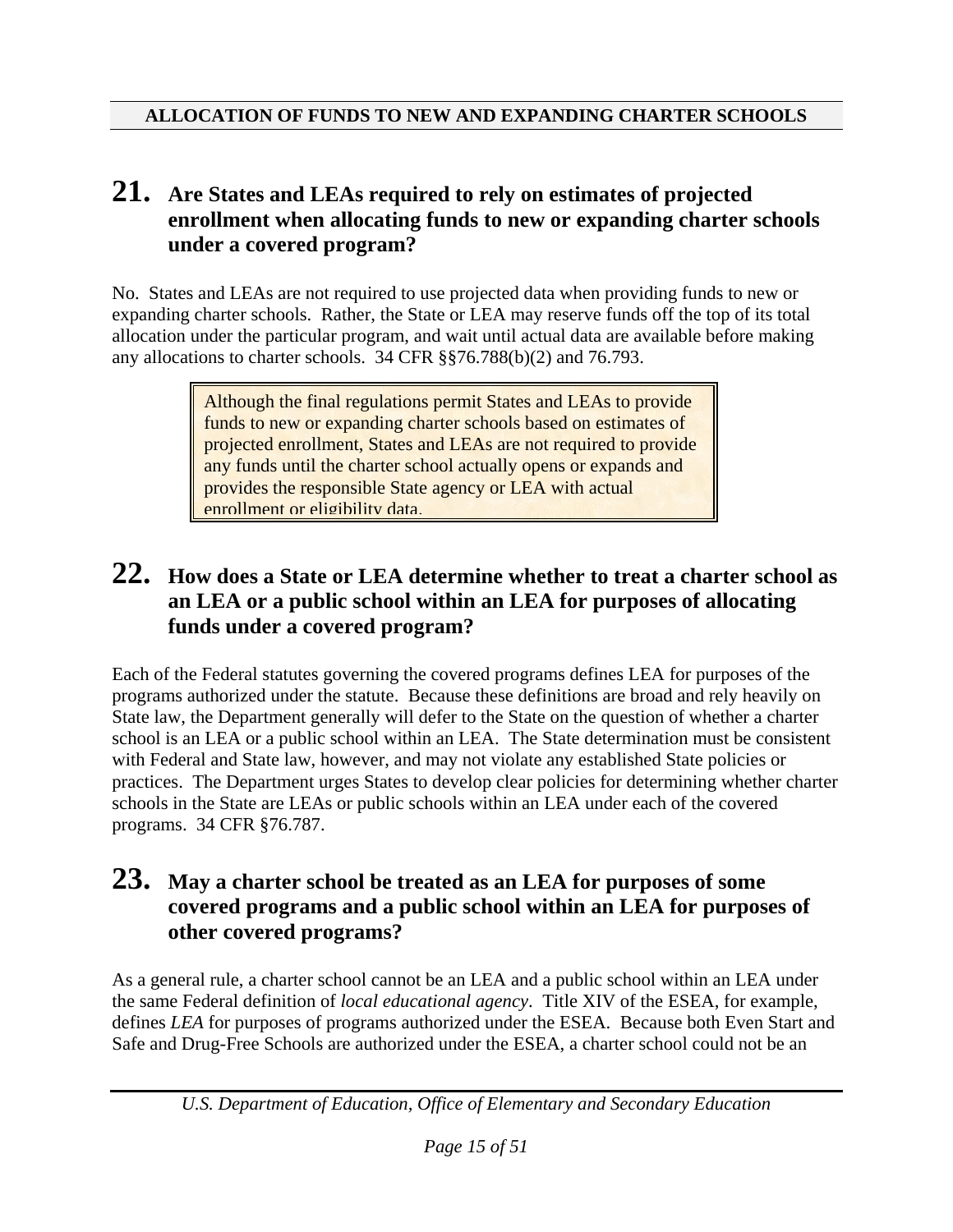LEA for purposes of Even Start and a public school within an LEA for purposes of Safe and Drug-Free Schools. Likewise, because Perkins III adopts the ESEA definition of *LEA*, a charter school could not be treated differently for purposes of ESEA programs and programs authorized under Perkins III.

Part B of IDEA, on the other hand, contains its own definition of *LEA*. Therefore, it is conceivable that a charter school could be treated as an LEA for purposes of ESEA and Perkins III programs, and a public school within an LEA for purposes of programs authorized under Part B of IDEA. The charter school would have to be treated consistently under the Grants to States and Preschool Grants programs, though, since both of these programs are authorized under Part B of IDEA.

One exception to the general rule that a charter school cannot be treated as an LEA and a public school within an LEA under different covered programs that rely on the same Federal definition of *LEA*, is where a State law provision specifically authorizes charter schools to elect to be treated as an LEA or a public school within an LEA for purposes of a particular program. In such a case, the Department generally will defer to the State law. 34 CFR §76.787.

#### **A-3. ADJUSTMENTS**

### **24. Under what circumstances is a State or LEA required to adjust an allocation previously made to a new or expanding charter school under the final regulations?**

Section 76.789(b) of the final regulations provides States and LEAs with the flexibility to allocate funds to new or expanding charter schools based on reasonable estimates of projected enrollment at the charter school. If a State or LEA provides funds to a new or expanding charter school based on projected data and, after the charter school opens or States and LEAs that allocate more or fewer funds to a new or expanding charter school than the amount for which the charter school is eligible must make adjustments to the allocations based on actual eligibility or enrollment data when the charter school opens or expands.

expands, actual enrollment or eligibility data show that the State or LEA has allocated more or fewer funds to the charter school than the amount for which the charter school was eligible, then the State or LEA must make appropriate adjustments to the allocation previously made to the charter school. The purpose of this requirement is to ensure that new and expanding charter schools receive the amount of funds for which they are eligible -- no more and no less. Accordingly, States and LEAs must make adjustments to charter school allocations for both overpayments and underpayments, as well as appropriate adjustments to the allocations of other LEAs and public schools. For example, if projected enrollment data result in an SEA allocating too few funds to a charter school LEA, the SEA would be required to adjust upward the charter school LEA's allocation when actual enrollment data are available. Similarly, if the SEA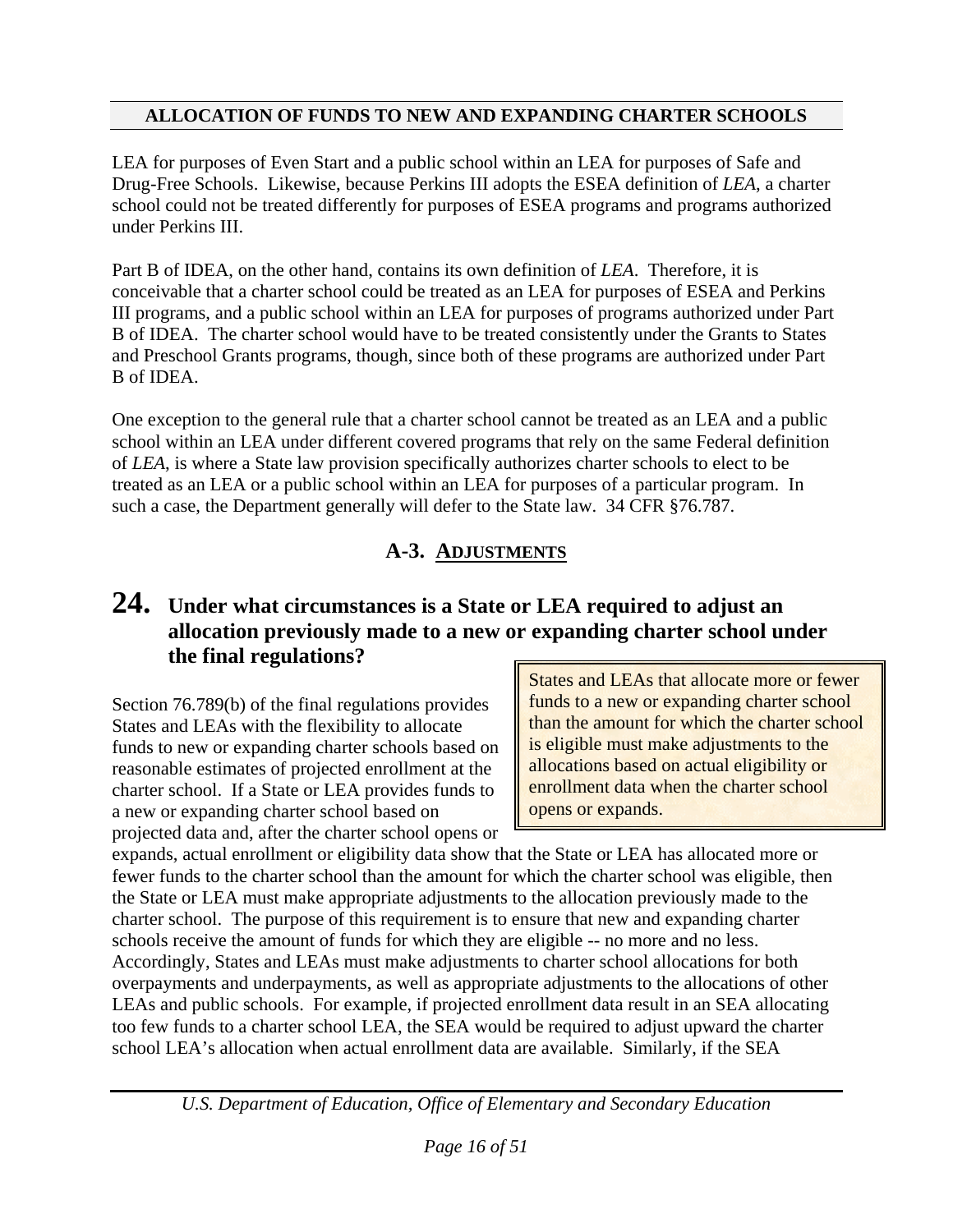reserves more funds off the top of its total allocation than are needed to make allocations to eligible charter schools, the SEA must return the excess funds to its other LEAs in proportion to their initial allocations. 34 CFR §76.796.

### **25. May a State or LEA rely on eligibility or enrollment data from a prior year when making required adjustments to allocations under the final regulations?**

No. Any required adjustments to allocations for a given academic year must be based on actual enrollment or eligibility data for the charter school on or after the date the charter school opens for the first time or significantly expands its enrollment. The adjustments may not be based on enrollment or eligibility data from a prior year, even if allocations to other LEAs and public schools under the program are based on a prior year's data. 34 CFR §76.791; see also Q&A No. 17.

### **26. When are States and LEAs required to make adjustments under the final regulations?**

States and LEAs must make any necessary adjustments to allocations under a covered program on or before the date the State or LEA allocates funds to LEAs and public schools under the program for the succeeding academic year. Thus, a State or LEA may make adjustments immediately, when it makes the next year's allocations, or anytime in between. 34 CFR §76.797(a).

### **27. May States or LEAs use funds allocated for the succeeding academic year to make required adjustments under the final regulations?**

Yes. When making adjustments to allocations under the final regulations, the State or LEA may use funds from the State's allocation under the applicable covered program for the academic year in which the charter school opened or expanded, or from the State's allocation under the program for the academic year immediately following the academic year in which the charter school opened or expanded. 34 CFR §76.797(b).

## **28. How does a State or LEA reallocate funds if a charter school closes?**

Neither section 10306 of the Act nor the final regulations prescribe closeout or reallocation procedures for States or LEAs to follow if and when a charter school closes. Therefore, as a general rule, if a charter school that has received funds in accordance with these final regulations closes, States and LEAs should follow the same procedures that are used to close out subgrants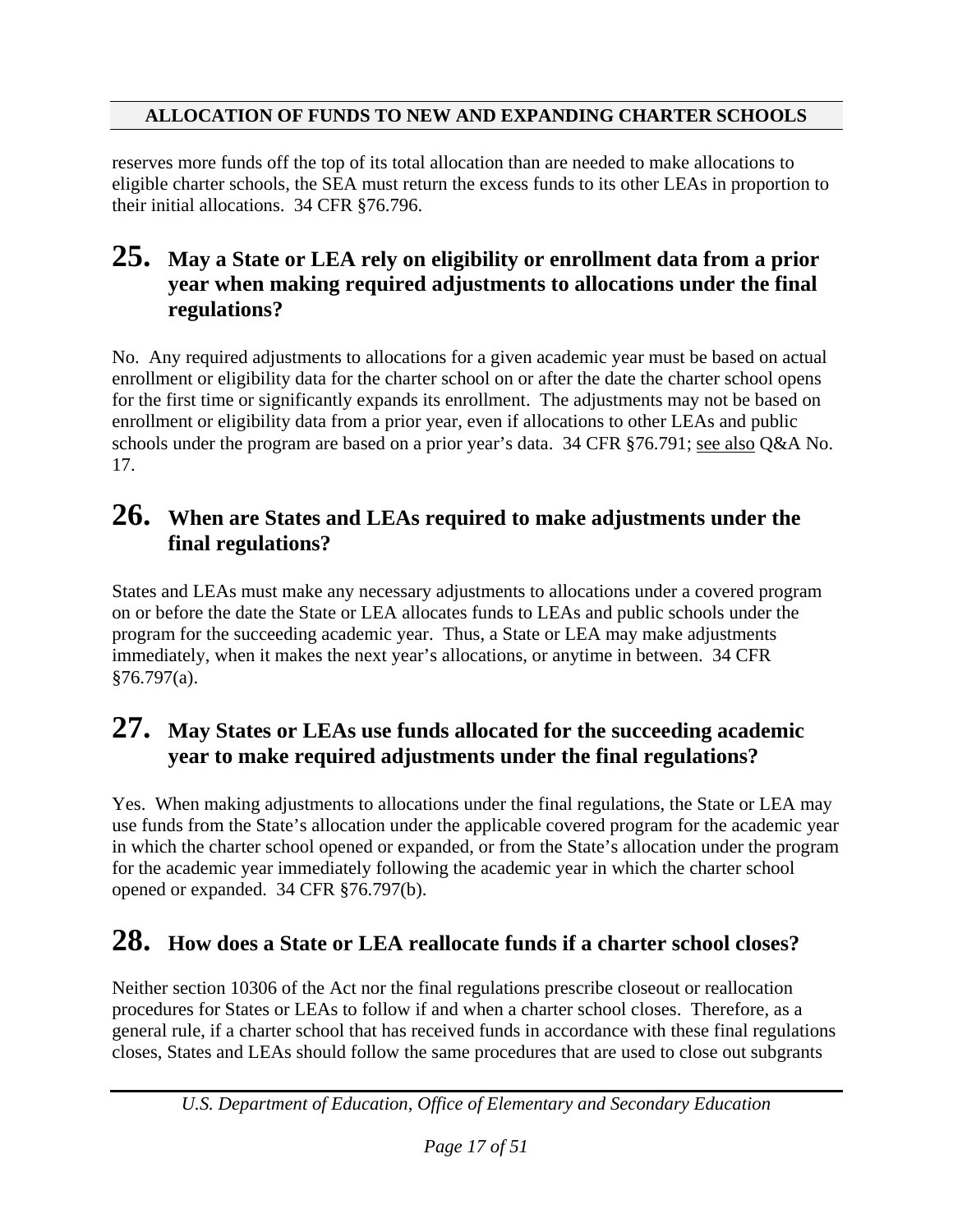and reallocate funds for other eligible entities under the applicable program. See 34 CFR §80.50.

### **B. PROGRAMS IN WHICH STATES OR LEAS ALLOCATE FUNDS BY FORMULA**

This section of the guidance addresses issues regarding implementation of the final regulations in covered programs under which the State or LEA allocates funds on a formula basis. These programs include Class-Size, Eisenhower, Emergency Immigrant Education, Homeless, Innovative Education Program Strategies, Safe and Drug-Free Schools, Vocational Education Basic Grants, and Tech-Prep (see footnote 2). As a general rule, when allocating funds under these programs, States and LEAs must treat charter schools in a manner consistent with the applicable program statute and regulations, and ensure that charter schools receive the proportionate allocations for which they are eligible under the program. In a State that considers charter schools to be LEAs, the State must treat those charter schools like other LEAs in the State when making eligibility determinations and allocating funds under these programs. Similarly, if a State considers charter schools to be public schools within an LEA, the LEA must treat its charter schools like other public schools within the LEA when determining eligibility and making within-district allocations.

*This section of the guidance does not address issues relating to Title I or Part B of IDEA. For questions and answers regarding implementation of the final regulations under those formula grant programs, see sections III-E and III-F, respectively, of this nonregulatory guidance.* 

### **29. How and when does a State or LEA allocate funds to an eligible charter school that opens or expands on or before November 1st of an academic year?**

For each charter school that opens for the first time or significantly expands its enrollment on or before November  $1<sup>st</sup>$  of an academic year, the State or LEA must implement procedures to ensure that the charter school receives the

Charter schools opening for the first time or significantly expanding their enrollment on or before November  $1<sup>st</sup>$  must receive the funds for which they are eligible within five months of the date they open or expand.

proportionate amount of funds for which the charter school is eligible under the applicable program. States are given broad discretion to develop their own procedures for meeting the requirements of the final regulations. The procedures must ensure, however, that charter schools opening or expanding by November  $1<sup>st</sup>$  receive the funds for which they are eligible within five months of the date they open or expand. 34 CFR §§76.792(a) and 76.793(a). See also Q&A No. 33.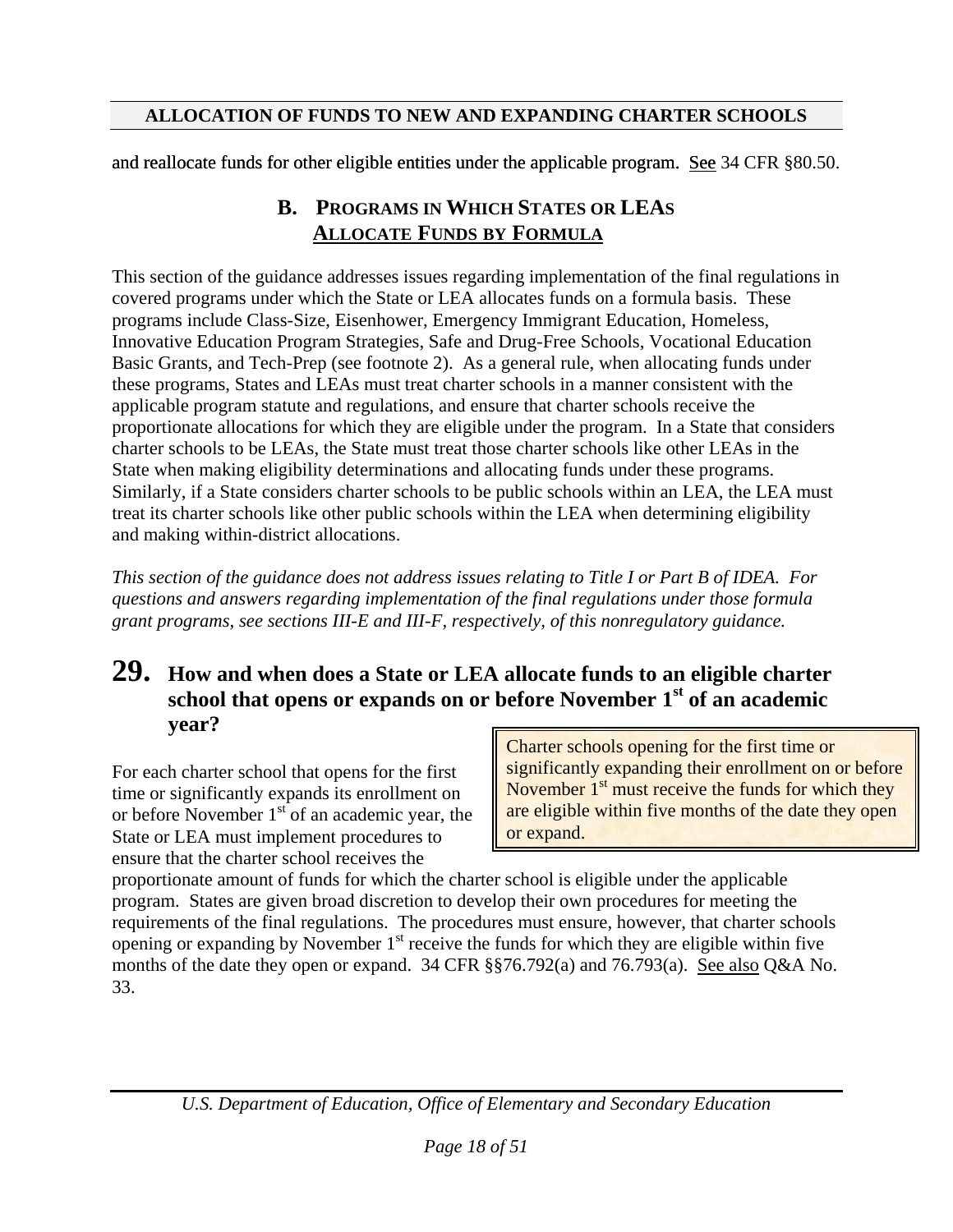### **30. How and when does a State or LEA allocate funds to an eligible charter school that opens or expands between November 1st and February 1st of an academic year?**

For each charter school that opens for the first time or significantly expands its enrollment after November  $1<sup>st</sup>$  but before February  $1<sup>st</sup>$  of an academic year, the State or LEA must implement procedures to ensure that the charter school receives at least a *pro rata* portion of the funds for which the charter school is eligible under the applicable program. The *pro rata* amount must be based on the number of months or days the charter school will participate in the program as compared to the total number of months or days in the academic year. The funds must be made available to the charter school on or before the date the State or LEA allocates funds to LEAs or public schools under the applicable program for the succeeding academic year. 34 CFR §§76.792(b) and 76.793(b).

### **31. How and when does a State or LEA allocate funds to an eligible charter school that opens or expands after February 1st of an academic year?**

Although States and LEAs *may* provide funds to charter schools that open for the first time or significantly expand their enrollment after February  $1<sup>st</sup>$  of an academic year, they are not required to do so. States or LEAs that elect to fund such charter schools may provide the charter school with a *pro rata* portion of the funds for which the charter school is eligible under the applicable program. Again, the *pro rata* amount must be based on the number of months or days the charter school will participate in the program as compared to the total number of months or days in the academic year. Because States and LEAs are not required to fund charter schools that open or expand after February  $1<sup>st</sup>$ , States and LEAs that elect to do so may establish their own procedures and timeframes for providing the funds. In providing funds to charter schools that open or expand after February  $1<sup>st</sup>$ , however, the State or LEA must use funds allocated to the State under the applicable program for the academic year in which the charter school opened or expanded, or for the succeeding academic year. 34 CFR §§76.792(c); see also Q&A No. 32.

### **32. May States and LEAs use funds allocated to them for the succeeding academic year when providing funds to charter schools that opened or expanded during the preceding academic year?**

For charter schools that open for the first time or significantly expand their enrollment after November  $1<sup>st</sup>$ , a State or LEA may provide funds to the charter school from the State or LEA's allocation for the academic year in which the charter school opens or expands, or from its allocation for the succeeding academic year. Thus, a Title I-eligible charter school that opened or expanded on December 1<sup>st</sup> of the 1999-2000 academic year would receive a *pro rata* amount

*U.S. Department of Education, Office of Elementary and Secondary Education*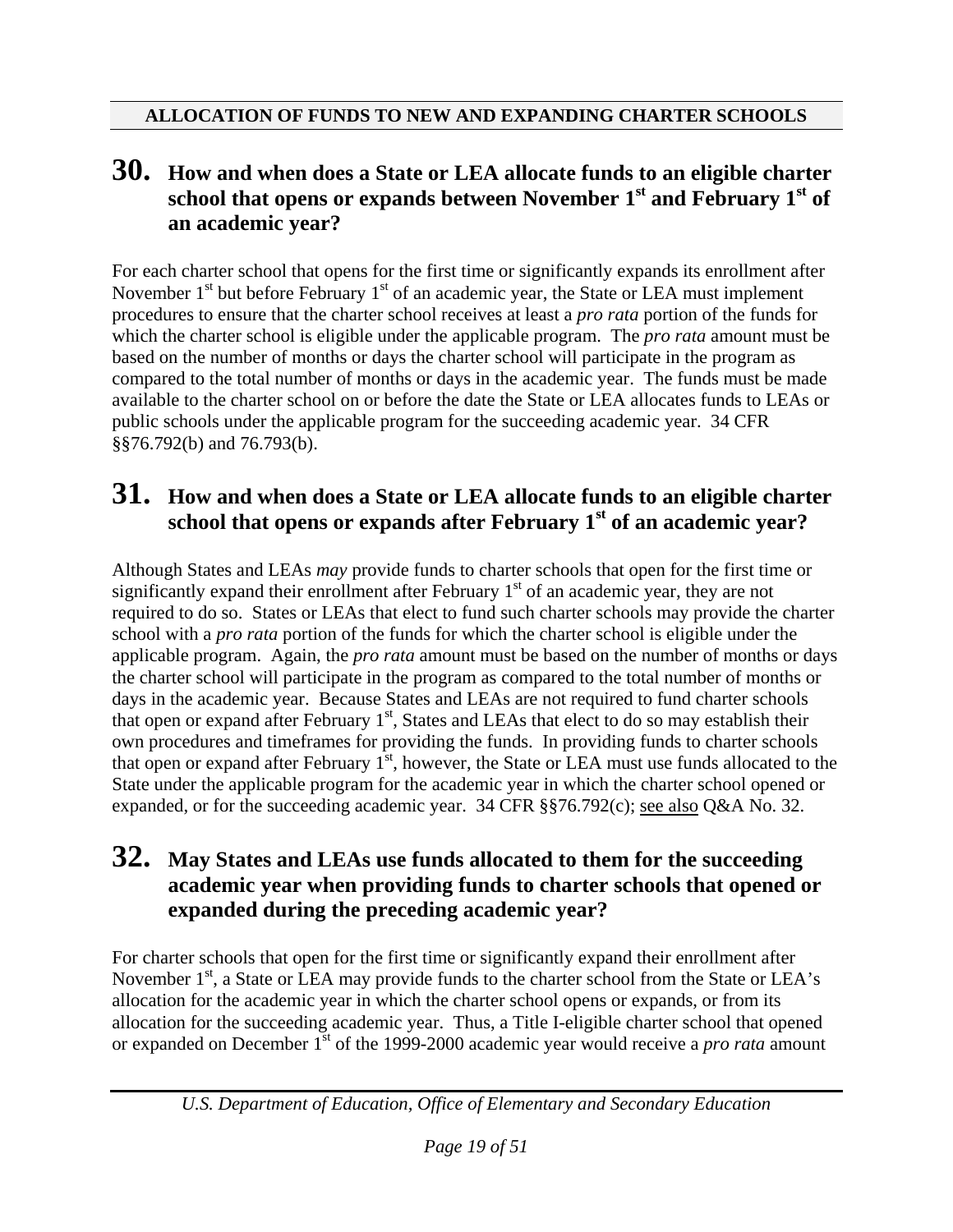of Title I funds. The State or LEA could provide the funds to the charter school anytime between December 1, 1999, and the date the State or LEA makes Title I allocations to other LEAs and public schools for the 2000-2001 academic year. If the State or LEA elects to wait until the 2000-2001 academic year to make the award, the State or LEA could use its Title I allocation for that academic year. This funding option would not be available to the State or LEA if the charter school opened or expanded on or before November 1, 1999, since the State or LEA will not have received its Title I allocation for the 2000-2001 year within the five month time period by which the charter school must receive the funds.  $34 \text{ CFR } \text{\textless}\, 8876.793(a)$ ; 76.793(b)(2).

## **33. What types of procedures may States and LEAs develop for allocating funds to new or expanding charter schools under the final regulations?**

In recognition of the potential administrative burden that section 10306 of the ESEA may place on States and localities, the final regulations are intended to allow States and LEAs maximum flexibility to develop procedures that will enable them to comply with the statutory requirement

in a manner that minimizes any disruption in State and local administration of the covered programs. Examples of procedures States and LEAs could implement include reserving an appropriate amount of funds from their total allocation under a covered program; reserving an appropriate amount of funds from the allocation to a

States and LEAs may exercise maximum flexibility in developing procedures for allocating funds to new and expanding charter schools.

particular LEA or public school based on the number of students from that LEA or public school who are expected to attend the charter school; and using, for charter school allocations, any carryover, reallocation, State or local administration, or other discretionary funds that may be available at the State and local levels. 34 CFR §76.792; see also Q&A Nos. 28-31.

### **34. How does a State or LEA determine the amount of funds to provide to a new or expanding charter school under a formula program in which allocations are based on a prior year's data?**

Under section 76.791(b) of the final regulations, a State or LEA may not deny funding to a new charter school due to the lack of a prior year's data; nor may a State or LEA determine the amount of funds to provide to an expanding charter school based on a prior year's data. States and LEAs have some flexibility, however, in determining the amount of funds a new or expanding charter school is eligible to receive. Consider, for example, a charter school LEA that is scheduled to open for the first time in September 2001 and meets the statutory requirements for eligibility under the Title II (*i.e.*, Eisenhower) program. Under the Title II statute (section 2203 of the ESEA), one-half of an LEA's program allocation must be based on the relative share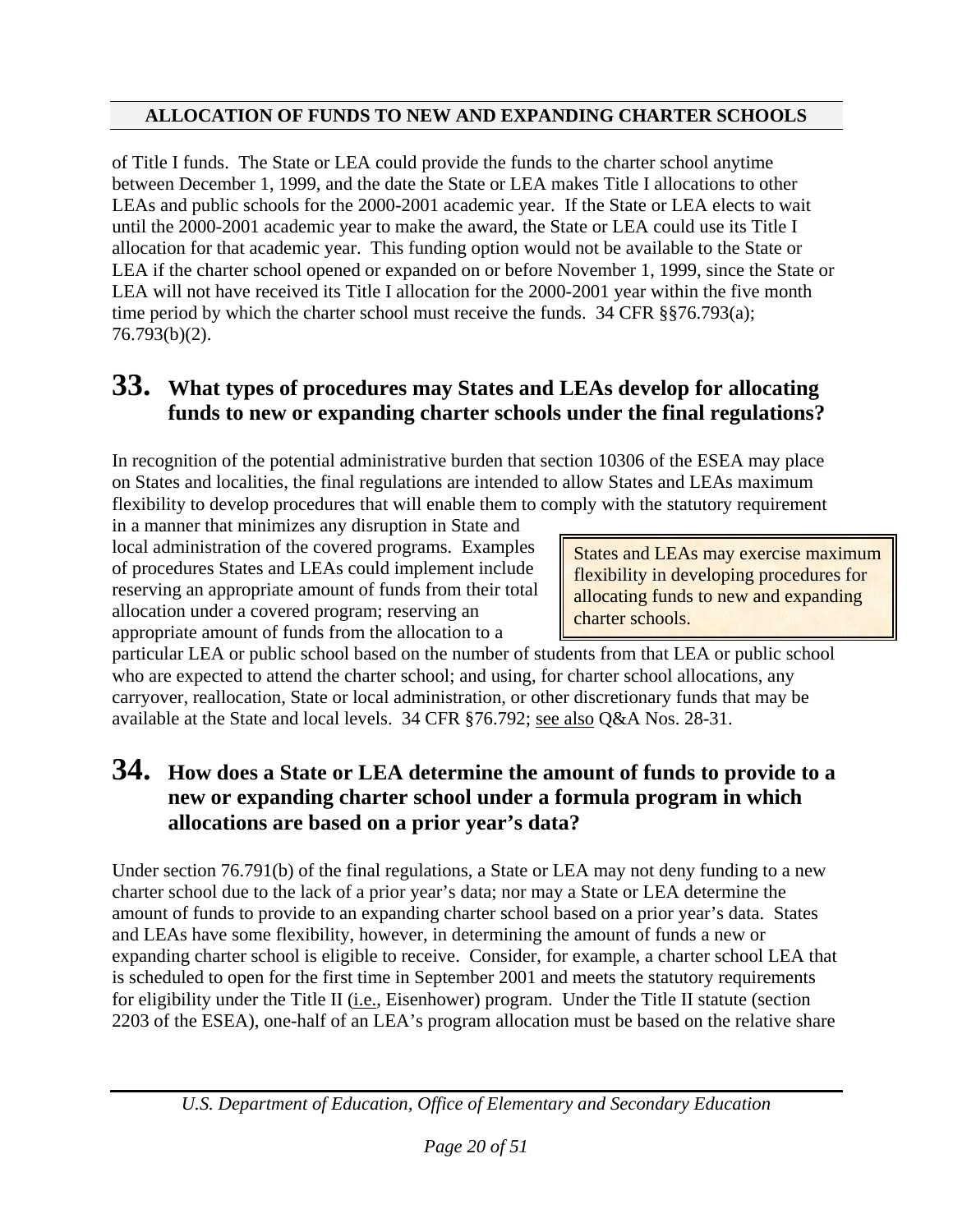of Title I funds the LEA received in the previous year (the other half of the allocation is based on the LEA's relative enrollment for the current year).

If the charter school LEA opens in September 2001 as scheduled, under section 76.793(a) of the final regulations, the State would have to provide Title II funds to the charter school LEA within five months. In addition, the eligibility determination and 100 percent of the program allocation for the charter school LEA would have to be based on current year data, even though eligibility determinations and one-half of the program allocations for other LEAs and public schools would be based on data for a prior year. In other words, the final regulations require States to provide each charter school LEA that opens for the first time or significantly expands its enrollment with the *full* Title II allocation for which the charter school LEA is eligible, including a portion based on its proportionate share of Title I funds, even though a newly created charter school will not have generated a Title I allocation for the previous year.

Continuing with the example above, for a charter school LEA that opens or expands in September 2001, the State may determine the amount of Title II funds for which the charter school LEA is eligible for the 2001-02 academic year in any one of the following ways:

- (a) Using the current year's Title I eligible children for the new or expanding charter school LEA, redetermine the prior year's Title I allocations, including allocations for new or expanding charter school LEAs as if they had been in existence in that prior year. Each new or expanding charter school LEA would receive that proportion of Title II funds.
- (b) Use the current year's Title I allocations for all LEAs, including new and expanding charter school LEAs, to determine the proportionate share of Title II funds each new and expanding charter school LEA is eligible to receive.

The preceding options for allocating Title II funds to new or expanding charter school LEAs are based on statutory and regulatory provisions that require eligibility determinations for these schools to be based on current enrollment data. States and LEAs should not follow the final regulations or these guidelines when allocating funds to a charter school during a year in which the charter school is neither opening for the first time nor significantly expanding its enrollment. In such cases, the State or LEA should adhere to the statutory formula for allocating funds under the applicable program. 34 CFR 76.791; see also Q&A No. 17.

*For questions and answers regarding allocations under Title I and Part B of IDEA, see Sections III-E and III-F, respectively, in this nonregulatory guidance.*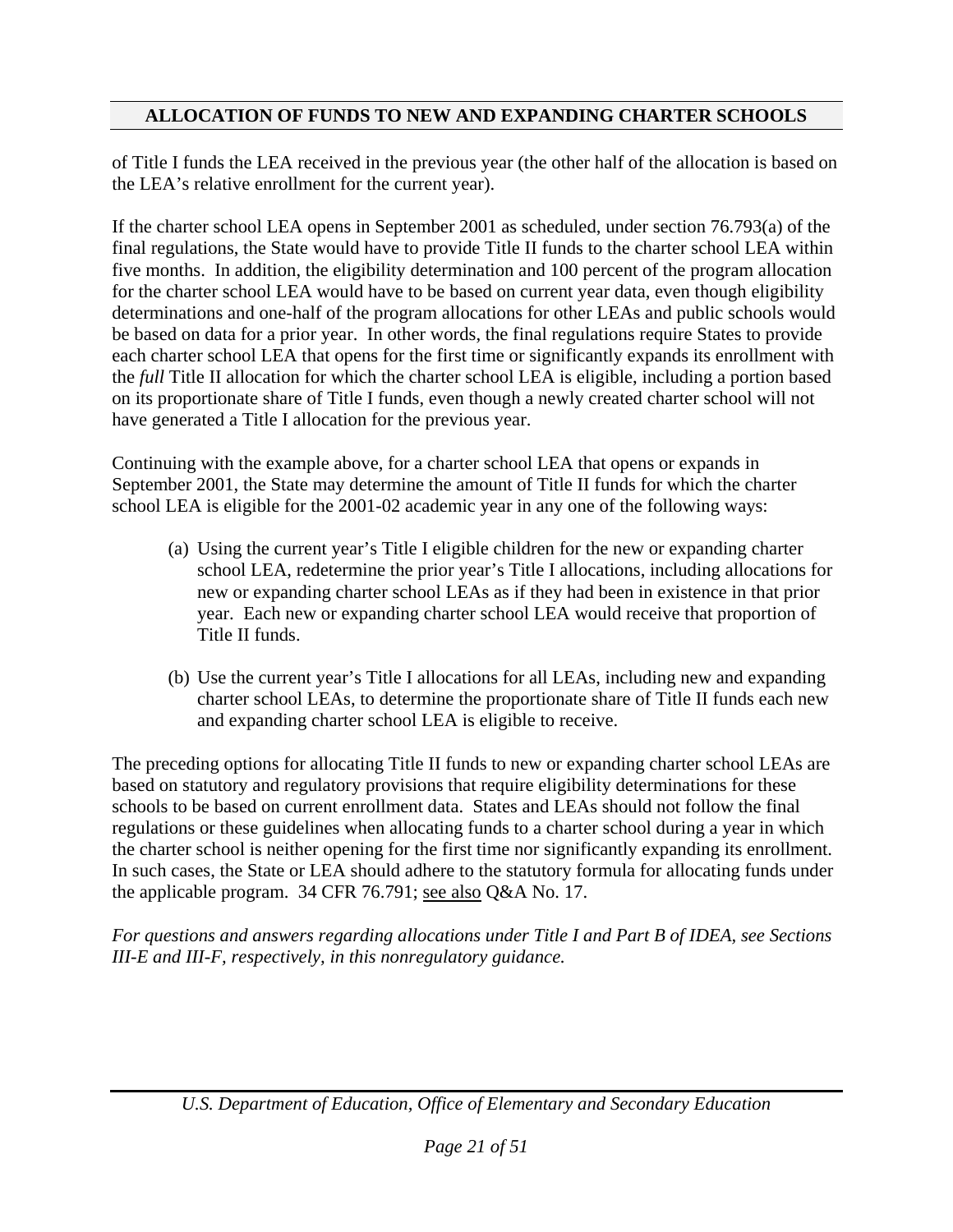#### **C. PROGRAMS IN WHICH STATES OR LEAS AWARD SUBGRANTS ON A COMPETITIVE BASIS**

This section of the guidance addresses issues related to the eligibility of charter schools to receive funds under Department programs in which States or LEAs award subgrants on a competitive basis. These programs include Adult Education, CSRD, Eisenhower, Emergency Immigrant Education, Even Start, Goals 2000, Homeless, Safe and Drug-Free Schools, TLCF, and Tech-Prep (see footnote 2).

### **35. Are States and LEAs required to comply with the final regulations when awarding subgrants on a competitive basis? How does a State or LEA provide funds to new or expanding charter schools under a program in which subgrants are awarded on a competitive basis?**

States and LEAs are required to comply with the final regulations when awarding subgrants on a competitive basis. For covered programs in which the State or LEA awards subgrants on a competitive basis, the State or LEA must provide eligible charter schools that are scheduled to open for the first time or significantly expand their enrollment on or before the closing date of the competition a *full and fair opportunity* to compete for funds under the program. Because the ultimate decision of whether to fund an eligible applicant under a discretionary grant program lies within the discretion of the State or LEA, a new or expanding charter school could be eligible to participate in such a program and still not receive funding. Accordingly, for discretionary programs in which States or LEAs award subgrants on a competitive basis, section 76.794(a) of the final regulations require States and LEAs to provide eligible charter schools that are scheduled to open on or before the closing date of any competition under the program with a full and fair opportunity to apply to participate in the program. Existing charter schools that significantly expand their enrollment must be provided the same information and given the same opportunity to compete for funds under these programs as other existing LEAs and public schools. 34 CFR §76.794(a).

*For a discussion of full and fair opportunity, see Q&A No. 38.* 

#### **36. What eligibility requirements must a charter school meet in order to apply to participate in a program in which subgrants are awarded on a competitive basis?**

In order to apply to participate in a grant program in which States or LEAs award subgrants on a competitive basis, a charter school generally must establish itself as an *eligible applicant* on the same basis as other eligible applicants under the program. Eligible applicants under these programs may consist of one or more of a broad range of educational entities, including LEAs,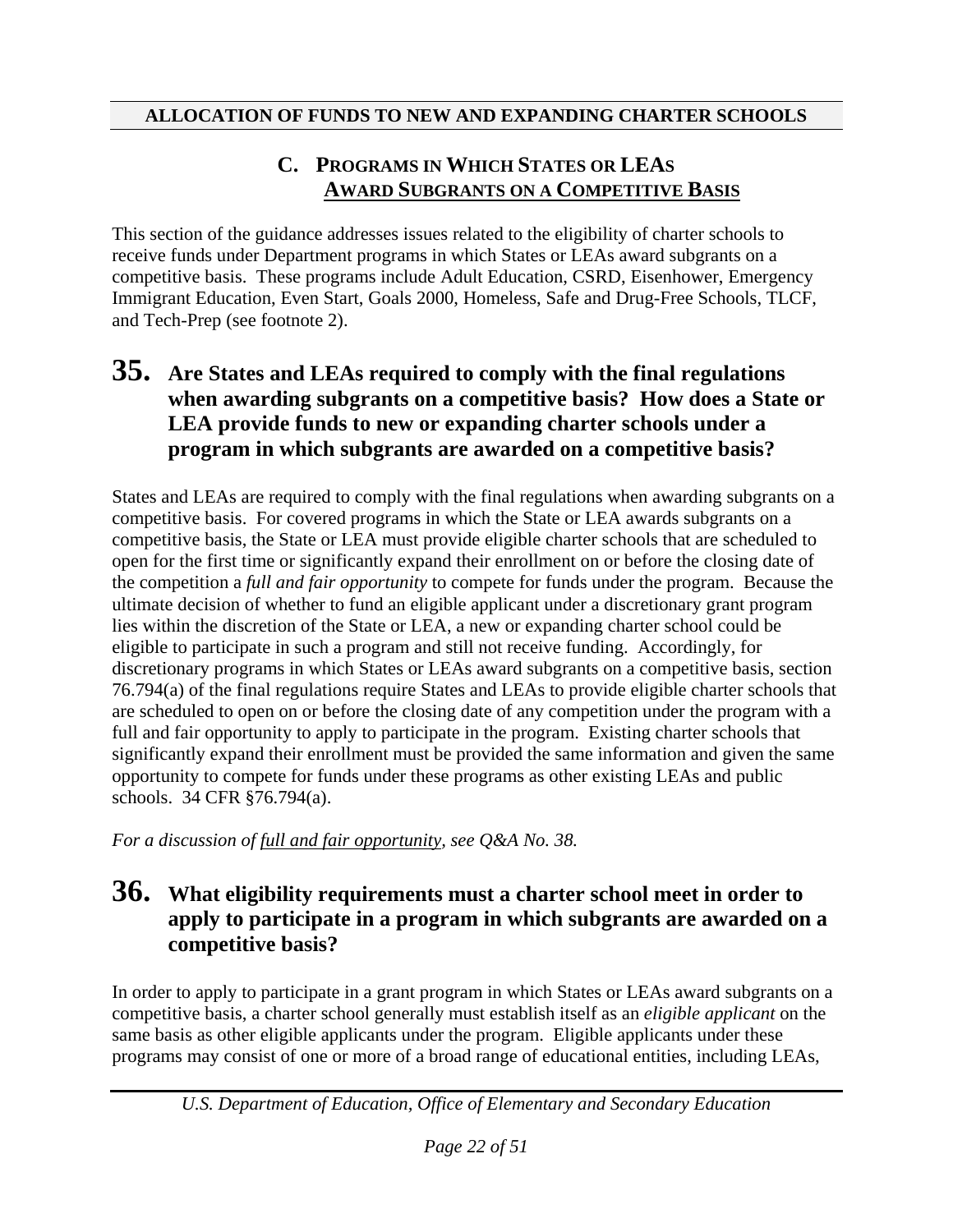institutions of higher education, community-based organizations, public and private non-profit agencies, public schools, etc. Under the CSRD, Goals 2000, Homeless, and TLCF programs, for example, eligibility for subgrants is limited to LEAs. Therefore, only *charter school LEAs* are eligible to compete directly for subgrants under these programs. The Adult Education program, on the other hand, authorizes States to award subgrants to a number of entities, including LEAs, community-based organizations, institutions of higher education, public and private non-profit agencies, libraries, etc. Thus, a charter school that is not its own LEA, but is established as a non-profit agency, could qualify as an eligible applicant under the Adult Education program.

A new or expanding charter school that does not qualify as an eligible applicant for a direct grant under a particular program still may be eligible to participate in the program as part of the LEA's application. When providing funds under such circumstances, the LEA should consider charter schools on an equitable basis with other public schools within the LEA. 34 CFR §§76.788(c) and 76.789(b)(1)(ii).

### **37. What information must a charter school provide to the State or LEA in order to compete for funds under a program in which subgrants are awarded on a competitive basis?**

A charter school that is interested in competing for funds under a program in which subgrants are awarded on a competitive basis must notify the responsible State agency or LEA, in writing, of the date the charter school is scheduled to open. Upon receiving such notice, the State agency or LEA is required to provide the charter school with a *full and fair opportunity* to apply to participate in the program. 34 CFR §§76.788(a) and 76.794(a); see also Q&A No. 38.

### **38. How does a State or LEA provide eligible charter schools with a full and fair opportunity to compete for funds under a program in which subgrants are awarded on a competitive basis?**

A State or LEA generally provides a new or expanding charter school with a *full and fair opportunity* to apply to participate in a covered program in which subgrants are awarded on a competitive basis if the State or LEA provides the charter school with *timely and meaningful information* about the program, including dates of any upcoming competitions. The State or LEA must provide timely and meaningful information to the charter school about any program for which the charter school may be eligible to participate, provided that the charter school notifies the responsible State agency or LEA of the date the charter school is scheduled to open or expand. 34 CFR §76.789(a).

*For a discussion of timely and meaningful information, see Q&A No. 16.*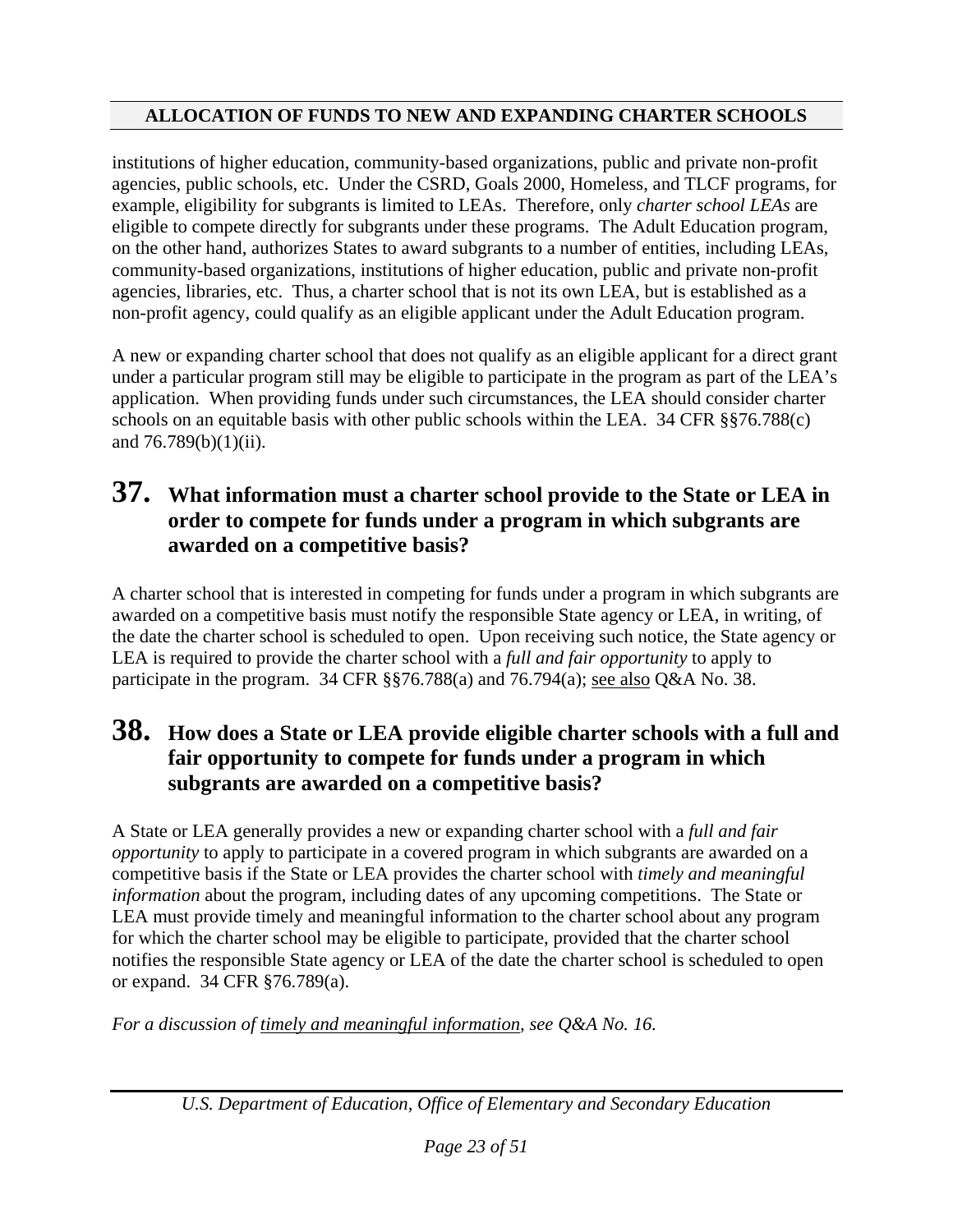### **39. May a charter school that has not yet opened compete for a subgrant under these programs?**

Yes. A charter school that meets the eligibility requirements for the applicable program may compete for a subgrant, even if it has not yet opened. The charter school must be scheduled to open on or before the closing date of the competition, however, and must actually open in order to receive any funds under the program. 34 CFR §76.794(a).

#### **40. Are States and LEAs required to provide a full and fair opportunity to eligible charter schools that are scheduled to open** *after* **the closing date of a subgrant competition?**

No. When awarding subgrants on a competitive basis, a State or LEA is not required to provide a full and fair opportunity to participate in the program to any charter school that is scheduled to open after the closing date of a subgrant competition. 34 CFR §76.794(a).

### **41. Is a State or LEA required to delay a subgrant competition in order to allow a charter school that has not yet opened or expanded to compete for funds under a covered program?**

No. A State or LEA is not required to delay the competitive process in order to allow a new or expanding charter school to compete for funds under a covered program. As stated above, a

charter school that is not scheduled to open on or before the closing date of a subgrant competition is not eligible to apply to participate in the program. A charter school that is scheduled to open before the closing date of a subgrant competition, on the other hand, continues to be eligible to compete for

A State or LEA is not required to delay a subgrant competition in order to allow a charter school that has not yet opened to compete for funds.

funds, even if it does not actually open until after the competition has closed. The State or LEA may not provide any funds to the charter school, however, until it actually opens. 34 CFR  $§76.794(a)(2).$ 

## **42. When are competitions held under the covered programs?**

As a general rule, States are given broad discretion in developing application deadlines and procedures under these programs. Therefore, administration and implementation of each grant program will vary from State to State. Variations in the timing and amounts of Congressional appropriations also will affect program continuity and funding levels, which, in turn, may alter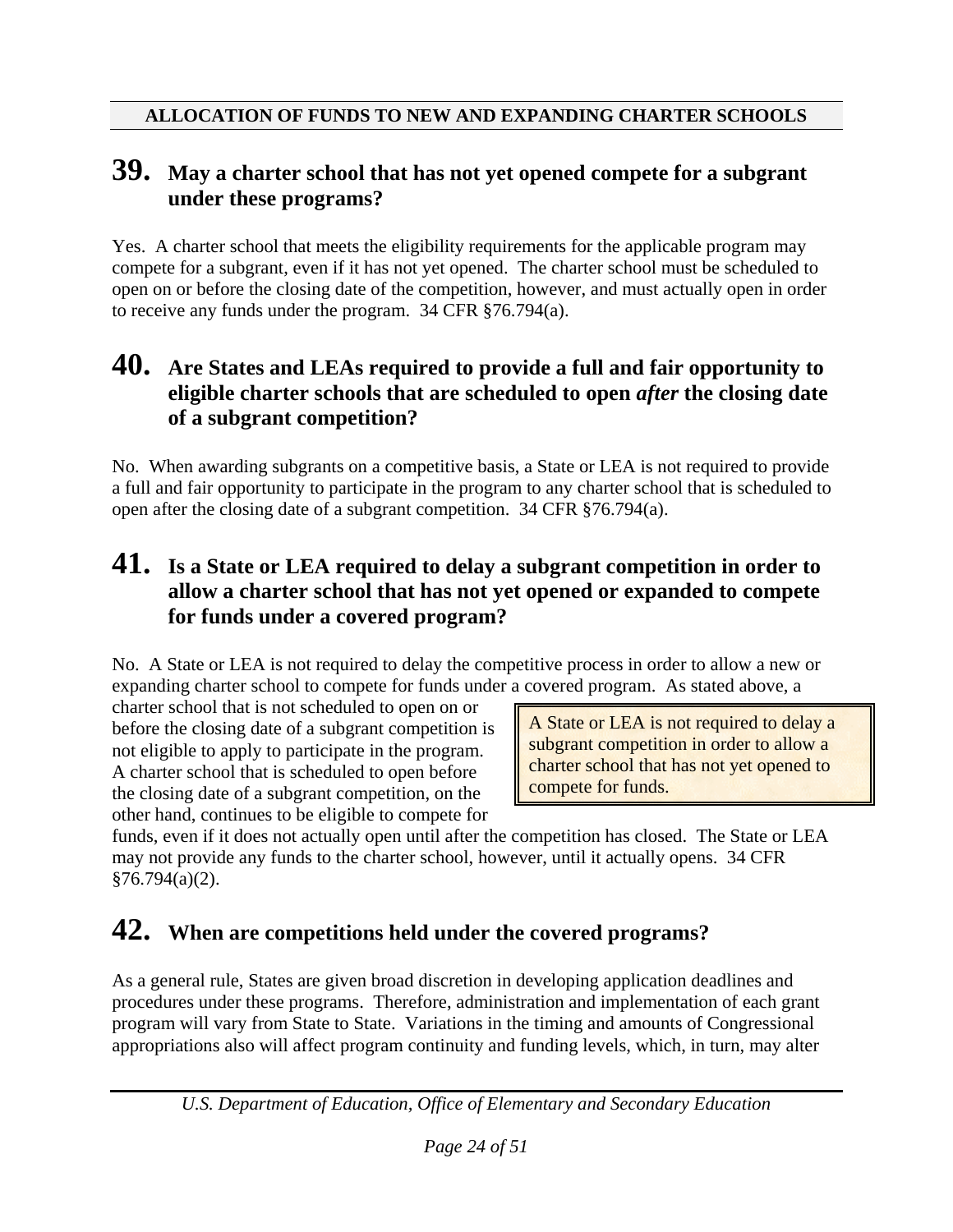the timing of program competitions. 34 CFR §76.794(a).

#### **D. PROGRAMS IN WHICH STATES AWARD SUBGRANTS ON A DISCRETIONARY, BUT NONCOMPETITIVE, BASIS**

This section of the guidance addresses issues related to discretionary programs in which the State awards subgrants on a noncompetitive basis. Examples of these types of programs are Migrant Education and Neglected and Delinquent Children. Under both of these programs, the State has discretion either to provide services directly, or to award funds to subgrantees on a competitive or noncompetitive basis. Moreover, a number of programs, such as Part B of IDEA and Safe and Drug-Free Schools, require the State to allocate a majority of funds on a formula basis, but also allow a portion of funds to be distributed on a discretionary basis.

#### **43. Are States and LEAs required to comply with the final regulations when awarding subgrants on a noncompetitive basis? How does a State allocate funds to new or expanding charter schools under a discretionary covered program in which subgrants are** *not* **awarded through a competition?**

The final regulations do not apply to programs, or portions of programs, under which the State or LEA does not award subgrants by formula or through a competition. Under the Migrant Education and Neglected and Delinquent Children programs, for example, States have discretion either to provide services directly or to award funds to subgrantees on a competitive or noncompetitive basis. Unless the State elects to award subgrants through a competition, the State is not required to comply with the final regulations when distributing funds under these

The final regulations do not apply to programs, or portions of programs, in which subgrants are awarded on a discretionary, but noncompetitive, basis. programs. Similarly, a number of programs, such as Part B of IDEA and Safe and Drug-Free Schools, require States to allocate a majority of funds on a formula basis, but also allow a portion of funds to be distributed on a discretionary basis. For these programs, the State or LEA

would not be required to comply with the final regulations when distributing the discretionary portion of the funds on a noncompetitive basis. If the State or LEA distributes the discretionary portion of the funds on a competitive basis, then the final regulations would apply, and new or expanding charter schools would have to be given a full and fair opportunity to apply. While the final regulations are not intended to restrict the discretionary authority of States or LEAs, the Department encourages States and LEAs to consider charter schools on an equitable basis with other LEAs and public schools when providing funds on a discretionary, but noncompetitive, basis. 34 CFR §§76.787 and 76.794 (b).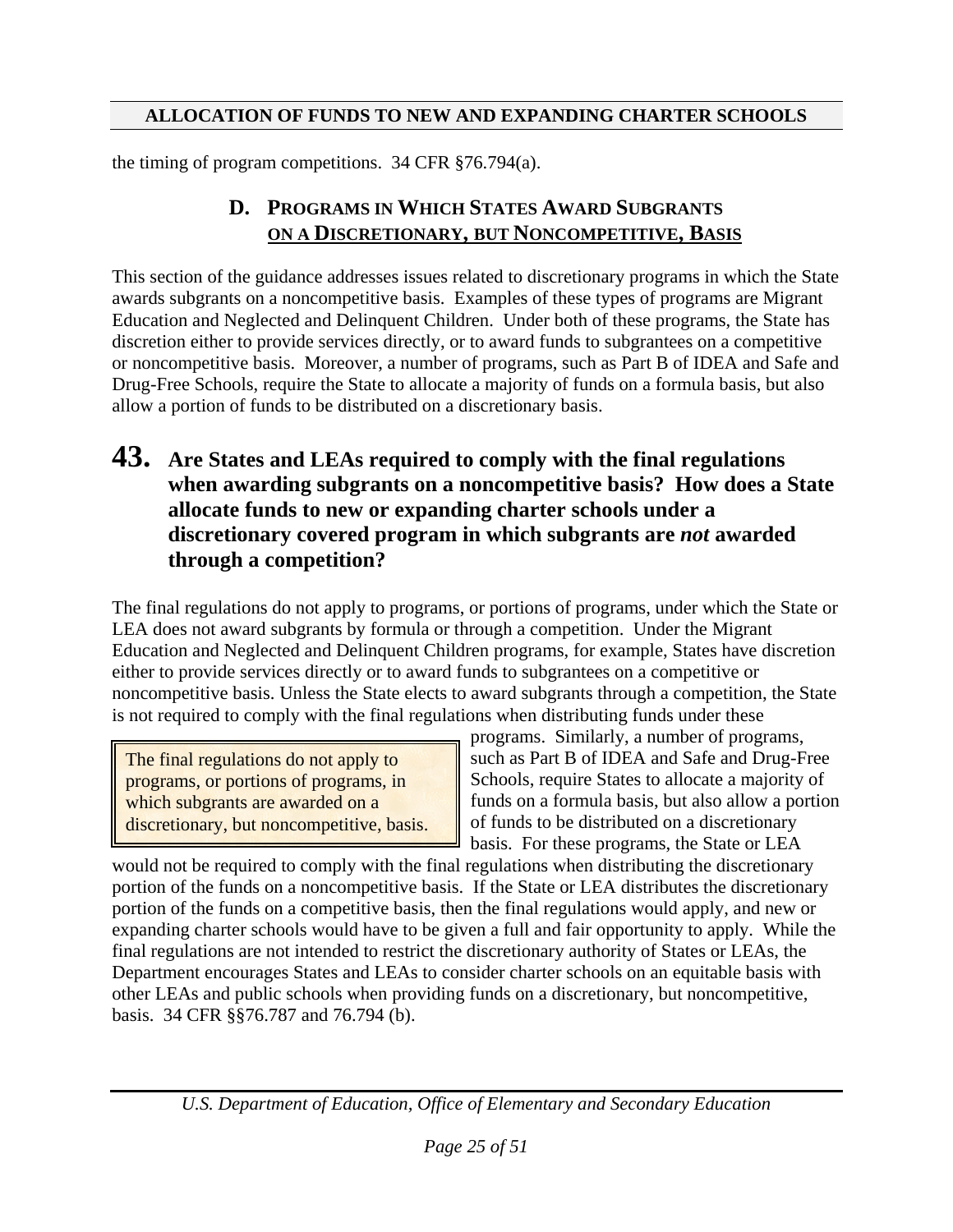### **44. Are States and LEAs required to comply with the final regulations when providing services to new or expanding charter schools under these programs?**

No. The final regulations do not apply to the provision of services by States or LEAs under these programs. Thus, if a State elects to provide services to eligible LEAs and public schools, including new or expanding charter schools, the provision of those services would not be governed by the requirements in the final regulations. When providing services on a discretionary, but noncompetitive, basis, however, States and LEAs are encouraged to consider charter schools on an equitable basis with other LEAs and public schools. 34 CFR §76.785.

#### **E. TITLE I, PART A OF THE ELEMENTARY AND SECONDARY EDUCATION ACT**

This section of the guidance addresses issues concerning the eligibility of charter schools to receive Title I funds, and the allocation of those funds to new and expanding charter schools. Title I provides Federal financial assistance, through SEAs, to LEAs to meet the educational needs of children who are failing, or most at risk of failing, to meet a State's challenging content and student performance standards in schools with high concentrations of children from lowincome families. New or expanding charter schools may be eligible to receive Title I funds as LEAs or as participating public schools within an LEA.

In general, when allocating Title I funds, SEAs and LEAs must treat charter schools in a manner consistent with the Title I statute and regulations, and ensure that charter schools receive the proportionate allocations for which they are eligible. In a State that considers charter schools to be LEAs, the SEA must treat those charter schools like other LEAs in the State when determining Title I LEA eligibility and allocations. Similarly, if a State considers charter schools to be public schools within an LEA, the LEA must treat its charter schools like other public schools in determining Title I eligibility and making within-district allocations.

#### **E-1. ALLOCATING TITLE I FUNDS TO NEW OR EXPANDING CHARTER SCHOOL LEAS**

### **45. What eligibility requirements must a charter school LEA meet in order to receive Title I funds?**

In order to receive Title I funding, a charter school LEA generally must meet the same eligibility requirements that apply to other LEAs in the State, except that an SEA may not determine a charter school LEA's eligibility to receive Title I funds based on data from a prior year (see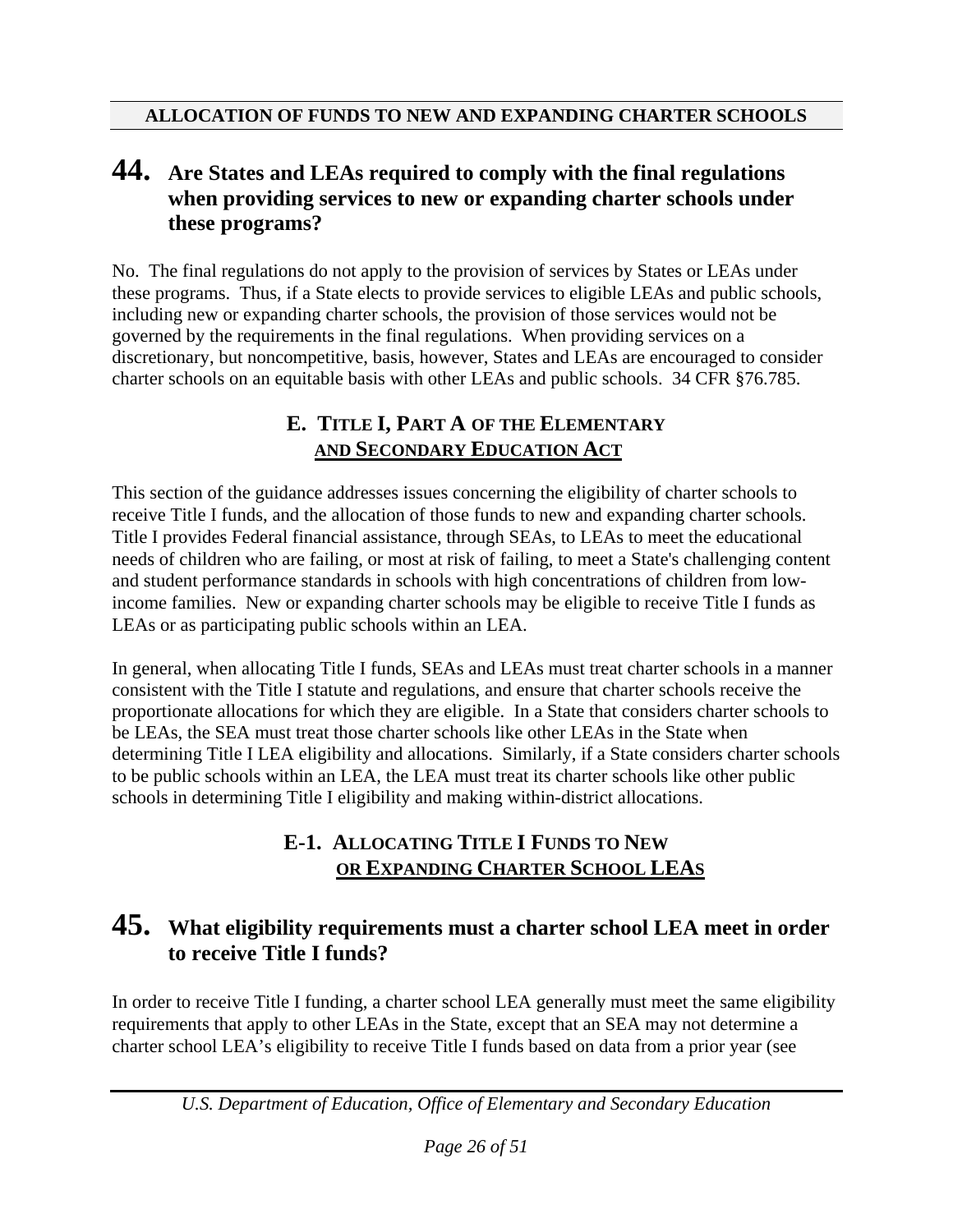Q&A No. 17). To be eligible for a Basic Grant, an LEA must have at least 10 *formula children* and the number of such children must exceed two percent of the LEA's population ages 5 through 17 years. To be eligible for a Concentration Grant, an LEA generally must have more than 6,500 formula children, or the number of such children must exceed 15 percent of the LEA's population ages 5 through 17. Formula children are defined in Q&A No. 46.

In order to receive Title I funds, new and expanding charter schools must meet the same eligibility and other program requirements that apply to other LEAs and public schools, except that the eligibility of a new or expanding charter school to receive Title I funds may not be based on data from a prior year.

### **46. In general, how does the Department determine LEA allocations under Title I?**

Beginning in school year (SY) 1999-2000, the Department allocates funds to eligible LEAs through SEAs based on the number of children counted in the Title I formula and each State's per-pupil expenditure. *Formula children* are children ages 5 through 17 from low-income families, as estimated by the U.S. Census Bureau (Census) every two years, and annual counts of similarly aged children in locally operated institutions for neglected children, foster homes, and in families above poverty receiving Temporary Assistance for Needy Families (TANF).

## **47. What role does the SEA play in the Title I allocation process?**

ED's LEA allocations for SY 2000-01 reflect the list of LEAs that existed on maps provided to the Census by each State for SY 1995-96. As a result, the LEAs on ED's allocation list may not match the SY 2000-2001 universe of LEAs for many States. Therefore, SEAs in those States must adjust ED-determined allocations to account for LEA boundary changes and special LEAs, such as charter schools, that have been created since SY 1995-96 and are eligible for Title I. Even though ED determines Title I allocations for most LEAs, the SEA will always play a role in the allocation process because of the need to adjust for LEA changes taking place between the period when the data were collected and the time they are actually used.

In addition to these adjustments, sections  $1124(a)(2)$  and  $1124A(a)(4)$  of Title I permit an SEA to combine the ED-determined allocations for LEAs that serve an area of fewer than 20,000 total residents (small LEAs). Using an alternative method approved by ED, the SEA may redetermine eligibility for Basic and Concentration Grants for its small LEAs and redistribute the combined total of funds allocated for those LEAs. For this purpose, charter school LEAs are considered to be *small LEAs*. An SEA is not permitted to include the allocations of LEAs that serve an area with a total population of 20,000 or more in this redistribution. Allocations for these *large LEAs* generally will be the allocations ED has determined, subject to adjustments needed to account for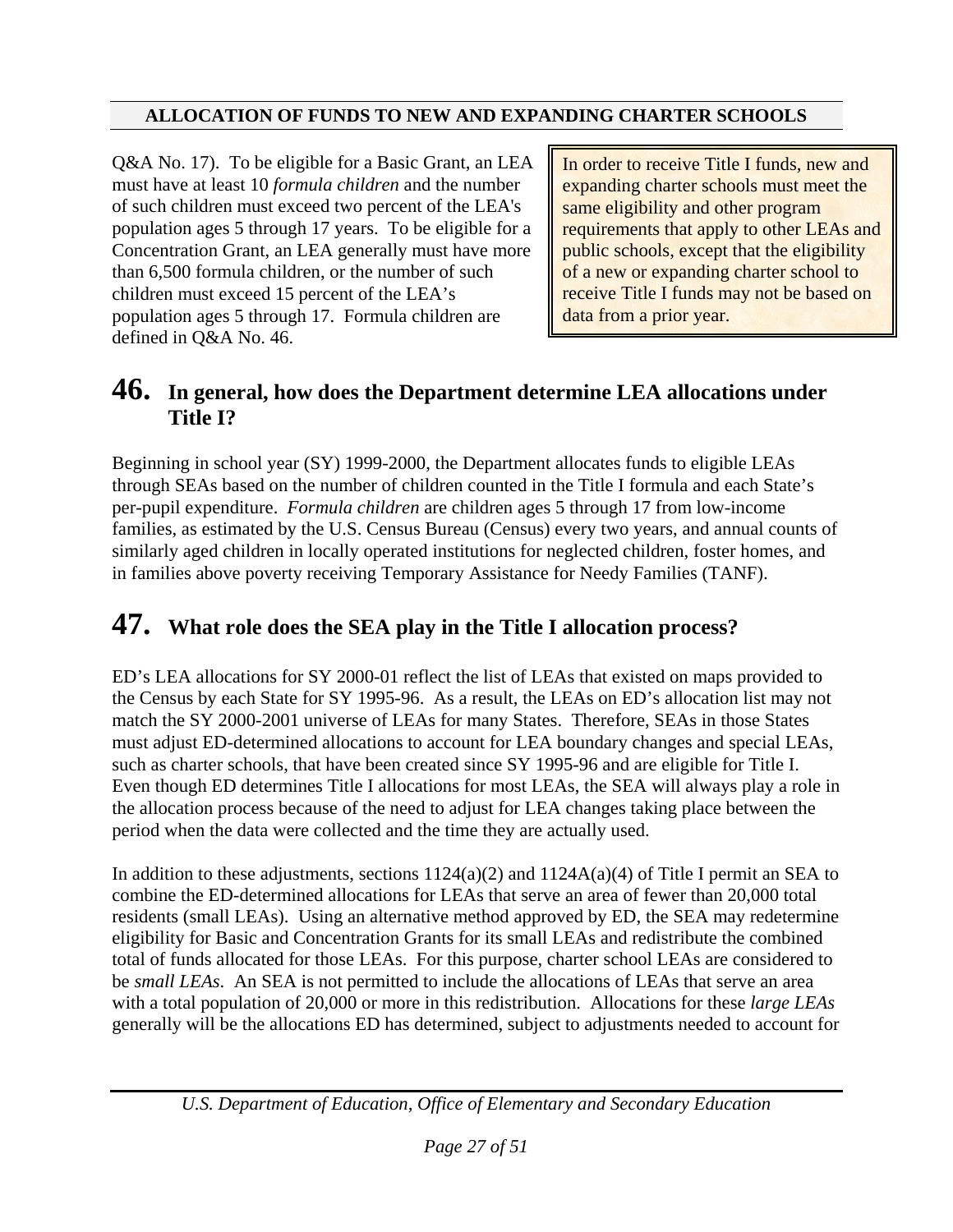eligible LEAs not on the Census list and to reserve funds for State administration and school improvement.

*For more details on the SEA's role in the Title I allocation process, see the Department's June 1999 policy guidance entitled, "School Year 1999-2000 State Educational Agency Procedures for Adjusting Basic and Concentration Grant Allocations Determined by the U.S. Department of Education" (hereinafter referred to as "June 1999 Guidance") . This guidance also applies to SY 2000-2001 Title I allocations.* 

#### **48. What information must a new or expanding charter school LEA provide to its SEA in order to receive Title I funds?**

In order for the SEA to determine a charter school LEA's Title I eligibility and allocation, a charter school LEA must provide the SEA with data on the following:

- (a) The number of children ages 5 through 17 enrolled in the charter school and the LEA(s) in which they reside; and
- (b) The number of children ages 5 through 17 from low-income families and the LEA(s) in which they reside.

### **49. How does the SEA obtain a count of formula children to determine whether a new or expanding charter school LEA is eligible to receive Title I funds?**

For each LEA not on the Census list that is a charter school LEA opening for the first time or significantly expanding its enrollment, the SEA must obtain from the charter school LEA a count of formula children and children ages 5 through 17, and subtract these children from each sending LEA (this process would also apply to other types of special LEAs such as regional vocational/technical schools). Because Census poverty data are not available for charter school LEAs, the SEA must derive an estimate of Census poor children and children ages 5 through 17 for each charter school LEA and determine the LEAs from which these children came. In deriving a Census poverty count, the SEA may use an alternate poverty data source, such as free and reduced-price lunches, as long as these alternative data are available for both the sending and new or expanding charter school LEAs. If alternative poverty data for the new or expanding charter school LEA are not available at the same time that such data are available for the sending LEA, an SEA may use the same data collected at a different time of the year.

*U.S. Depa* regulations, SEAs may determine the Title I eligibility  $\mu$   $\mu$ *Page 28 of 28 of 28 of 28 of 28 of 5 through 17 attending the charter school.* Because Census poverty data are not available for new and expanding charter schools, under the final of new and expanding charter school LEAs by deriving an estimate of the number of Census poor children ages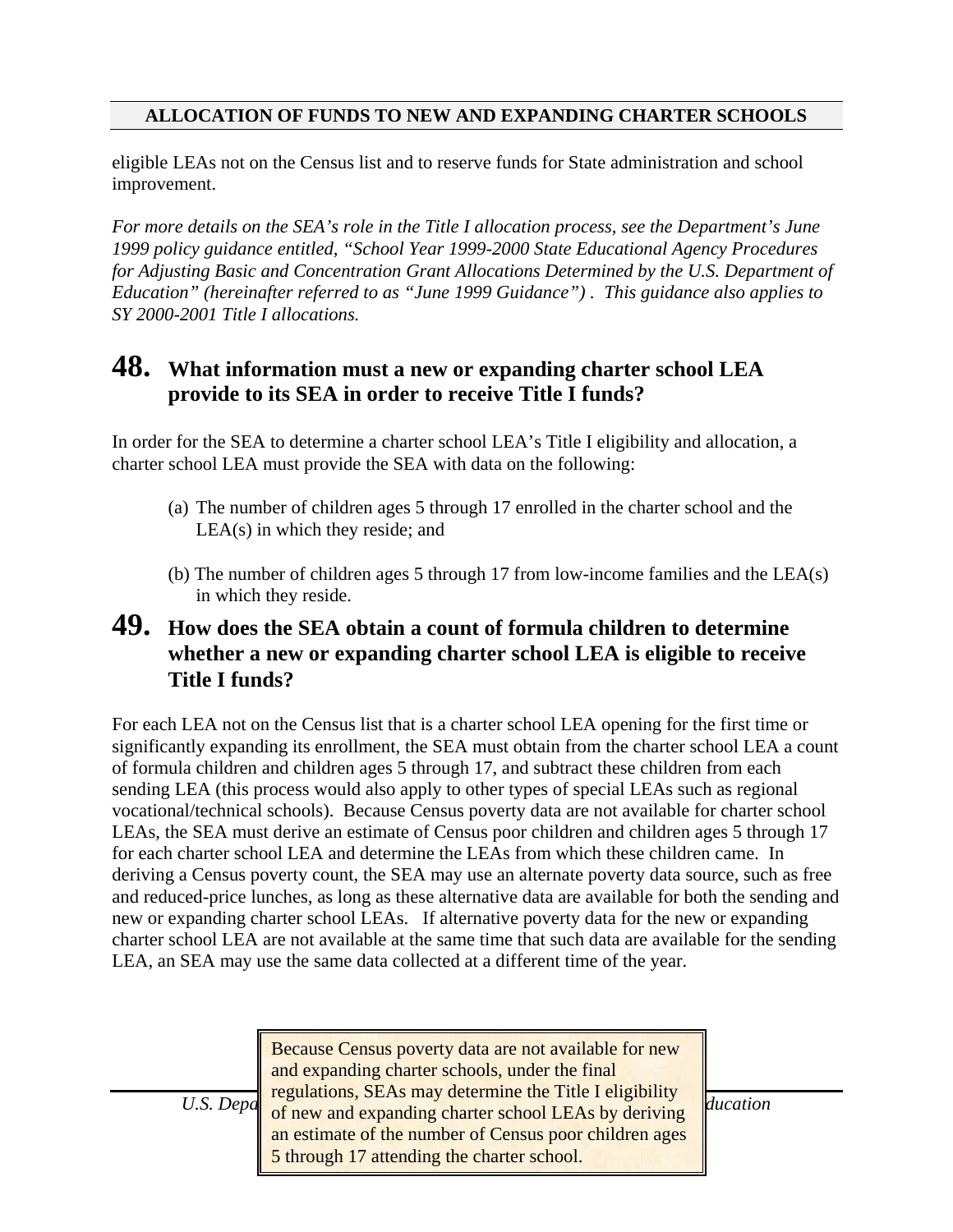An SEA would follow the procedures outlined below to derive a formula count and to determine the eligibility of a new or expanding charter school LEA to receive Title I funds.

- (a) For each charter school LEA opening for the first time or significantly expanding its enrollment:
	- (1) The charter school LEA reports to the SEA its total 5 through 17 population and identifies the LEAs from which those children came;
	- (2) The charter school LEA reports to the SEA a count of low-income children, using alternative poverty data that is from the same time period as the count of the charter school LEA's 5 through 17 population and identifies the LEAs from which those children came;
	- (3) The SEA uses the total 5 through 17 population and the number of low-income children in the charter school LEA to derive an estimate of Census poverty children in each charter school LEA;
	- (4) The SEA adds any other formula children reported as enrolled in the charter school LEA to determine the total formula children in the charter school LEA; and
	- (5) The SEA calculates the percentage of formula children in the charter school LEA to determine eligibility for Title I.
- (b) For each sending LEA:
	- (1) The SEA reduces the total ages 5 through 17 population by the number transferring to the new or expanding charter school LEA;
	- (2) The SEA reduces the number of Census poverty children in each sending LEA by the derived estimate of Census poverty children who transferred from that LEA to the new or expanding charter school LEA (determined in Step (a) above);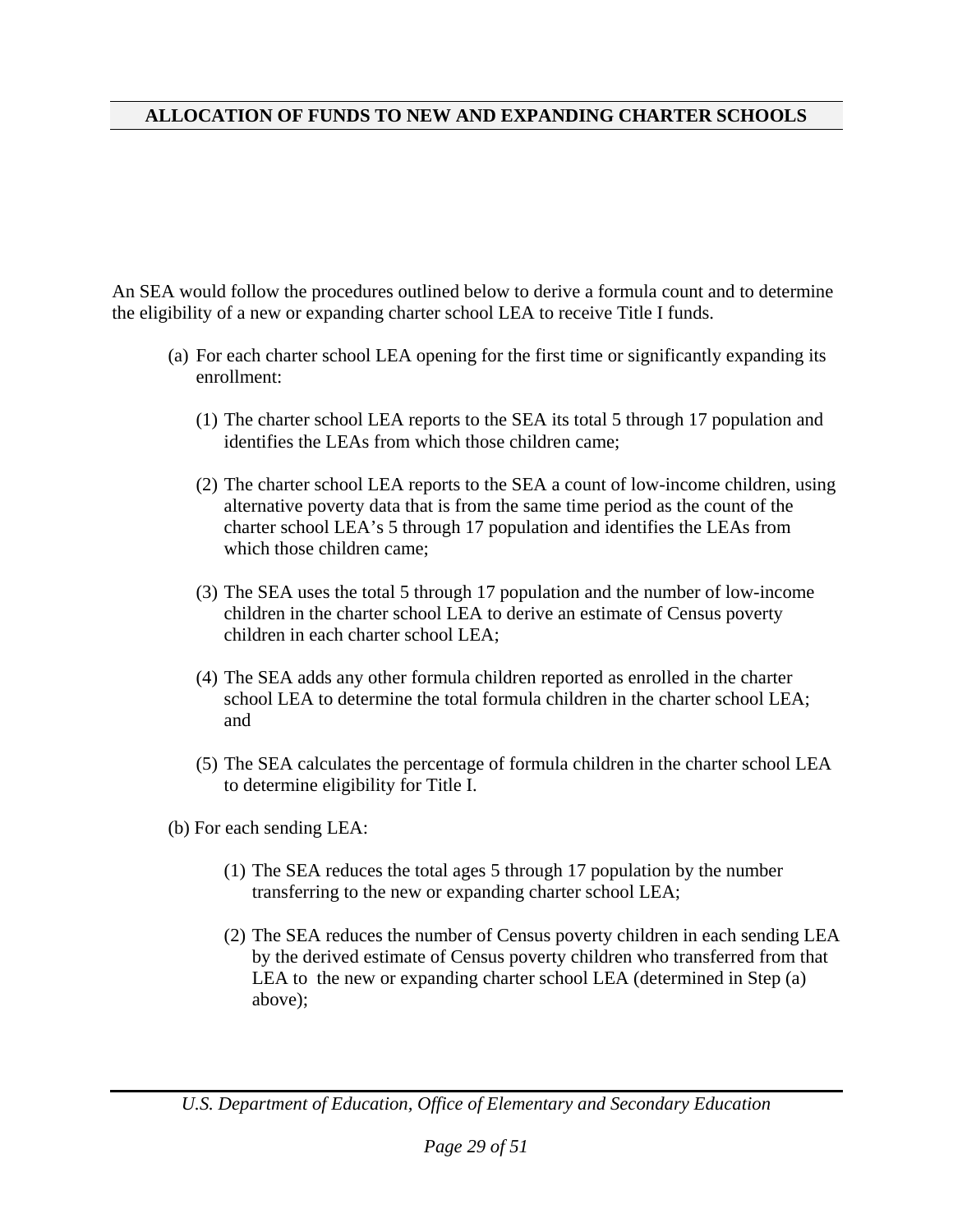- (3) The SEA adds any other formula children that continue to reside in the sending LEA to determine a revised total of formula children in the sending LEA; and
- (4) The SEA recalculates the percentage of formula children in the sending LEA.

The results from the above steps determine a count of formula children and the number of children ages 5 through 17 needed to determine Title I Basic and Concentration Grant eligibility for each charter school LEA opening for the first time or significantly expanding its enrollment, and each affected sending LEA.

*For specific examples of how the SEA carries out this determination for new or expanding charter school LEAs that draw their children from a single sending LEA, and for new or expanding charter school LEAs that draw children from several sending LEAs, see Examples 1, 2, 3, and 4 in Appendix C of this nonregulatory guidance.*

### **50. How does an SEA adjust ED-determined allocations to ensure that charter school LEAs opening for the first time or significantly expanding their enrollment receive the Title I allocations for which they are eligible in accordance with the final regulations?**

For each LEA that sends children to a charter school LEA that is opening for the first time or significantly expanding its enrollment, the SEA adjusts the ED-determined allocations as follows:

- (1) The SEA determines an amount per formula child for each sending LEA on the Census list contributing formula children to a charter school LEA not on the Census list by dividing the total allocation from ED by the total number of formula children in the sending LEA (using ED data);
- (2) The SEA reduces the ED allocation for each sending LEA on th[e](#page-33-0) Census list by an amount equal to the number of formula children transferring to charter school LEAs not on the Census list multiplied by the sending LEA's allocation per formula child determined above;
- <span id="page-33-0"></span>(3) Any amounts for Basic Grants remaining in sending LEAs no longer eligible for Basic Grants revert to the SEA for distribution (see the Department's June 1999 guidance on procedures SEAs use in adjusting Title I LEA allocations determined by ED); and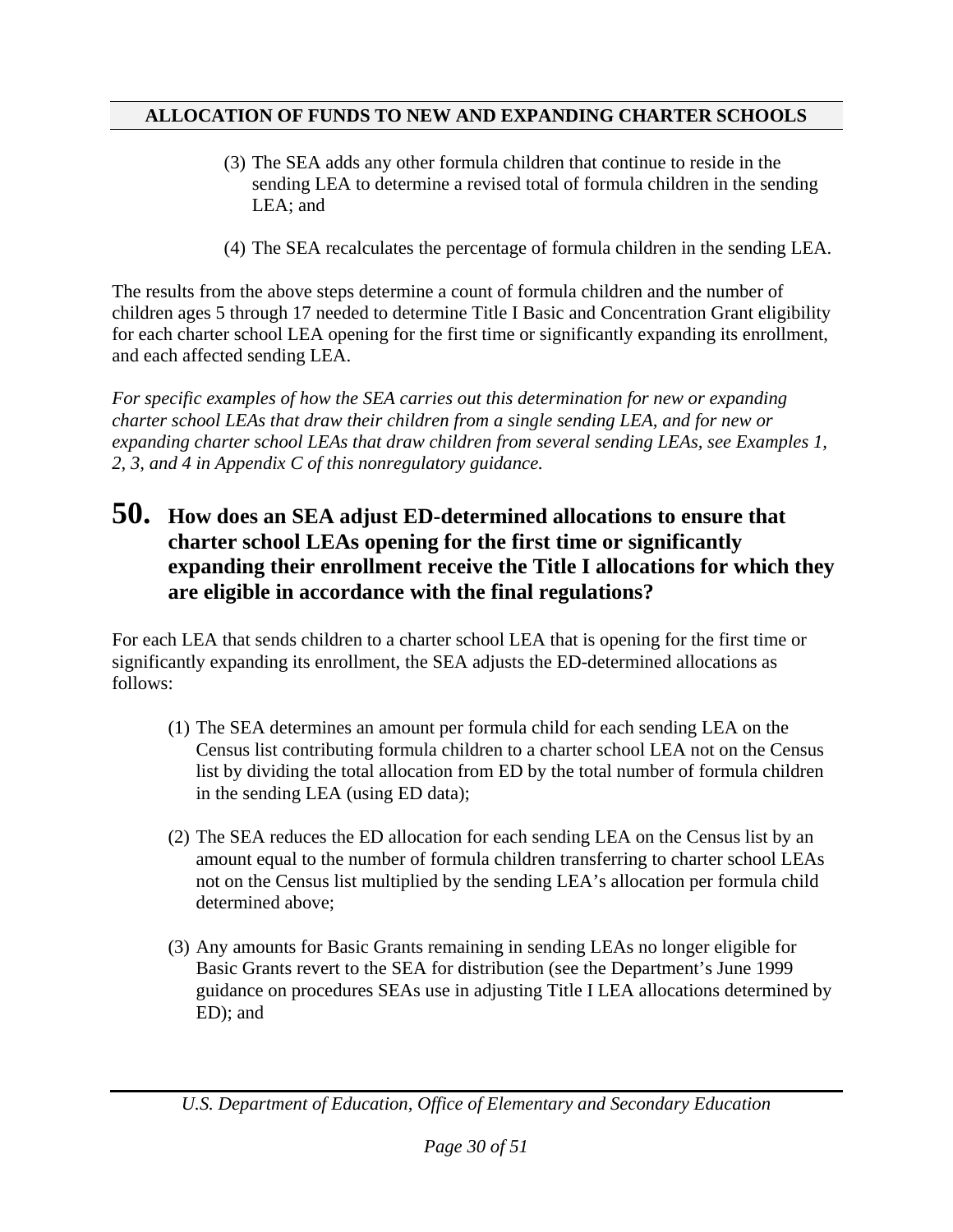(4) In light of the Fiscal Year (FY) 2000 Appropriations Act (Public Law No. 106-113), any amounts for a Concentration Grant remaining in a sending LEA that is no longer eligible for a Concentration Grant in SY 2000-01, but that received a Concentration Grant for SY 1999-2000, remain with the sending LEA.

For each new or expanding charter school LEA not on the Census list, the SEA determines the amount transferring from the sending LEAs as follows:

- (1) The amount transferring to each charter school LEA not on the Census list equals the sum of the allocations subtracted from each sending LEA contributing formula children to the receiving charter school LEA. That is, the amount a charter school LEA not on the Census list receives is the sum of the amounts that have followed the formula children from LEAs on the Census list;
- (2) Any amounts for Basic Grants transferring to charter school LEAs that are ineligible to receive Title I funds revert to the SEA for distribution (see the Department's June 1999 guidance on procedures SEAs use in adjus[ti](#page-34-0)ng Title I LEA allocations);
- (3) Any amounts for a Concentration Grant transferring to a charter school LEA that is ineligible in SY 2000-2001 for a Concentration Grant, and did not receive a Concentration Grant in SY 1999-2000, revert to the SEA for distribution; and
- (4) In light of the FY 2000 Appropriations Act, any amounts for a Concentration Grant transferring to a charter school LEA that is ineligible for a SY 2000-01 Concentration Grant, but that received a Concentration Grant for SY 1999-2000, transfer to the charter school LEA.

Once an SEA completes this process for its charter school LEAs and other types of special LEAs, it will have a list of all LEAs eligible for Basic and Concentration Grants as well as an initial allocation for each LEA for SY 2000-2001. An SEA would then follow the steps outlined in the Department's June 1999 Guidance to adjust for State administration and school improvement, ensure that each LEA receives its *hold-harmless adjustment*,<sup>3</sup> and, where appropriate, adjust the allocations of its small LEAs.

 $\overline{a}$ 

<span id="page-34-0"></span><sup>3</sup> Generally, the Title I statute contains a "hold-harmless" provision only for Basic Grants whereby an LEA is guaranteed a certain Title I allocation based on its prior year allocation. In the FY 2000 appropriations act, however, Congress established a 100 percent hold-harmless for Basic and Concentration Grant allocations made in school year 2000-01.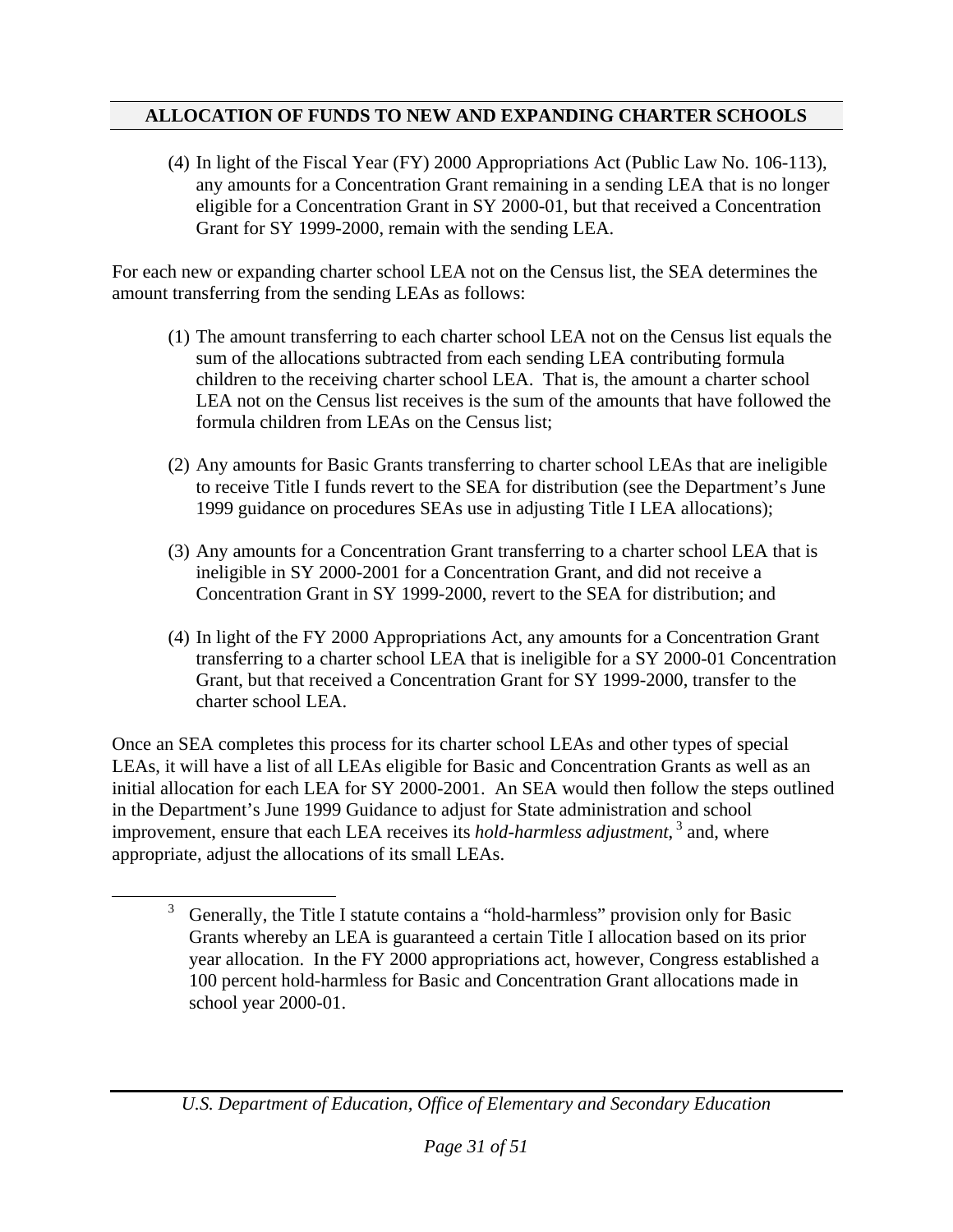*For an illustration of how an SEA adjusts initial ED allocations to account for charter school LEAs, see Example 5 in Appendix C. For a detailed discussion of small LEA allocation procedures, see Steps 3, 4, and 5 in the Department's June 1999 Guidance.* 

### **51. What options does an SEA have to ensure that a charter school LEA that is opening for the first time or significantly expanding its enrollment receives the Title I funds for which it is eligible within the time periods specified in the final regulations?**

Charter schools opening for the first time or significantly expanding their enrollment typically are not in a position to identify their formula children until on or near the date when the school actually opens or expands. To accommodate this situation without delaying the determination of final allocations for other LEAs in the State that are not affected by the creation or expansion of a charter school LEA, SEAs have several options:

- (a) Under the authority in section 1126(b) of Title I,<sup>4</sup> an SEA may adjust the Title I allocations determined by ED for LEAs likely to send children to newly opening or expanding charter schools (*sending LEAs*) by reserving an estimated amount of funds in anticipation of the start-up or expansion of the charter school LEA. Once actual enrollment information and alternative poverty data are available on which to derive a Census poverty count for the charter school LEA and determine eligibility (see Examples 1-4 in Appendix C), the SEA would then determine actual allocations for eligible sending LEAs and charter school LEAs, and notify these LEAs of their final allocations later in the school year. These final allocations would then be used as the base for determining the hold-harmless allocations the following year. In determining final allocations that reflect actual data, an SEA may make adjustments to the sending LEA's allocation (i) out of its current year allocation; (ii) from funds carried over into the next year; or (iii) from its allocation determined in the following year;
- (b) In a variation of the first option, an SEA may reserve an estimated amount from the State's allocation as a whole in anticipation of the start-up of new or significantly

 <sup>4</sup> Section 1126(b) allows SEAs to allocate the amounts of grants under Sections 1124 (Basic Grants), 1124A (Concentration Grants), and 1125 (Targeted Grants) among affected LEAs (a) if two or more LEAs serve, in whole or in part, the same geographical area; (b) if an LEA provides free public education for children who reside in the school district of another LEA; or (c) to reflect the merger, creation, or change of boundaries of one or more LEAs.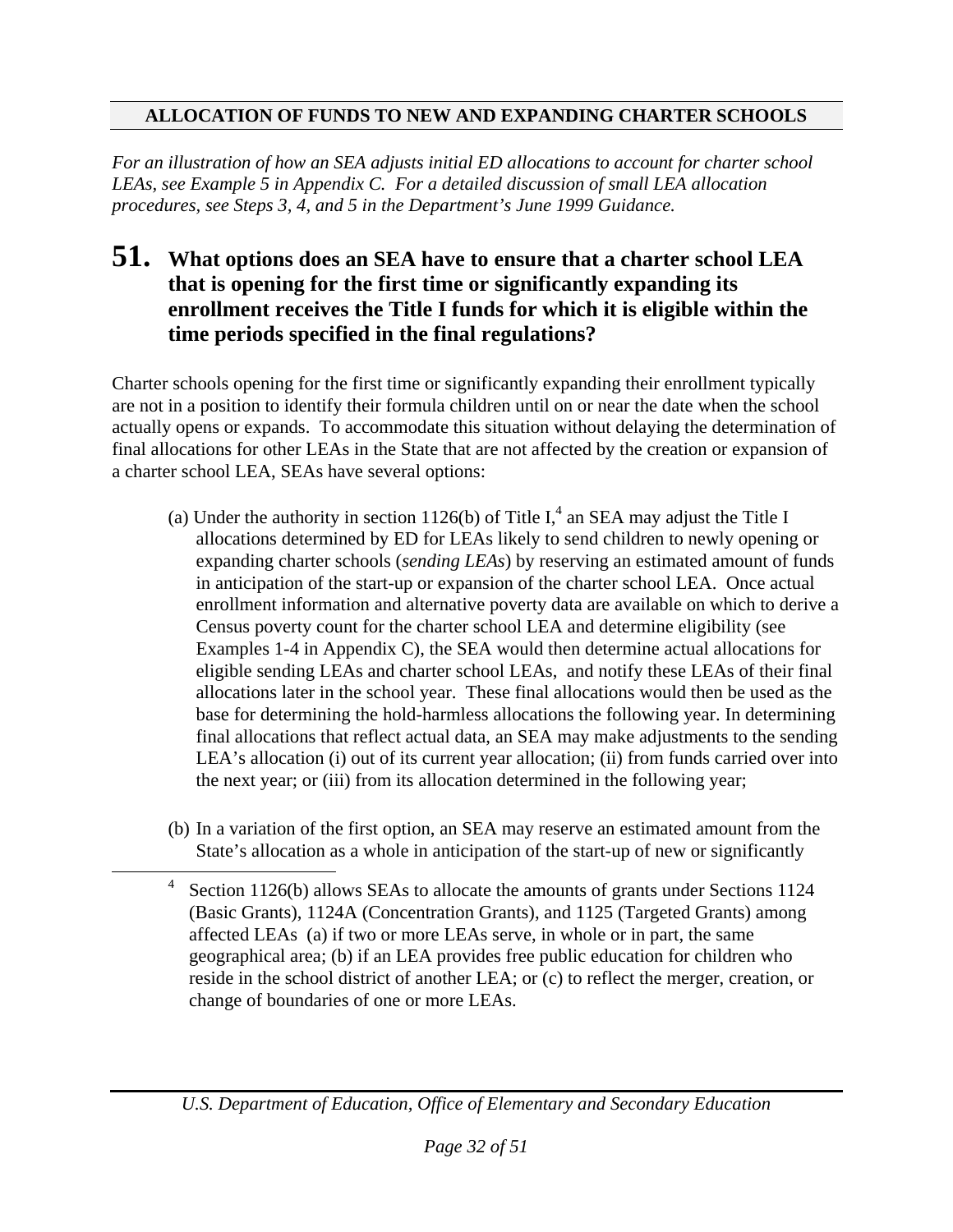expanding charter school LEAs. However, once actual enrollment information and alternative poverty data are available on which to derive a Census poverty count for the charter school LEA and determine eligibility, an SEA must determine actual allocations for eligible sending LEAs and charter school LEAs, and notify these LEAs of their final allocations for the school year. In following this option, the SEA must ensure that final adjustments are made only from sending LEAs affected by the creation of newly eligible LEAs and that LEAs not contributing children to newly opening public charter schools receive their full allocation; or

 (c) An SEA may use funds made available through the reallocation process authorized in section 1126(c) of Title I, or from unexpended State administration funds, to provide estimated allocations to eligible charter school LEAs that are opening for the first time or significantly expanding their enrollment. Once poverty data for the charter school LEAs become available, an SEA would determine *actual* allocations that the sending LEAs and the charter school LEAs are entitled to receive and notify the LEAs of what their *actual* allocation would have been for the school year through this process. These *actual* allocations would determine the amount of any adjustments the SEA would be required to make to the charter school LEA's allocation for that year, and would become the base allocation for determining hold-harmless allocations the following year.

## **52. What steps may an SEA follow if it does not have information to identify the specific school district(s) from which a new or expanding charter school LEA has drawn its children?**

The guidance in Q&A Nos. 50 and 51 is based on the assumption that the SEA can identify the specific LEA(s) from which a new or expanding charter school LEA draws its students. If an SEA does not have information on the sending LEA for each child enrolled in a charter school LEA, the SEA may use the alternative method described below (this method is approved for SY 2000-01).

Under this special procedure, the SEA first determines the number of formula children in each new or expanding charter school LEA and the charter school LEA's eligibility for Basic and Concentration Grants. Then, the SEA determines an allocation for each charter school LEA.

- (a) To determine the number of formula children and eligibility for each charter school LEA (see Example 6 in Appendix C):
	- (1) The SEA identifies an alternative poverty factor (e.g., free and reduce-priced lunch) available in total for the State and for each charter school LEA.

*U.S. Department of Education, Office of Elementary and Secondary Education*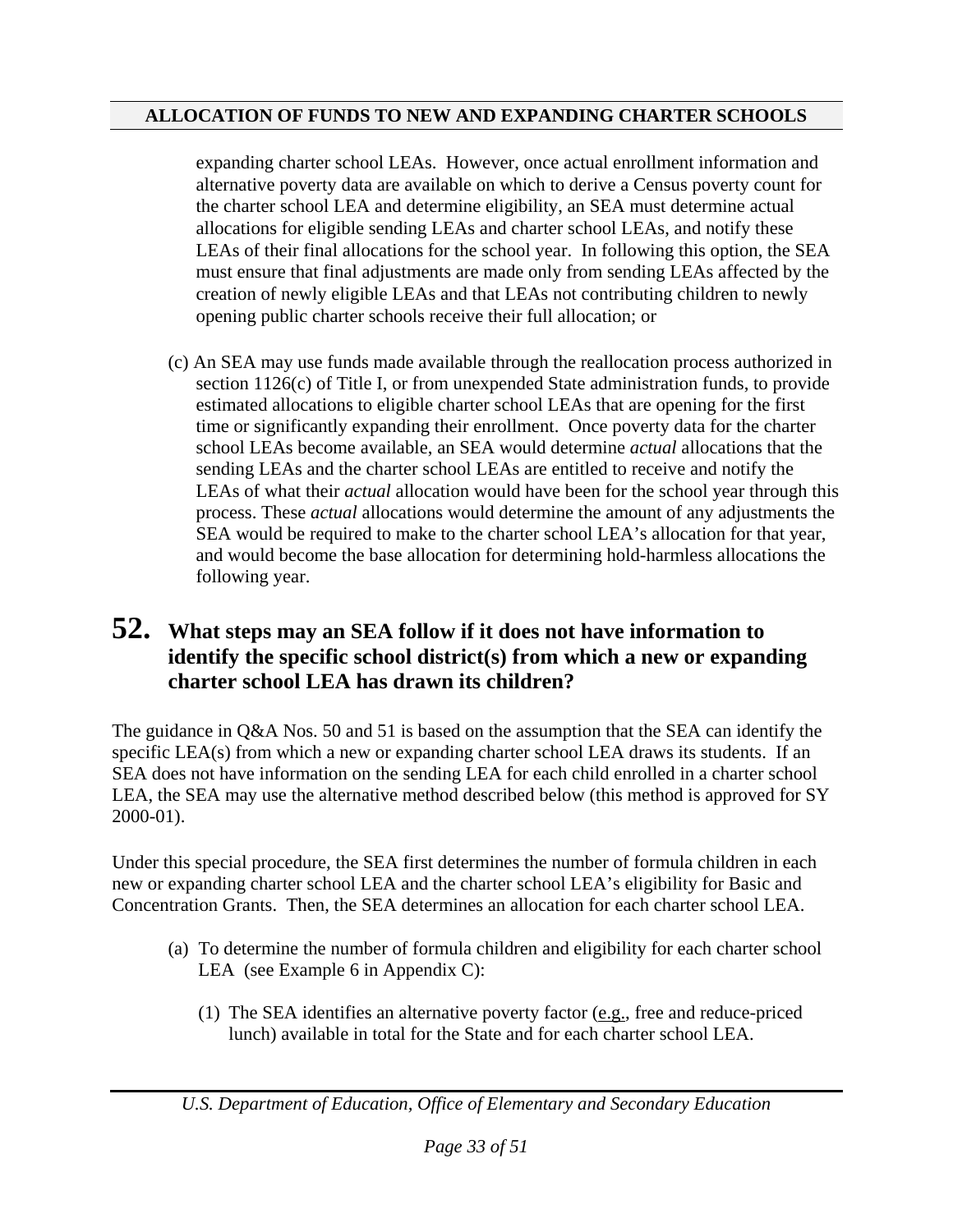(2) The SEA develops an equating factor for the State that represents the following proportion:

Total number of Census poor children in the State Total number of poor children in the State using the alternative poverty factor

- (3) The SEA multiplies the equating factor times the number of poor children based on the alternative poverty factor reported by the charter school LEAs to obtain an estimate of Census poor children in the charter school LEAs.
- (4) The SEA determines the total number of formula children in each charter school LEA by adding together the estimated Census poor children and all other formula children enrolled in the charter school LEA.
- (5) The SEA uses the total number of formula children and the reported enrollment ages 5 through 17 in each charter school LEA to calculate the percentage of formula children in all charter school LEAs in the State (**NOTE**: in this method, the number and percentage of Census formula children in the other LEAs in the State are unchanged).
- (6) The SEA determines Basic and Concentration Grant eligibility for each charter school LEA.
- (b) To determine Basic Grant allocations for charter school LEAs that are opening for the first time or significantly expanding their enrollment (see Example 7 in Appendix C):
	- (1) The SEA divides the number of formula children in all eligible charter school LEAs by the total number of formula children in the State to determine the percentage of the State's total formula children enrolled in all charter school LEAs.

Total formula children in all eligible charter school LEAs Total formula children in all eligible LEAs in the State

(2) The SEA reduces the allocation to all LEAs on the Census list by the percentage just determined. The total amount taken from the eligible LEAs on the Census list becomes the amount reserved to make initial Basic Grant allocations to the charter school LEAs.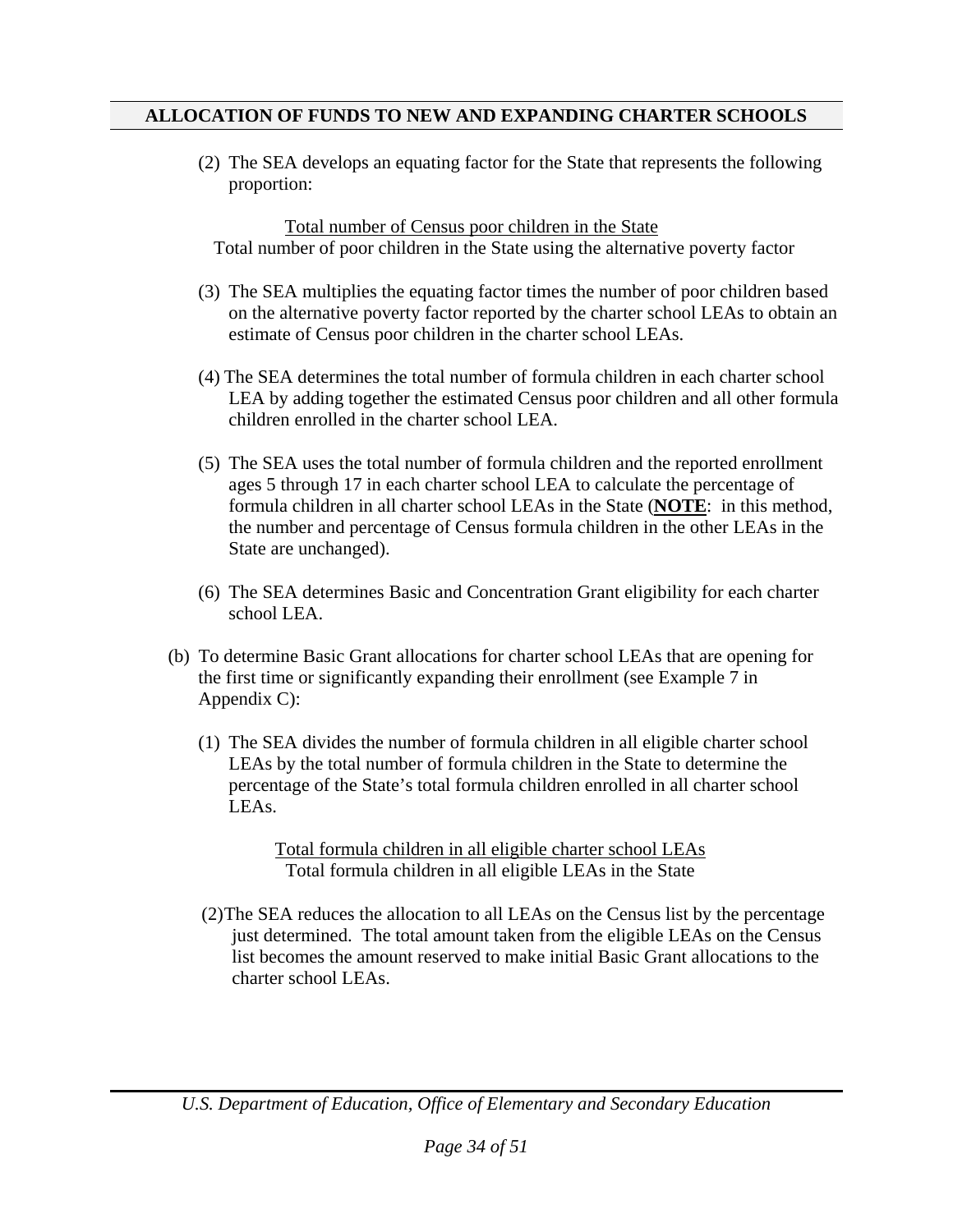(3) The SEA determines the allocation for each eligible charter school LEA by multiplying the total amount reserved by the proportion of formula children enrolled in all charter school LEAs in the State.

In Example 7 in Appendix C, the SEA first divides the formula count in charter school LEA 1 by the total count for all eligible charter school LEAs to determine charter school LEA 1's share of formula children. The SEA multiplies that share by the total amount reserved to determine charter school LEA 1's Basic Grant allocation. The SEA repeats this process for charter school LEA 2.

- (c) To determine Concentration Grant allocations for new or expanding charter school LEAs taking into account the special hold-harmless provisions in the FY 2000 Appropriations Act (see Example 8 in Appendix C):
	- (1) The SEA creates a list of all LEAs eligible to receive a Concentration Grant in SY 2000-2001 and all LEAs ineligible for a Concentration Grant in SY 2000- 2001 that received a Concentration Grant in SY 1999-2000. The list includes LEAs on the Census list, new LEAs, and charter school LEAs.
	- (2) The SEA divides the number of formula children in all charter school LEAs on the list just created by the total number of formula children in all LEAs on that list to determine the percentage of the State's total formula children enrolled in all charter school LEAs.

Total formula children in all charter school LEAs Total formula children in all LEAs

(3) The SEA reduces the allocation to all LEAs on the Census list by the percentage just determined. The total amount taken from the LEAs on the Census list becomes the amount reserved to make initial Concentration Grant allocations to the charter school LEAs.

The SEA determines the Concentration Grant allocation for each charter school LEA by multiplying the total amount reserved by the proportion of the formula children enrolled in all charter school LEAs in the State.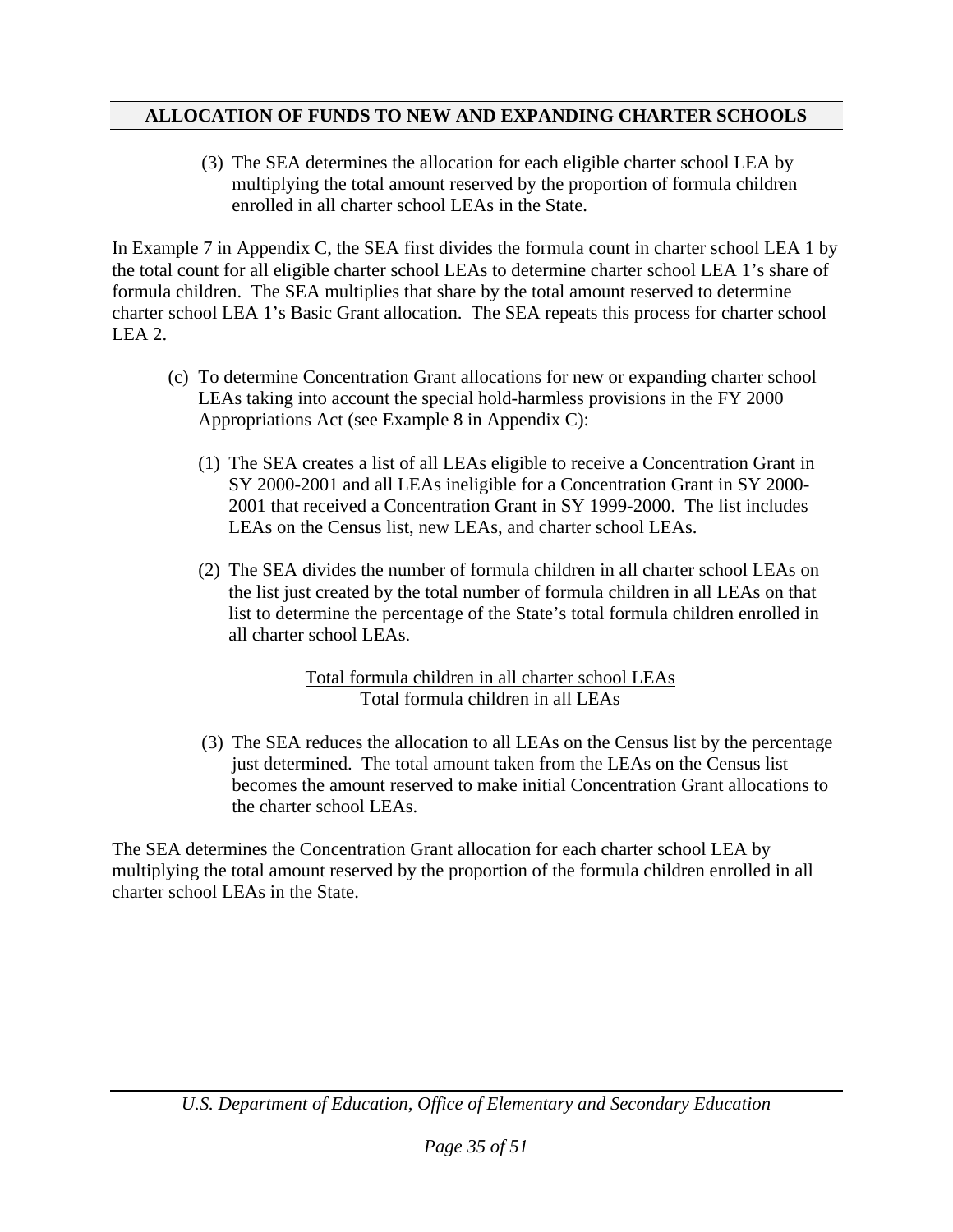## **E-2. ALLOCATING TITLE I FUNDS TO NEW OR EXPANDING CHARTER SCHOOLS THAT ARE PUBLIC SCHOOLS WITHIN AN LEA**

## **53. What eligibility requirements must a charter school that is opening for the first time or significantly expanding its enrollment meet in order to receive Title I funds from its LEA?**

In order to receive Title I funds, a new or expanding charter school that is a public school within an LEA must meet the same eligibility requirements as other public schools in the LEA. To allocate Title I funds to schools, an LEA must first determine which schools (including charter schools) are eligible to participate. Generally, a school is eligible to participate in the Title I program if the percentage of children from low-income families residing in the school's attendance area or enrolled in the school is at least as high as the percentage of children from low-income families in the LEA as a whole, or is at least 35 percent.

## **54. In general, how does an LEA distribute Title I funds to eligible schools within the LEA?**

An LEA ranks all of its schools according to their percentages of poverty and allocates funds to eligible schools, in rank order according to those poverty percentages, based on the number of poor children in each school. In allocating Title I funds, an LEA must serve all schools above 75 percent poverty before serving any school with a poverty rate below 75 percent. After allocating funds to schools above 75 percent poverty, the LEA may serve lower-poverty schools either by continuing with the districtwide ranking or by ranking within grade-span groupings. Although an LEA is not required to allocate the same per-pupil amount to each school in its district, it may not allocate a higher amount per child to schools with lower poverty rates than to schools with higher poverty rates. Depending on choices an LEA makes with regard to such issues as the perpupil allocation for each school, grade-span groupings, and off-the-top reservations, as well as the amount of Title I funds an LEA receives, an eligible school may or may not receive Title I funding.

*For more details about how LEAs allocate Title I funds to schools, see the Title I regulations at 34 C.F.R. §§ 200.27-200.28; see also Title I, Part A Policy Guidance, April 1996 (Local Educational Agency Identification and Selection of School Attendance Areas and Allocation of Title I Funds) at* [http://www.ed.gov/legislation/ESEA/Title\\_I/basictoc.html](http://www.ed.gov/legislation/ESEA/Title_I/basictoc.html)*.*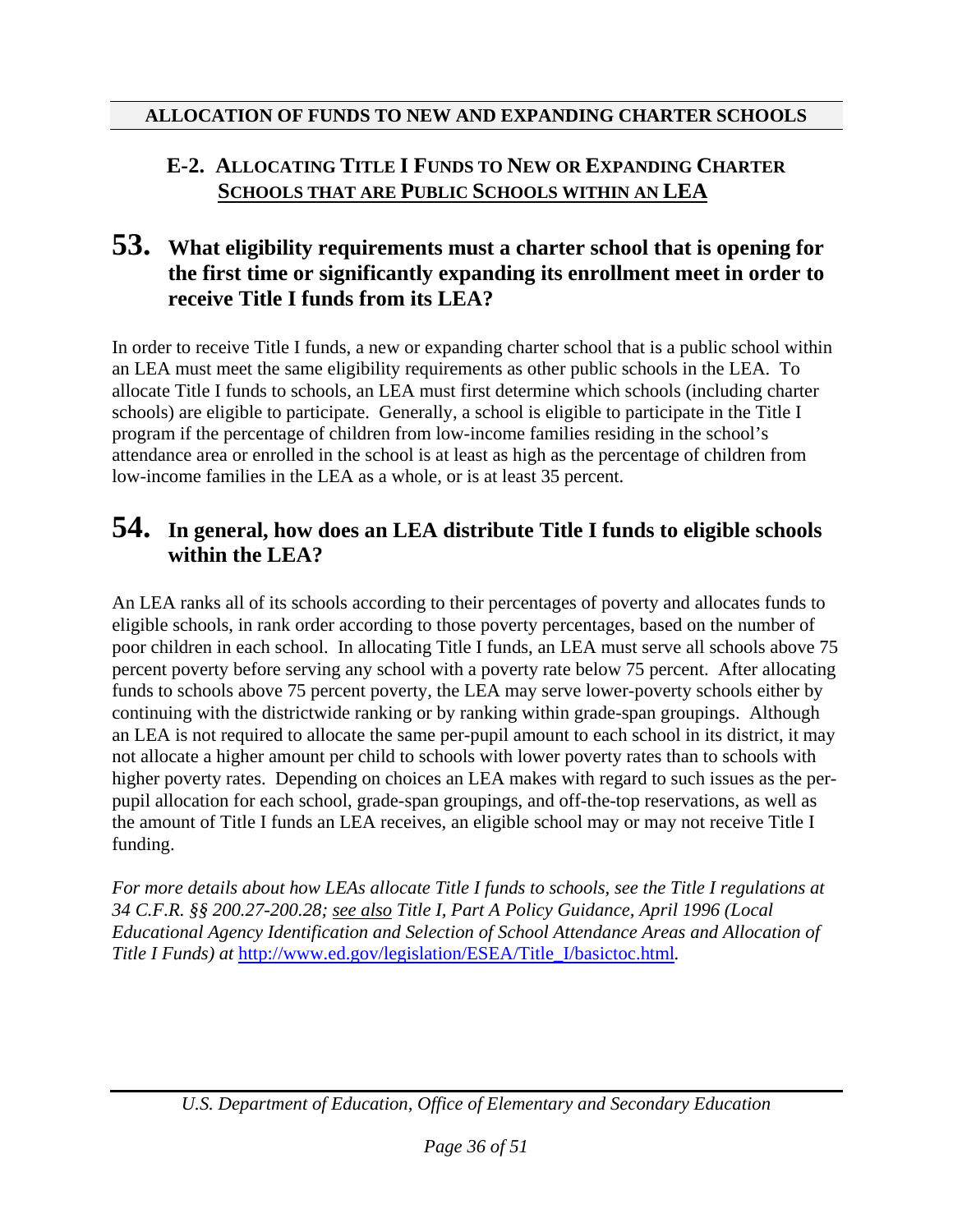## **55. Does an LEA have flexibility in obtaining poverty data for charter schools that are opening for the first time or significantly expanding their enrollment?**

Yes. The following are examples of how an LEA may exercise flexibility in obtaining poverty data for new or expanding charter schools:

- (a) If enrollment and poverty data for a new or expanding charter school are not available at the same time that such data are collected for other public schools within the LEA (e.g., the charter school has not yet opened or expanded), an LEA may use the same data collected at a different time of the year to determine the charter school's eligibility for, and allocation of, Title I funds. For example, an LEA that uses enrollment and free-lunch data collected in February 1999 to determine allocations for the 2000-2001 school year may use charter school data collected at a later date to determine the public charter school's Title I eligibility and allocation.
- (b) If an LEA uses poverty data that are not available for a charter school, such as free and reduced-price lunch data, the LEA has several options:
	- (1) The LEA may use poverty data for children attending a new or expanding charter school that are from a different source than the data it uses for other public schools within the LEA, so long as the income level for both sources is generally the same. For example, charter school officials may be able to produce an equivalent count of children eligible for free and reduced-price lunches using sources of poverty data other than free and reduced-price lunch data, such as a survey of parents, State programs under Title IV of the Social Security Act, or tuition scholarship programs;
	- (2) If complete actual data are not available, the LEA may extrapolate the number of low-income children in a new or expanding charter school from actual data on a representative sample of children in the charter school. The sample size should be large enough to draw a reasonable conclusion that the poverty estimate is accurate; or
	- (3) The LEA may obtain the number of poor children in a new or expanding charter school by correlating sources of data -- that is, by determining the proportional relationship between two sources of data on poor children in regular public schools and applying that ratio to a known source of data on poor children in a charter school.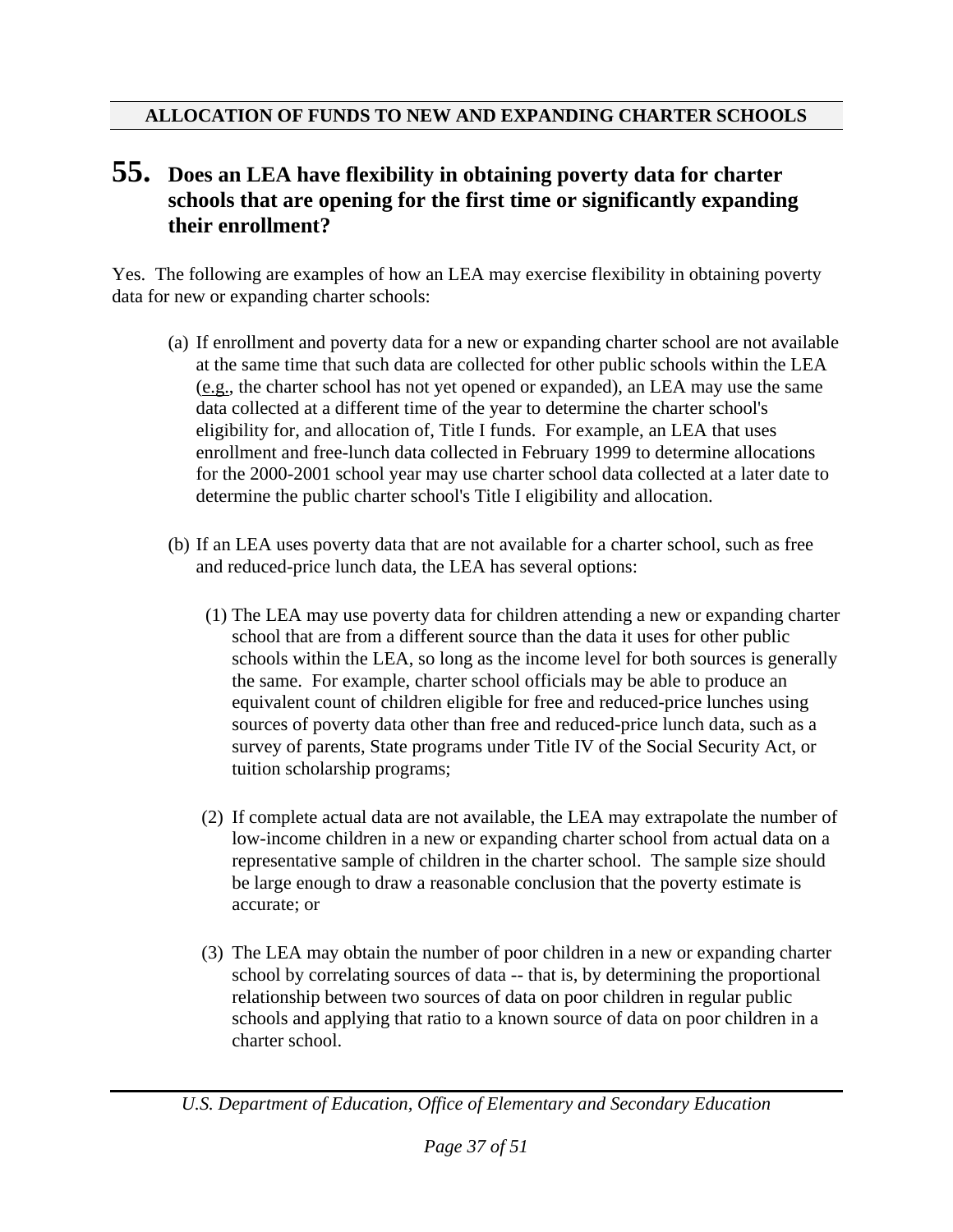## **56. What if enrollment and poverty data for a charter school that is opening for the first time or significantly expanding its enrollment are not available in time to be factored into the LEA's allocation process?**

Newly opening or expanding charter schools typically are not in a position to identify their poverty children until on or near the date when the school actually opens or expands. To accommodate this situation and ensure that charter schools receive the proportionate amount of Title I funds for which they are eligible within the time periods specified in the final regulations, the LEA has several options:

- (a) The LEA may reserve an amount off the top of its Title I allocation that it believes will be sufficient to fund eligible charter schools that are opening for the first time or significantly expanding their enrollment. Once a charter school has opened or expanded, and the actual data is available, the LEA would determine whether the charter school is eligible and ranks sufficiently high to receive Title I funds. The LEA would allocate the appropriate amount of the reserved Title I funds to the qualifying charter school in accordance with the LEA's Title I allocation procedures;
- (b) The LEA may distribute an appropriate amount available from Title I *carryover funds* to a charter school that is opening for the first time or significantly expanding its enrollment; or
- (c) The LEA may apply to the SEA for funds available through the Title I reallocation process to serve a charter school that is opening for the first time or significantly expanding its enrollment.

#### **F. PART B OF THE INDIVIDUALS WITH DISABILITIES EDUCATION ACT**

This section of the guidance addresses the general requirements of Part B of IDEA and the applicability of the final regulations to the allocation of Part B funds to new and expanding charter schools. It is essential that States receiving Part B funds ensure that children with disabilities who attend charter schools and are eligible for Part B services receive a free appropriate public education (FAPE), and that the rights and protections of Part B are afforded to eligible students and their parents. Accordingly, this section of the guidance is also intended to assist charter school operators and developers in educating students with disabilities by providing them with as much useful information as possible about the requirements of Part B and the steps they need to take to access Part B funds.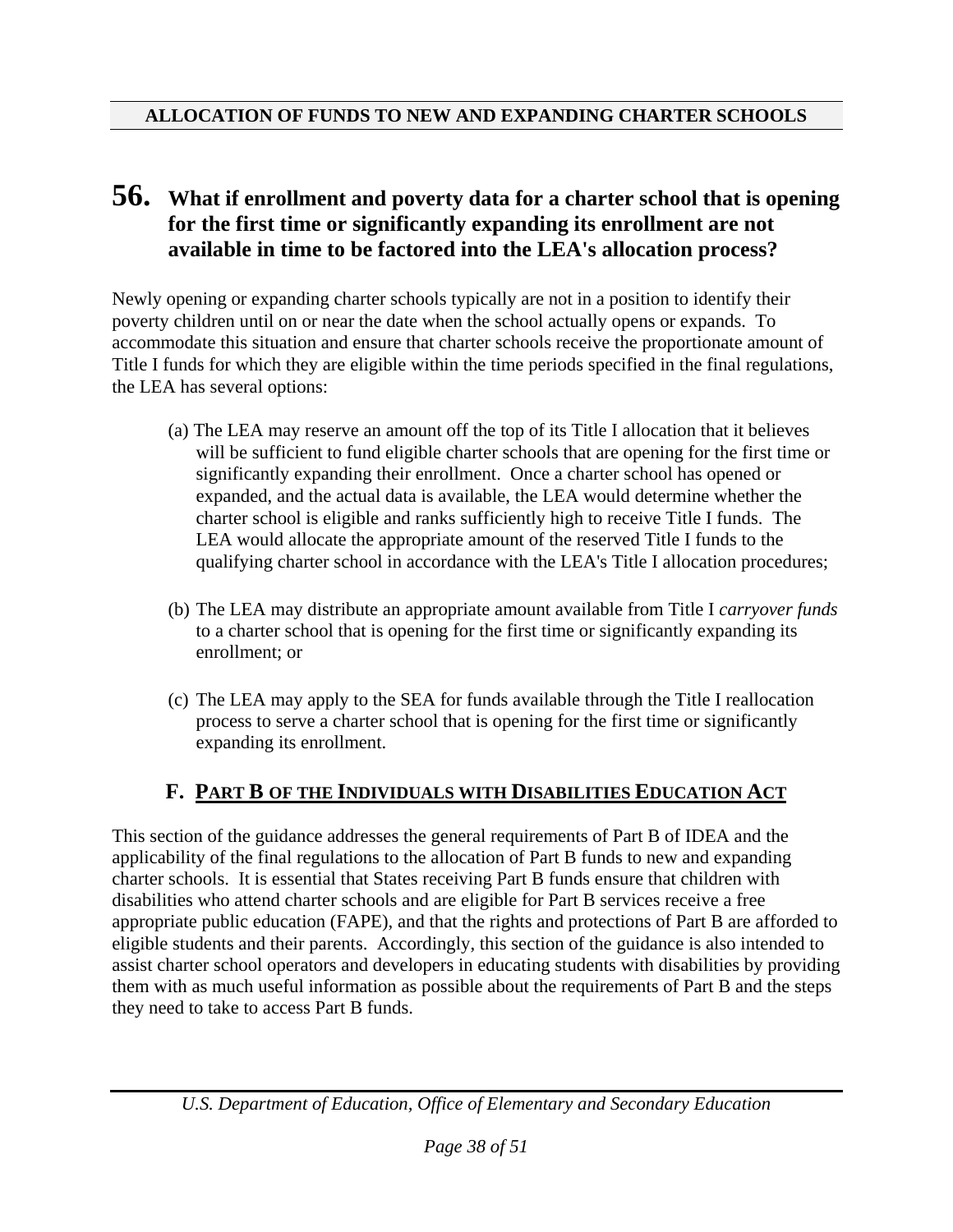## **F-1. GENERAL REQUIREMENTS UNDER PART B OF IDEA**

#### **57. What are the general responsibilities of charter schools to disabled students?**

As public schools, charter schools are subject to Part B of IDEA and Federal civil rights laws prohibiting discrimination on the basis of disability. As is true for students with disabilities attending traditional public schools in the State, or who are publicly-placed at private schools as a means of providing special education and related services, students with disabilities attending charter schools and their parents retain all rights under Part B of IDEA. 34 CFR §300.312(a); see also 34 CFR §300.401(c).

*For additional information on nondiscrimination on the basis of disability under Federal civil rights laws, see "Applying Federal Civil Rights Laws to Public Charter Schools: Questions and Answers" (May 2000), issued by the Department's Office for Civil Rights, at*  [http://www.uscharterschools.org/pub/uscs\\_docs/fr/civil\\_rights\\_sub.htm](http://www.uscharterschools.org/pub/uscs_docs/fr/civil_rights_sub.htm)*.* 

# **58. What is Part B of IDEA?**

Part B of IDEA (codified at 20 U.S.C. §§1401, 1411-1419) consists of two formula grant programs -- Grants to States and Preschool Grants -- that provide financial assistance to States and, through them, to LEAs, educational service agencies (ESAs), and some State agencies to assist in providing FAPE to children with disabilities. With some exceptions, Part B funds must be used in meeting the excess costs of providing special education and related services to children with disabilities.

*For a summary of Part B of IDEA, including basic eligibility and other program requirements, see Program Summaries, attached to this nonregulatory guidance as Appendix B.* 

## **59. Are charter school LEAs eligible to receive subgrants under Part B of IDEA?**

Yes. LEAs that meet the Part B definition at 34 CFR §300.18, including charter schools that are established as LEAs under State law, and meet the eligibility criteria in section 613 of IDEA are eligible to receive subgrants under the Grants to States and Preschool Grants programs authorized under Part B of IDEA. 20 U.S.C. §§1411(g) and 1419(g)(1); 34 CFR §§76.787, 300.711, and 301.30.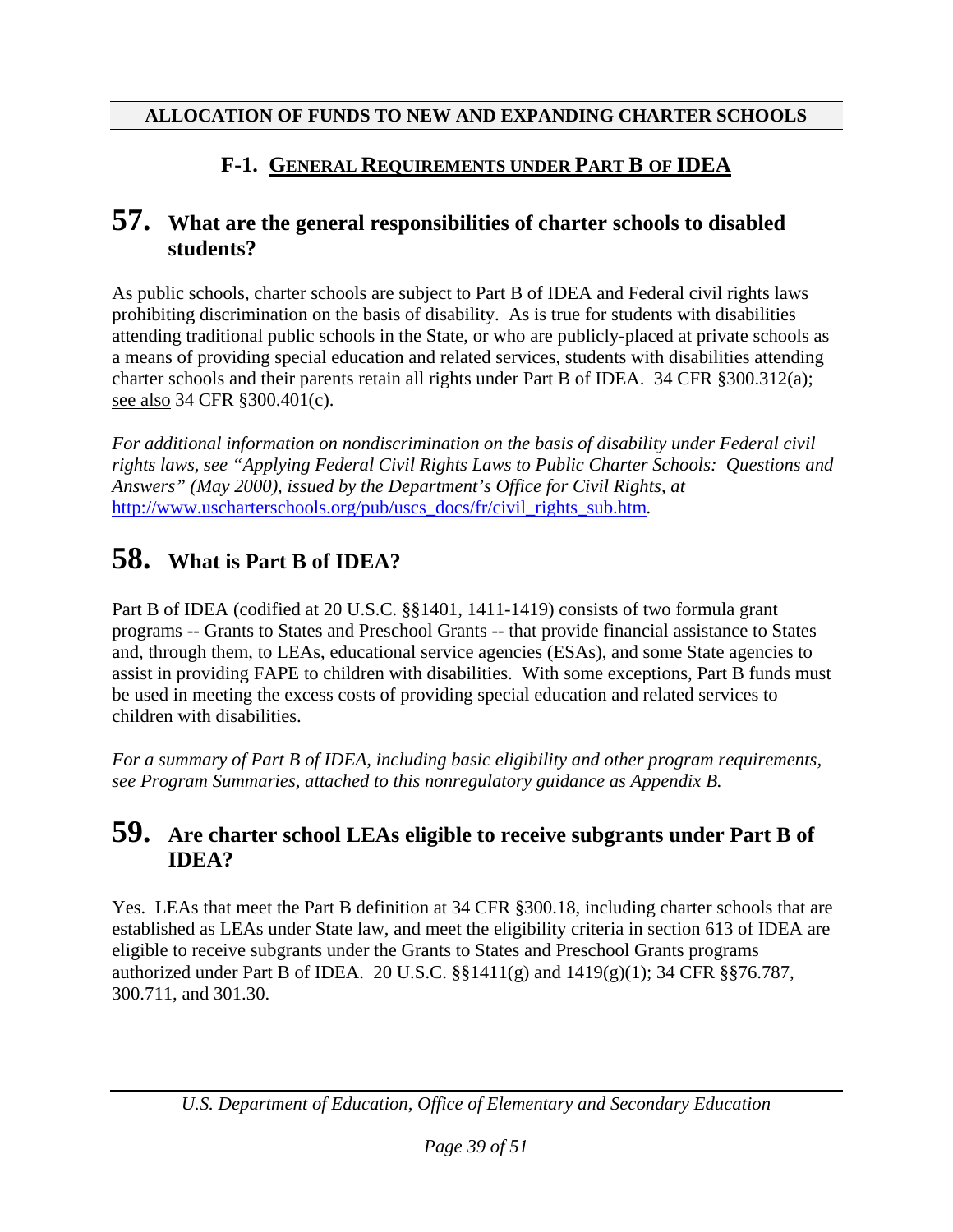# **60. Is every charter school an LEA?**

No. The Part B regulation at 34 CFR §300.18 defines the term *local educational agency* to include a charter school that is established as an LEA under State law. This definition of LEA is applicable to both funding authorities under Part B and, therefore, a charter school that is treated as an LEA under the Grants to States program must also be treated as an LEA for purposes of the Preschool Grants program. Whether a charter school is constituted as an independent LEA, a public school within an LEA, or some other entity is dependent on applicable State law. 34 CFR §§76.787 and 300.18(a)-(b); see also Q&A No. 23.

## **61. What eligibility requirements must a charter school LEA meet in order to receive funds under Part B of IDEA?**

In order to be eligible for assistance from its SEA, a charter school LEA must meet the eligibility requirements in section 613 of IDEA. Among other things, the charter school LEA must have in effect policies, procedures, and programs that are consistent with the policies and procedures the State has to meet in order to establish its eligibility for Part B grant awards. Specifically, the charter school LEA must establish policies and procedures related to child find and conducting individual evaluations, placement of children in the least restrictive environment, and development and implementation of individualized education programs. 34 CFR §§76.788(c) and 300.220.

Other conditions relate to use of Part B funds in accordance with applicable provisions of Part B only to pay the excess costs of providing special education and related services to children with disabilities; and to supplement, and not supplant, State, local, and other Federal funds. In addition, except under certain limited circumstances, funds awarded to LEAs under Part B may not be used to reduce the level of expenditures for the education of children with disabilities made by the LEA from local funds below the level of those expenditures for the preceding fiscal year. 20 U.S.C. §1413(a)(2)(A).

## **62. What information must a new or expanding charter school LEA provide to its SEA in order to receive funds under Part B of IDEA?**

In order to receive funds under Part B of IDEA, a new or expanding charter school LEA must have on file with the SEA the policies and procedures described in Q&A No. 61 above. In addition, the new or expanding charter school LEA must provide the SEA with the information the SEA needs to allocate Part B funds to the charter school LEA. Specifically, the SEA will need to know the number of children with disabilities provided special education by the charter school LEA, the total number of children enrolled in the charter school LEA, and the number of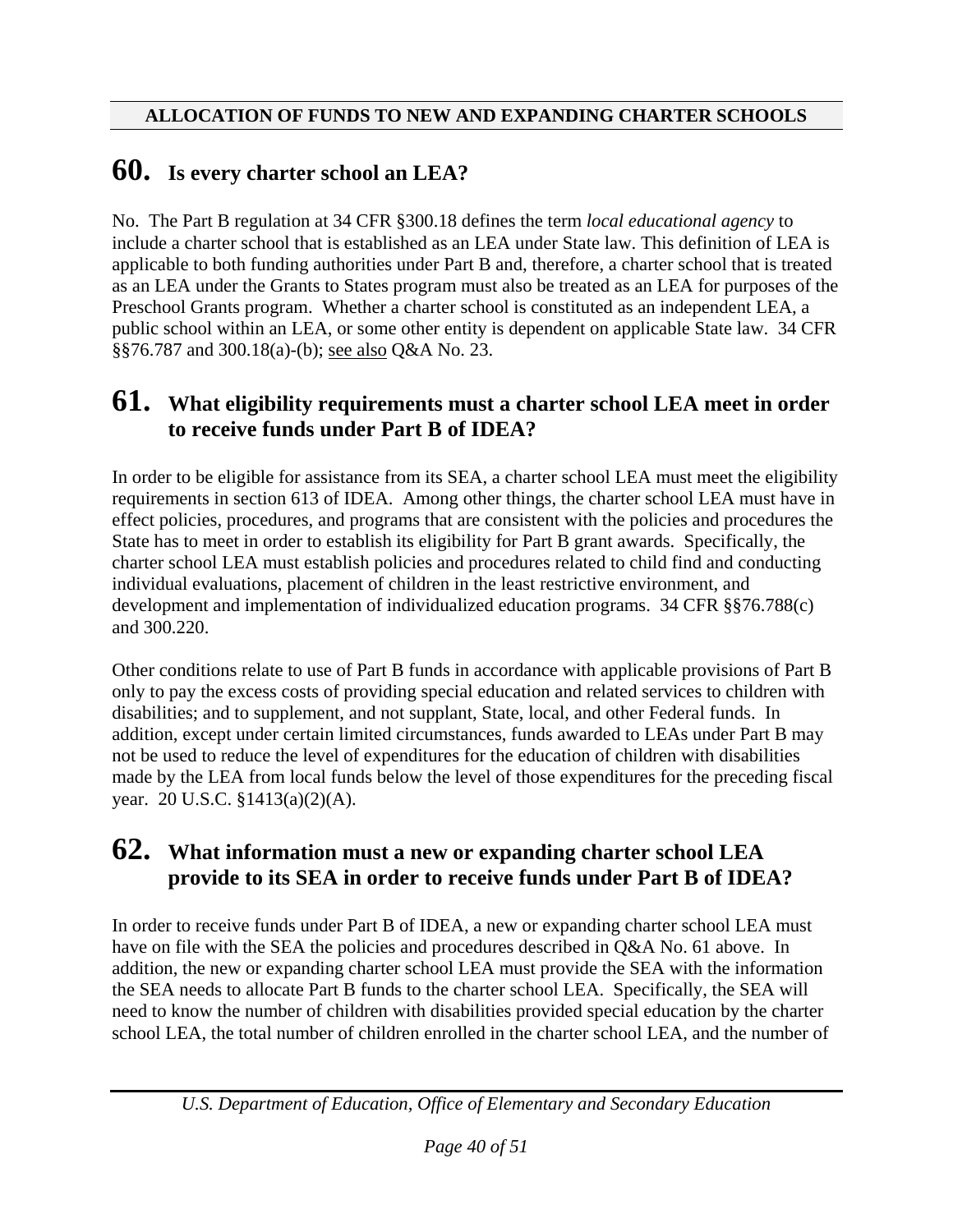children living in poverty as determined by the SEA. 34 CFR §§300.220-300.250; see also 34 CFR 76.788; Q&A Nos. 9-13.

## **63. How does Part B of IDEA and its implementing regulations address the obligations of charter schools, in light of their status under State law?**

Part B of IDEA and its implementing regulations at 34 CFR Part 300 clarify the status of charter schools and the obligations of SEAs and LEAs with respect to charter schools. Under IDEA, charter schools can be considered as:

- (a) LEAs that are eligible for subgrants under §§300.711-300.714 of the Part B regulations if they are established as LEAs under State law and meet the Part B definition of the term *local educational agency* at 34 CFR §300.18 of the Part B regulations;
- (b) ESAs, as defined at 34 CFR §300.10 of the Part B regulations;
- (c) Public schools within an LEA or ESA; or
- (d) An entity that is not an LEA or ESA or a public school within an LEA or ESA.

## **64. Under what circumstances may an SEA require a charter school LEA to establish its eligibility jointly with another LEA?**

The IDEA Amendments of 1997 provide that an SEA may require an LEA to establish its eligibility jointly with another LEA if the SEA determines that the LEA would be ineligible because the LEA would not be able to establish and maintain programs of sufficient size and scope to meet the needs of children with disabilities effectively. However, IDEA also states that an SEA may not require a charter school that is an LEA to establish joint eligibility for this reason unless it is explicitly permitted to do so under the State's charter school statute. 20 U.S.C. §1413(e)(1); 34 CFR §300.190(a)-(b).

#### **65. Are representatives of charter schools required members of the State advisory panel on the education of children with disabilities?**

Yes. The membership of the advisory panel must consist of members appointed by the Governor, or any other official authorized under State law to make these appointments, that is representative of the State population and that is composed of individuals representative of a broad range of constituencies involved in, or concerned with, the education of children with disabilities. Among the representatives identified in IDEA and its regulations are representatives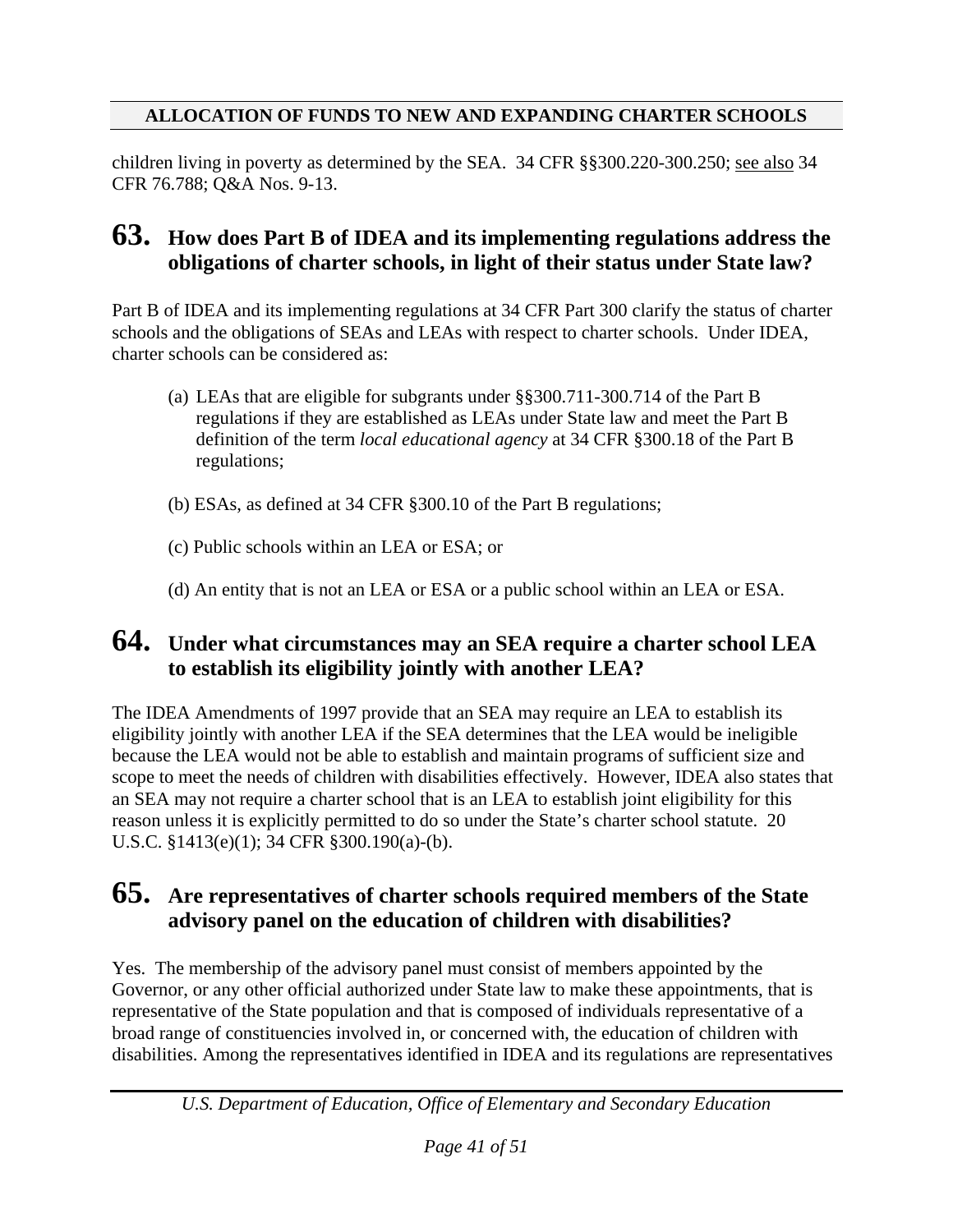of private schools and charter schools. 20 U.S.C. §1412(a)(21)(B)(viii); 34 CFR §300.651(a)(8). The advisory panel, among other functions, advises the SEA of unmet needs within the State on the education of children with disabilities. 20 U.S.C.  $\S 1412(a)(21)(D)(i)$ ; 34 CFR  $§300.652(a)(1)$ .

## **66. Which entities are responsible for ensuring that the requirements of Part B are met for children with disabilities attending charter schools and their parents?**

The Part B regulations that implement statutory changes made by the IDEA Amendments of 1997 provide that children with disabilities attending charter schools and their parents retain all rights under Part B of IDEA. 34 CFR §300.312(a). Thus, to ensure that responsibilities for the education of students with disabilities attending charter schools are appropriately met, the Part B regulations clarify which entity is responsible for ensuring that the requirements of Part B are met and also provide States with flexibility in assigning those responsibilities.

If the charter school meets the Part B definition of *local educational agency* at 34 CFR §300.18, and receives Part B funds from the SEA under §§300.711-300.714, the Part B regulations specify that the charter school LEA is responsible for ensuring that the requirements of Part B are met, unless State law assigns that responsibility to some other entity. 34 CFR §300.312(b). If the charter school is a public school within an LEA that receives funding under §§300.711-300.714 and includes other public schools, the regulations provide that the LEA of which the charter school is a part is responsible for ensuring that the requirements of Part B of IDEA are met, unless State law assigns that responsibility to some other entity. 34 CFR §300.312(c)(1).

If the charter school is not an LEA or a public school within an LEA, the Part B regulations provide that the SEA is responsible for ensuring that the requirements of Part B of IDEA are met. 34 CFR §300.312(d)(1). In this circumstance, however, States are not precluded from assigning initial responsibility for ensuring that the requirements of Part B are met to another entity, provided that the SEA maintains ultimate responsibility for ensuring compliance with the requirements of Part B. 34 CFR §300.312(d)(1)-(2); see also 34 CFR §300.600.

## **67. Do children with disabilities who attend a charter school that does not receive Part B funds from the SEA retain their rights under Part B of IDEA?**

Yes. Children with disabilities attending charter schools and their parents retain all rights under Part B of IDEA. 34 CFR §300.312(a). Even if the charter school receives no Part B funds, children with disabilities attending the charter school

Children with disabilities who attend charter schools that do not receive Part B funds retain their rights to FAPE in accordance with Part B of IDEA and Federal civil rights laws.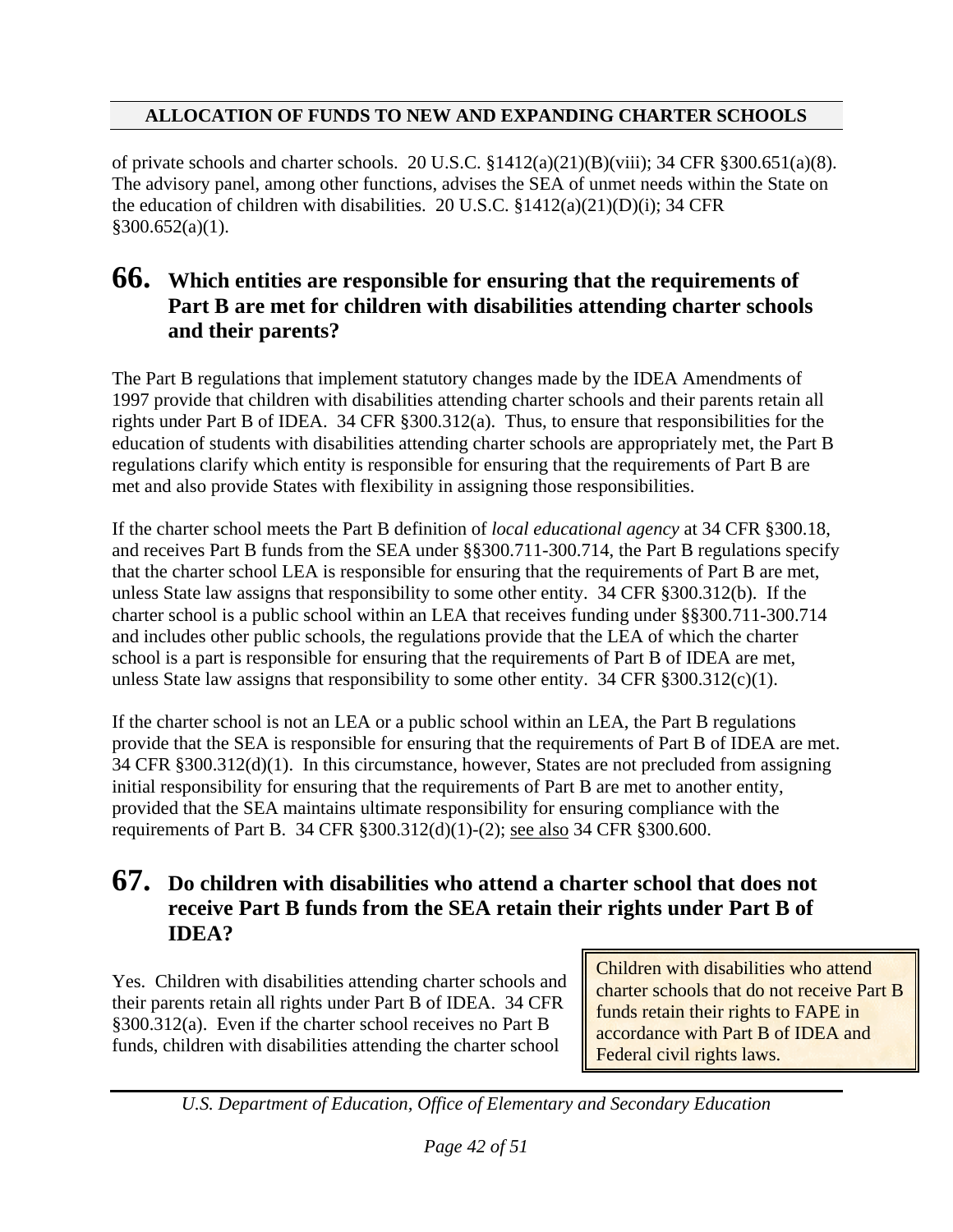retain their right to FAPE under Part B of IDEA. This is consistent with each SEA's overarching responsibility to exercise general supervision over all educational programs for children with disabilities in the State, and to ensure the availability of FAPE for all disabled children residing in the State in mandatory age ranges. These requirements apply regardless of whether the charter school is an LEA, a public school within an LEA, or neither an LEA nor a public school within an LEA.

## **F-2. GRANTS TO STATES PROGRAM**

## **68. How are Part B funds allocated to States under the Grants to States program?**

Each SEA receives a base allocation consisting of the amount of Grants to States funds that the SEA received in FFY 1999. Eighty-five percent of any remaining funds are allocated to States based on the relative populations of children ages 3 through 21 who are of the same age as children with disabilities for whom the State ensures the availability of FAPE under Part B of IDEA. Fifteen percent of any remaining funds are allocated to States based on the relative numbers of children in the general population who are living in poverty in each State that fall within the age range for which the State ensures the availability of FAPE for children with disabilities. This formula contains numerous provisions for situations in which the appropriation for the program remains constant, increases, or decreases, and several maximum and minimum funding limitations. 20 U.S.C. §1411(e); 34 CFR §§300.706-300.709.

## **69. How do SEAs make subgrants to LEAs, including charter school LEAs, under the Grants to States program?**

Most funds awarded to SEAs must be passed through on a formula basis to LEAs, including charter school LEAs, that have established their eligibility under section 613 of Part B of IDEA. 20 U.S.C. §1411(g)(1); 34 CFR §300.711.

Each LEA receives a base allocation consisting of the amount of Grants to States funds that the LEA would have received in FFY 1999 had the SEA distributed 75 percent of its funds to LEAs. Eighty-five percent of any remaining funds are distributed based on the relative numbers of children enrolled in public and private elementary and secondary schools within the agency's jurisdiction. Fifteen percent of any remaining funds are distributed to LEAs based on their relative numbers of children living in poverty, as determined by the SEA. 20 U.S.C. §1411(g)(2)(B); 34 CFR §300.712.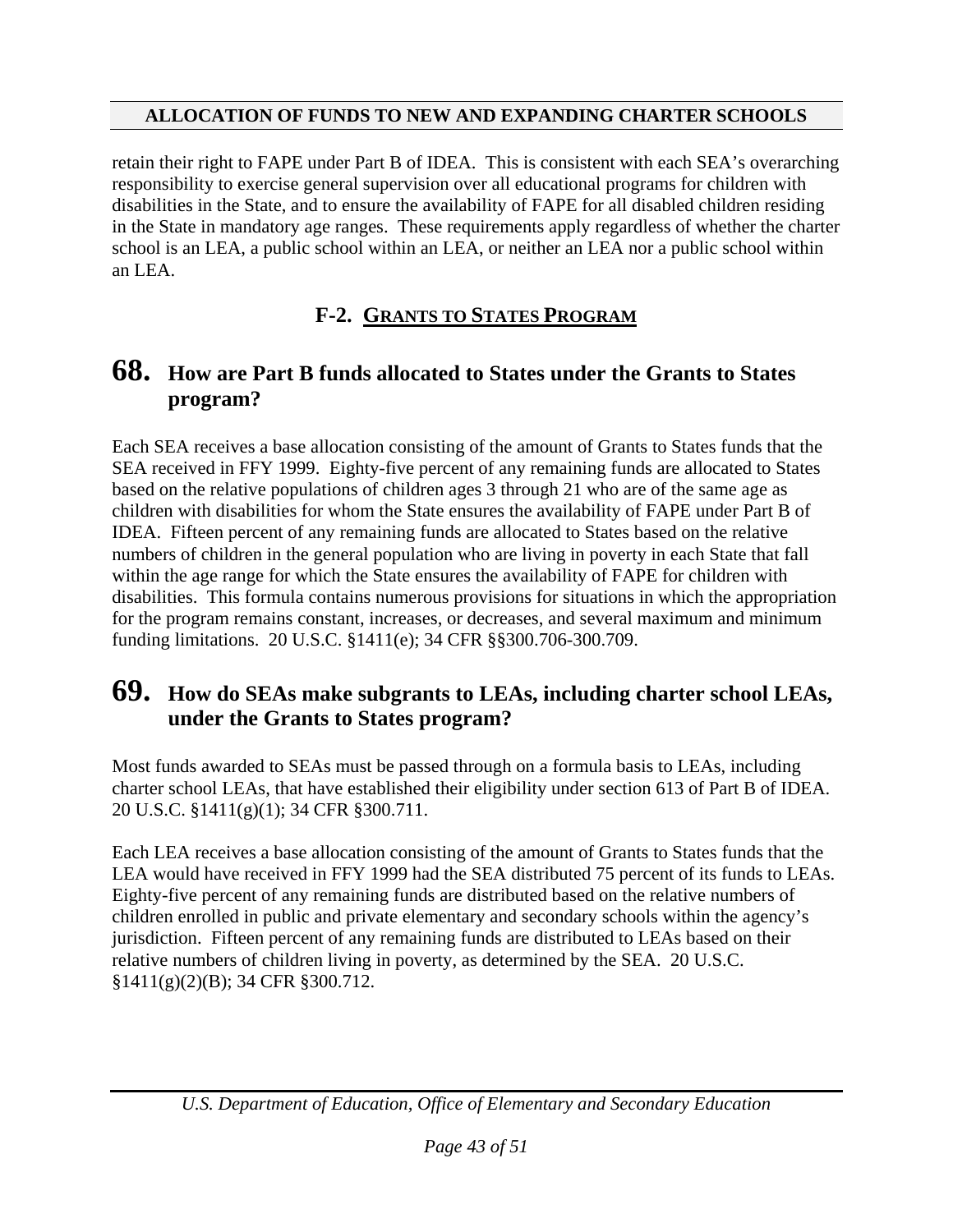## **70. What Part B funds under the Grants to States program are not passed through to LEAs by formula? How do States use those funds?**

Most Part B funds provided to States under the Grants to States program must be passed on to LEAs. However, a portion of the funds may be used for State-level activities such as administration, monitoring, mediation, direct and support services, developing plans for the State improvement programs, and helping LEAs address personnel shortages. The maximum amount of funds that can be retained by a State for State-level activities is an amount equal to 25 percent of the amount it received for fiscal year 1997 under the Grants to States program adjusted upward each year by the lesser of the percentage increase, if any, in the State's allocation or the rate of inflation. 20 U.S.C. §1411(f)(1)(A)-(B); 34 CFR §300.602. The amount used for administration is limited to the greater of 20 percent of the amount available to a State for Statelevel activities or \$500,000, as adjusted for inflation since fiscal year 1998. 20 U.S.C. §1411(f)(2); 34 CFR §300.620.

Funds that are not used for State-level activities must be passed through to LEAs either by the mandatory formula described in Q&A No. 69 or as special subgrants for capacity building and improvement (i.e., *sliver grants*). 20 U.S.C. §1411(f)(4); 34 CFR §300.622-300.624. Sliver grant funds are intended to assist LEAs in providing direct services and in making systemic change to improve results for children with disabilities through activities that may include direct services to children in charter schools. A State must provide its LEAs with special subgrants for capacity building when the percentage increase in the State's allocation exceeds the rate of inflation, and the amount of required funding for these grants in the State is \$100,000 or greater. The amount required for these subgrants is equal to the maximum amount that the State was authorized to retain for State-level activities in the prior year, multiplied by the difference between the percentage increase in the State's allocation and the rate of inflation. 34 CFR §300.623. The State has discretion in making these awards to LEAS and may establish priorities in awarding these subgrants competitively or on a targeted basis. 34 CFR §300.624.

## **F-3. PRESCHOOL GRANTS PROGRAM**

## **71. How are Part B funds allocated to States under the Preschool Grants program?**

Each SEA receives a base allocation consisting of the amount of Part B funds that the State received under the Preschool Grants program in FFY 1997. Eighty-five percent of any remaining funds are distributed based on the relative numbers of children ages 3 through 5 in the general population in each State. Fifteen percent of any remaining funds are distributed based on the relative numbers of children ages 3 through 5 in the general population who are living in poverty in each State. 20 U.S.C. §1419(c)(2); 34 CFR §301.21(a). Like the formula under the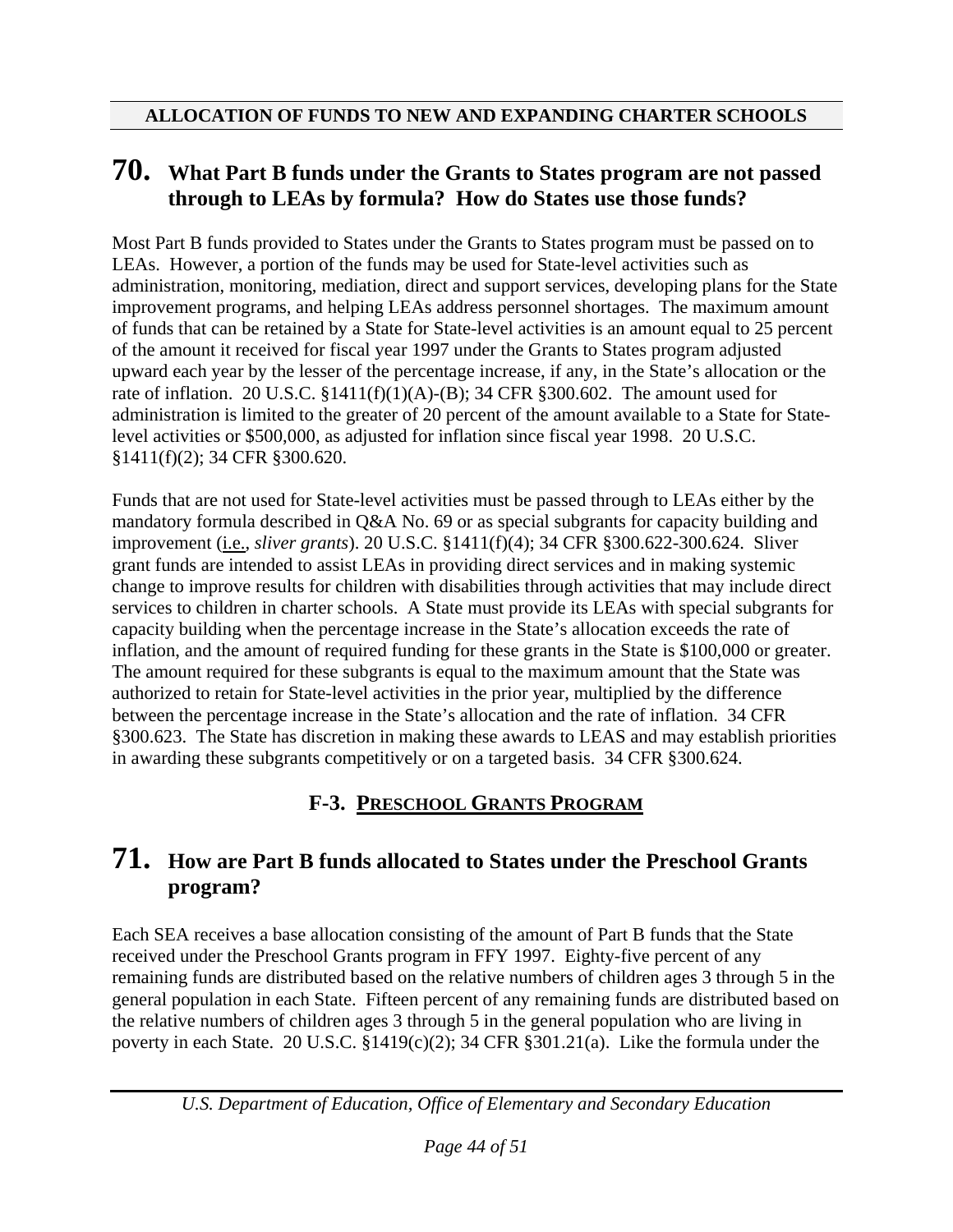Grants to States program, this formula also contains numerous provisions for situations in which the appropriation for the program remains constant, increases, or decreases, and several maximum and minimum funding limitations. 20 U.S.C. §1419(c); 34 CFR §§301.21-301.23.

## **72. How do SEAs make subgrants to LEAs, including charter school LEAs, under the Preschool Grants program?**

Most funds awarded to SEAs must be passed through on a formula basis to LEAs, including charter school LEAs, that have established their eligibility under section 613 of Part B of IDEA. Each LEA, including charter school LEAs, receives a base allocation consisting of the amount of Preschool Grant funds the LEA would have received in FFY 1997 had the SEA distributed 75 percent of its funds to LEAs. Eighty-five percent of any remaining funds are distributed based on the relative numbers of children enrolled in public and private elementary and secondary schools within the agency's jurisdiction. Fifteen percent of any remaining funds are distributed to LEAs based on their relative numbers of children living in poverty, as determined by the SEA. 20 U.S. C. §1419(g)(1); 34 CFR §301.31.

## **73. What Part B funds under the Preschool Grants program are not passed through to LEAs by formula? How do States use those funds?**

Like the Grants to States program, States may retain funds under the Preschool Grants program for State-level activities up to an amount equal to 25 percent of the amount they received for FFY 1997, adjusted upward each year by the lesser of the percentage increase, if any, in the State's allocation or the rate of inflation. 20 U.S.C. §1419(d); 34 CFR §301.24. The amount used for administration is limited to not more than 20 percent of the maximum amount available to a State for State-level activities. 20 U.S.C. §1419(e)(1); 34 CFR §301.25(a). State-level activities include any of the following: (1) support services, including establishing and implementing a mediation process, which may benefit children with disabilities younger than 3 or older than 5, as long as those services also benefit children with disabilities ages 3 through 5; (2) direct services for children eligible under this program; (3) development of a State improvement plan; (4) activities to meet the performance goals established by the State and to support implementation of the State improvement plan; or (5) supplements to other funds used to develop and implement a statewide coordinated services system designed to improve results for children and families, including children with disabilities and their families, but not to exceed 1 percent of the amount received by the State under this program for a fiscal year. Funds that are not available for State-level activities must be passed through to LEAs by the mandatory formula described in Q&A No. 72.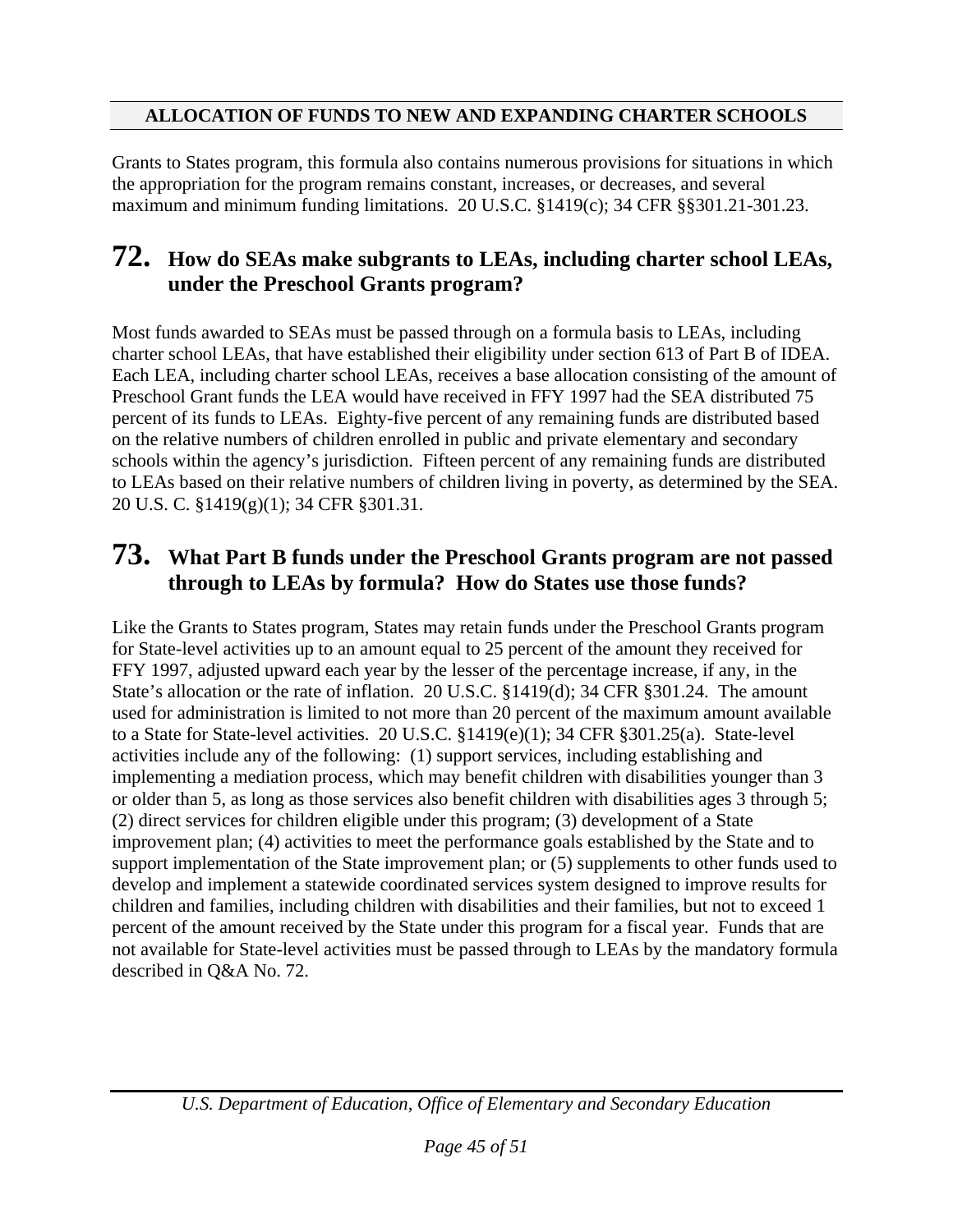#### **F-4. ALLOCATING PART B FUNDS TO NEW OR EXPANDING CHARTER SCHOOL LEAS UNDER THE GRANTS TO STATES AND PRESCHOOL GRANTS PROGRAMS**

## **74. How does an SEA determine allocations for new or expanded charter school LEAs under the permanent formula for the Grants to States and Preschool Grants programs?**

Under the formula at sections  $611(g)(2)(B)$  and  $619(g)(1)$  of Part B of IDEA, the State allocation to each eligible LEA, including charter school LEAs, is the total of three amounts -- the base payment, the population payment, and the poverty payment.

*For detailed discussions of how the base payment, population payment, and poverty payment are calculated, see Q&A Nos. 74-82.* 

## **75. How is the base payment calculated for an eligible charter school LEA under the Grants to States program?**

The base payment is the amount the charter school LEA would have received under the Grants to States program for FFY 1999, if the State had distributed 75 percent of its grant for that year to its LEAs. This amount is based on the numbers of children with disabilities receiving special education and related services as of December 1, 1998 or, at the State's discretion, the last Friday in October 1998.

## **76. How is the base payment calculated for an eligible charter school LEA under the Preschool Grants program?**

The base payment is the amount the charter school LEA would have received under the Preschool Grants program for FFY 1997, had the State distributed 75 percent of its grant for that year to its LEAs. This amount is based on the number of children with disabilities ages three through five receiving special education and related services as of December 1, 1996 or, at the State's discretion, the last Friday in October 1996.

## **77. What is the effect of setting the base payment under the Grants to States and Preschool Grants programs?**

The amount of Part B funds that a State must use to make base payments to eligible entities under the Grants to States and Preschool Grants programs is set at 75 percent of the State's base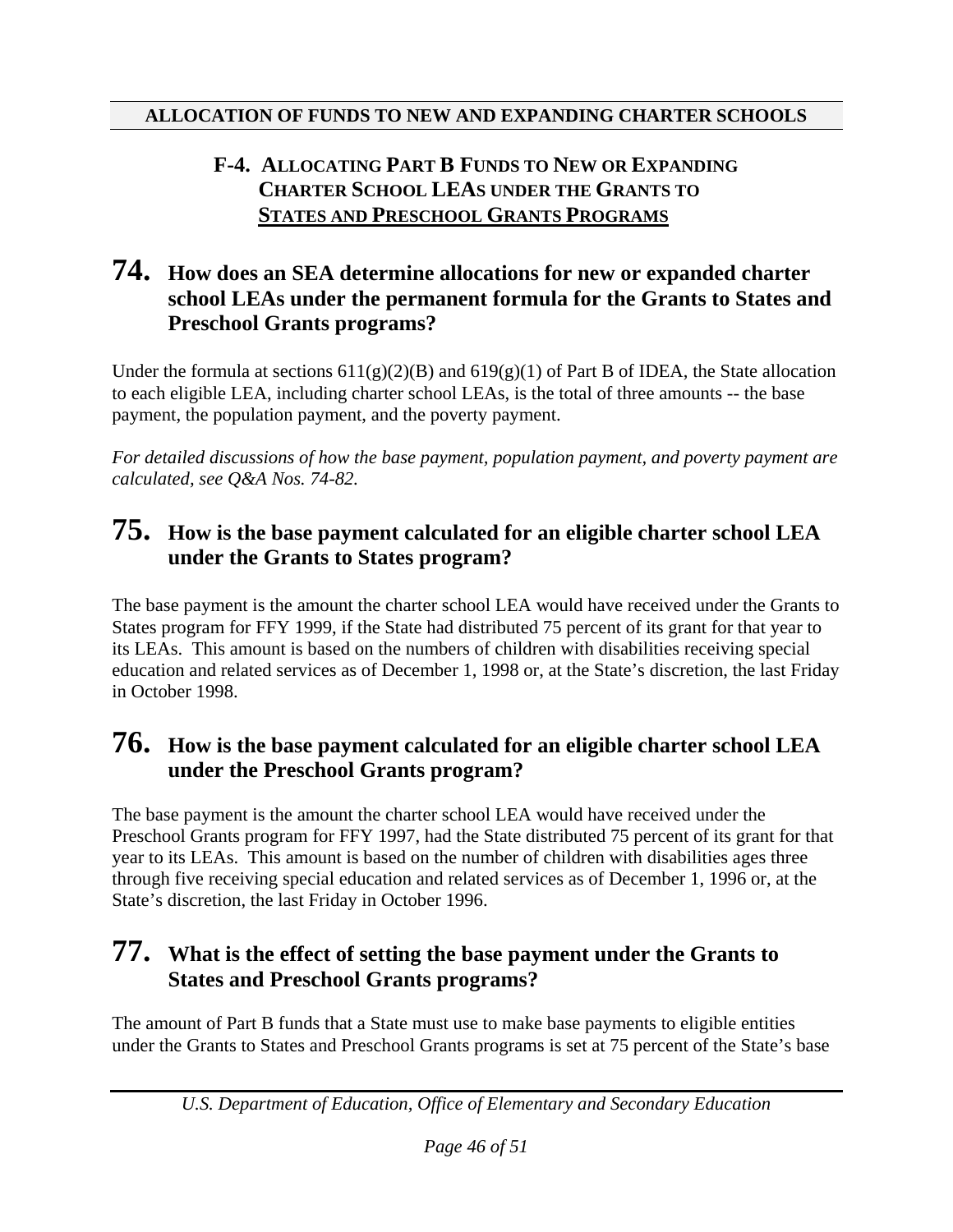year grant. The amount the State must use to make base payments remains the same for each subsequent fiscal year.

**78. Do the implementing regulations for Part B of IDEA contain any provisions to ensure that newly-created charter school LEAs receive the funds for which they are eligible under the Preschool Grants and Grants to States programs?** 

Because the Department was aware that charter schools not in existence during the base year might be prevented from receiving a base payment under the Grants to States and Preschool Grants programs, the Department promulgated regulations for both programs that require States to make

In order to ensure that new and expanding charter school LEAs receive base payments under the Grants to States and Preschool Grants programs, States are required to make adjustments to the base payments of existing LEAs and to provide part of the base payment to new or reconfigured LEAs, including charter school LEAs.

base payment adjustments and provide part of the base payment to new or reconfigured LEAs, including charter school LEAs. Requiring base payment adjustments also ensures that available funds are distributed equitably among all LEAs in the State. See 63 Fed. Reg. at 29928 (June 1, 1998); see also 34 CFR §§301.31(b) (Preschool Grants) and 300.712(b)(2) (Grants to States).

## **79. Do the requirements for base payment adjustments apply to charter school LEAs that significantly expand their enrollment in a subsequent academic year?**

Yes. Based on section 10306 of the ESEA, which was enacted after the IDEA Amendments of 1997, and the final regulations implementing section 10306, the requirements for base payment adjustments also apply to charter school LEAs that experience a *significant expansion in enrollment*, as defined at 34 CFR §76.787 of the final regulations. 34 CFR §§76.785-76.787; see also Q&A No. 6.

## **80. How are base payment adjustments made for new or expanding charter school LEAs under the Grants to States and Preschool Grants programs?**

When calculating base payments for new or expanding charter school LEAs, States must use the method described in 34 CFR §§300.712(b)(2)(i) and 301.31(b)(1). This requires adjusting base allocations of affected LEAs based on the relative numbers of children with disabilities ages 3 through 21 for the Grants to State program, or ages 3 through 5 for the Preschool Grants program, currently provided special education by each affected LEA. Thus, if a charter school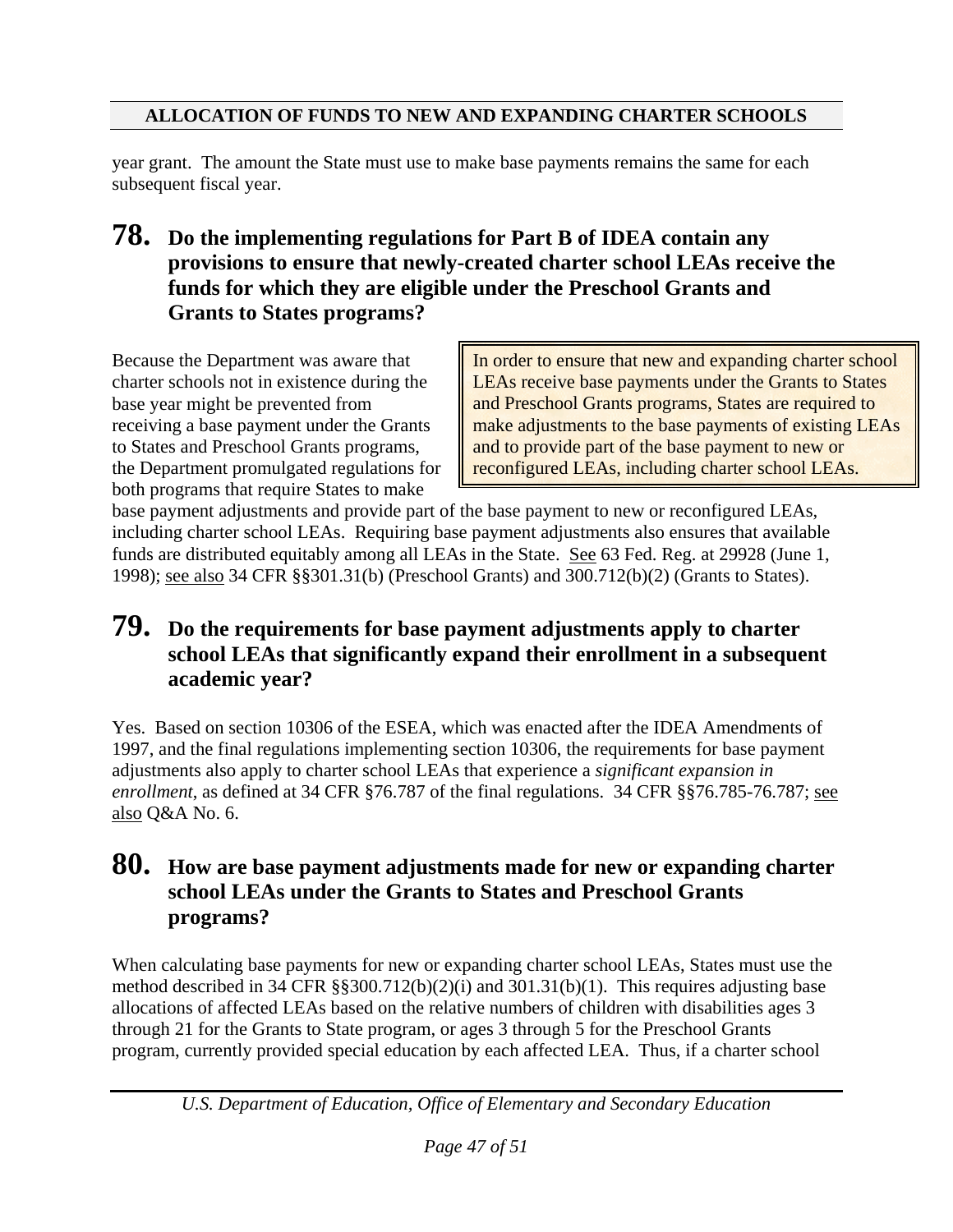LEA opens for the first time or significantly expands its enrollment in a subsequent year, the State must divide the base allocation for LEAs that would have been responsible for serving children with disabilities now being served by the charter school LEA, among the charter school LEA and affected LEAs based on the relative numbers of children with disabilities currently provided special education by the affected LEAs.

## **81. What measures may an SEA take to assist LEAs whose base payments have been decreased as a result of base payment adjustments for new or expanding charter schools?**

Once the base payments for affected LEAs and the charter school LEA are calculated using the method described above, the State may use its State set-aside funds to supplement funding for an LEA whose base payment is decreased as a result of having its base allocation divided. Supplements provided for this purpose, however, do not change the amount of the base payment the LEA is eligible to receive under either the Grants to States or Preschool Grants program, and the SEA is not required to continue to provide these supplemental funds in future years. See 34 CFR §§300.602 (Grants to States) and 301.24 (Preschool Grants).

## **82. How does an SEA calculate the population payment for a new or expanded charter school LEA under the formulas for the Grants to States and Preschool Grants programs?**

The population payment (85 percent of the remaining flow-through funds after the base payments are made) is an amount based on the eligible agency's relative numbers of children enrolled in public and private elementary and secondary schools within the LEA's jurisdiction. The population payment should be allocated to new or expanded charter school LEAs based on the number of elementary and secondary school children enrolled in the charter school. Under section 76.791 of the final regulations, the State may not rely on enrollment data from a prior year in calculating the new or expanded charter school's population payment, even if population payments to other LEAs are based on a prior year's enrollment data. 34 CFR §76.791.

## **83. How does an SEA calculate the poverty payment for a new or expanded charter school LEA under the formula for the Grants to States and Preschool Grants programs?**

The poverty payment (15 percent of the remaining flow through funds after the base payments are made) is an amount based on the eligible agency's relative numbers of children living in poverty, as determined by the SEA. The poverty factor chosen must be applied uniformly to all eligible subgrantees. For example, if the State uses aggregate data on children who are eligible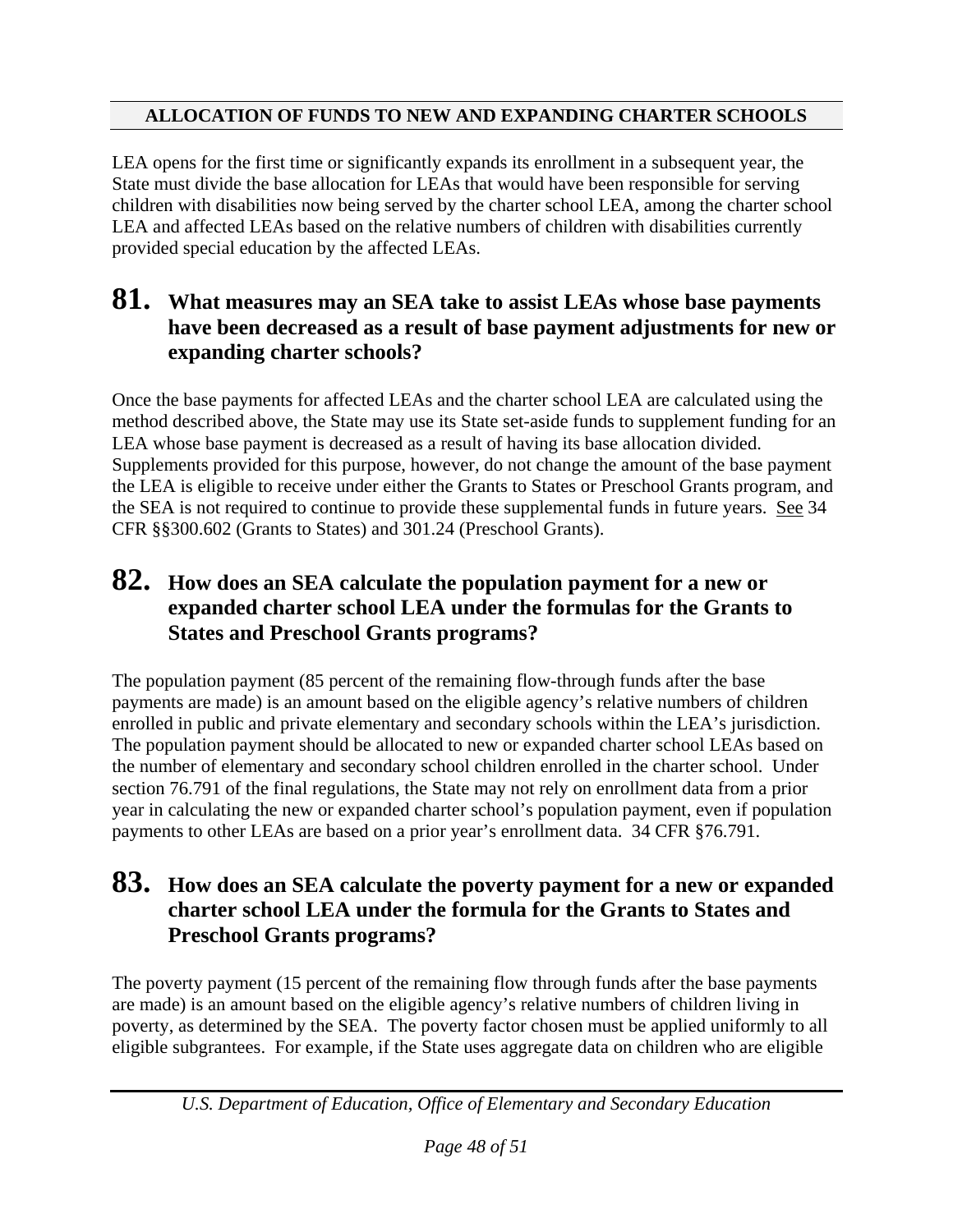for free or reduced-price meals under the United States Department of Agriculture's National School Lunch Program, this data must be applied to the new or expanded charter school LEA to determine its poverty payment. Under section 76.791 of the final regulations, the State may not rely on enrollment or eligibility data from a prior year in calculating the number of children living in poverty in a new or expanded charter school LEA, even if poverty payments to other LEAs are based on data from a prior year. 34 CFR §76.791.

#### **84. In determining whether a charter school LEA has significantly expanded its enrollment, may a State consider only whether there has been a significant increase in the number of children with disabilities attending the charter school?**

The definition of the term *significant expansion of enrollment* as set forth in the final regulations generally focuses on substantial increases in a charter school's overall enrollment without regard to student eligibility for funds under particular programs -- in this case, Part B of IDEA. Thus, when making a determination of whether an increase in a charter school's enrollment meets this definition, the State generally would consider the significance of the increase in overall enrollment at the charter school. However, because the final regulations give States unfettered discretion to determine any expansion of enrollment to be significant within the meaning of the final regulations, the State could, in its discretion, make a determination that a charter school has undergone a significant expansion of enrollment based on an increase in the number of children with disabilities attending the charter school.

*For further discussion of significant expansion of enrollment, see Q&A No. 6.* 

## **85. Are SEAs required to comply with the final regulations when distributing State set-aside funds or subgrants to LEAs for capacitybuilding and improvement?**

States are not required to comply with section 10306 of the ESEA or the final regulations when awarding subgrants on a discretionary, noncompetitive basis. The final regulations are not intended to restrict in any way the discretionary authority of SEAs with respect to these funds.

Funds reserved for State-level activities (i.e., State set-aside funds) and subgrants for capacitybuilding and improvement (i.e., sliver grants) are discretionary and, generally, are not distributed on a competitive basis. Accordingly, in most cases, these funds are not subject to the requirements of

States are not required to comply with the final regulations when distributing State set-aside or sliver grant funds on a noncompetitive basis.

section 10306 of the ESEA and the final regulations. However, SEAs are encouraged to consider charter school LEAs on the same basis as other LEAs when distributing these funds on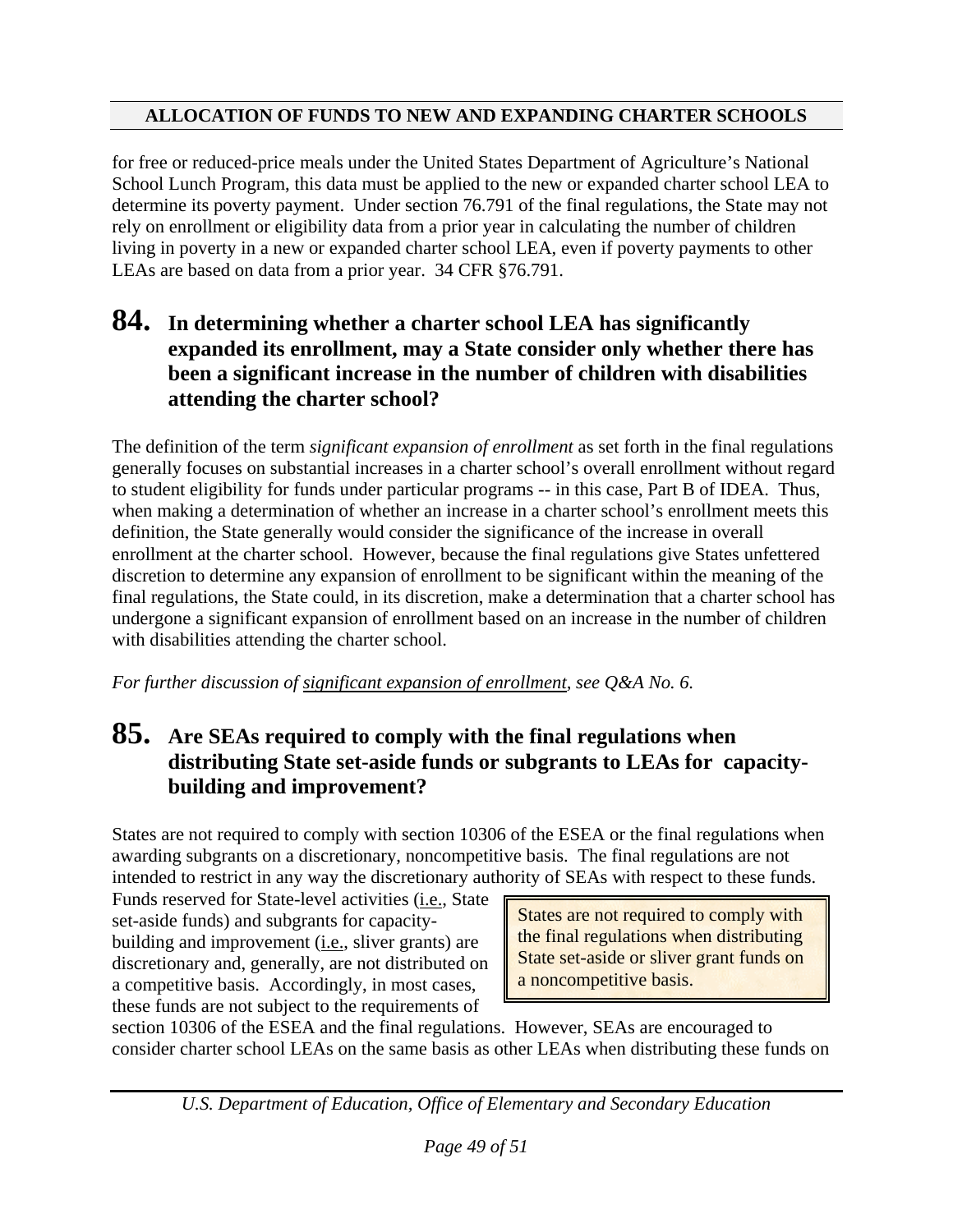a noncompetitive basis. If a State chooses to award these funds on a competitive basis (34 CFR §§300.370(c) and 300.624), the final regulations would apply and the State would be required to give eligible new or expanding charter schools a *full and fair opportunity* to apply for these funds. 34 CFR §§76.787 and 76.794; Q&A No. 38.

#### **F-5. ALLOCATING PART B FUNDS TO NEW OR EXPANDING CHARTER CHARTER SCHOOLS THAT ARE PUBLIC SCHOOLS WITHIN AN LEA**

## **86. Are there requirements in Part B of IDEA that apply to LEAs that have charter schools that are public schools within the LEA?**

Yes. For charter schools that are public schools within an LEA, Part B of IDEA and its implementing regulations require the LEA to provide information to the SEA demonstrating that the LEA will (a) serve children with disabilities attending those charter schools in the same manner as the LEA serves children with disabilities in its other schools; and (b) provide Part B funds to those charter schools in the same manner as it provides Part B funds to its other schools. 20 U.S.C. §1413(a)(5); 34 CFR §300.241.

## **87. Are LEAs required to allocate Part B funds to eligible new or expanding charter schools that are public schools within an LEA? What if the LEA provides Part B funds to its other public schools?**

There is nothing in section 10306 of the ESEA, the final regulations, or the IDEA Amendments of 1997 that would compel an LEA to provide Part B funds to charter schools that are public schools within the LEA if the LEA does not provide Part B funds to its other schools. Under section

An LEA is not required to provide Part B funds to a new or expanding charter school that is a public school within the LEA if the LEA does not provide Part B funds to other public schools within the LEA.

613(a)(5) of IDEA, however, if an LEA provides Part B funds or services to public schools within the LEA, the LEA must provide those funds or services in the same manner to charter schools that are public schools within the LEA. See 34 CFR §76.788(c) and 76.799.

## **88. Are LEAs required to comply with the final regulations when allocating Part B funds to new or expanding charter schools within the LEA?**

Section 76.799 of the final regulations states that an LEA that provides funding to a charter school under a covered program must comply with the requirements of section 10306 of the ESEA and its implementing regulations on the same basis as SEAs are required to comply with section 10306 of the ESEA and its implementing regulations. There is no requirement in Part B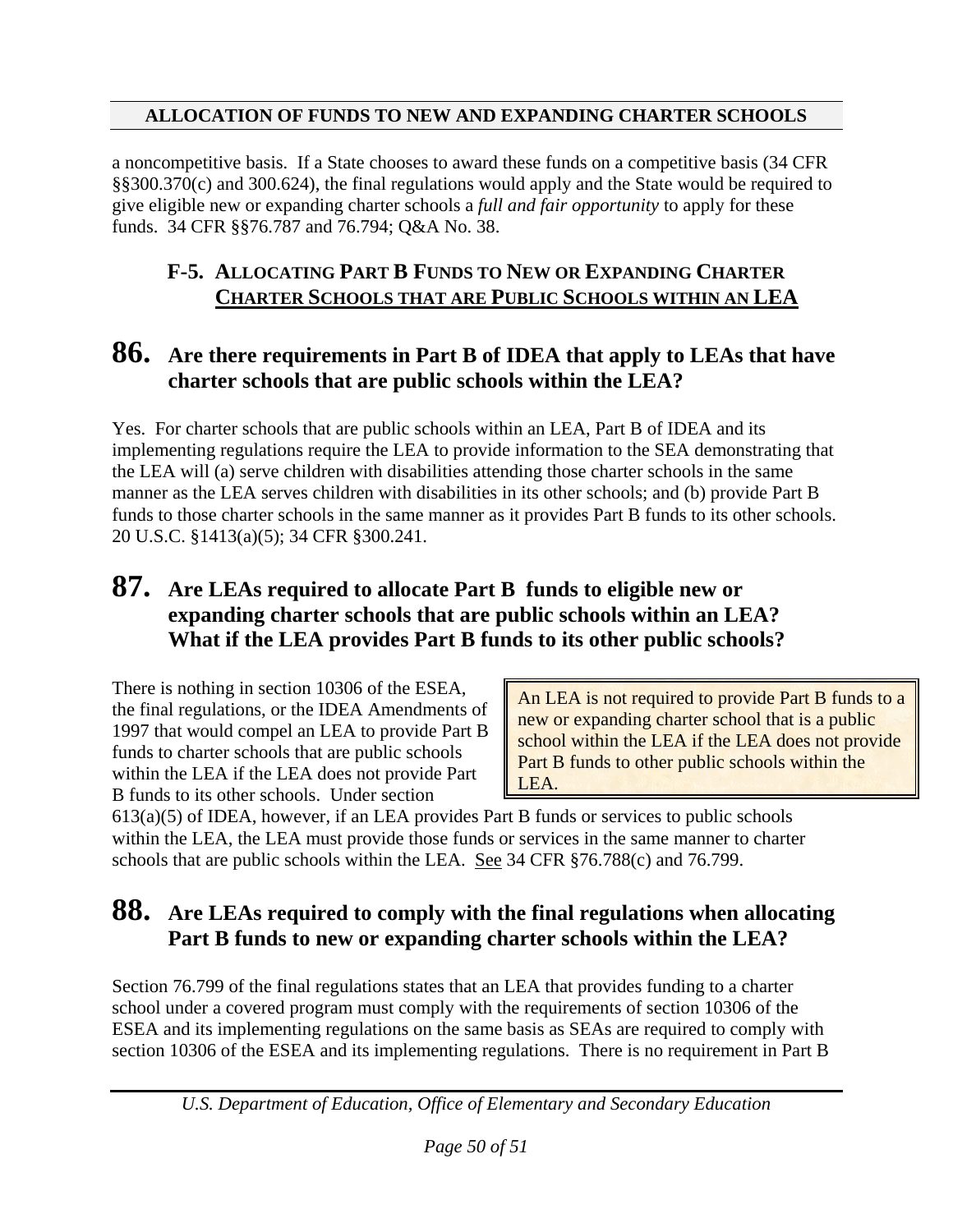that an LEA allocate Part B funds to its public schools based on a formula. However, if an LEA chooses to allocate Part B funds to its public schools on a formula basis, in accordance with §76.791 of the final regulations, the eligibility determination for the new or expanded charter school may not be based on enrollment or eligibility data from a prior year. In addition, funding allocations made on a formula basis must be made within the time periods specified in §76.793 of the final regulations (i.e., for charter schools opening or expanding by November  $1<sup>st</sup>$ , within 5 months of the date the charter school opens for the first time or significantly expands its enrollment). 34 CFR §§76.791, 76.793, and 76.799.

## **89. May an LEA establish eligibility criteria when allocating Part B funds to charter schools that are public schools within the LEA?**

An LEA may establish eligibility criteria when allocating Part B funds to charter schools within the LEA if the LEA allocates Part B funds to its other public schools based on eligibility criteria. Further, if the LEA has eligibility criteria that its public schools must meet in order to receive Part B funds, and the charter school meets those criteria, the LEA must provide Part B funds to the new or expanded charter school in the same manner that the LEA provides such funds to its other public schools. 34 CFR §§76.788(c), 76.789(b), and 76.799.

#### **F-6. ALLOCATING PART B FUNDS TO NEW OR EXPANDING CHARTER SCHOOLS THAT ARE NEITHER LEAS NOR PUBLIC SCHOOLS WITHIN AN LEA**

## **90. Under Part B of IDEA, are SEAs and LEAs required to provide Part B funds to new or expanding charter schools that are neither LEAs nor public schools within an LEA?**

Although SEAs and LEAs *may* provide Part B State set-aside and capacity-building funds to charter schools that are neither LEAs nor public schools within an LEA for the provision of special education and related services, they are not required to do so. The only entities to which SEAs are required to award subgrants under Part B of IDEA are entities established as LEAs under State law and that meet the Part B definition of *local educational agency* at 34 CFR §300.18.

## **91. Are SEAs and LEAs required to comply with the final regulations when providing Part B funds to new or expanding charter schools that are neither LEAs nor public schools within an LEA?**

SEAs and LEAs are completely exempt from the requirements of the final regulations when allocating Part B funds on a discretionary and noncompetitive basis. Because SEAs and LEAs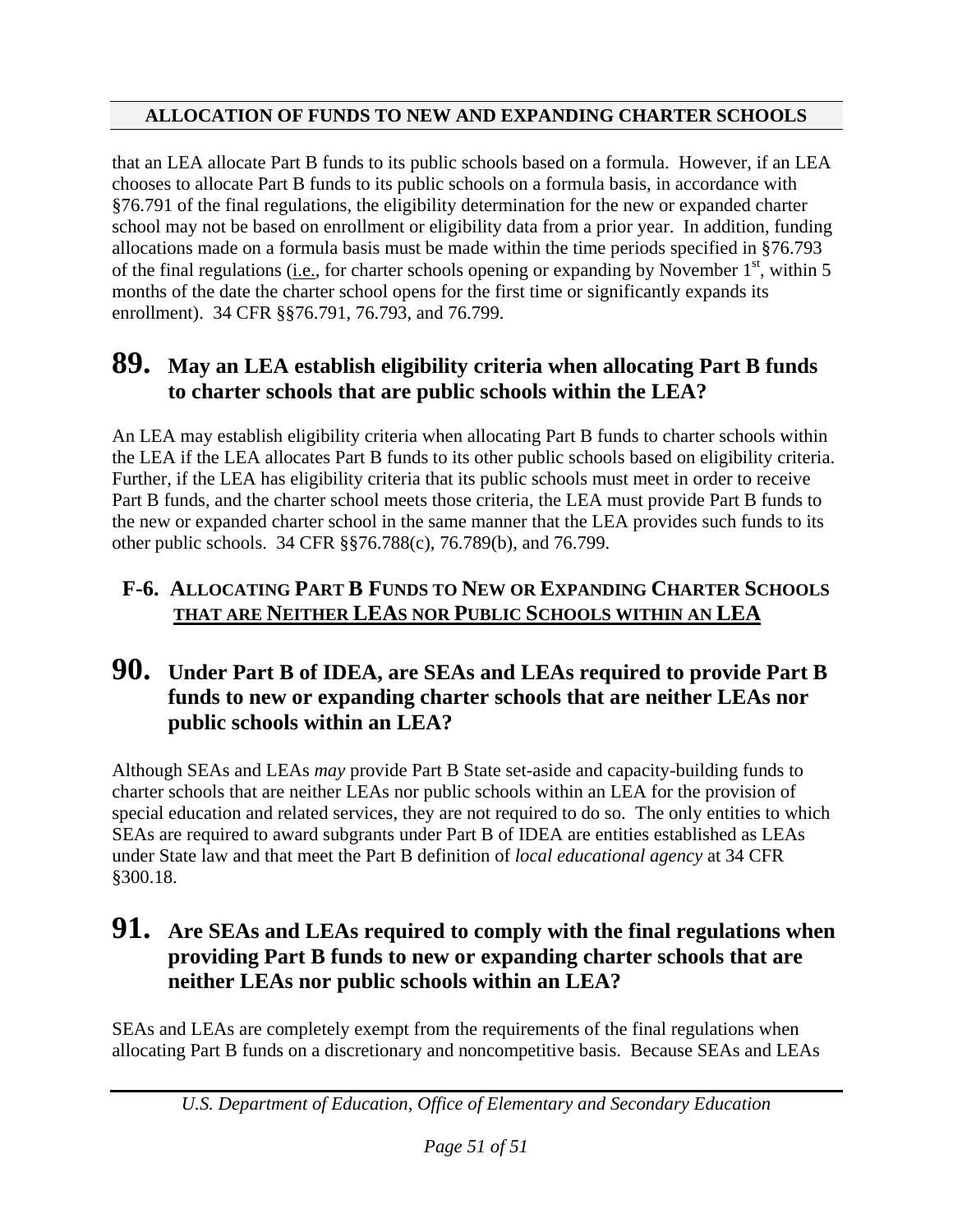are not required to provide Part B funds to charter schools that are neither LEAs nor public schools within an LEA, and do so only at their discretion and, generally, on a noncompetitive basis, SEAs and LEAs are not required to comply with the requirements of the final regulations when awarding Part B subgrants to new or expanding charter schools that fall into this category. If, however, a State chooses to award funds to these charter schools on a competitive basis, the final regulations would apply and the State would be required to give new and expanding charter schools that fall within this category a *full and fair opportunity* to compete for funds. 34 CFR §76.794(a). Moreover, the Department encourages SEAs and LEAs to consider new and expanding charter schools on the same basis as other, similarly-situated eligible entities when providing funds on a discretionary, but noncompetitive, basis. 34 CFR §§76.787 and 76.79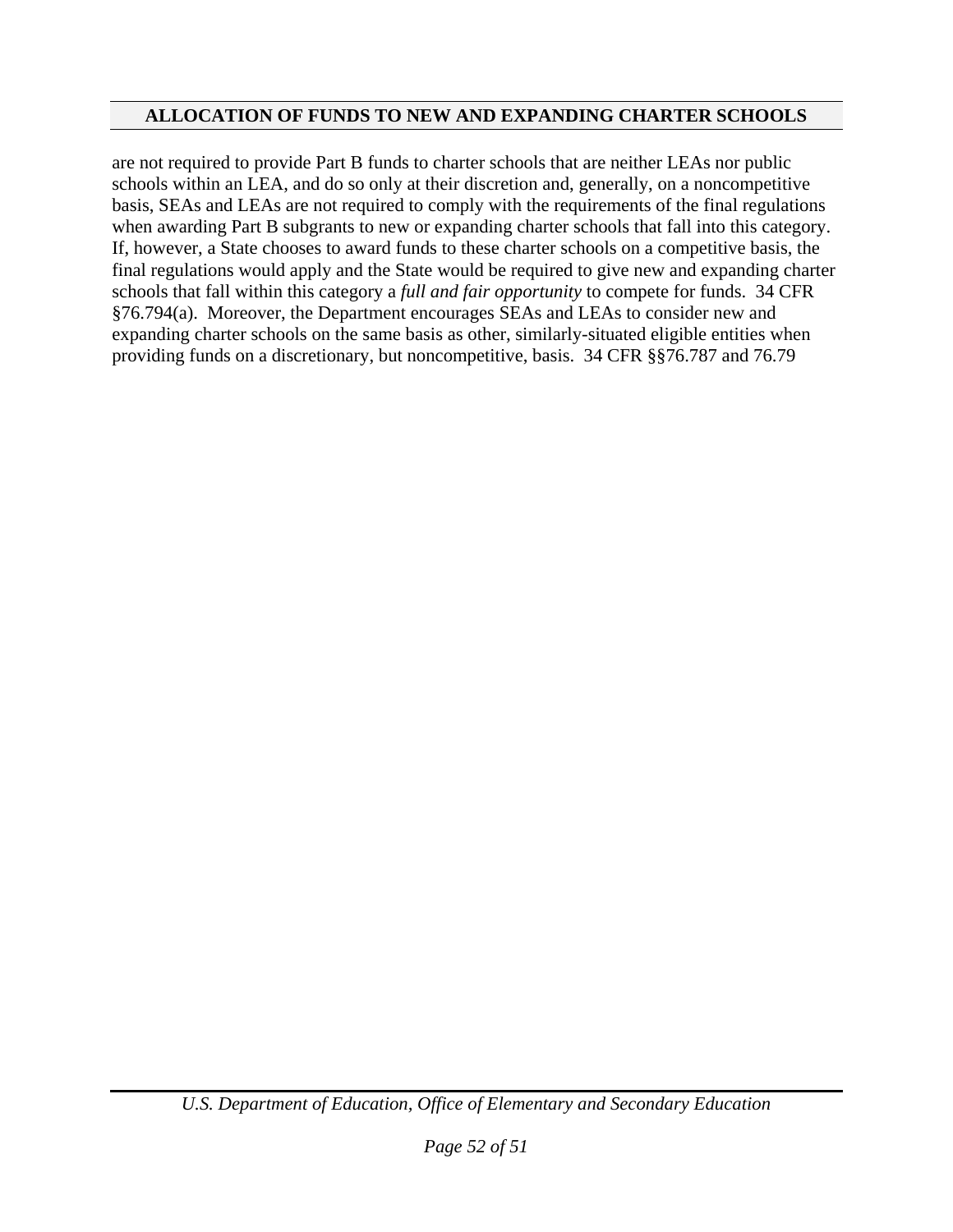#### **APPENDIX B**

# **PROGRAM SUMMARIES**

#### **ADULT EDUCATION AND FAMILY LITERACY PROGRAM**

The Adult Education and Family Literacy Program (Adult Education) is the major source of Federal support for basic skills programs for adult education and literacy services. It serves adults ages 16 and older, not enrolled or required to be enrolled in secondary school under State law, who lack a high school diploma or sufficient mastery of basic skills to function effectively in society. The Department provides grants to States on a formula basis, and States, in turn, make competitive awards for multi-year grants or contracts to eligible providers to develop, implement, and improve adult education and literacy activities within the State. Eligible providers include LEAs, community-based organizations of demonstrated effectiveness, volunteer literacy organizations of demonstrated effectiveness, institutions of higher education, public or private nonprofit agencies, libraries, and public housing authorities. Groups of eligible providers may also apply for funds under this program as consortia.

Charter schools may qualify as eligible applicants under this program as either LEAs or nonprofit agencies. Charter schools that are public schools within an LEA may also qualify for funds under the program if the LEA has received a grant from the State. Charter school LEAs and other eligible applicants may apply directly to the SEA or other State agency responsible for administering the grant. Under section 76.794(a) of the final regulations, States and LEAs must provide charter schools that are scheduled to open or expand on or before the date of a competition under the program with a *full and fair opportunity* to compete for funds. For a discussion of *full and fair opportunity*, see Q&A No. 39.

*Authorizing Legislation:* Adult Education and Family Literacy Act, Title II of the Workforce Investment Act of 1998, Public Law No. 105-220 (August 7, 1998).

*ED Contact:* Office of Vocational and Adult Education, Adult Education and Literacy Division. Telephone: (202) 205-8270; Internet: [http://www.ed.gov/about/offices/list/ovae/index.html.](http://www.ed.gov/about/offices/list/ovae/index.html)

#### **CLASS SIZE REDUCTION PROGRAM**

The Class-Size Reduction Program (Class-Size) is a new initiative to help schools improve student learning by hiring additional highly-qualified teachers to enable children -- especially those in the early elementary grades -- can attend small classes. The Department provides funds to SEAs, which, in turn, award subgrants to LEAs on a formula basis. Charter schools that comply with program requirements and meet the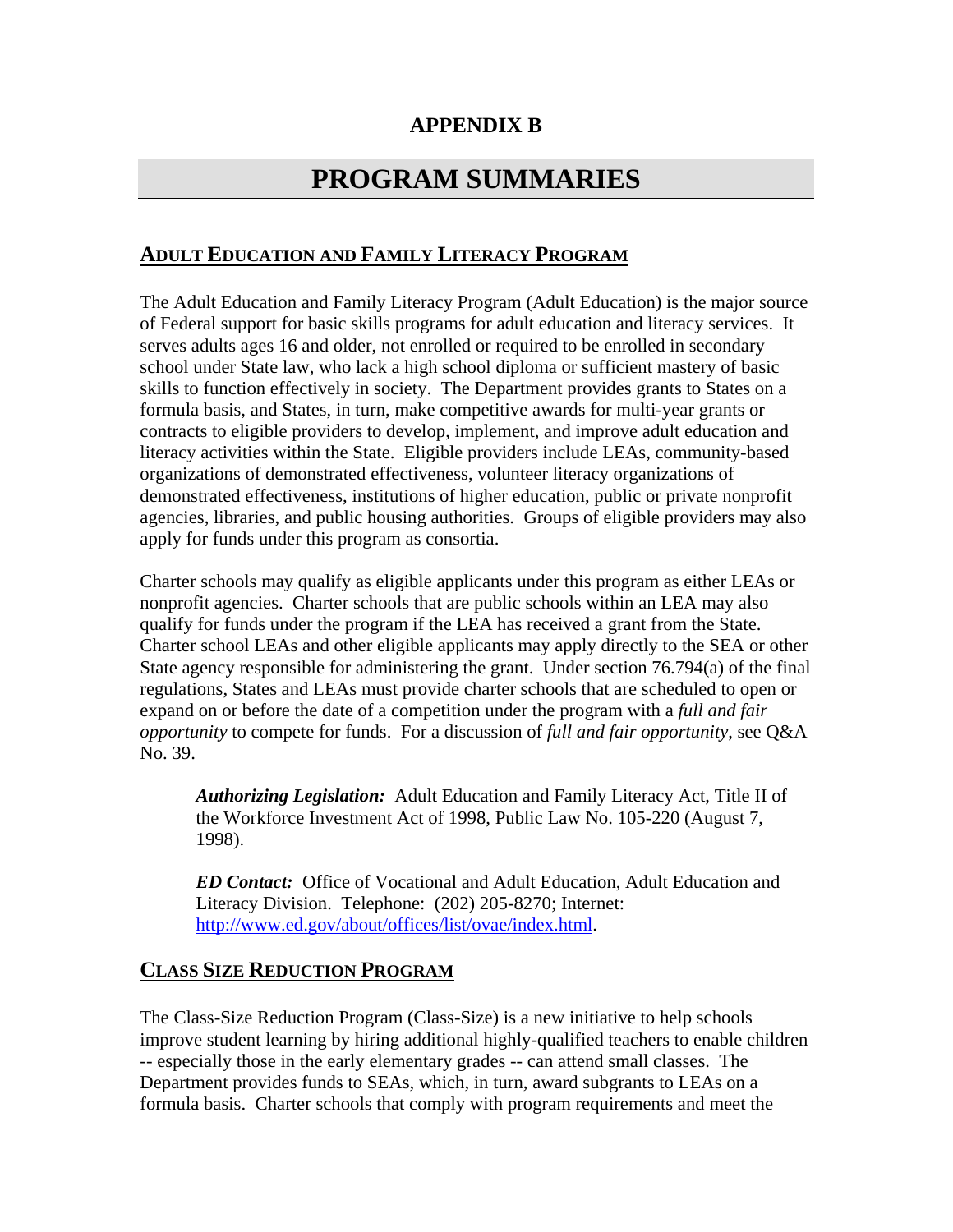definition of a *charter school LEA* under the final regulations are eligible to receive funds under the program.

SEAs must distribute eighty percent of the funds available under this program on the basis of poverty data compiled by the U.S. Census Bureau (Census). This data is based on the list of LEAs that existed on maps provided to the Census by each State for the 1995-96 school year. Thus, newly created charter school LEAs and a number of other *special LEAs* will not be included on the list.

The Department has developed two alternative methods for calculating Class-Size allocations for *special LEAs*, such as charter schools. Both methods involve equating free and reduced-price lunch (FRPL) data to Census poverty data and, thereby, deriving a Census poverty figure for the special LEAs. These methods are consistent with the Department's guidance for calculating Title 1 allocations for special LEAs. The first calculation is as follows:

- (1) Determine the number of FRPL children in each special LEA.
- (2) Divide the total census poverty number for the State by the total FRPL number for the State (the result is a *State-equating factor*).
- (3) For each special LEA, multiply the number of FRPL children in the special LEA by the State-equating factor. The result is the Census poverty estimate for that special LEA.
- (4) Each State now has a Census poverty figure for all LEAs and may distribute 80% of the Class-Size Reduction funds based on poverty data, in accordance with section 307 (b) $(1)(A)$  of the program statute.

The second method for determining allocations for special LEAs under the Class-Size program uses the proportion of FRPL children from a traditional school district (or districts) who are attending a special LEA (or LEAs), and applies that proportion to the Census poverty data figures for the traditional LEAs to determine (a) an estimated Census poverty data figure for the special LEAs; and (b) an adjusted Census poverty data figure for the traditional LEAs. In order to use this method, the State must be able to identify the resident LEA of each student attending a special LEA.

*Authorizing Legislation:* 1999 Department of Education Appropriations Act, §307, Public Law No. 106-113 (November 29, 1999).

*ED Contact:* Office of Elementary and Secondary Education Program, Class-Size Reduction Program. Telephone: (202) 260-8228; Internet: [www.ed.gov/offices/OESE/ClassSize.](http://www.ed.gov/offices/OESE/ClassSize)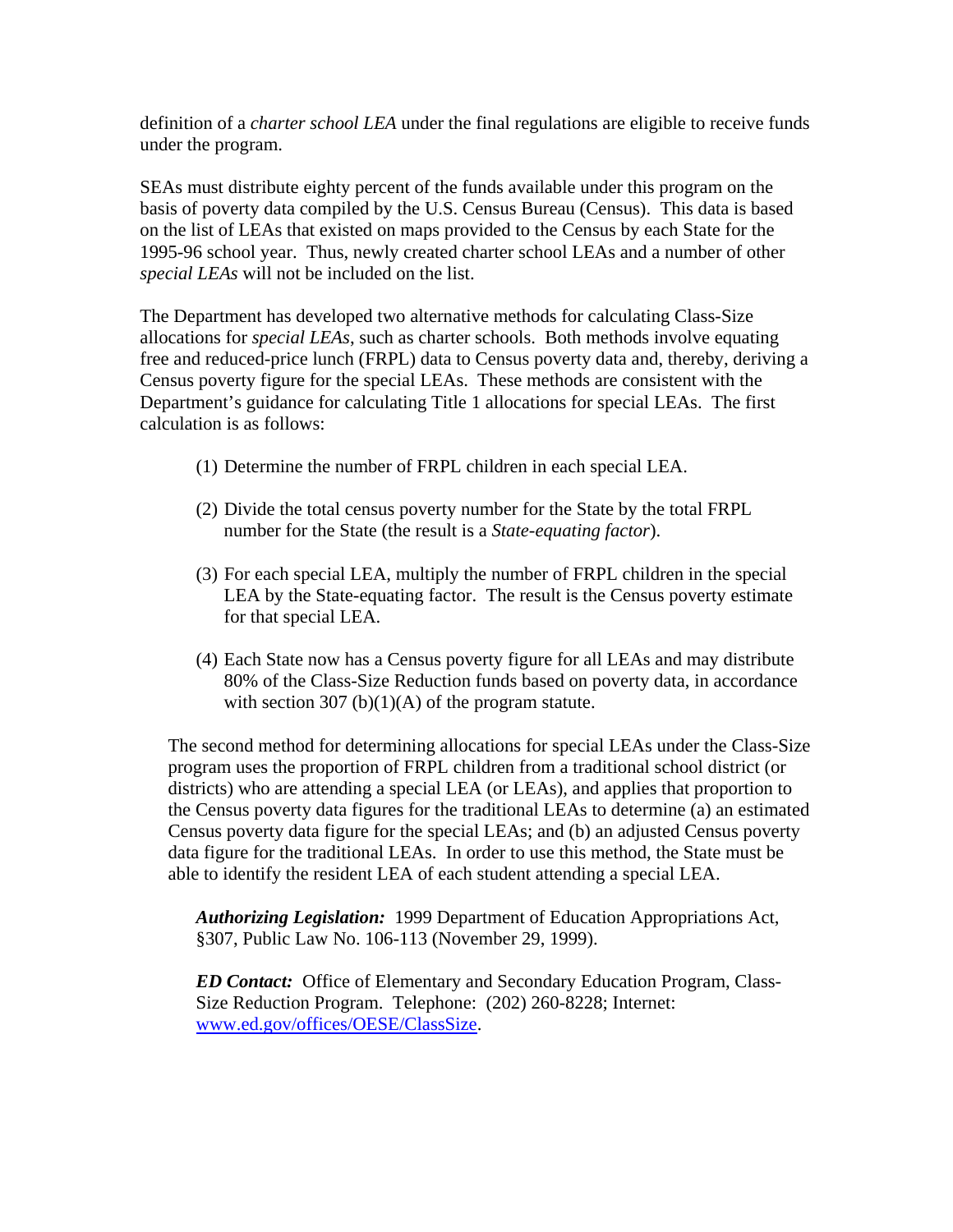#### **COMPREHENSIVE SCHOOL REFORM DEMONSTRATION PROGRAM**

The Comprehensive School Reform Demonstration Program (CSRD) provides financial incentives for schools -- particularly, Title I schools -- in need of substantial improvement in the area of student achievement. The grants assist schools in implementing comprehensive reform programs, based on reliable research and effective practices, in order to allow all students to meet challenging State content and performance standards. Such reform efforts are intended to stimulate schoolwide change affecting virtually all aspects of school operations, as opposed to a piece-meal, fragmented approach to reform. Accordingly, to be considered comprehensive, reforms must address nine specific components as set forth in the program legislation.

States conduct subgrant competitions for CSRD funds among LEAs. Thus, charter schools that meet the definition of *charter school LEA* under section 76.787 of the final regulations are eligible to apply directly to the SEA. For charter schools that are public schools within an LEA, the LEA would either include the charter school as part of the LEA's application or apply on behalf of the charter school. Under the CSRD program, 83% of the funds are reserved for Title I-eligible schools, and other public schools are eligible to compete for the remaining 17% of funds under the Fund for the Improvement of Education. States must award grants of at least \$50,000 per school, and may award larger grants to schools with high enrollments. In accordance with section 76.794(a) of the final regulations, States must provide charter schools that are scheduled to open on or before the date of any competition with a *full and fair opportunity* to compete for funds under the program. An SEA is not required, however, to delay its competitive process in order to allow a charter school LEA that has not yet opened to compete for funds. For a discussion of *full and fair opportunity*, see Q&A No. 39.

*Authorizing Legislation:* Fiscal Year 1998 Department of Education Appropriations Act, Public Law No. 105-78 (November 13, 1997); H.R. Rep. No. 390, at 32, 38, 96-99, and 106-109 (1997).

*ED Contact:* Office of Elementary and Secondary Education, Comprehensive School Reform Demonstration Program. Telephone: (202) 205-3847; Internet: <http://www.ed.gov/programs/compreform/index.html>.

#### **EISENHOWER PROFESSIONAL DEV[EL](#page-58-0)OPMENT PROGRAM (TITLE II)**

<span id="page-58-0"></span>The Eisenhower Professional Development Program (Eisenhower) supports the improvement of teaching and learning of all students through sustained, intensive, highquality professional development activities in the core academic subjects at the State and local levels, with a continued focus on mathematics and science. Eighty-four percent of funds available under this program are allocated to SEAs, which then allocate funds to LEAs by formula. The remaining 16 percent of funds are allocated to the State Agency for Higher Education (SAHE) in each State, which awards subgrants to institutions of higher education and non-profit agencies on a competitive basis. Funding priority is given to professional development activities that focus on mathematics and science.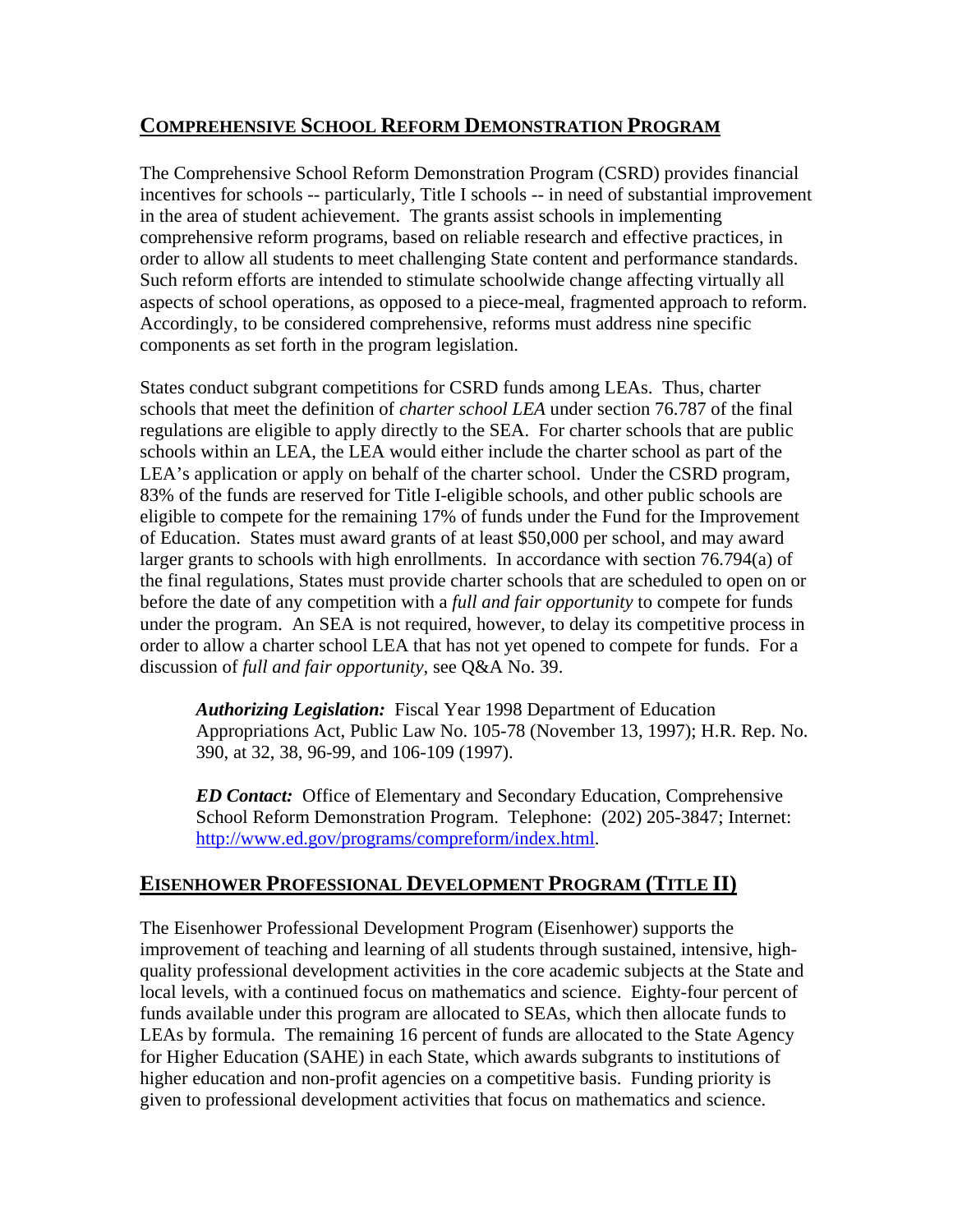Charter schools that are established as nonprofit organizations are eligible to compete for a subgrant from the SAHE. Under section 76.794(a) of the final regulations, the SAHE must provide each eligible charter school that is scheduled to open on or before the closing date of the competition with a *full and fair opportunity* to compete for funds. For a discussion of *full and fair opportunity*, see Q&A No. 39.

In addition, charter schools that meet the definition of a *charter school LEA* and comply with all program requirements are eligible to receive a formula allocation from the SEA. The amount of funds the SEA distributes to each LEA is based upon two factors: (1) the relative enrollment of students in public and participating private nonprofit elementary and secondary schools within the LEA's boundaries; and (2) the relative amount of each LEA's Title 1, Part A, allocation for the preceding fiscal year. For the year a charter school opens for the first time or significantly expands its enrollment, SEAs and LEAs are precluded from determining the charter school's eligibility to participate in a covered program on the basis of enrollment or eligibility data from a prior year. 34 CFR §76.791. For a detailed discussion of an SEA or LEA's options for determining the amount of Title II funds to allocate to a new charter school that did not receive a Title I allocation for the preceding fiscal year, see Q&A No. 35.

*Authorizing Legislation:* Title II, Part B of the Elementary and Secondary Education Act of 1965, as amended, 20 U.S.C. 6641-6651.

*ED Contact:* Office of Elementary and Secondary Education, School Improvement Programs. Telephone: (202) 260-2544.

#### **EMERGENCY IMMIGRANT EDUCATION PROGRAM**

The Emergency Immigrant Education Program (EIEP) provides funds to SEAs to assist LEAs that experience unexpectedly large increases in their student population due to immigration. The purposes of the program are as follows: (a) to provide high quality instruction to immigrant children and youth; (b) to help those children and youth with their transition into American society; and (c) to help them meet the same challenging State performance standards expected of all children and youth. Under this program, States have the discretion to award subgrants to eligible LEAs by formula, through a competition, or a combination of the two.1 An *eligible LEA* is one in which the number of immigrant children who are enrolled in public and non-public elementary or secondary schools in that district, for the fiscal year for which payments under the EIEP are to be made, is at least 500 or three percent of the total number of students enrolled in the district's public and nonpublic elementary or secondary schools. 20 U.S.C. § 7544(b)(2).

<sup>1</sup> The Fiscal Year 1999 Appropriations Act gave SEAs the option to use all or part of the State's allocation under the EIEP to award competitive subgrants to LEAs. Additionally, if the State allocation is more than \$50,000,000 for a fiscal year, the SEA may reserve up to 20% for redistribution through a competitive process (this option accounts for less than 10 percent of all program funds).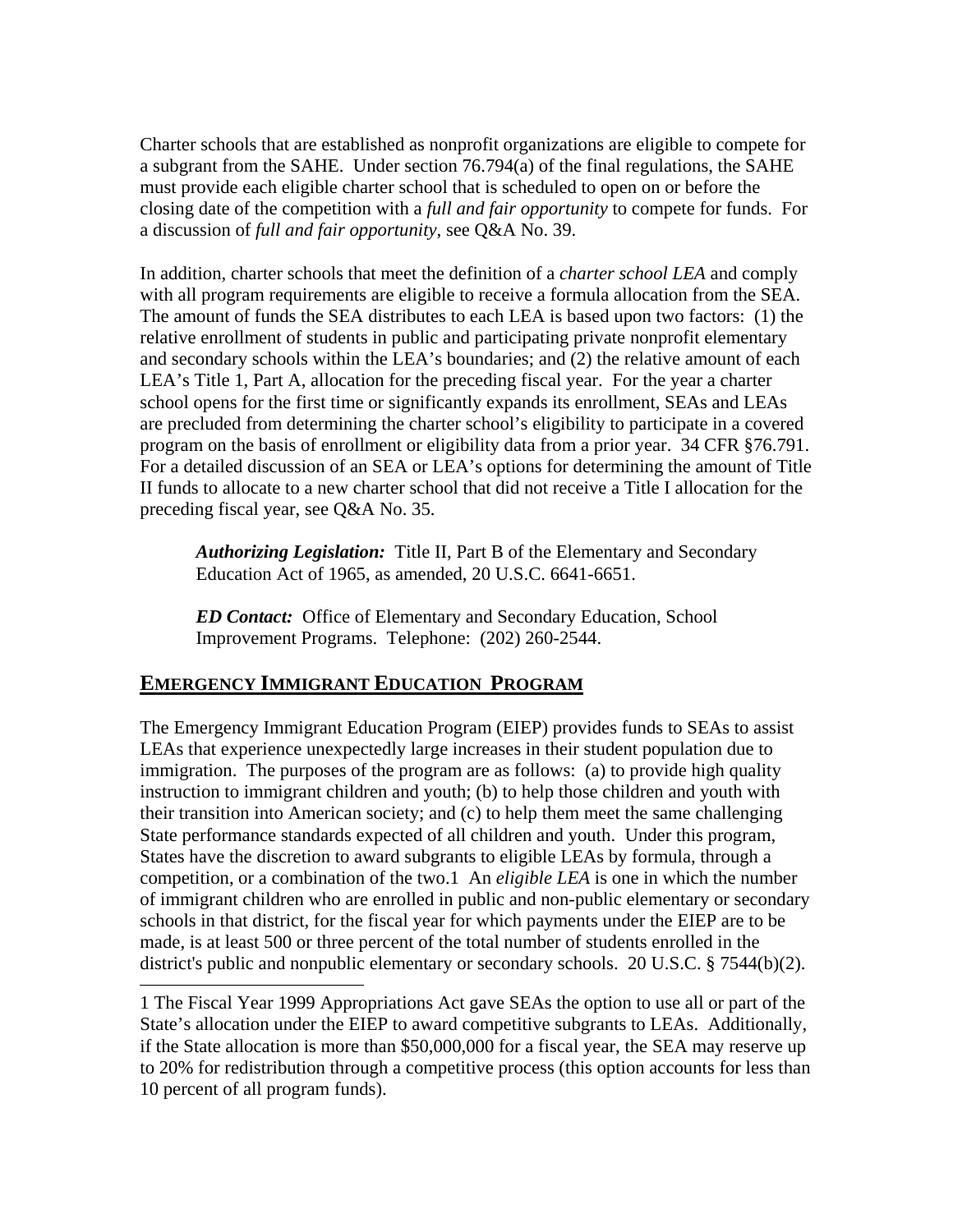*Immigrant children and youth* are defined as individuals who: (1) are ages 3 through 21; ( 2) were not born in any State; and (3) have not been attending one or more schools in the United States for more than three full academic years. 20 U.S.C. § 7601(7).

In order to receive a subgrant in a State that awards subgrants by formula, a new or expanding charter school would have to (a) qualify as a *charter school LEA* as defined in section 76.787 of the final regulations, and (b) serve at least 500 immigrant children and youth or a number of immigrant children and youth that is at least three percent of the total number of students enrolled in the charter school.

States that choose to award EIEP subgrants to eligible LEAs though a competition may do so as follows: (1) at least one-half of the subgrants must be made available to eligible LEAs with the highest numbers and percentages of immigrant children and youth; and (2) funds reserved under this paragraph and not made available under subparagraph (1) may be distributed to LEAs within the State experiencing a sudden influx of immigrant children and youth which are not otherwise eligible for assistance under this part. See 20 U.S.C. § 7544(e)(1)(A) and (B). An SEA also has discretion to award up to one-half of its EIEP funds to LEAs that meet the eligibility criteria set forth in 20 U.S.C. §7544(e)(1)(B). A *charter school LEA* could qualify for a competitive subgrant under this provision if it (a) is not an LEA that is eligible for EIEP funds under 20 U.S.C. §7544(b)(2), and (b) is experiencing a sudden influx of immigrant children. The SEA would have some discretion in defining what constitutes a sudden influx of immigrant children. States that award EIEP subgrants on a competitive basis must provide charter schools that are scheduled to open on or before the closing date of the competition with a *full and fair opportunity* to compete for funds under the program. 34 CFR 76.794(a). For a discussion of *full and fair opportunity*, see Q&A No. 39.

*Authorizing Legislation:* Title VII, Part C of the Elementary and Secondary Education Act of 1965, as amended, 20 U.S.C. 7541-7549.

*ED Contact:*Office of Elementary and Secondary Education, Emergency Immigrant Education Program. Telephone: (202) 205-9808.

#### **EVEN START FAMILY LITERACY PROGRAM**

The Even Start Family Literacy Program (Even Start) provides funds for family-centered education projects for low-income families with young children. The purpose of the program is to improve educational opportunities for children and adults from low-income families by helping parents become full partners in the education of their children, assisting children in reaching their full potential as learners, and providing literacy training for parents. SEAs award competitive subgrants to partnerships between one or more LEAs and one or more public or private nonprofit organizations, including institutions of higher education and community-based organizations. Thus, a charter school may qualify for Even Start funds as either a nonprofit organization, or as an independent LEA if the charter school meets the definition of *charter school LEA* under the final regulations, provided that the charter school applies in partnership with a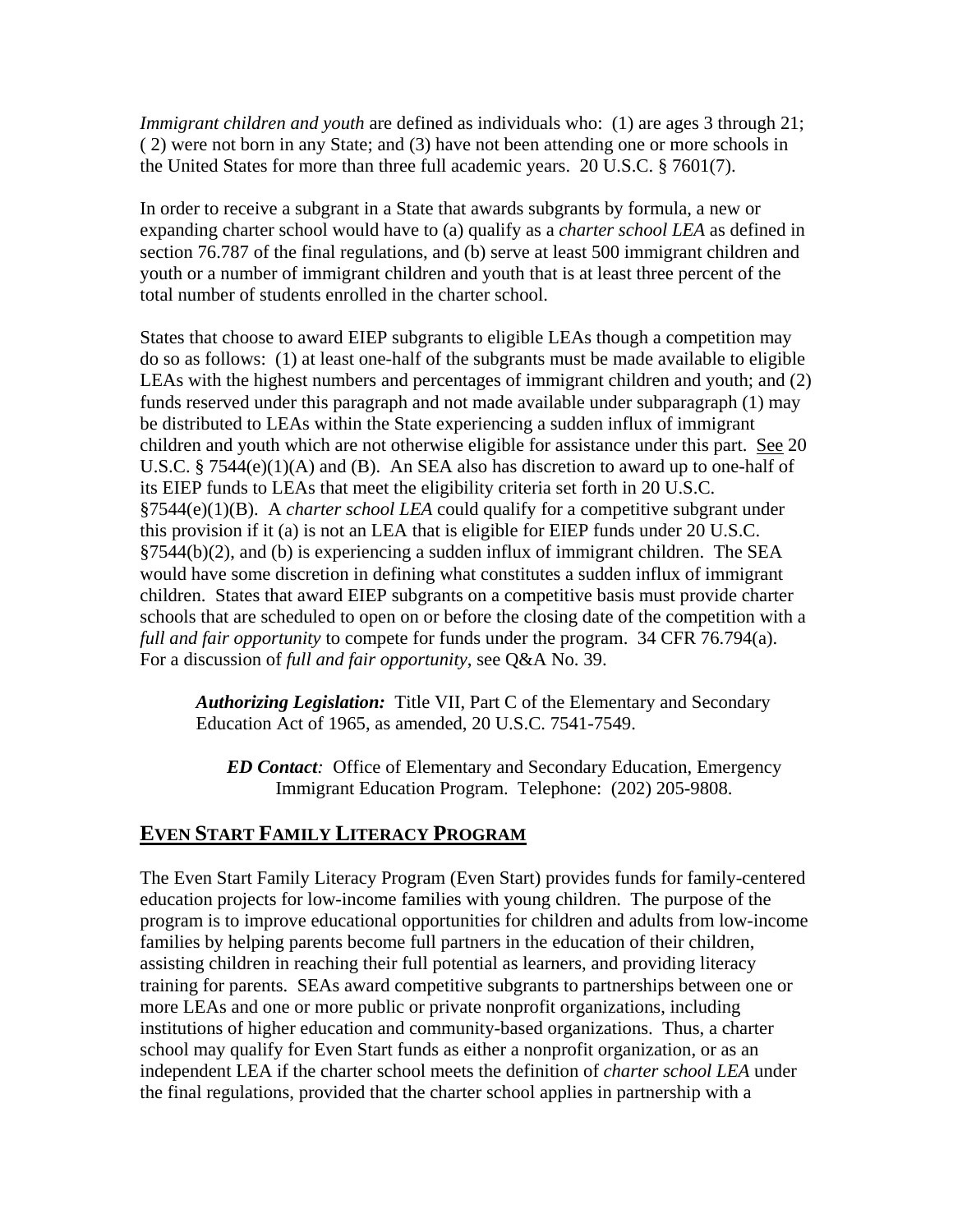requisite partner organization. For a discussion of the circumstances under which a charter school may be treated as an LEA, see Q&A No. 24.

Under section 76.794(a) of the final regulations, SEAs must provide charter schools that are scheduled to open on or before the closing date of any competition under the program with a *full and fair opportunity* to compete for funds. For a discussion of *full and fair opportunity*, see Q&A No. 39.

*Authorizing Legislation:* Title I, Part B of the Elementary and Secondary Education Act of 1965, as amended, 20 U.S.C. 6361-6370.

*ED Contact:*Office of Elementary and Secondary Education, Compensatory Education Programs. Telephone: (202) 260-4021.

#### **GOALS 2000 -- STATE AND LOCAL SYSTEMIC EDUCATION IMPROVEMENT**

The Goals 2000 program provides grants to States to assist them in developing and implementing comprehensive reform plans to help all children reach challenging academic standards. SEAs award competitive subgrants to LEAs to develop local comprehensive reform plans and to fund preservice teacher training, professional development programs, and reform initiatives. To be eligible for a direct grant, a new or expanding charter school must meet the definition of a *charter school LEA* under the final regulations. SEAs determine additional eligibility requirements (e.g., based on Title 1 data, etc.), which vary from State to State. Each LEA must develop and submit a local improvement plan that addresses districtwide education improvement in the context of State content and student performance standards, and meets the requirements of section 309(a) of the Goals 2000: Educate America Act. In accordance with section 76.794(a) of the final regulations, SEAs must provide charter schools that are scheduled to open on or before the closing date of any competition under the program with a *full and fair opportunity* to compete for funds. For a discussion of *full and fair opportunity*, see Q&A No. 39.

*Authorizing Legislation:* Goals 2000: Educate America Act, Title III, 20 U.S.C. 5881-5899.

*ED Contact:*Office of Elementary and Secondary Education, Goals 2000 Program. Telephone: (202) 401-0039.

#### **HOMELESS CHILDREN AND YOUTH ASSISTANCE PROGRAM**

The Homeless Children and Youth Assistance Program (Homeless) provides grants to States to assist them in educating homeless children and youth. The purpose of the program is to ensure that all homeless children and youth have equal access to the same free appropriate public education (FAPE), including public preschool education, provided to other children and youth. SEAs and LEAs are required to develop, review, and revise policies to remove barriers to the enrollment, attendance, and success in school of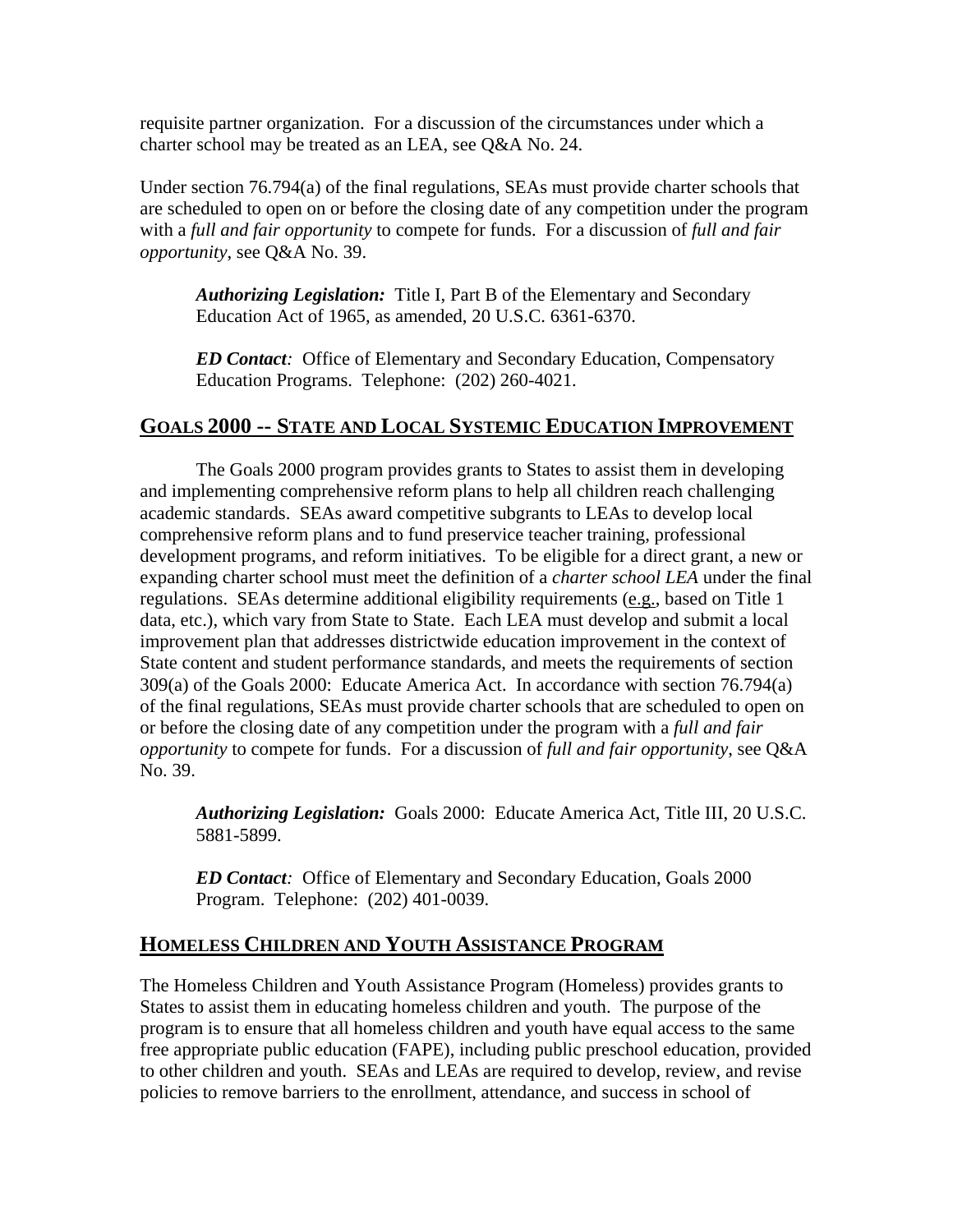homeless children and youth, and to provide such children and youth with the opportunity to meet the same challenging State content and performance standards to which all students are held.

LEAs, including *charter school LEAs*, are the only eligible applicants for subgrants under this program, and have considerable flexibility in using their funds. Funds may be used to provide enriched supplemental instruction, transportation, professional development, referrals to health care, and other services facilitating the enrollment, attendance, and success in school of homeless children and youth. SEAs award subgrants to LEAs on the basis of need, and may do so by formula or through a competition. Under section 76.794(a) of the final regulations, SEAs that hold a competition must give each *charter school LEA* that is scheduled to open on or before the date of the competition a *full and fair opportunity* to compete for funds (see Q&A No. 39 for a discussion of *full and fair opportunity*). Although most schools receive flow-through funds as public schools within an LEA under the Homeless program, a few LEAs actually provide services to children in shelters or other settings. Although the statute does not specifically require a participating LEA to provide funds or services to every school in the LEA that has homeless students, when applying for a Homeless subgrant or when providing funds or services under the program, LEAs should consider new and expanding charter schools on the same basis as other public schools in the LEA.

*Authorizing Legislation:* Title VII, Subtitle B of the Stewart B. McKinney Homeless Assistance Act of 1987, as amended, 42 U.S.C. 11431-11435.

*ED Contact:* Office of Elementary and Secondary Education, Compensatory Education Programs. Telephone: (202) 260-0826.

#### **INNOVATIVE EDUCATION PROGRAM STRATEGIES (TITLE VI)**

The Innovative Education Program Strategies Program (Title VI) provides funds to support State and local efforts to accomplish the National Education Goals; assist local educational reform efforts that are consistent with and support statewide reform efforts under the Goals 2000: Educate America Act; enable SEAs and LEAs to implement promising educational reform programs; provide a continuing source of innovation and educational improvement, including support for library services and instructional and media materials; and meet the special educational needs of at-risk and high cost students. The SEA allocates at least eighty-five percent of the funds available under this program to LEAs by formula. The SEA may retain fifteen percent of the State's funds for the following purposes: administration of programs; support for planning, designing, and initial implementation of charter schools as described in Part C of Title X of the ESEA; and technical assistance, direct grants, and Statewide education reform activities that assist LEAs to provide targeted assistance. Charter schools that meet the definition of *charter school LEA* under the final regulations and comply with all program requirements are eligible to receive a formula allocation from the SEA.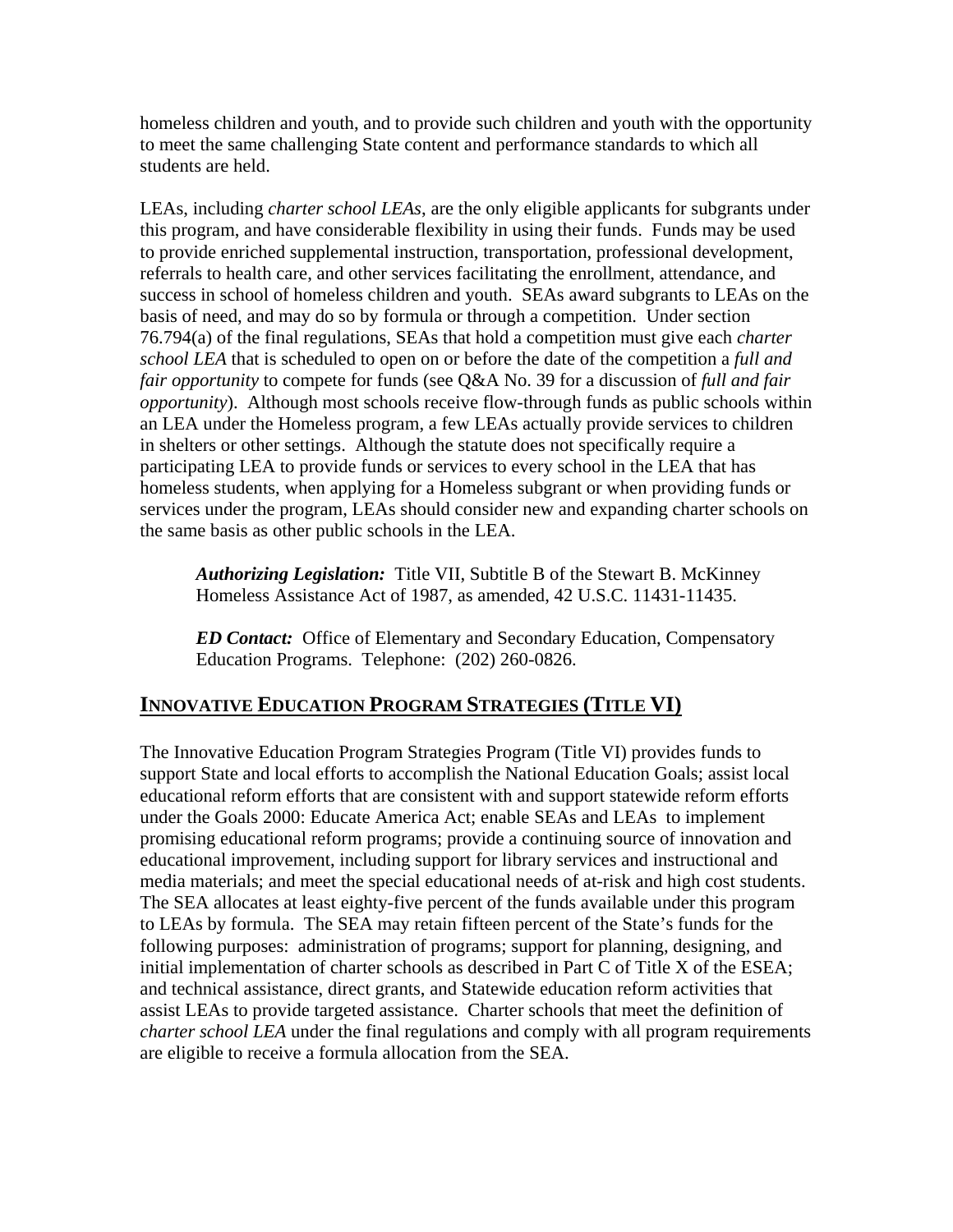LEAs have the primary responsibility for deciding how to allocate funds among nine innovative assistance programs as follows: (1) technology related to the implementation of school-based reform programs, including professional development to assist teachers regarding how to use this equipment and software effectively; (2) programs for the acquisition and use of instructional and educational materials that are tied to high academic standards that will be used to improve student achievement and that are part of an overall education reform program; (3) promising education reform projects, including effective schools and magnet schools; (4) programs to improve higher order thinking skills of disadvantaged students and to prevent students from dropping out of school; (5) programs to combat illiteracy in the student and adult population, including parent illiteracy; (6) programs to provide for the educational needs of gifted and talented children; (7) school reform activities that are consistent with the Goals 2000: Educate America Act; (8) planning, designing, and initial implementation of charter schools as described in Part C of Title X of the ESEA; and (9) school improvement programs or activities under sections 1116 and 1117 of the ESEA.

Authorizing Legislation: Title VI of the Elementary and Secondary Education Act of 1965, as amended, 20 U.S.C. 7301-7373.

*ED Contact:* Office of Elementary and Secondary Education, School Improvement Programs. Telephone: (202) 260-0228.

#### **MIGRANT EDUCATION -- BASIC STATE FORMULA GRANT PROGRAM**

The Migrant Education Program provides funds to establish and improve high quality education programs that address the special needs of migratory children and youth, and to help migratory children meet the same challenging State content and performance standards that all children are expected to meet. States use program funds to identify eligible children and to provide education and support services, including academic instruction, enrichment and compensatory instruction, bilingual instruction, college preparation, vocational instruction, career education services, special guidance, counseling and testing services, health services, and preschool services. Funds target youth who are migratory agricultural workers or migratory fishermen or whose parent, spouse or guardian is a migratory agricultural worker or migratory fisherman. SEAs may award subgrants to LEAs by formula or provide services directly.

*Authorizing Legislation:* Elementary and Secondary Education Act of 1965, Title I, Part C, as amended, 20 U.S.C. 6391-6399.

*ED Contact:* Office of Elementary and Secondary Education, Office of Migrant Education. Telephone: (202) 260-1164.

#### **NEGLECTED AND DELINQUENT CHILDREN PROGRAM**

The Neglected and Delinquent Children Program provides financial assistance to State agencies that operate education programs for neglected or delinquent children in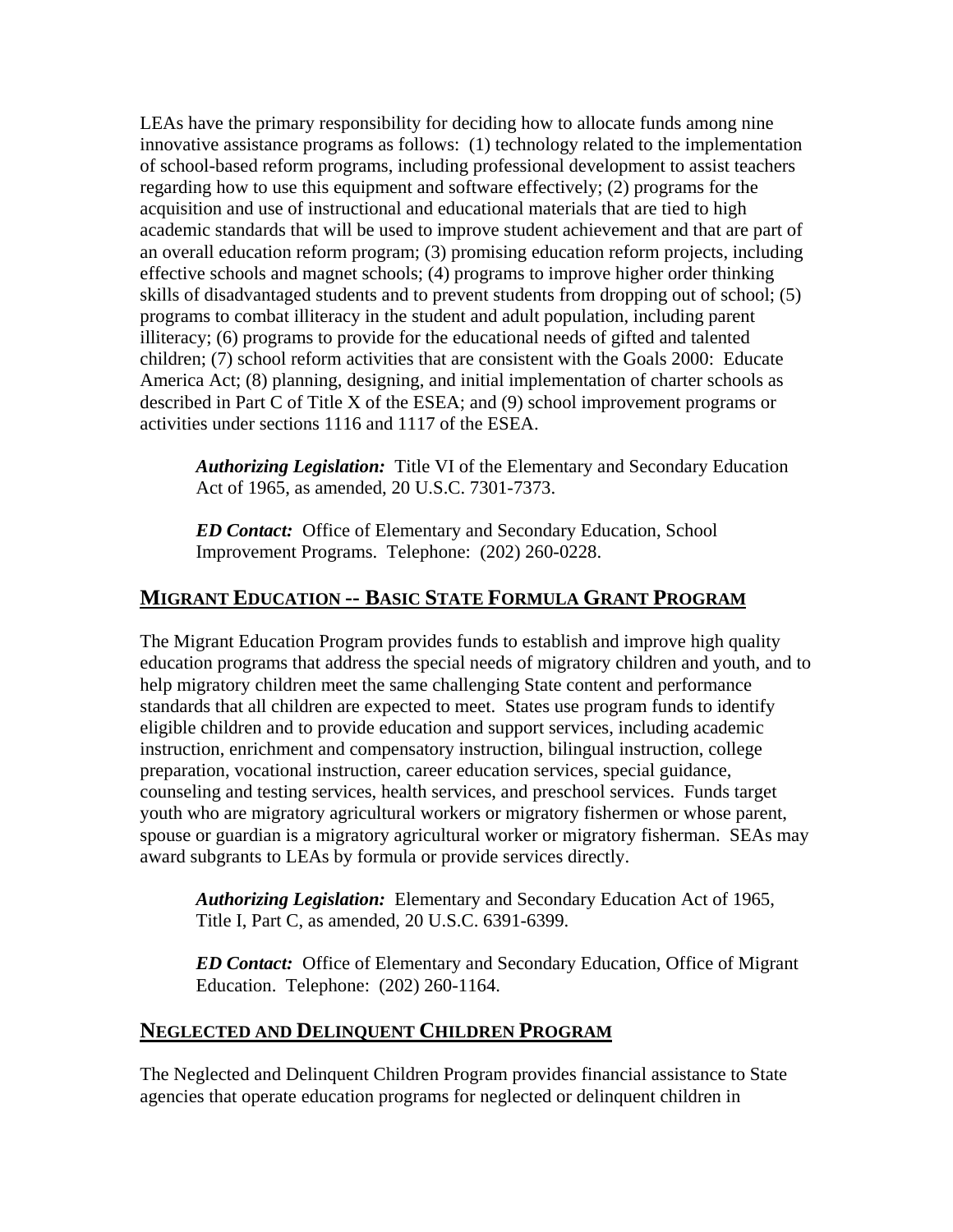State-supported institutions, community day programs, and adult correctional institutions to supplement and improve the education services provided to these children. The program also provides assistance to LEAs for dropout prevention programs that meet the needs of at-risk children and youth. State agencies responsible for providing free public education for children in institutions for neglected and delinquent children, in adult correctional facilities, and in community day programs for neglected or delinquent children apply to the SEA. LEAs with high numbers or percentages of youth in local correctional facilities may also receive subgrants from the SEA. To be eligible for State funding, juvenile institutions must provide 20 hours a week of instruction using non-Federal funds; and adult correctional institutions must provide 15 hours a week of instruction using non-Federal funds. Funds typically are used for supplemental instruction in core subject areas as well as tutoring and counseling.

*Authorizing Legislation:* Elementary and Secondary Education Act of 1965, Title I, Part D, as amended, 20 U.S.C. 6421-6472.

*ED Contact:* Office of Elementary and Secondary Education, Compensatory Education Programs. Telephone (202) 260-4021.

#### **SAFE AND DRUG-FREE SCHOOL AND COMMUNITIES PROGRAM**

The Safe and Drug-Free Schools and Communities Program (SDFSC) supports a variety of activities designed to prevent the illegal use of drugs and to eliminate violence among students at all educational levels from preschool through the postsecondary level. SEAs receive 80 percent of each State's formula grant, and Governors receive the remaining 20 percent. SEAs use at least 91 percent of the funds they receive for subgrants to LEAs.

SEAs must allocate funds to new and expanding *charter school LEAs* that meet the eligibility criteria for the SDFSC program in accordance with the requirements of the final regulations. Funds available under this program support activities such as curriculum, instruction, staff development, student assistance programs, referral services, community service projects, establishing safe zones of passage for students to and from school, acquiring and installing metal detectors, and hiring security personnel.

The Governor's Program awards competitive subgrants to community-based and other nonprofit organizations to support programs that serve youth and children not normally served by LEAs, including preschool students, incarcerated youth, parenting teens, and school dropouts. As nonprofit organizations, charter schools are eligible to compete for funds under the SDFSC Governor's Program. Under section 76.794(a) of the final regulations, each Governor's Office is required to give eligible charter schools that are scheduled to open or expand on or before the date of any competition under the program a *full and fair opportunity* to compete for funds. For a discussion of *full and fair opportunity*, see Q&A No. 39.

*Authorizing Legislation:* Title IV, Part A, Subpart 1 of the Elementary and Secondary Education Act of 1965, as amended, 20 U.S.C. 7111-7118.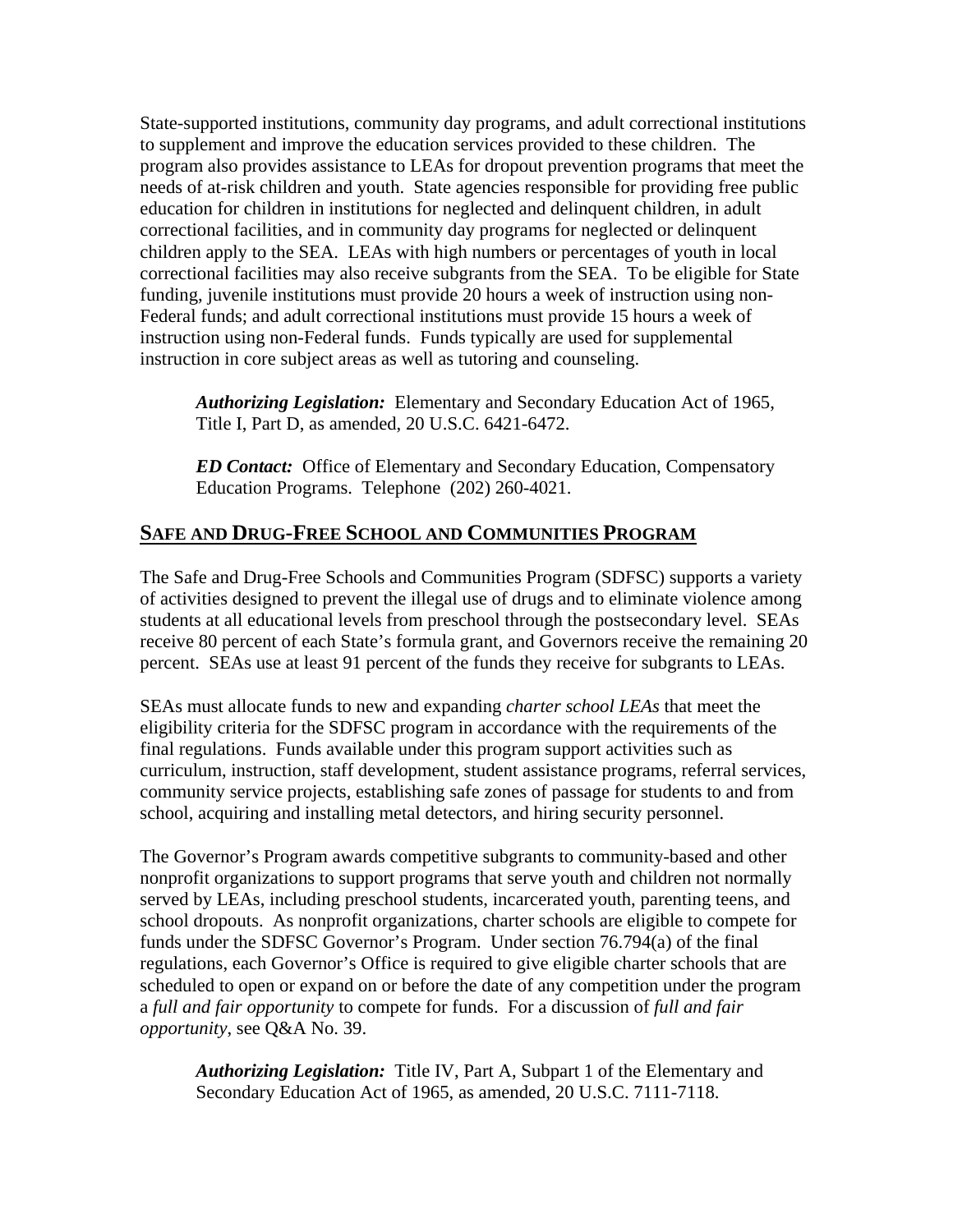*ED Contact:*Office of Elementary and Secondary Education, Safe and Drug-Free Schools and Communities Program. Telephone: (202) 260-3954.

#### **SPECIAL EDUCATION -- GRANTS TO STATES PROGRAM**

The Grants to States program is authorized under section 611 of Part B of the Individuals with Disabilities Education Act (Part B) and provides funds to States to assist them in providing FAPE to children with disabilities who are in need of special education and related services. To be eligible for funding under this program, States must make FAPE available to all disabled children residing in the State, ages three through 21, except that they are not required to serve children ages three through five, and ages 18 through 21, if serving such children is inconsistent with State law or practice or the order of any court. In addition to ensuring the availability of FAPE to children with disabilities, States receiving funds under this program must ensure that eligible children receive required instruction and services in the least restrictive environment to the maximum extent appropriate, and that children with disabilities and their parents are afforded procedural safeguards and due process rights. For additional information about the procedural and substantive requirements governing the provision of special educational services to disabled students under Part B of IDEA, see 20 U.S.C. §§1412-1415; and 34 CFR Part 300.

To receive services under Part B, a child must have one of the impairments specified in the statute and, because of that impairment, need special education and related services. 34 CFR §300.7(c). Children ages three through nine may, at State and LEA discretion, be determined to be disabled under Part B under the developmental delay designation if they are experiencing developmental delays, as defined by the State and measured by appropriate diagnostic instruments and procedures, and need special education and related services. 34 CFR §§300.7(b) and 300.313.

Although States must pass most Part B funds on to LEAs, States may retain a portion of the funds for State-level activities, such as administration, monitoring, and mediation (see Q&A Nos. 70 and 73 for a discussion of the use of Part B funds for State-level activities). LEAs, including *charter school LEAs*, and educational service agencies (ESAs) are the only eligible applicants for subgrants under Part B. States allocate funds to LEAs and ESAs based on a statutory formula that usually relies on a prior year's data. Under the final regulations, States and LEAs may not determine the eligibility of a new or expanding charter school to receive Part B funds on the basis of enrollment or eligibility data from a prior year. 34 CFR 791. For a general discussion of Part B requirements, including the statutory allocation formula for the Grants to States Program, and a State or LEA's options for determining the amount of Part B funds an eligible charter school may receive during the year the charter school opens for the first time or significantly expands its enrollment, see Q&A Nos. 57-92.

*Authorizing Legislation:* Individuals with Disabilities Education Act, Part B, §§611-618, 620, as amended, 20 U.S.C. 1411-1418, 1420.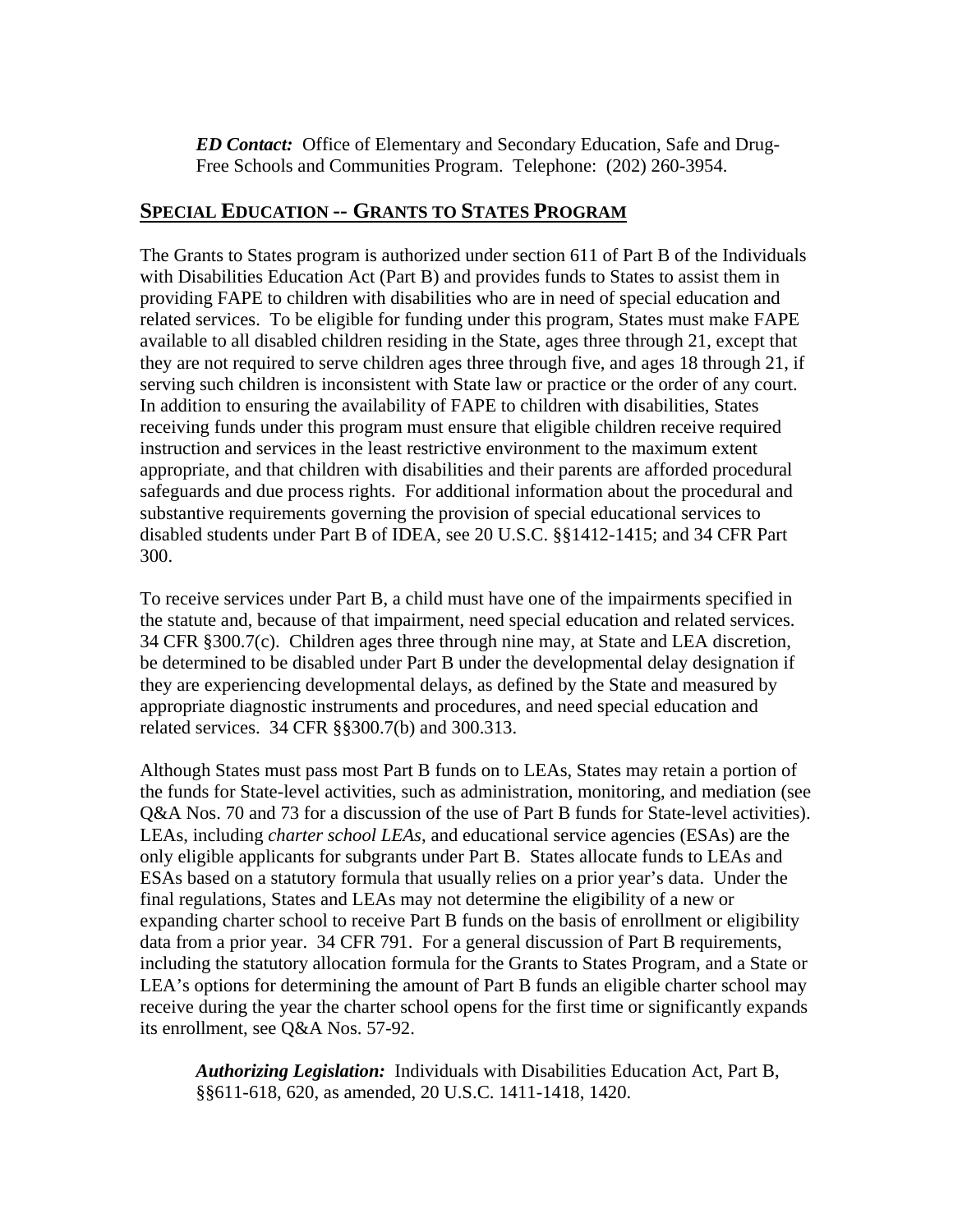*ED Contact:* Office of Special Education and Rehabilitative Services, Office of Special Education Programs, Division of Monitoring and State Improvement Planning. Telephone: (202) 205-8825.

#### **SPECIAL EDUCATION – GRANTS TO STATES PROGRAM**

The Preschool Grants program is authorized under section 619 of Part B, and provides funds to States to assist them in providing special education and related services to preschool children with disabilities, ages three through five, and, at the State's discretion, providing FAPE to two year old children with disabilities who will turn three during the school year. The Preschool Grants program is consistent with the Part B Grants to States program in that State grantees must meet the same eligibility and program requirements under both programs, the eligible applicants are the same under both programs, and LEA allocations under both programs are based on statutory formula that usually rely on a prior year's data. As stated above, the final regulations preclude States and LEAs from determining the eligibility of a new or expanding charter school to receive Part B funds on the basis of enrollment or eligibility data from a prior year. For a general discussion of Part B requirements, including the statutory allocation formula for the Preschool Grants Program, and a State or LEA's options for determining the amount of Part B funds an eligible charter school may receive during the year the charter school opens for the first time or significantly expands its enrollment, see Q&A Nos. 57-92.

*Authorizing Legislation:* Individuals with Disabilities Education Act, Part B, §619, as amended, 20 U.S.C. 1419.

*ED Contact:* Office of Special Education and Rehabilitative Services, Office of Special Education Programs, Division of Monitoring and State Improvement Planning. Telephone: (202) 205-8825.

#### **TECHNOLOGY LITERACY CHALLENGE FUND**

The Technology Literacy Challenge Fund (TLCF) provides grants to LEAs to assist them in developing, adapting, or expanding existing and new applications of technology to support school reform effort and to improve student learning. SEAs are required to assist districts with the greatest numbers or percentages of children in poverty and with the greatest need for educational technology and may determine additional eligibility requirements (e.g., based on Title I data, etc.), which vary from State to State. SEAs and LEAs are encouraged to use this assistance to leverage additional support from business and industry and other public and private entities, including museums, libraries, and institutions of higher education, to use technology to improve America's schools. New and expanding charter schools that meet the definition of *charter school LEA* under the final regulations are eligible to apply for subgrants under this program. In order to be eligible for funds, all LEAs, including charter school LEAs, must submit to the SEA for approval a long-range (i.e., three to five years) systemic plan for educational technology that is consistent with the objectives of the systemic Statewide plan and meets all the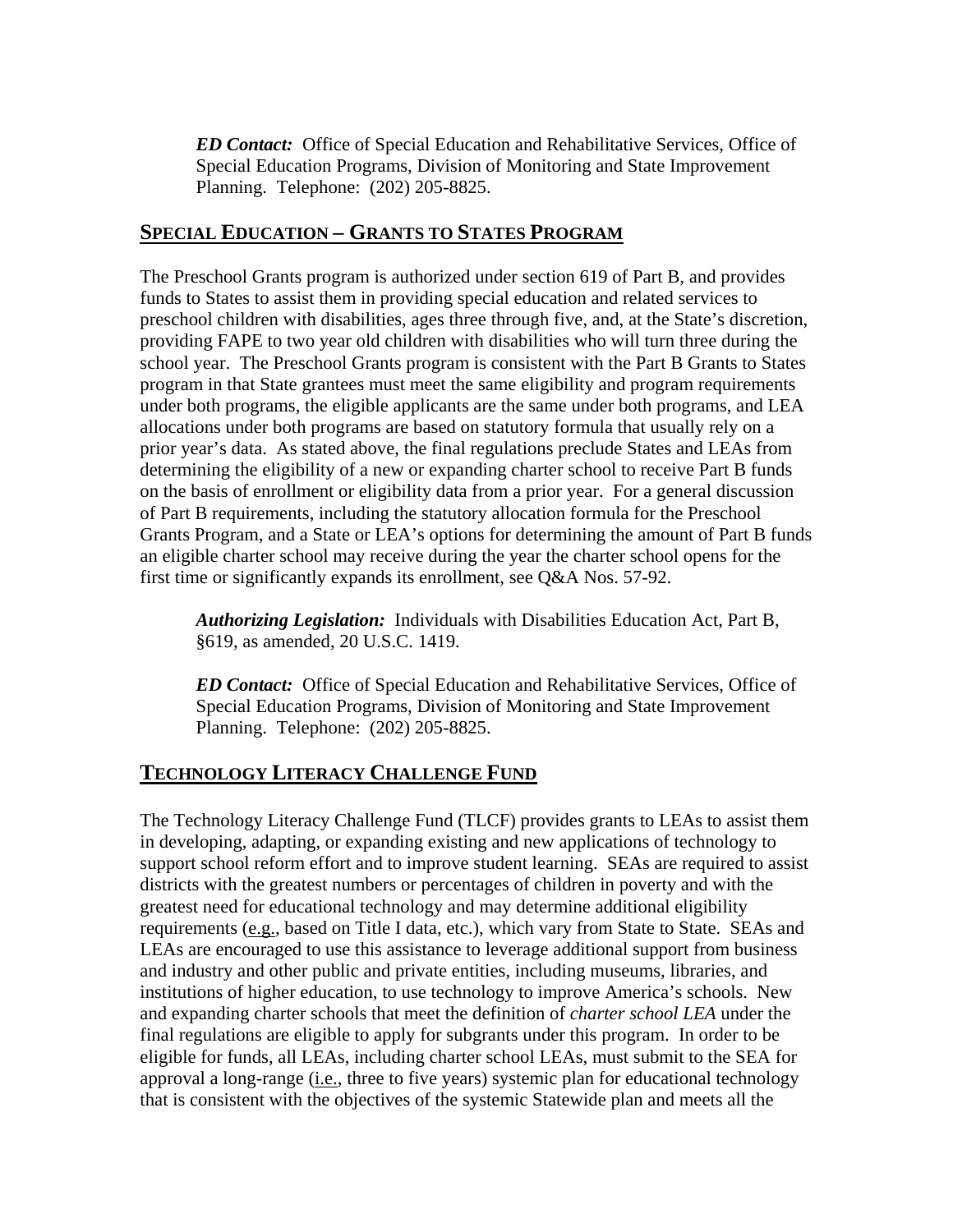requirements of section 3135 of the ESEA. To the extent possible, funds must be used by LEAs for five major purposes: (1) to apply technology to support school reform; (2) to acquire hardware and software to improve student learning; (3) to acquire connections to telecommunications networks to obtain access to resources and services; (4) to provide ongoing professional development in the integration of technology into improvements of the school curriculum; and (5) to provide better educational services for adults and families.

TLCF subgrants are awarded on a competitive basis. Thus, under section 76.794(a) of the final regulations, SEAs must provide each charter school LEA that is scheduled to open by the date of the competition a *full and fair opportunity* to compete for funds. For a discussion of *full and fair opportunity*, see Q&A No. 39.

*Authorizing Legislation:* Title III, Part A, Subpart 2 of the Elementary and Secondary Education Act of 1965, as amended, Public Law 103-382.

*ED Contact:* Office of Elementary and Secondary Education, Goals 2000 Program. Telephone: (202) 401-0039; Internet: [www.ed.gov/legislation/ESEA/sec3135.html.](http://www.ed.gov/legislation/ESEA/sec3135.html)

#### **TITLE I, PART A PROGRAM**

The Title I, Part A Program (Title I) provides financial assistance to improve the teaching and learning of low-achieving children in high-poverty schools to enable those children to meet challenging academic content and performance standards in core academic subjects. Specifically, Title I funds support extra instruction in reading, mathematics, science, and computers, as well as special preschool, after-school, and summer programs to extend and reinforce the regular school curriculum. Schools with 50 percent or more children living in poverty may use Title I funds to develop a schoolwide reform effort, which allows schools to combine funds from multiple Federal and local sources (e.g., Title I, Title II, Goals 2000, Vocational Education, etc.).

Charter schools may qualify for Title I funds as LEAs or as participating public schools within an LEA. When allocating Title I funds, SEAs generally must treat charter schools in a manner consistent with the Title I statute and regulations, and ensure that charter schools receive the proportionate allocations for which they are eligible. Like Title II and the Grants to States and Preschool Grants Programs under Part B of IDEA, States allocate Title I funds to LEAs based on a statutory formula that relies on a prior year's data. The final regulations, however, preclude States and LEAs from determining a new or expanding charter school's eligibility to receive Title I funds on the basis of enrollment or eligibility data from a prior year. For a discussion of Title I requirements, including the statutory allocation formula, and a State or LEA's options for determining the amount of Title I funds an eligible charter school may receive during the year the charter school opens for the first time or significantly expands its enrollment, see Q&A Nos. 46-56.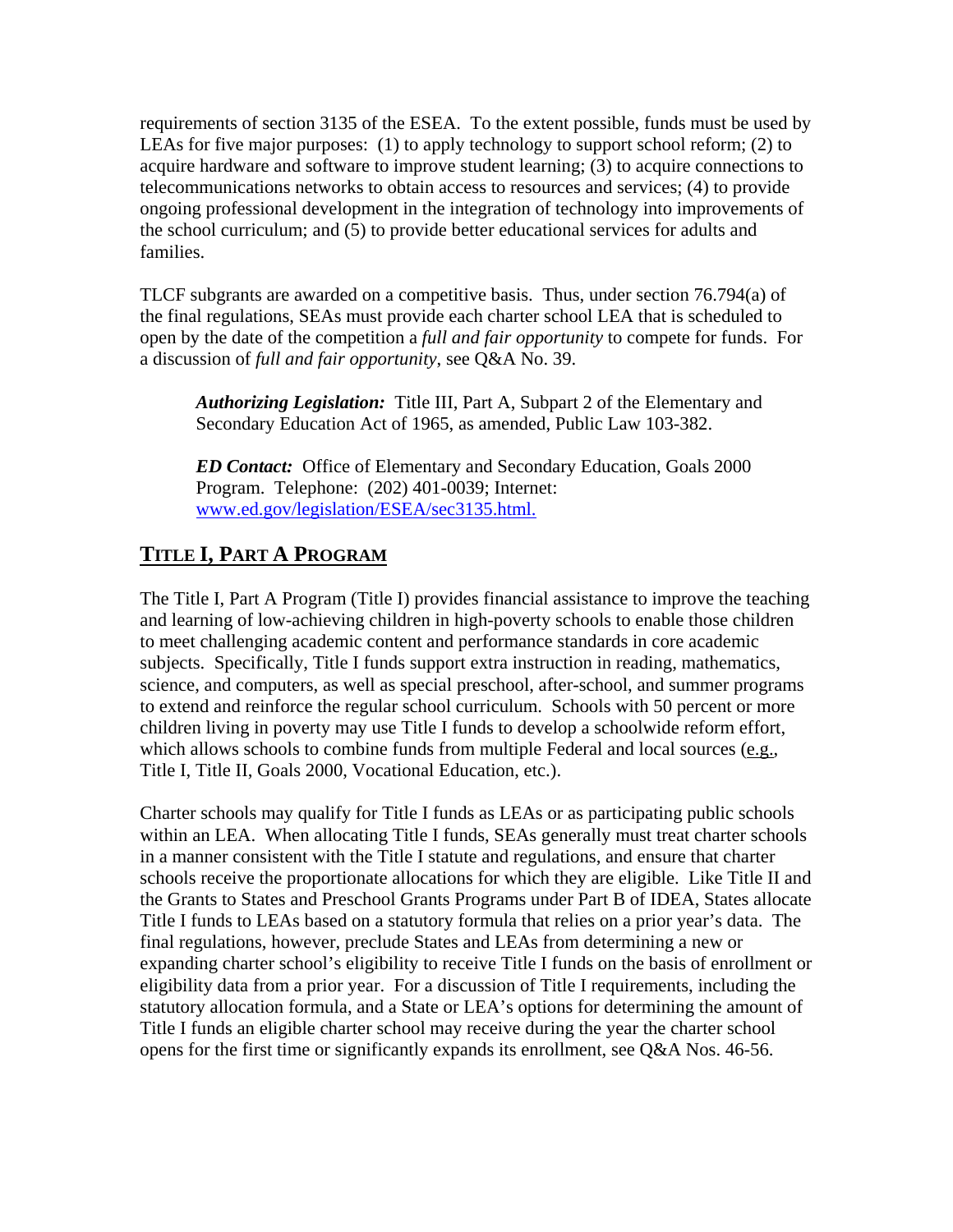*Authorizing Legislation:* Elementary and Secondary Education Act (ESEA) of 1965, Title I, Part A, as amended, 20 U.S.C. 6301-6338 and 6491-6514.

*ED Contact:* Office of Elementary and Secondary Education, Compensatory Education Programs. Telephone: (202) 260-4021.

#### **VOCATIONAL EDUCATION – BASIC GRANTS TO STATES**

Title I of the Carl D. Perkins Vocational and Technical Education Act provides financial assistance to States and outlying areas to develop more fully the academic, vocational, and technical skills of students enrolled in vocational and technical education programs. States award subgrants to improve both secondary and postsecondary education programs. Eligible recipients for subgrants for secondary education are LEAs, area vocational and technical schools, educational service agencies, or consortia. Eligible recipients for postsecondary education are institutions of higher education, LEAs providing education at the postsecondary level, area vocational and technical education schools providing education at the postsecondary level, educational service agencies, postsecondary education institutions controlled by the Bureau of Indian Affairs or an Indian tribe; or consortia of 2 more of these entities.

Subgrant allocations are determined using formulas prescribed by the statute. For secondary programs, 30 percent of the allocation is based on the number of youth ages 15 to 19 who reside within the school district served by the LEA, and the remaining 70 percent is based on the number of youth ages 15 to 19 who are from low-income families. In order to receive funds, an agency or consortium at the secondary level must qualify for a minimum of \$15,000 under the allocation formula, and an institution or consortium at the postsecondary level must qualify for at least \$50,000 under the allocation formula. The State may waive this minimum requirement for a public charter school if it demonstrates that it is unable to enter into a consortium.

Eligible recipients must use subgrants to improve vocational and technical education programs that are of sufficient size, scope, and intensity to be effective and to meet other requirements set out in the statute. Allowable uses of funds include professional development for teachers, counselors, and administrators; technology; career guidance and academic counseling; internships and other work-related learning opportunities; programs for special populations; and equipment. Recipients must report annually to the State student learning and other outcomes, including attainment of State academic standards and placement in postsecondary education and employment.

*Authorizing Legislation:* Title I, Part C of the Carl D. Perkins Vocational and Technical Education Act of 1998, as amended, 20 U.S.C. 2311-2343.

*ED Contact:* Office of Vocational and Adult Education, Division of Vocational-Technical Education. Telephone: (202) 205-9444.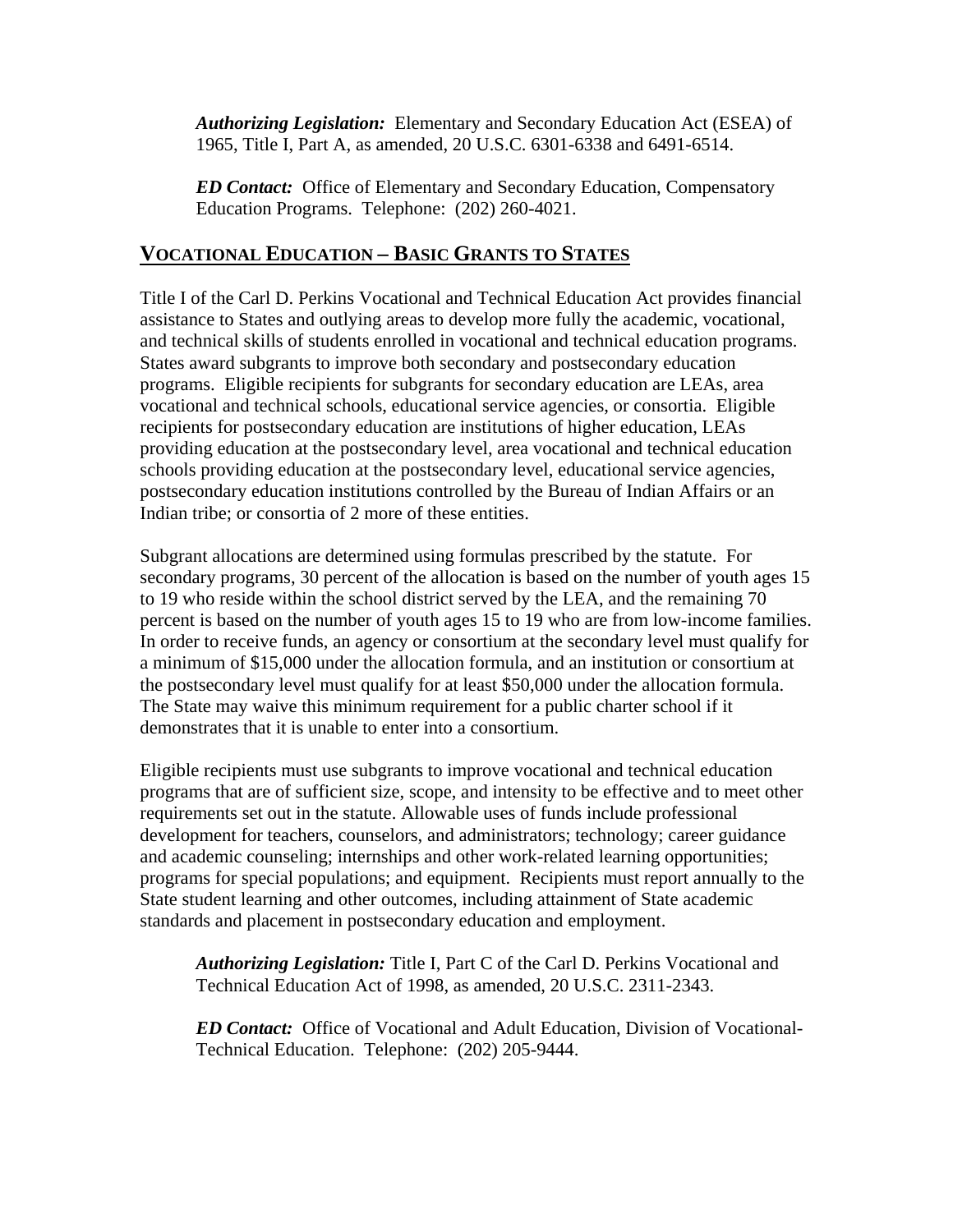#### **VOCATIONAL EDUCATION – TECH-PREP PROGRAM**

The Tech-Prep Education Program (Tech-Prep) provides financial assistance to States for grants to local consortia to support tech-prep education programs that consist of two years of secondary education and two years of postsecondary education, and lead to an associate's degree or a 2-year certificate in a specific career field. The Department allocates funds to the eligible State agency -- either the SEA or the State board of vocational education -- and the eligible State agency awards subgrants to consortia of (1) LEAs, intermediate education agencies, area vocational education schools serving secondary school students, or secondary schools funded by the Bureau of Indian Affairs; and (2) nonprofit institutions of higher education, proprietary institutions of higher education, and employer or labor organizations. Each consortium must submit to the eligible State agency an application containing a five-year plan for the development and implementation of Tech-Prep programs under guidelines issued by the eligible State agency.

Charter school LEAs wishing to participate in the Tech-Prep program must offer vocational and technical education programs that are of sufficient size, scope and quality to be considered effective. Such schools need to take proactive steps either to join an existing Tech-Prep consortium or to establish a new consortium with an eligible institution of higher education. Each program must consist of at least two years of secondary school preceding graduation and two years or more of higher education, or an apprenticeship program of at least two years following secondary instruction, with a common core of required proficiency in mathematics, science, reading, writing, communications, and technologies designed to lead to an associate's degree or a postsecondary certificate in a specific career field. Each program must also meet academic standards developed by the State and link secondary schools and 2-year postsecondary institutions, and, if possible, 4-year postsecondary institutions. Additionally, where possible and appropriate, the Tech-Prep program must use workbased learning, educational technology, and distance learning.

The eligible State agency has discretion to award subgrants to consortia by formula or competitively in any given year. If the eligible State agency holds a competition, under section 76.794(a) of the final regulations, it must give each charter school that is scheduled to open or expand on or before the closing date of the competition a *full and fair opportunity* to apply to participate in the program. Generally, this means that the State agency must provide the charter school with *timely and meaningful information* about the program, including basic eligibility requirements and the dates of any upcoming competitions. For discussions of *timely and meaningful information* and *full and fair opportunity*, see Q&A Nos. 16 and 39, respectively.

*Authorizing Legislation:* Title II, Carl D. Perkins Vocational and Technical Education Act of 1998, as amended, 20 U.S.C. 2394-2394e.

*ED Contact:* Office of Vocational and Adult Education, Division of Vocational-Technical Education. Telephone: (202) 205-9444.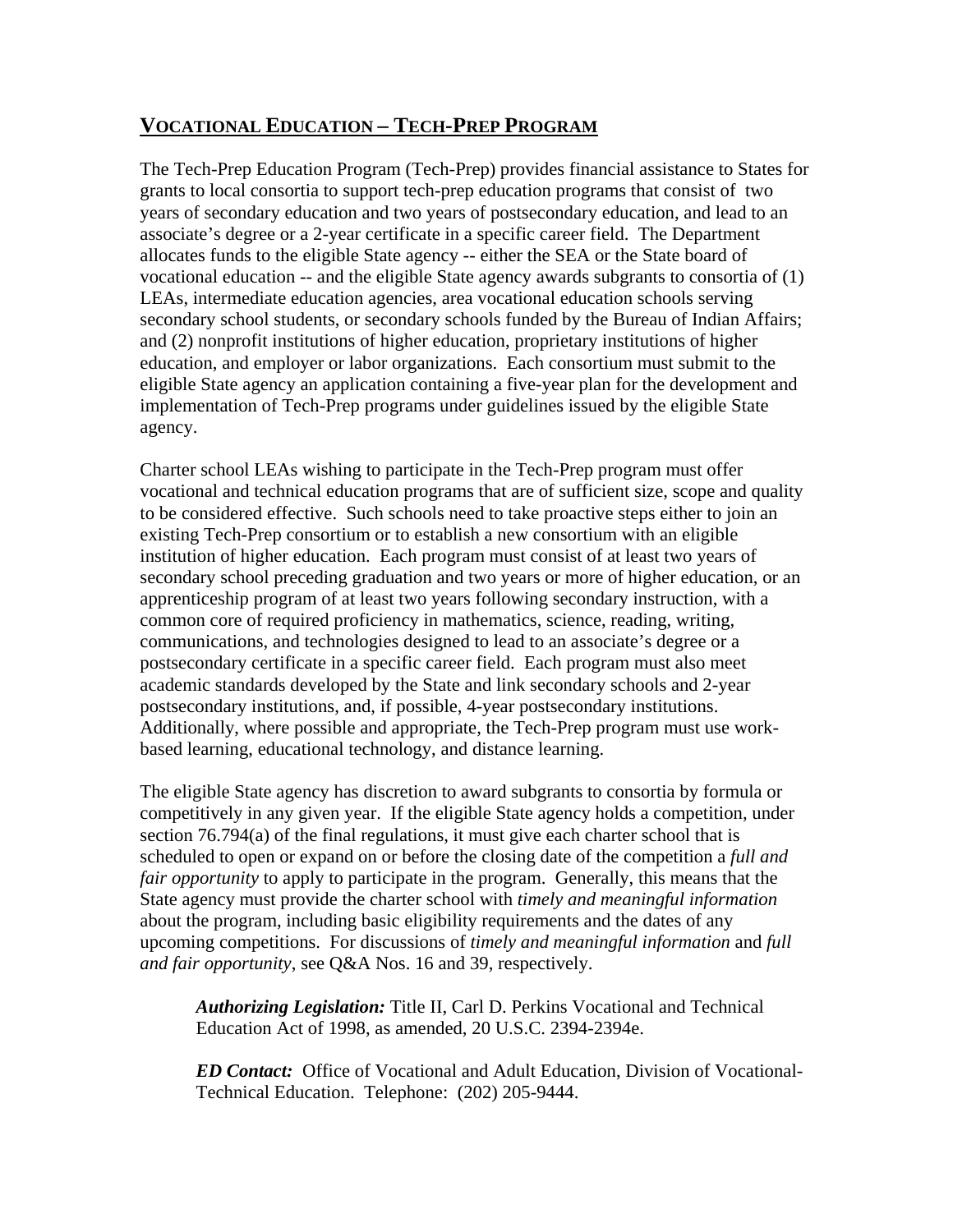#### **EXAM PLE 1**

#### **Determining formula counts for several charter school LEAs not on the Census list that draw all students from one LEA on the Census list**

|                      | (1)                                                                                         | (2)<br>Number of Free &                                                                       | (3)                             | (4)                        | (5)            | (6)       |  |  |
|----------------------|---------------------------------------------------------------------------------------------|-----------------------------------------------------------------------------------------------|---------------------------------|----------------------------|----------------|-----------|--|--|
|                      |                                                                                             | Reduced Price<br>Lunch (FRPL)                                                                 | Percent of All<br>FRPL Children | Adjusted<br>Census Poverty |                |           |  |  |
|                      | Number of                                                                                   | Children Enrolled                                                                             | Enrolled in the                 | Estimate for the           |                | Total     |  |  |
|                      | Census                                                                                      | in the Sending                                                                                | Sending LEA &                   | Sending LEA and            | Other          | Number of |  |  |
|                      | Poverty                                                                                     | LEA & Charter                                                                                 | Charter                         | Each Charter               | Formula        | Formula   |  |  |
| LEA                  | Children                                                                                    | School LEAs                                                                                   | School LEAs                     | School LEA                 | Children       | Children  |  |  |
| LEA (on Census list) | 76,000                                                                                      | 151,760                                                                                       | 99.84%                          | 75,880                     | 927            | 76,807    |  |  |
| Charter School LEA 1 |                                                                                             | 40                                                                                            | 0.03%                           | 20                         | $\Omega$       | 20        |  |  |
| Charter School LEA 2 |                                                                                             | 120                                                                                           | 0.08%                           | 60                         | $\overline{0}$ | 60        |  |  |
| Charter School LEA 3 |                                                                                             | 80                                                                                            | 0.05%                           | 40                         | $\mathbf{0}$   | 40        |  |  |
| Total                | 76,000                                                                                      | 152,000                                                                                       | 100.00%                         | 76,000                     | 927            | 76,927    |  |  |
| Notes:               | Numbers may not add due to rounding.                                                        |                                                                                               |                                 |                            |                |           |  |  |
| Column $(1)$         |                                                                                             | Census poverty estimate for the sending LEA from which the charter school LEAs draw students. |                                 |                            |                |           |  |  |
| Column $(2)$         | Number of FRPL students enrolled in the sending LEA and charter school LEAs.                |                                                                                               |                                 |                            |                |           |  |  |
| Column $(3)$         | Percent of all FRPL students enrolled in the sending LEA and each charter school LEA.       |                                                                                               |                                 |                            |                |           |  |  |
| Column $(4)$         | Adjusted Census poverty estimate for sending LEA and each charter school LEA (the total for |                                                                                               |                                 |                            |                |           |  |  |

Column (1) (76,000) x individual percentage figures shown in Column (3)).

Column (5) The number of other formula children.

Column (6) The total number of formula children for each LEA is Column (4) + Column (5).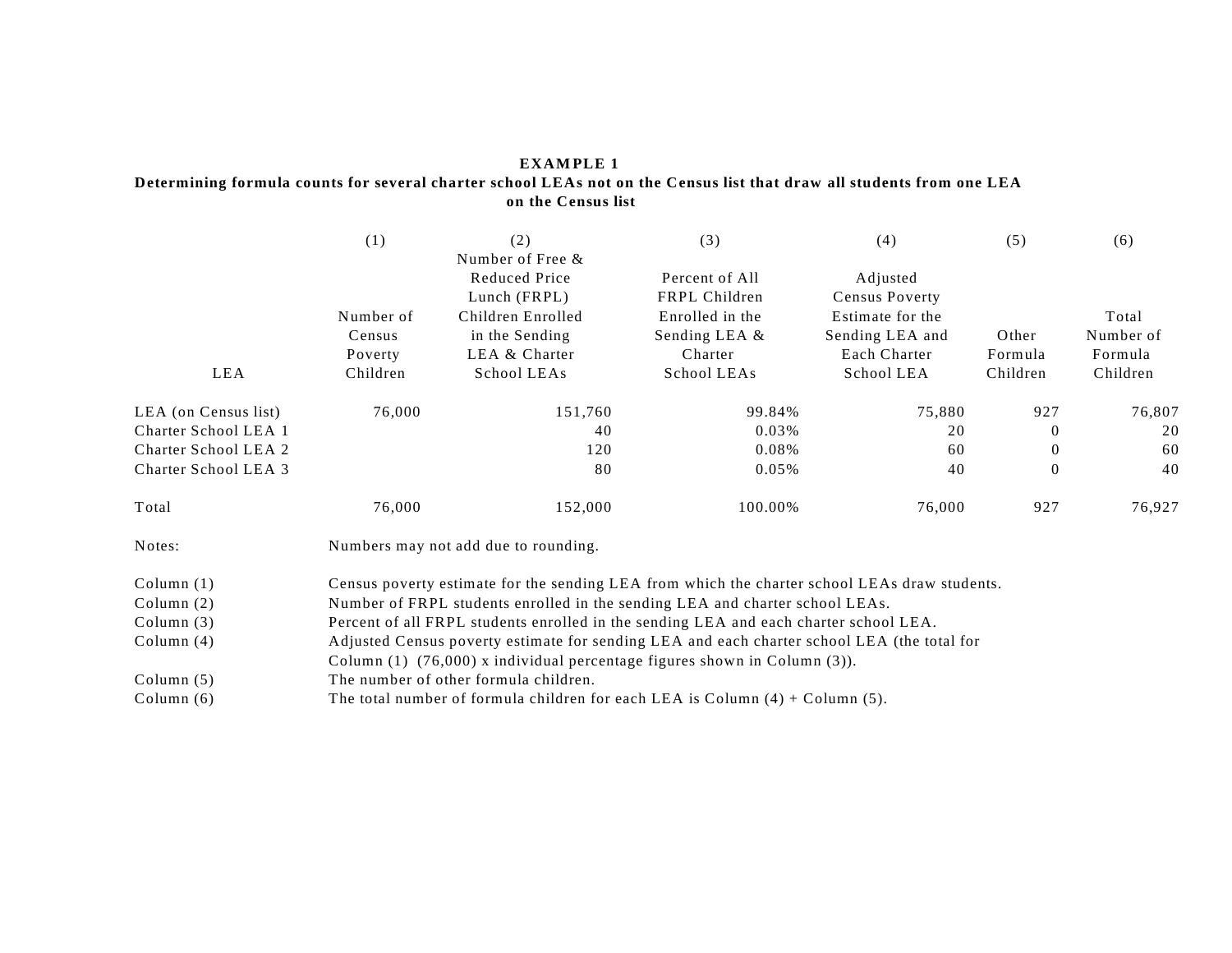#### **EXAMPLE 2**

#### **Determining whether sending and charter school LEAs are eligible after determining a formula count (Several chater school LEAs drawing children from one LEA on the Census list)**

|                           | (1)                            | $\rm(2)$   | (3)         | (4)                         | (5)              | (6)           | (7)           |
|---------------------------|--------------------------------|------------|-------------|-----------------------------|------------------|---------------|---------------|
|                           | Number of<br>Children Enrolled |            |             | Adjusted<br>Estimate of the | Number of        |               |               |
|                           | in Each Charter                | Census     | Estimate of | Number of Formula           | Formula Children |               |               |
|                           | School LEA &                   | Population | Population  | Children for                | As Percent of    |               | Eligible for  |
|                           | Living in                      | Ages       | Ages        | Sending LEA &               | Population       | Eligible for  | Concentration |
| <b>LEA</b>                | Sending LEA                    | $5 - 17$   | $5 - 17$    | <b>Charter School LEAs</b>  | Ages 5 - 17      | Basic Grants? | Grants?       |
| LEA (on Census list)      |                                | 264,553    | 264,213     | 76,807                      | 29.07%           | <b>YES</b>    | <b>YES</b>    |
| <b>Chater School LEA</b>  | 60                             |            | 60          | 20                          | 33.33%           | <b>YES</b>    | <b>YES</b>    |
| <b>Charter School LEA</b> | 170                            |            | 170         | 60                          | 35.29%           | <b>YES</b>    | <b>YES</b>    |
| <b>Charter School LEA</b> | 110                            |            | 110         | 40                          | 36.36%           | <b>YES</b>    | <b>YES</b>    |
| Total                     | 340                            | 264,553    | 264,553     | 76,927                      |                  |               |               |

Notes:

| Column $(1)$ | Number of children living in sending LEA and enrolled in the charter school LEAs.                                              |
|--------------|--------------------------------------------------------------------------------------------------------------------------------|
| Column $(2)$ | Census population ages 5 - 17 for sending LEA provided by ED.                                                                  |
| Column $(3)$ | Estimated 5 - 17 population. For sending LEA it is Column (2) less the total in Column (1). For each charter school LEA 1 - 3. |
|              | it is the number shown in Column (1).                                                                                          |
| Column $(4)$ | Adjusted number of formula children for each LEA taken from Column (6) in Example 1.                                           |
| Column $(5)$ | Formula count as a percent of each LEA's estimated 5 - 17 population (Column (4)/Column(3)).                                   |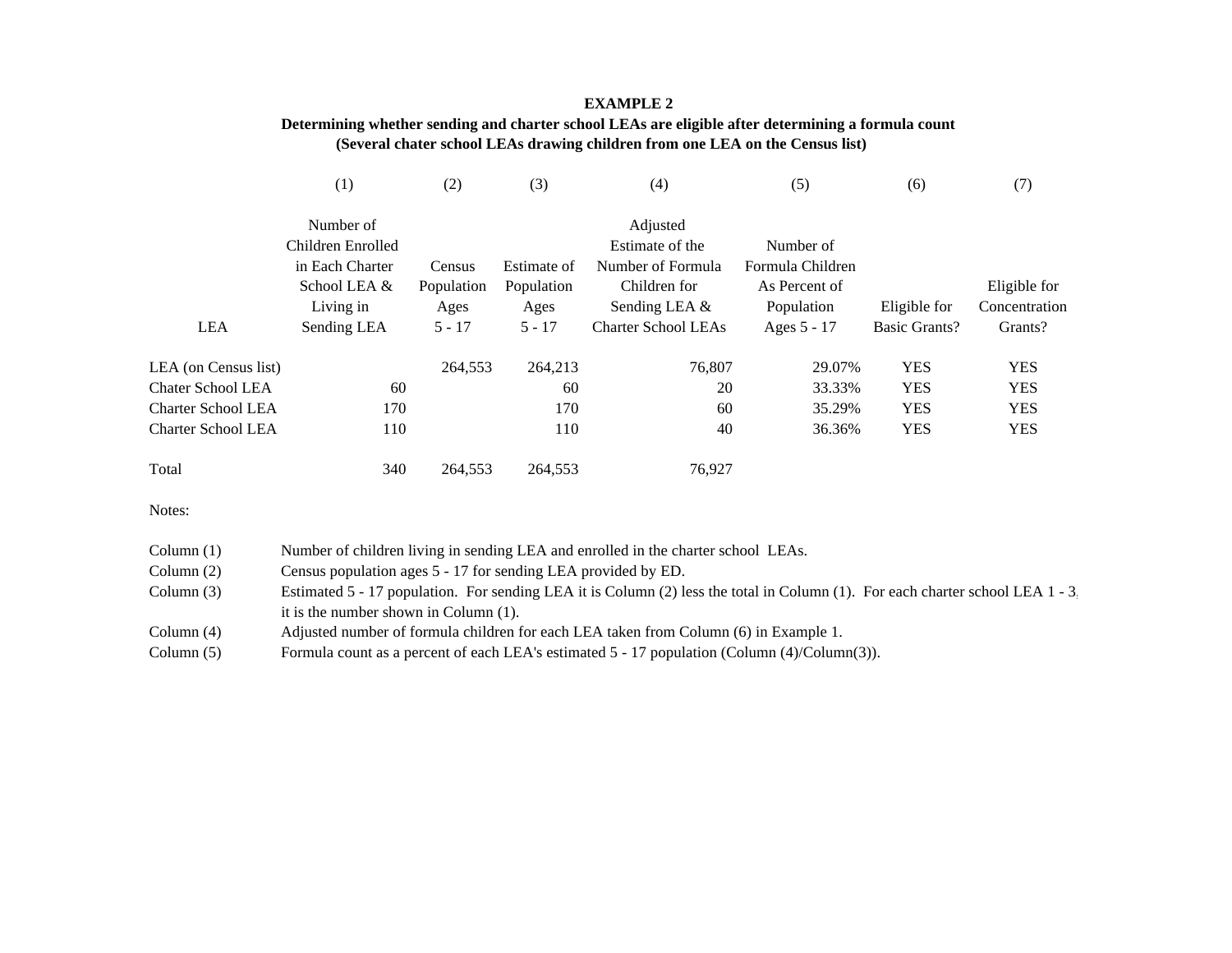# **EXAMPLE 3 Determining the number of formula children for a charter school LEA not on the Census list (Charter school LEA drawing formula children from several LEAs on Census list)**

|                                         | (1)       | (2)                                                                                                                                                                                                                                                                                              | (3)                | (4)              | (5)           | (6)                    | (7)                 | (8)      | (9)                 |
|-----------------------------------------|-----------|--------------------------------------------------------------------------------------------------------------------------------------------------------------------------------------------------------------------------------------------------------------------------------------------------|--------------------|------------------|---------------|------------------------|---------------------|----------|---------------------|
|                                         |           |                                                                                                                                                                                                                                                                                                  | <b>FRPL</b>        | Number of        | Percent of    |                        |                     |          |                     |
|                                         |           | Number of Free &                                                                                                                                                                                                                                                                                 | Children Living in | FRPL Children    | Sending LEA   | Derived Number         |                     |          |                     |
|                                         | Number of | <b>Reduced Price</b>                                                                                                                                                                                                                                                                             | Sending LEAs       | Living in LEAs   | FRPL Children | of Poverty             | Derived             |          | Total               |
|                                         | Census    | Lunch (FRPL)                                                                                                                                                                                                                                                                                     | & Enrolled in      | From which Char- | Enrolled in   | <b>Children Trans-</b> | Poverty             | Other    | Number of           |
|                                         | Poverty   | Children Reported                                                                                                                                                                                                                                                                                | Charter            | ter School LEA   | Charter       | ferring to Charter     | <b>Estimate</b> for | Formula  | Formula             |
| LEA                                     | Children  | to SEA                                                                                                                                                                                                                                                                                           | School LEA         | Draws Students   | School LEA    | School LEA             | Each LEA            | Children | Children            |
| LEA 1 (on Census list)                  | 140       | 220                                                                                                                                                                                                                                                                                              | 30                 | 250              | 12.00%        | 17                     | 123                 |          | $\Omega$<br>123     |
| LEA 2 (on Census list)                  | 160       | 260                                                                                                                                                                                                                                                                                              | 30                 | 290              | 10.34%        | 17                     | 143                 |          | 143<br>$\Omega$     |
| LEA 3 (on Census list)                  | 300       | 530                                                                                                                                                                                                                                                                                              | 50                 | 580              | 8.62%         | 26                     | 274                 | 10       | 284                 |
| LEA 4 (on Census list)                  | 200       | 380                                                                                                                                                                                                                                                                                              | 20                 | 400              | 5.00%         | 10                     | 190                 |          | 190<br>$\Omega$     |
| LEA 5 (on Census list)                  | 250       | 470                                                                                                                                                                                                                                                                                              | 30                 | 500              | 6.00%         | 15                     | 235                 |          | 235<br>$\Omega$     |
| LEA 6 (on Census list)                  | 400       | 720                                                                                                                                                                                                                                                                                              | 70                 | 790              | 8.86%         | 35                     | 365                 | 20       | 385                 |
| Charter School LEA (not on Census list) |           | 230                                                                                                                                                                                                                                                                                              |                    |                  |               |                        | 120                 |          | 120<br>$\mathbf{0}$ |
| Total                                   | 1,450     | 2,810                                                                                                                                                                                                                                                                                            | 230                | 2,810            |               | 120                    | 1,450               | 30       | 1,480               |
| $\mathbf{r}$                            |           | $\mathbf{M}$ and $\mathbf{M}$ and $\mathbf{M}$ and $\mathbf{M}$ are $\mathbf{M}$ and $\mathbf{M}$ are $\mathbf{M}$ and $\mathbf{M}$ are $\mathbf{M}$ and $\mathbf{M}$ are $\mathbf{M}$ and $\mathbf{M}$ are $\mathbf{M}$ and $\mathbf{M}$ are $\mathbf{M}$ and $\mathbf{M}$ are $\mathbf{M}$ and |                    |                  |               |                        |                     |          |                     |

Notes:Numbers may not add due to rounding.

| Column(1) |  |  | Census poverty estimate for each LEA from which the charter school LEA draws students. The charter school LEA is not on the Census list. |  |
|-----------|--|--|------------------------------------------------------------------------------------------------------------------------------------------|--|
|           |  |  |                                                                                                                                          |  |

- Column (2) Number of FRPL students reported by each LEA to the SEA.
- Column (3) FRPL children living in LEAs 1 - 6 and enrolled in the charter school LEA.
- Column (4) Number of free and reduced-price lunch (FRPL) children living in each regular LEA from which the charter school LEA draws students.
- Column (5) (5) Percent of FRPL children living in LEAs 1 - 6 enrolled in the charter school LEA (Column (3)/Column (4)).
- Column (6) Adjustment to Census poverty estimates in LEAs  $1 - 6$  (Column  $(1)$  x Column  $(5)$ ) used to derive an estimated
	- census count for the charter school LEA.
- Column (7) (7) Adjusted Census poverty estimate for LEAs 1 - 6 (Column (1) less Column (6)). The derived Census estimate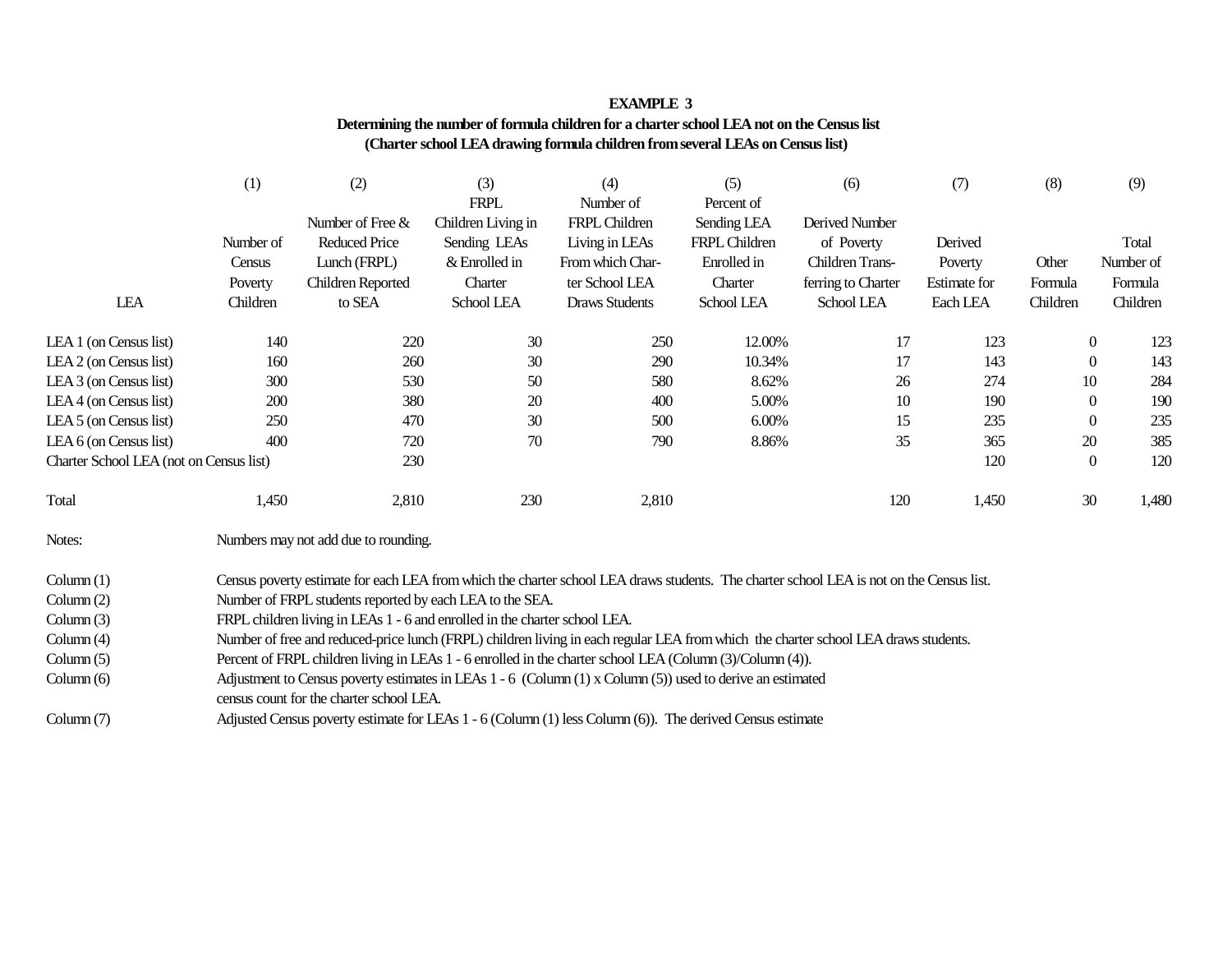## **EXAMPLE 4 Determining whether LEAs on the Census list and charter school LEAs are eligible after determining a formula count (Charter school LEA drawing formula children from several LEAs on Census list)**

|                                         | (1)                 | (2)        | (3)         | (4)               | (5)              | (6)                  | (7)           |
|-----------------------------------------|---------------------|------------|-------------|-------------------|------------------|----------------------|---------------|
|                                         | Number of           |            |             | Estimate of       | Number of        |                      |               |
|                                         | Children Living in  | Total      | Estimate of | Formula Children  | Formula Children |                      |               |
|                                         | Sending LEAs &      | Population | Population  | for Sending       | As Percent of    |                      | Eligible for  |
|                                         | Enrolled in Charter | Ages       | Ages        | LEAs & Charter    | Population       | Eligible for         | Concentration |
| LEA                                     | School LEA          | $5 - 17$   | $5 - 17$    | <b>School LEA</b> | Ages 5 - 17      | <b>Basic Grants?</b> | Grants?       |
| LEA 1 (on Census list)                  | 40                  | 943        | 903         | 123               | 13.64%           | <b>YES</b>           | NO.           |
| LEA 2 (on Census list)                  | 40                  | 815        | 775         | 143               | 18.51%           | <b>YES</b>           | <b>YES</b>    |
| LEA 3 (on Census list)                  | 75                  | 1,674      | 1,599       | 284               | 17.77%           | <b>YES</b>           | <b>YES</b>    |
| LEA 4 (on Census list)                  | 35                  | 815        | 780         | 190               | 24.36%           | <b>YES</b>           | <b>YES</b>    |
| LEA 5 (on Census list)                  | 40                  | 1,160      | 1,120       | 235               | 20.98%           | YES                  | <b>YES</b>    |
| LEA $6$ (on Census list)                | 90                  | 2,117      | 2,027       | 385               | 18.97%           | <b>YES</b>           | <b>YES</b>    |
| Charter School LEA (not on Census list) |                     |            | 320         | 120               | 37.39%           | <b>YES</b>           | <b>YES</b>    |
| Total                                   | 320                 | 7,524      | 7,524       | 1,480             |                  |                      |               |

Notes:Numbers may not add due to rounding.

Column (1) Number of children living in LEAs 1 - 6 and enrolled in the charter school LEA.

Column (2) Census population for each LEA from which the charter school LEA draws students. The special LEA is not on the Census list.

Column (3) Adjusted 5 - 17 population for LEAs 1 - 6 (Column (2) less Column (1)) and the derived 5 - 17 population for the special LEA (the total from Column (1)).

Column (4) Adjusted number of formula children for each LEA taken from Column (9) in Example 3.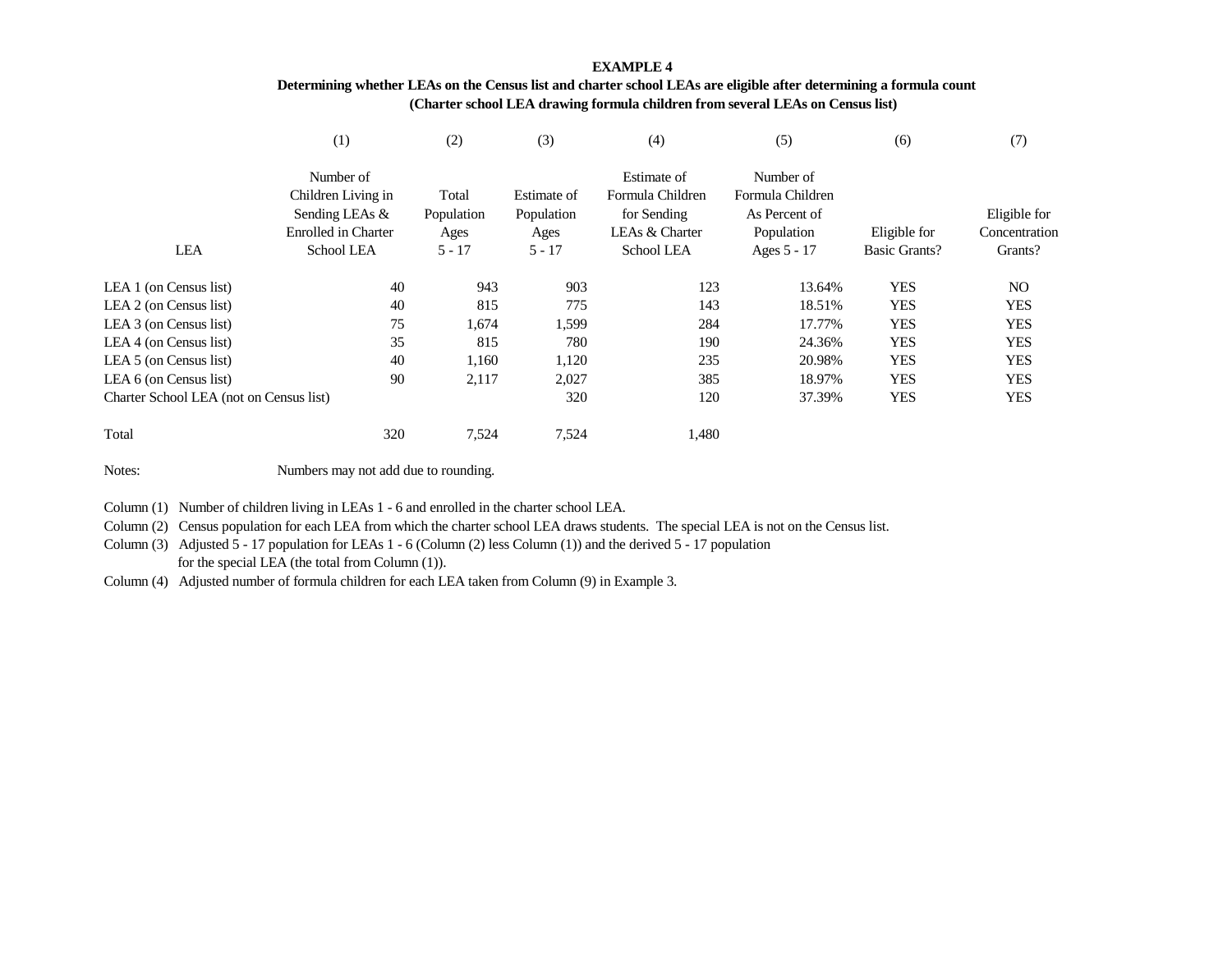### **EXAMPLE 5**

# **Determining adjusted allocations for a special LEA not on the Census list and sending LEAs (Charter school LEA drawing formula children from several LEAs on Census list)**

|                                               | (1)                                  | (2)              | (3)              | (4)       | (5)         | (6)                   | (7)                    | (8)                |
|-----------------------------------------------|--------------------------------------|------------------|------------------|-----------|-------------|-----------------------|------------------------|--------------------|
|                                               |                                      |                  |                  |           |             | Derived               | <b>Basic Grant</b>     |                    |
|                                               | ED-                                  |                  |                  |           |             | Number of             | Amount                 |                    |
|                                               | Determined                           | Number of        | Number of        | Total     |             | <b>Census Poverty</b> | Transferring           | Adjusted ED-       |
|                                               | <b>Basic</b>                         | Census           | Other            | Number of | Amount      | Children Trans-       | from Sending           | Determined         |
|                                               | Grant                                | Poverty          | Formula          | Formula   | Per Formula | ferring to Charter    | <b>LEAs to Charter</b> | <b>Basic Grant</b> |
| LEA                                           | Allocation                           | Children         | Children         | Children  | Child       | Sschool LEA           | School LEA             | Allocation         |
| LEA 1 (on Census list)                        | \$70,000                             | 140              | $\boldsymbol{0}$ | 140       | \$500       | 17                    | \$8,400                | \$61,600           |
| LEA 2 (on Census list)                        | 80,000                               | 160              | $\boldsymbol{0}$ | 160       | 500         | 17                    | 8,276                  | 71,724             |
| LEA 3 (on Census list)                        | 155,000                              | 300              | 10               | 310       | 500         | 26                    | 12,931                 | 142,069            |
| LEA 4 (on Census list)                        | 100,000                              | 200              | $\boldsymbol{0}$ | 200       | 500         | 10                    | 5,000                  | 95,000             |
| LEA 5 (on Census list)                        | 125,000                              | 250              | $\boldsymbol{0}$ | 250       | 500         | 15                    | 7,500                  | 117,500            |
| LEA 6 (on Census list)                        | 200,000                              | 400              | 20               | 420       | 476         | 35                    | 16,878                 | 183,122            |
| Charter school LEA (not on<br>Census list)    | $\boldsymbol{0}$                     | $\boldsymbol{0}$ | $\boldsymbol{0}$ |           |             | 120                   | 58,985                 | 58,985             |
| Total                                         | 730,000                              | 1,450            |                  |           |             |                       |                        | 730,000            |
| Notes:                                        | Numbers may not add due to rounding. |                  |                  |           |             |                       |                        |                    |
| From Column (1) in Example 3.<br>Column (2)   |                                      |                  |                  |           |             |                       |                        |                    |
| From Column (8) in Example 3.<br>Column $(3)$ |                                      |                  |                  |           |             |                       |                        |                    |
| Column $(2)$ + Column $(3)$ .<br>Column $(4)$ |                                      |                  |                  |           |             |                       |                        |                    |

Column (5) Column (1)/ Column (4).

Column (6) From Column (6) in Example 3.

Column (7) Column (5) x Column (6) for LEAs 1 - 6. Sum of Column (7) is the amount transferred from LEAs 1-6 to the charter school LEA.

Column (8) Adjusted allocation is Column (1) - Column (7) for LEAs 1 - 6, and is the sum of Column (7) for the charter school LEA.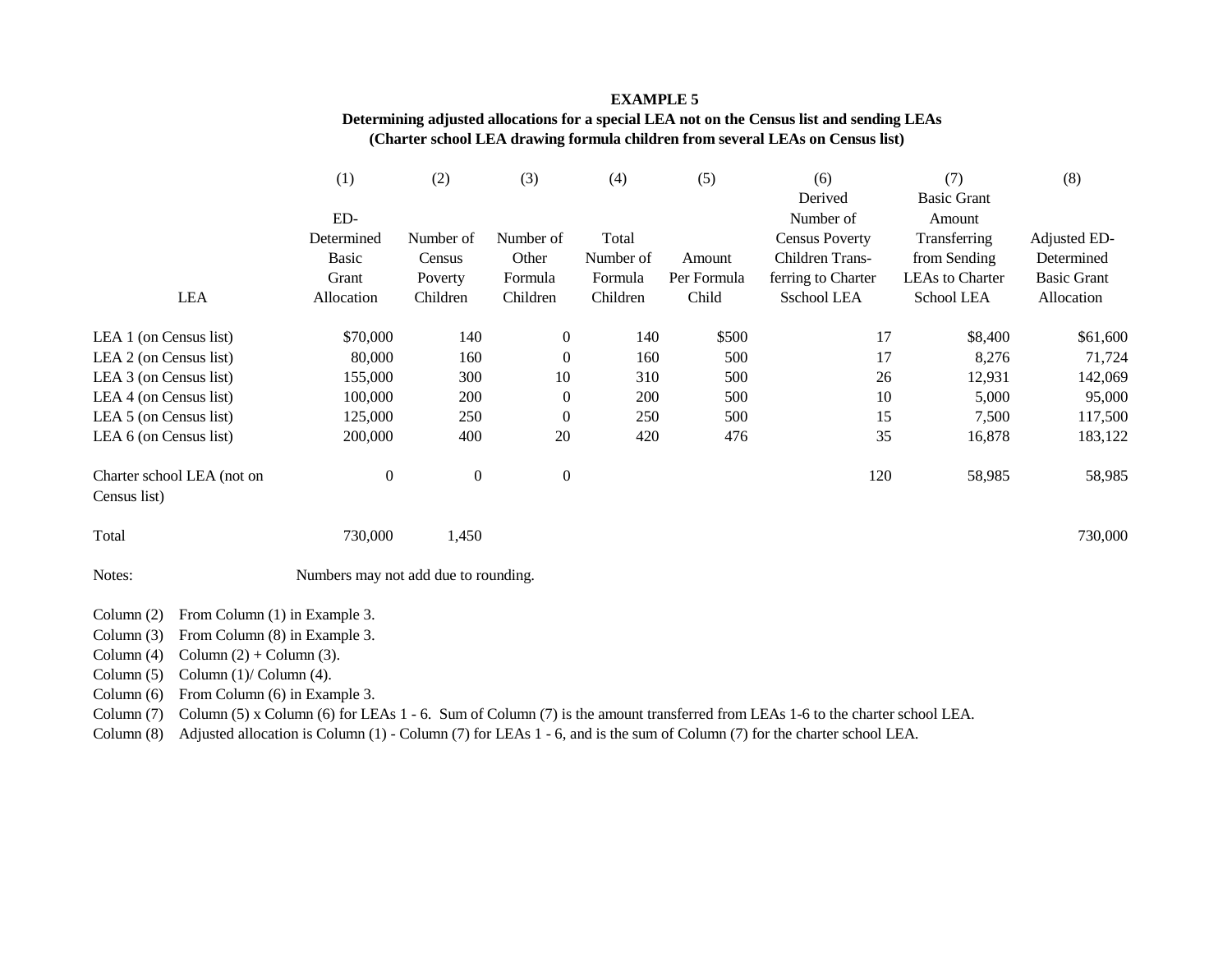|                                    |                 |                  | For SY 2000-2000 |              |                  |             |          |                |            |            |
|------------------------------------|-----------------|------------------|------------------|--------------|------------------|-------------|----------|----------------|------------|------------|
|                                    | (1)             | (2)              | (3)              | (4)          | (5)              | (6)         | (7)      | (8)            | (9)        | (10)       |
|                                    | Number of       |                  | <b>FRPL</b> Data |              |                  | Total       | Number   | Formula        |            |            |
|                                    | Free & Reduced  | Number of        | Equated to       |              |                  | Number of   | of       | Children as    | Eligible   | Eligible   |
|                                    | Price Lunch     | Census           | Census           | Poverty      | Other            | Formula     | Children | Percent of the | for        | for        |
|                                    | (FRPL) Children | Poverty          | Poverty          | Estimate for | Formula          | Children in | Ages     | Population     | Basic      | Conc.      |
| <b>LEA</b>                         | in Charter LEAs | Children         | Estimate         | Each LEA     | Children         | All LEAs    | $5 - 17$ | Ages 5 - 17    | Grants?    | Grants?    |
| LEA 1 (on Census list)             |                 | 1,004            |                  | 1,004        | $\boldsymbol{0}$ | 1,004       | 6,900    | 14.55%         | <b>YES</b> | NO.        |
| LEA 2 (on Census list)             |                 | 1,320            |                  | 1,320        | $\boldsymbol{0}$ | 1,320       | 8,500    | 15.53%         | <b>YES</b> | <b>YES</b> |
| LEA 3 (on Census list)             |                 | 1,541            |                  | 1,541        | 28               | 1,569       | 9,500    | 16.52%         | <b>YES</b> | <b>YES</b> |
| LEA 4 (on Census list)             |                 | 1,973            |                  | 1,973        | 11               | 1,984       | 11,900   | 16.67%         | <b>YES</b> | <b>YES</b> |
| LEA 5 (on Census list)             |                 | 2,033            |                  | 2,033        | 32               | 2,065       | 12,670   | 16.30%         | <b>YES</b> | <b>YES</b> |
| LEA 6 (on Census list)             |                 | 1,055            |                  | 1,055        | $\boldsymbol{0}$ | 1,055       | 6,500    | 16.23%         | <b>YES</b> | <b>YES</b> |
| Charter LEA 1 (not on Census list) | 175             | $\boldsymbol{0}$ | 101              | 101          | $\boldsymbol{0}$ | 101         | 500      | 20.12%         | <b>YES</b> | <b>YES</b> |
| Charter LEA 2 (not on Census list) | 205             | $\boldsymbol{0}$ | 118              | 118          | $\mathbf{0}$     | 118         | 550      | 21.42%         | <b>YES</b> | <b>YES</b> |
| <b>State Total</b>                 | 380             | 8,926            | 218              | 9,144        | 71               | 9,215       | 57,020   |                |            |            |

If the SEA is unable to identify the sending LEA for each child enrolled in a charter LEA, the SEA may use alternative poverty data for the charter LEA and compute an equating factor. The SEA uses the equating factor to estimate the number of poor children for each charter LEA.

| Total Census poverty number for State<br>Total alternative (FRPL)<br>poverty data for State | 8,926<br>15,530 | $=$ | 0.574758532 | (State equating Factor)                                                                                                                                                                                                                                                                                                                                                                                                                                                                                                                                                                                                                                                    |
|---------------------------------------------------------------------------------------------|-----------------|-----|-------------|----------------------------------------------------------------------------------------------------------------------------------------------------------------------------------------------------------------------------------------------------------------------------------------------------------------------------------------------------------------------------------------------------------------------------------------------------------------------------------------------------------------------------------------------------------------------------------------------------------------------------------------------------------------------------|
|                                                                                             |                 |     |             |                                                                                                                                                                                                                                                                                                                                                                                                                                                                                                                                                                                                                                                                            |
|                                                                                             |                 |     |             |                                                                                                                                                                                                                                                                                                                                                                                                                                                                                                                                                                                                                                                                            |
|                                                                                             |                 |     |             |                                                                                                                                                                                                                                                                                                                                                                                                                                                                                                                                                                                                                                                                            |
|                                                                                             |                 |     |             |                                                                                                                                                                                                                                                                                                                                                                                                                                                                                                                                                                                                                                                                            |
|                                                                                             |                 |     |             |                                                                                                                                                                                                                                                                                                                                                                                                                                                                                                                                                                                                                                                                            |
|                                                                                             |                 |     |             |                                                                                                                                                                                                                                                                                                                                                                                                                                                                                                                                                                                                                                                                            |
|                                                                                             |                 |     |             |                                                                                                                                                                                                                                                                                                                                                                                                                                                                                                                                                                                                                                                                            |
|                                                                                             |                 |     |             | For LEAs 1 - 6, the number is the 5 - 17 population reported by the Census. For the charter LEAs, the number is the enrollment of children ages 5 - 17 reported to the SEA                                                                                                                                                                                                                                                                                                                                                                                                                                                                                                 |
|                                                                                             |                 |     |             |                                                                                                                                                                                                                                                                                                                                                                                                                                                                                                                                                                                                                                                                            |
|                                                                                             |                 |     |             | Numbers in example may not add due to rounding.<br>Number of free and reduced price lunch (FRPL) children in charter LEAs.<br>Census poverty estimates for each LEA on the Census list.<br>FRPL count in Column (1) for each charter LEA is multiplied by the State equating factor.<br>For LEAs 1 - 6, the number shown is the Census poverty estimate. For each charter LEA, the number shown is derived in Column (3).<br>Note: the total in Column (4) will exceed the total reported by the Census.<br>Total number of formula children used to determine LEA eligibility (Column $(4) +$ Column $(5)$ ).<br>The percent of formula children (Column (6)/Column (7)). |

#### **EXAMPLE 6 Equating alternative poverty data to census poverty data to derive a formula count for charter LEAs For SY 2000-2000**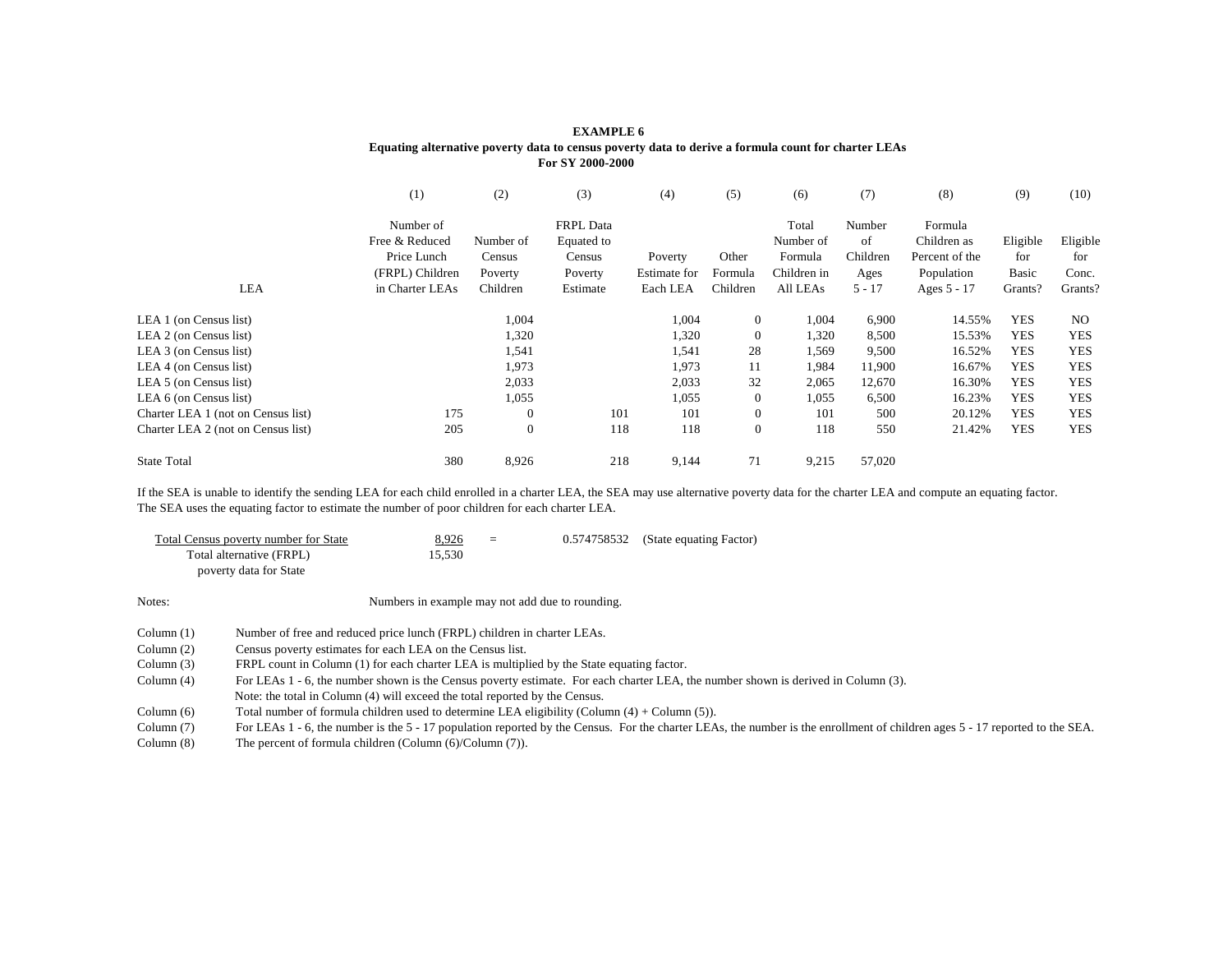## **EXAMPLE 7 Basic Grant Allocations for all LEAs, including special LEAs for which the SEA is unable to identify children from a sending LEA For SY 2000-2001**

|                                                                | (1)                | (2)          | (3)                 | (4)                | (5)                          | (6)                                  | (7)           | (8)                 |
|----------------------------------------------------------------|--------------------|--------------|---------------------|--------------------|------------------------------|--------------------------------------|---------------|---------------------|
|                                                                | Total              |              | Percent of          | ED-                | <b>Amount State</b>          |                                      |               |                     |
|                                                                | Number of          | Total        | Formula             | Determined         | Reserved from                |                                      |               | Revised             |
|                                                                | Formula            | Number of    | Children in         | <b>Basic Grant</b> | Allocations to               |                                      | Amount        | Allocations         |
|                                                                | Children in        | Formula      | <b>Charter LEAs</b> | Allocations        | <b>LEAs on Census</b>        | Distribution                         | Remaining for | to LEAs             |
|                                                                | <b>Basic Grant</b> | Children in  | of State            | for LEAs on        | List for Charter             | of Reserve to                        | LEAs on       | Eligible for        |
| LEA                                                            | Eligible LEAs      | Charter LEAs | Total               | Census list        | LEAs                         | <b>Charter LEAs</b>                  | Census List   | <b>Basic Grants</b> |
| LEA 1 (on Census list)                                         | 1,004              |              |                     | \$717,473          | \$17,004                     |                                      | \$700,469     | \$700,469           |
| LEA 2 (on Census list)                                         | 1,320              |              |                     | 983,963            | 23,320                       |                                      | 960,643       | 960,643             |
| LEA 3 (on Census list)                                         | 1,569              |              |                     | 1,220,656          | 28,930                       |                                      | 1,191,726     | 1,191,726           |
| LEA 4 (on Census list)                                         | 1,984              |              |                     | 1,526,361          | 36,175                       |                                      | 1,490,186     | 1,490,186           |
| LEA 5 (on Census list)                                         | 2,065              |              |                     | 1,500,045          | 35,552                       |                                      | 1,464,493     | 1,464,493           |
| LEA 6 (on Census list)                                         | 1,055              |              |                     | 791,228            | 18,752                       |                                      | 772,476       | 772,476             |
| Charter LEA 1 (not on Census list)                             | 101                | 101          | 46.05%              |                    |                              | \$73,562                             |               | 73,562              |
| Charter LEA 2 (not on Census list)                             | 118                | 118          | 53.95%              |                    |                              | 86,172                               |               | 86,172              |
| Total                                                          | 9,215              | 218          | 100.00%             | 6,739,726          | 159,734                      | 159,734                              | 6,579,992     | 6,739,726           |
| Total formula children in                                      |                    |              |                     |                    |                              |                                      |               |                     |
| eligible charter LEAs (Column $(2)$ )                          |                    | 218          | $=$                 | 2.37%              | (Percent formula children in |                                      |               |                     |
| Total formula children in all eligible<br>LEAs (Column $(1)$ ) |                    | 9,215        |                     |                    |                              | special LEAs are of the State total) |               |                     |

Notes:

Numbers in example may not add due to rounding.

Column (1) Numbers taken from Column (6) in Example 6.

Column (5) The amounts for LEAs 1 - 6 are determined by multiplying Column (4) by the percent shown at the bottom of Column (4). The Column (5) total is the amount the SEA reserves for allocations to charter LEAs.

Column (6) Column (3) percentage for each charter LEA x Column (5) total. This is the amount allocated to each eligible charter LEA in the State.

Column (7) The amounts for LEAs 1 - 6 are Column (4) - Column (5).

Column  $(8)$  Column  $(6)$  + Column  $(7)$ .